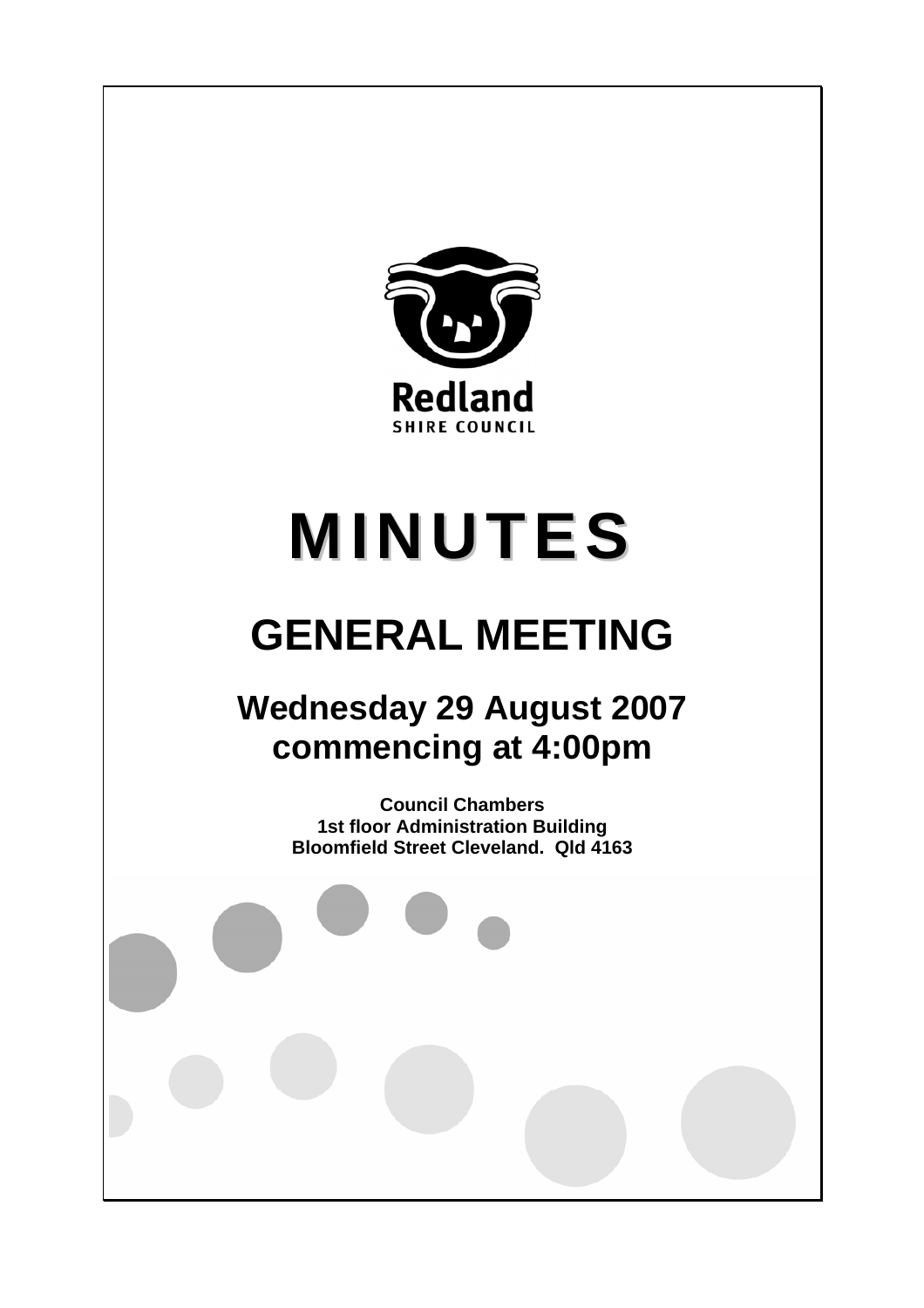## **TABLE OF CONTENTS**

| <b>ITEM</b>    |                                                               | <b>SUBJECT</b>                                                                             | <b>PAGE NO</b> |
|----------------|---------------------------------------------------------------|--------------------------------------------------------------------------------------------|----------------|
| 1              |                                                               |                                                                                            |                |
| $\mathbf{2}$   |                                                               |                                                                                            |                |
| 3              |                                                               |                                                                                            |                |
| 4              |                                                               |                                                                                            |                |
|                | 4.1                                                           | GENERAL MEETING MINUTES OF 1 AUGUST 20076                                                  |                |
|                | 4.2                                                           |                                                                                            |                |
| 5              |                                                               | <b>MATTERS OUTSTANDING FROM PREVIOUS GENERAL MEETING</b>                                   |                |
|                | 5.1                                                           |                                                                                            |                |
|                | 5.1.1                                                         | PETITION (DIVISION 10) - REQUEST FOR NAMING OF                                             |                |
|                | 5.1.2                                                         | PETITION (DIVISION 5) - REQUEST FOR ROAD                                                   |                |
| 6              |                                                               |                                                                                            |                |
| $\overline{7}$ |                                                               |                                                                                            |                |
|                | 7.1                                                           | PETITION (DIVISION 6) - OBJECTION TO EXTENDING<br>OPERATING HOURS OF BONING PLANT AT MOUNT |                |
|                | 7.2                                                           | PETITION (DIVISION 5) - CLOSURE OF FIJI STREET,                                            |                |
| 8              |                                                               |                                                                                            |                |
| 9              |                                                               | <b>DECLARATION OF MATERIAL PERSONAL INTEREST ON ANY</b>                                    |                |
| 10             | <b>PLANNING &amp; POLICY COMMITTEE 15/08/07 - RECEIPT AND</b> |                                                                                            |                |
|                | 10.1                                                          |                                                                                            |                |
|                |                                                               | 10.1.1 VIEWFINDER - A YOUTH CULTURES RESEARCH                                              |                |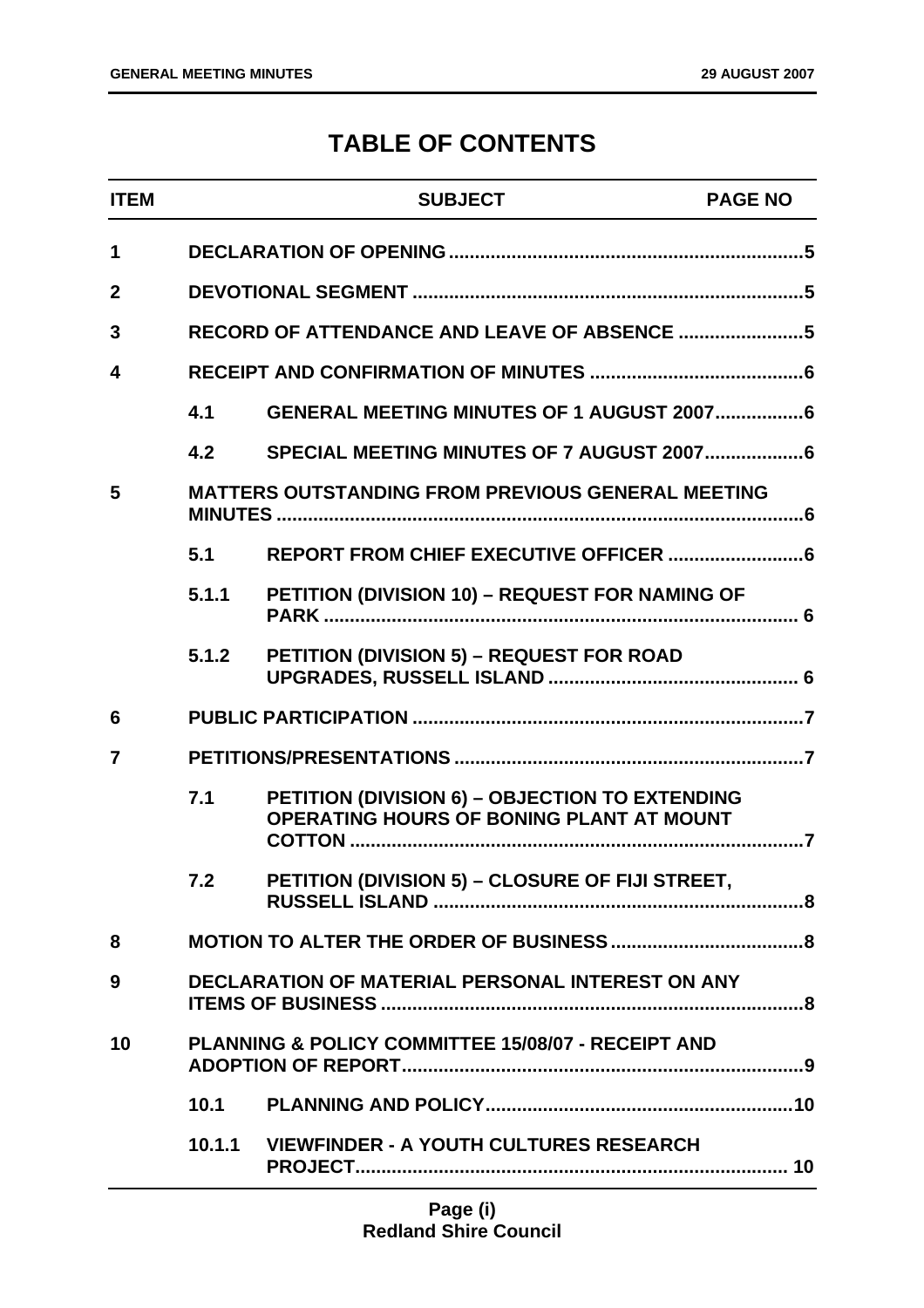|                 | 10.1.2 | <b>BRISBANE'S MORETON BAY AND ISLANDS TASK</b>                                                     |  |
|-----------------|--------|----------------------------------------------------------------------------------------------------|--|
|                 |        | 10.1.3 PETITION (DIVISION 1) FINISH THE PAVED FOOTPATH<br>BETWEEN MUSGRAVE STREET AND VALLEY ROAD, |  |
|                 |        | 10.1.4 PETITION (DIVISION 3) TRAFFIC CONCERNS MOSELLE                                              |  |
|                 | 10.1.5 | AMENDMENTS TO CLEVELAND AND CAPALABA                                                               |  |
|                 | 10.1.6 | <b>RESEARCH ON THE INTRODUCTION OF CARBON</b>                                                      |  |
|                 |        | 10.1.7 GREENSPACE ENHANCEMENT ADVISORY GROUP                                                       |  |
|                 | 10.1.8 | ROAD CLOSURE - NATIVE DOG CREEK ROAD, REDLAND                                                      |  |
|                 | 10.1.9 | <b>TRUSTEESHIP OF RIPARIAN CORRIDORS FOR</b>                                                       |  |
|                 |        | 10.1.10 SAFER BY DESIGN PLANNING SCHEME POLICY 16  53                                              |  |
|                 |        | 10.1.11 REDLANDS COMMUNITY SAFETY COMMITTEE 2006/2007                                              |  |
|                 |        | 10.1.12 FESTIVALS AND EVENTS IN THE REDLANDS: AN AUDIT                                             |  |
|                 | 10.2   |                                                                                                    |  |
|                 |        | 10.2.1 VISITOR INFORMATION CENTRE SERVICES  69                                                     |  |
| 11              |        | <b>REDLAND WATER AND WASTE COMMITTEE 22/08/07 - RECEIPT</b>                                        |  |
|                 | 11.1   |                                                                                                    |  |
|                 |        | 11.1.1 REDLAND WATER & WASTE COUNCIL BUSINESS UNIT                                                 |  |
|                 |        | 11.1.2 EXTENSION OF CONTRACT RWW-0003 PURCHASE AND                                                 |  |
| 12 <sup>°</sup> |        | <b>FINANCE AND CORPORATE MANAGEMENT COMMITTEE</b><br>22/08/07 - RECEIPT AND ADOPTION OF REPORT 77  |  |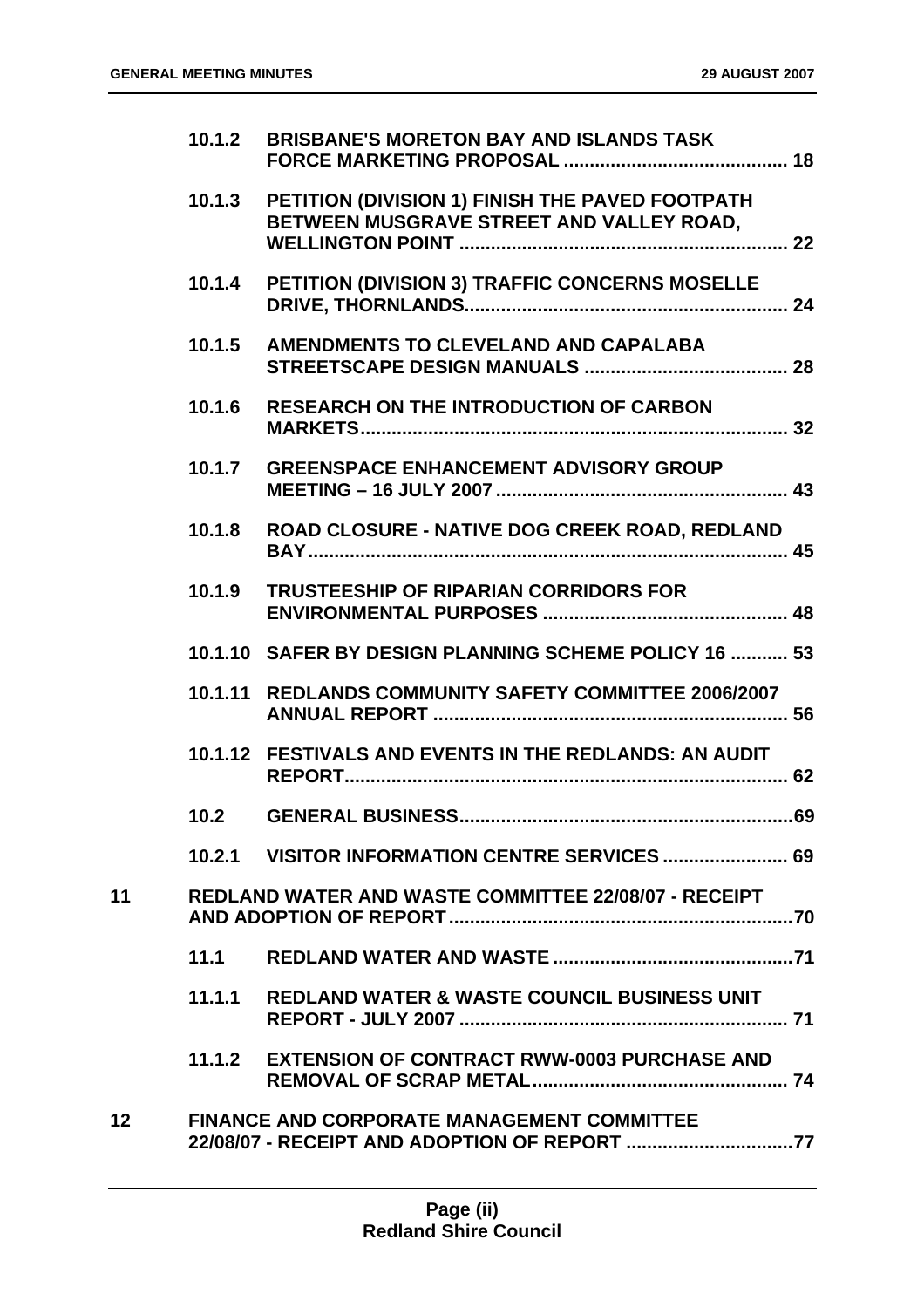|    | 12.1   |                                                           |
|----|--------|-----------------------------------------------------------|
|    | 12.1.1 | <b>INTERNAL AUDIT CHARTER - MINOR ADMINISTRATIVE</b>      |
|    | 12.1.2 | <b>REPORT ON AUDIT COMMITTEE MEETING - 31 JULY 07  81</b> |
|    | 12.2   |                                                           |
|    | 12.2.1 | JULY 2007 - MONTHLY FINANCIAL REPORTS  89                 |
|    | 12.2.2 | CARRY OVER FUNDING FROM 2006/2007 TO 2007/2008 93         |
|    | 12.2.3 | CAPALABA JUNIOR RUGBY LEAGUE FOOTBALL CLUB                |
|    | 12.3   |                                                           |
|    | 12.3.1 | <b>COMMUNITY DEVELOPMENT GRANTS PROGRAM</b>               |
|    | 12.3.2 | <b>SCHOOL AGE CARE VACATION CARE FEE INCREASE</b>         |
|    | 12.4   |                                                           |
|    | 12.4.1 | <b>MONTHLY BALANCED SCORECARD REPORT FOR JULY</b>         |
| 13 |        |                                                           |
|    | 13.1   |                                                           |
|    |        | 13.1.1 HILLARD STATE SCHOOL - COUNCILLORS' CBF            |
|    | 13.1.2 | <b>MUDDIES CRICKET &amp; RECREATION CLUB INC - CCBF</b>   |
|    | 13.1.3 | <b>REDLEM YOUTH INCORPORATION - COUNCILLORS'</b>          |
|    | 13.1.4 | <b>LIONS CLUB OF REDLANDS - COUNCILLORS'</b>              |
|    | 13.2   |                                                           |
|    | 13.2.1 | DOMESTIC OUTBUILDING AT 30 AVALON ROAD,                   |
|    | 13.3   |                                                           |
|    |        |                                                           |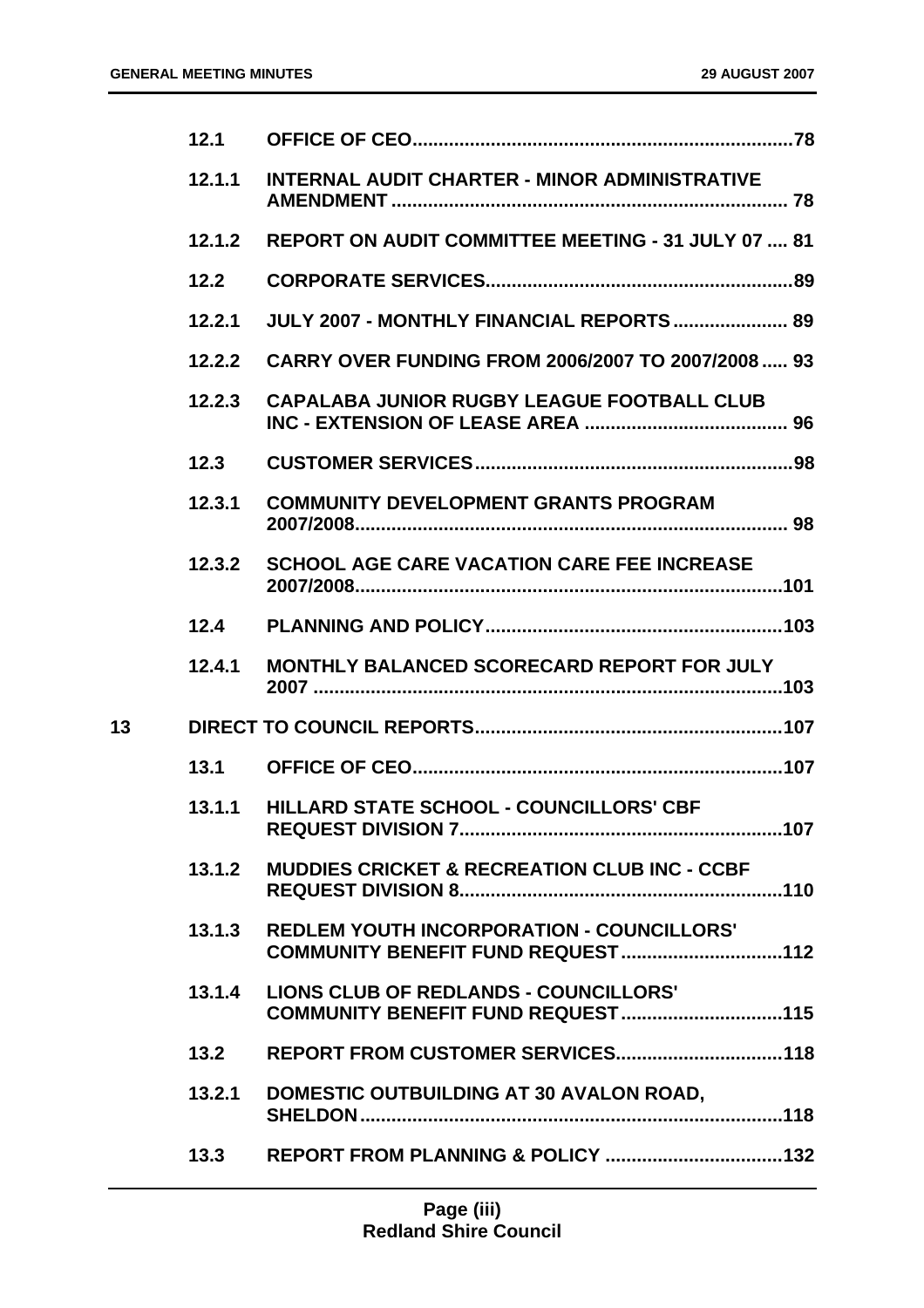|    | 13.3.1 ADOPTION OF PRIORITY INFRASTRUCTURE PLAN FOR |  |
|----|-----------------------------------------------------|--|
| 14 |                                                     |  |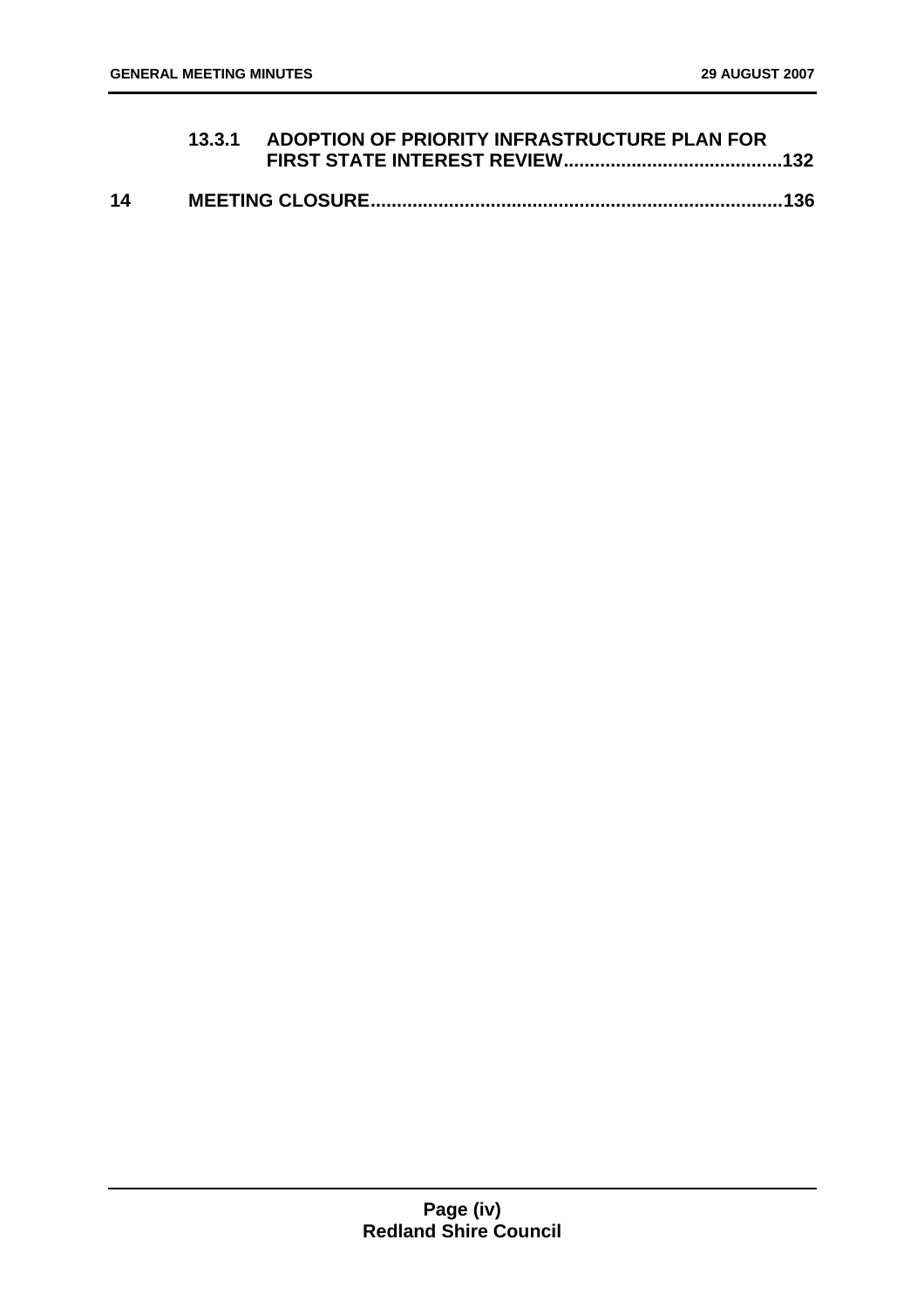#### <span id="page-5-0"></span>**1 DECLARATION OF OPENING**

The Mayor declared the meeting open at 4.00pm.

#### **2 DEVOTIONAL SEGMENT**

Fr. Murray Moffat from the Redlands Ministers' Fellowship led Council in a brief devotional segment.

#### **3 RECORD OF ATTENDANCE AND LEAVE OF ABSENCE**

#### **MEMBERS PRESENT:**

| Cr D H Seccombe | Mayor                                     |
|-----------------|-------------------------------------------|
| Cr P J Dowling  | Deputy Mayor and Councillor Division 4    |
| Cr A G Barker   | <b>Councillor Division 1</b>              |
| Cr C B Ogilvie  | <b>Councillor Division 2</b>              |
| Cr D A Henry    | Councillor Division 3 – entered at 4.05pm |
| Cr J L Burns    | <b>Councillor Division 5</b>              |
| Cr T Bowler     | <b>Councillor Division 6</b>              |
| Cr M A Elliott  | <b>Councillor Division 7</b>              |
| Cr A R Beard    | <b>Councillor Division 8</b>              |
| Cr K M Williams | <b>Councillor Division 9</b>              |
|                 |                                           |

#### **EXECUTIVE LEADERSHIP GROUP:**

| Mrs S Rankin   | <b>Chief Executive Officer</b>               |
|----------------|----------------------------------------------|
| Mr M Goode     | <b>General Manager Customer Services</b>     |
| Mr R Turner    | <b>General Manager Corporate Services</b>    |
| Mrs E Bray     | Acting General Manager Redland Water & Waste |
| Mr G Underwood | <b>General Manager Planning and Policy</b>   |

#### **MINUTES:**

Mrs J Parfitt **Corporate Meetings & Registers Officer** 

#### **ABSENT**

Cr H J Murray, Councillor Division 10.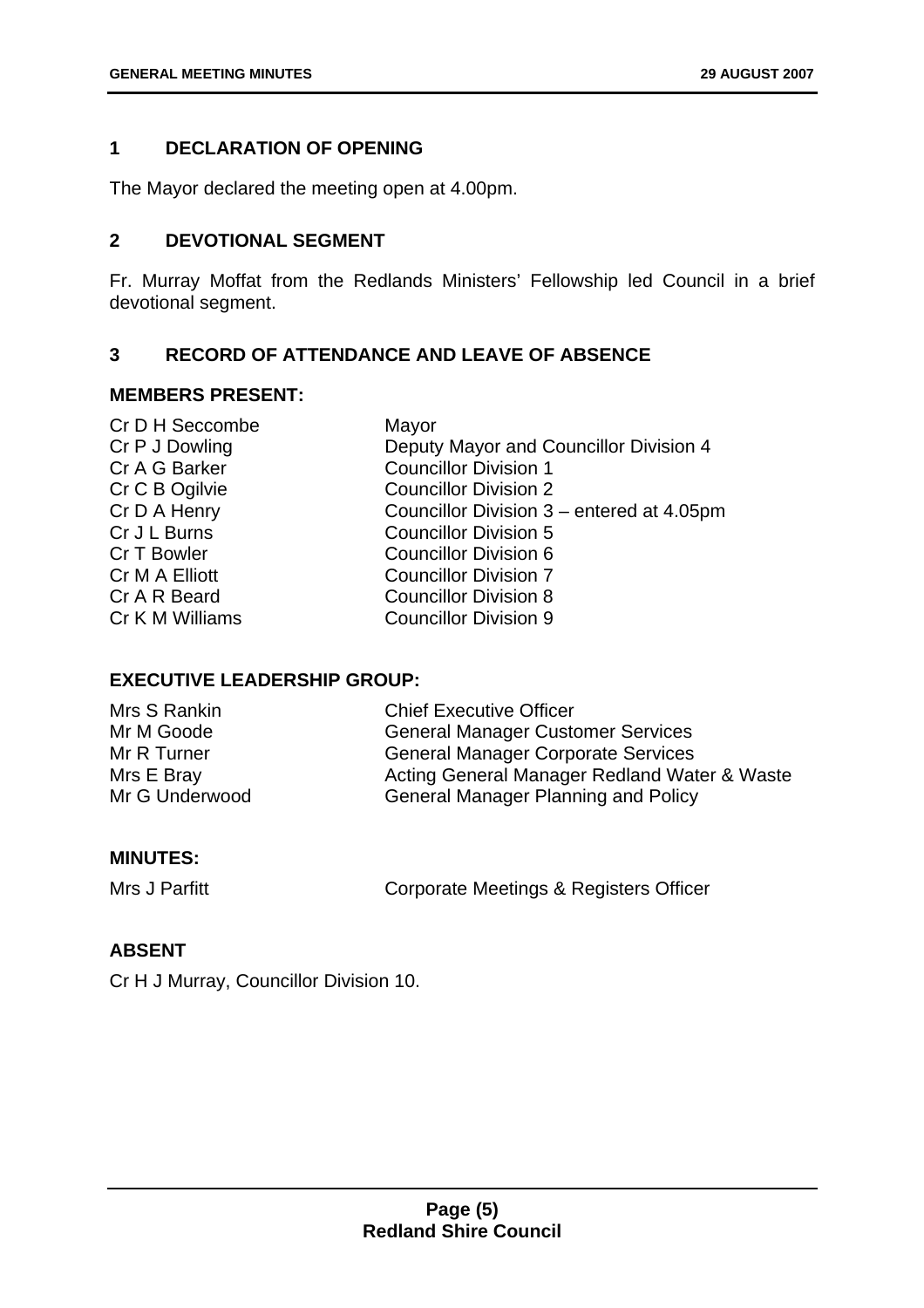#### <span id="page-6-0"></span>**4 RECEIPT AND CONFIRMATION OF MINUTES**

#### **4.1 GENERAL MEETING MINUTES OF 1 AUGUST 2007**

| Moved by:    | <b>Cr Dowling</b> |
|--------------|-------------------|
| Seconded by: | <b>Cr Barker</b>  |

That the minutes of the General Meeting of Council held on 1 August 2007 be confirmed.

CARRIED

#### **4.2 SPECIAL MEETING MINUTES OF 7 AUGUST 2007**

| Moved by:    | <b>Cr Barker</b>  |
|--------------|-------------------|
| Seconded by: | <b>Cr Dowling</b> |

That the minutes of the Special Meeting of Council held on 7 August 2007 be confirmed.

#### CARRIED

#### **5 MATTERS OUTSTANDING FROM PREVIOUS GENERAL MEETING MINUTES**

#### **5.1 REPORT FROM CHIEF EXECUTIVE OFFICER**

The following matters outstanding from previous minutes were presented by the Chief Executive Officer and were noted by Council.

#### **5.1.1 PETITION (DIVISION 10) – REQUEST FOR NAMING OF PARK**

At the General Meeting of 2 May 2007, Council resolved that petition requesting to name parkland in Fisher Road, Thorneside, be received and referred to the appropriate area of council for consideration and report to the relevant Committee.

A report addressing this petition is proposed for the Planning and Policy Committee meeting scheduled for 17 October 2007.

#### **5.1.2 PETITION (DIVISION 5) – REQUEST FOR ROAD UPGRADES, RUSSELL ISLAND**

At the General Meeting of 27 June 2007, Council resolved that petition requesting that Council undertake some road upgrades on Vista, Taylor, Regal, Folwell, Ross and Coyne Streets, Russell Island, be received and referred to a future Planning and Policy Committee meeting.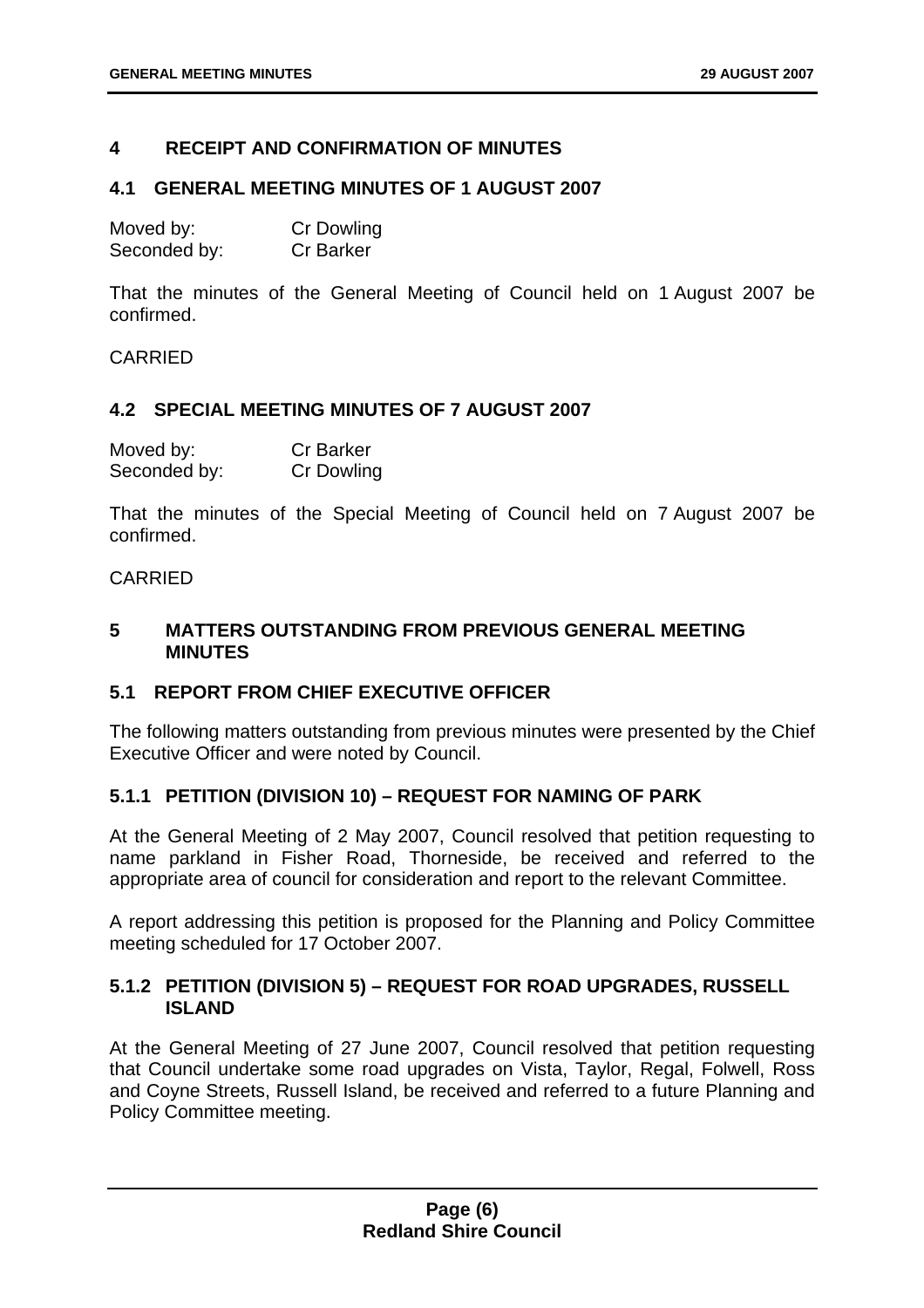<span id="page-7-0"></span>This petition has been referred to the Infrastructure Planning Group for investigation and a report addressing this petition will be presented to the Planning and Policy Committee scheduled for 17 October 2007.

#### **6 PUBLIC PARTICIPATION**

#### **MOTION TO ADJOURN MEETING**

| Moved by:    | Cr Henry   |
|--------------|------------|
| Seconded by: | Cr Dowling |

That the proceedings of the meeting adjourn for a public participation segment.

CARRIED

- 1. Mr I Andrews of Macleay Island addressed Council in relation to a development application and the time taken to process.
- 2. Ms R Skelly representing the Maybanke Accommodation & Crisis Support Services addressed Council in relation to the Redlands Community Safety Committee.
- 3. Ms D Newton of Wellington Point addressed Council in relation to the Redlands Community Safety Committee.
- 4. Mr I Neil of Thornlands addressed Council in relation to an application for an EcoVillage in Korsman Drive/Boundary Road, Thornlands. (MC008646).
- 5. Mr R Carter of Macleay Island addressed Council in relation to rate payers on the Bay Islands receiving Councillor newsletters with their rate notices.

#### **MOTION TO RESUME MEETING**

| Moved by:    | <b>Cr Elliott</b>  |
|--------------|--------------------|
| Seconded by: | <b>Cr Williams</b> |

That the proceedings of the meeting resume.

CARRIED

#### **7 PETITIONS/PRESENTATIONS**

#### **7.1 PETITION (DIVISION 6) – OBJECTION TO EXTENDING OPERATING HOURS OF BONING PLANT AT MOUNT COTTON**

| Moved by:    | <b>Cr Bowler</b>  |
|--------------|-------------------|
| Seconded by: | <b>Cr Elliott</b> |

**That Standing Orders be suspended and that council resolve that the petition containing approximately 400 signatures, which reads as follows, be received and referred to the relevant department to be addressed as part of the development assessment process:**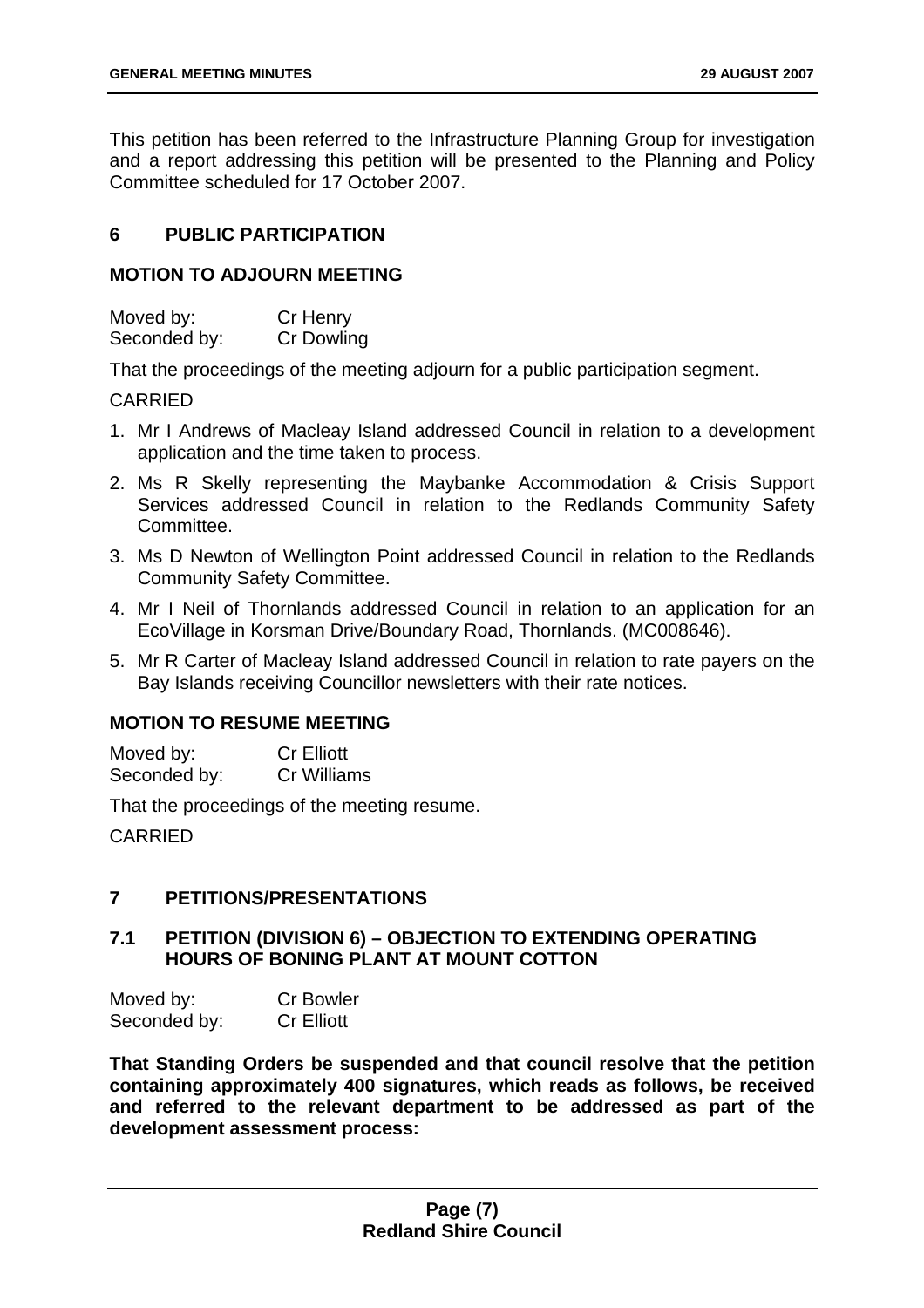<span id="page-8-0"></span>*"We object to extending the operating hours of the Golden Cockerel Boning Plant at Mt Cotton.".* 

#### **CARRIED**

#### **7.2 PETITION (DIVISION 5) – CLOSURE OF FIJI STREET, RUSSELL ISLAND**

| Moved by:    | Cr Burns   |
|--------------|------------|
| Seconded by: | Cr Dowling |

**That the petition which reads as follows, be received and referred to the Infrastructure Planning Group to investigate and prepare a report to a future Planning and Policy Committee meeting:** 

*"We the residents of Fiji Street, Russell Island, hereby petition the Redland Shire Council to close the road off, at or near light pole number 116877, to stop it being used as a 'raceway' for the local hoons.* 

*The amount of dust these vehicles are throwing into the air is affecting people's health and lifestyles, not to mention the hazards to children and animals.".* 

#### **CARRIED**

#### **8 MOTION TO ALTER THE ORDER OF BUSINESS**

Nil

**9 DECLARATION OF MATERIAL PERSONAL INTEREST ON ANY ITEMS OF BUSINESS** 

Nil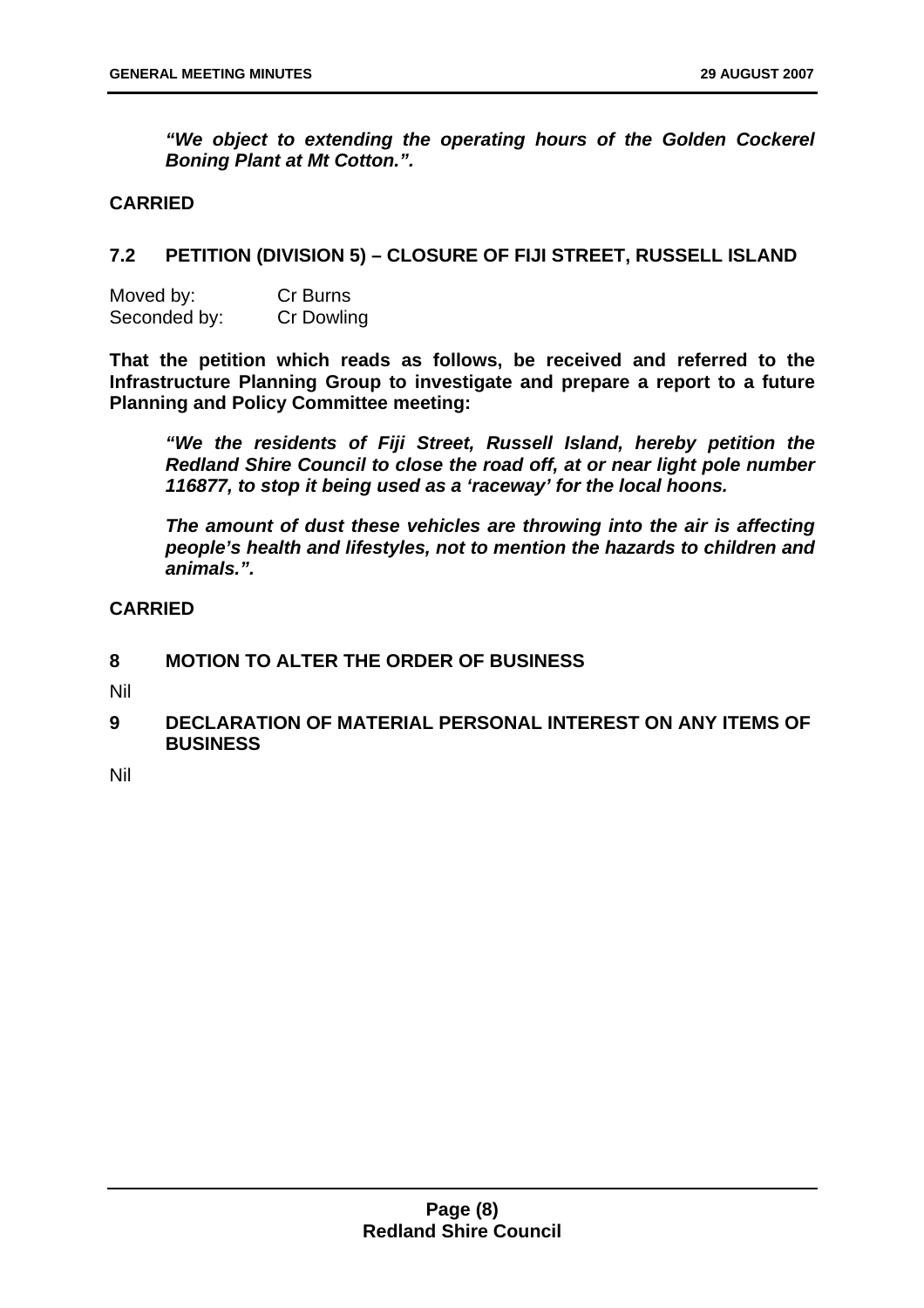#### <span id="page-9-0"></span>**10 PLANNING & POLICY COMMITTEE 15/08/07 - RECEIPT AND ADOPTION OF REPORT**

| Moved by:    | Cr Burns          |
|--------------|-------------------|
| Seconded by: | <b>Cr Elliott</b> |

That the following Planning & Policy Committee Report of 15 August 2007 be received.

**CARRIED** 

#### **DECLARATION OF OPENING**

Cr Burns declared the meeting open at 9.01 am.

#### **RECORD OF ATTENDANCE AND LEAVE OF ABSENCE**

| <b>Members Present</b> |                                           |
|------------------------|-------------------------------------------|
| Cr J L Burns           | <b>Chair and Councillor Division 5</b>    |
| Cr D H Seccombe        | Mayor                                     |
| Cr A G Barker          | <b>Councillor Division 1</b>              |
| Cr C B Ogilvie         | <b>Councillor Division 2</b>              |
| Cr D A Henry           | <b>Councillor Division 3</b>              |
| Cr P J Dowling         | Deputy Mayor and Councillor Division 4    |
| Cr T Bowler            | Councillor Division 6                     |
| Cr M A Elliott         | <b>Councillor Division 7</b>              |
| Cr A R Beard           | <b>Councillor Division 8</b>              |
| Cr K M Williams        | <b>Councillor Division 9</b>              |
| Cr H J Murray          | Councillor Division 10 Entered at 9.09 am |

*[Cr Murray left the meeting at 10.27 am (during item 1.5). Cr Henry left the meeting at 10.31 am (during item 1.5) and returned at 10.39 am (during item 1.5). Cr Elliott left the meeting at 10.37 am (during item 1.5) and returned at 10.45 am (during item 1.5). Cr Williams left the meeting at 10.38 am (during item 1.5) and returned at 11.12 am (during item 1.6). Cr Burns vacated the chair at 11.09 am (during item 1.6), Cr Dowling presided. Cr Dowling vacated the chair at 11.12 (during item 1.6), Cr Burns presided. Cr Elliott left the meeting at 11.34 am (during item 1.6) and returned at 11.46 am (during item 1.6). Cr Beard left the meeting at 12.22 pm (end of item 1.7). Cr Burns vacated the chair at 12.26 pm (during item 1.9), Cr Dowling presided Cr Elliott left the meeting at 12.28 pm (during item 1.9). Cr Ogilvie left the meeting at 12.29 pm (during item 1.10) and returned at 12.37 pm (during item 1.11). Cr Burns returned to the meeting at 1.00 pm (during item 1.12).]*

### Committee Manager

Mr G Underwood General Manager Planning and Policy

| <b>Officers</b> |                                   |
|-----------------|-----------------------------------|
| Mrs S Rankin    | <b>Chief Executive Officer</b>    |
| Mr W Dawson     | Manager Land Use Planning         |
| Ms B Tidey      | <b>Strategic Planning Advisor</b> |

#### **Page (9) Redland Shire Council**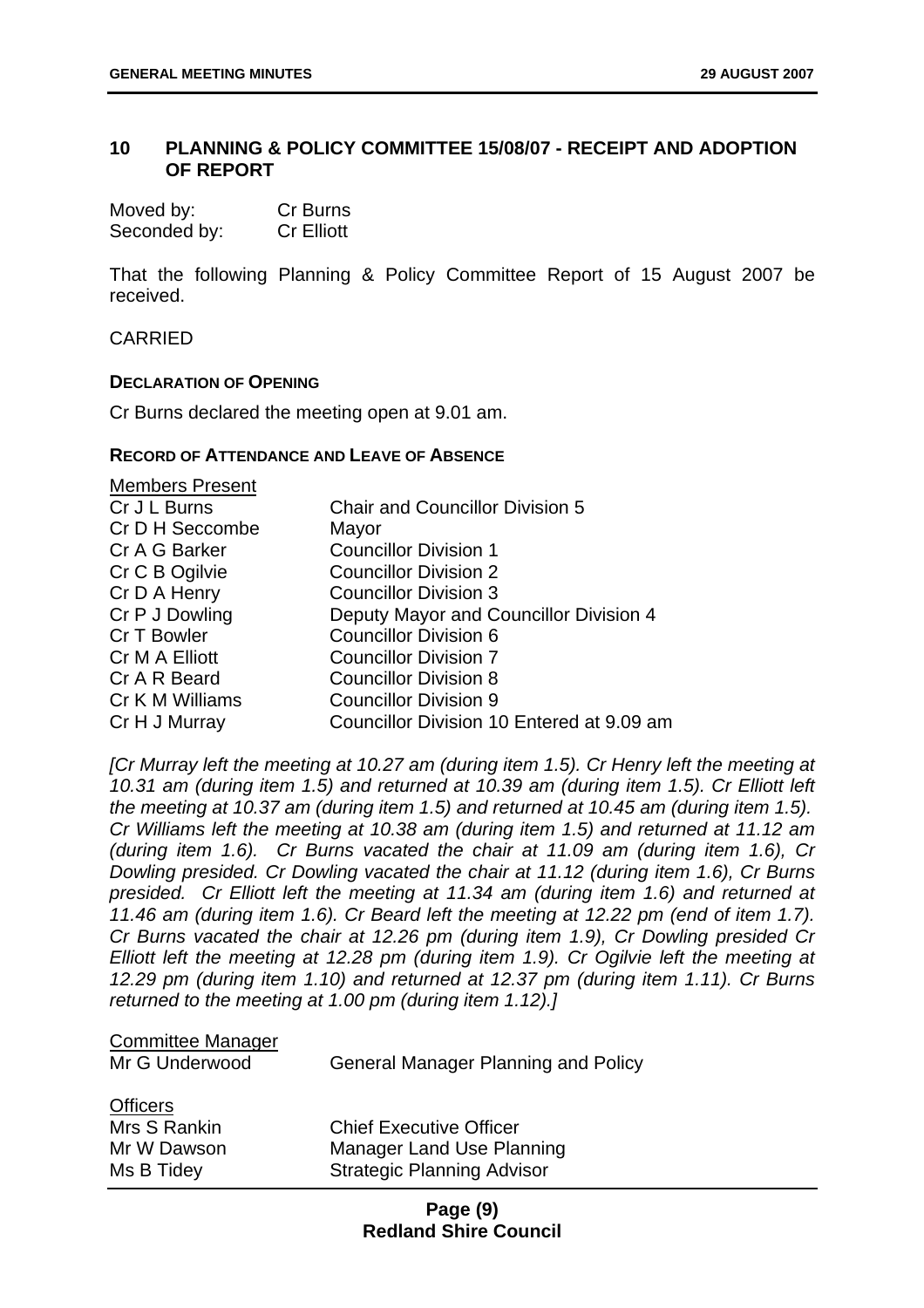|  | <b>29 AUGUST 2007</b> |  |
|--|-----------------------|--|
|  |                       |  |

<span id="page-10-0"></span>

| Mr G Photinos   | <b>Manager Environmental Management</b>            |
|-----------------|----------------------------------------------------|
| Mr W Mortlock   | <b>Senior Advisor Environmental Protection</b>     |
| Mr S Fitzsimons | <b>Advisor Biodiversity Planning</b>               |
| Ms R Bonnin     | <b>Manager Community and Social Planning</b>       |
| Ms L Galatola   | <b>Community Safety Officer</b>                    |
| Ms J Spokes     | <b>Senior Advisor Cultural Services</b>            |
| Mr D Elliott    | Manager Infrastructure Planning                    |
| Mr T Britt      | Senior Advisor Principal Planning Traffic Engineer |
| Mr A Burgess    | <b>Manager Economic Development Group</b>          |
| Ms J Sommer     | <b>Tourism Development Co-ordinator</b>            |
| <b>Minutes</b>  |                                                    |

Mrs J Thomas Corporate Meetings & Registers Officer

#### **PUBLIC PARTICIPATION AT MEETING**

Nil

#### **DECLARATION OF INTEREST**

Nil

#### **MOTION TO ALTER THE ORDER OF BUSINESS**

Nil

#### **10.1 PLANNING AND POLICY**

A DVD titled "*Viewfinder" – a digital multimedia project working with young people aged 12-30 exploring cultural identity and expression within the Redland Shire w*as screened prior to discussion on the committee report.

Following the screening, Cr Seccombe thanked all those involved in the production of the DVD for their input and presented four of the participants, namely Ms Alicia Williams, Mr David Russell, Ms Prew McKell and Ms Stephanie Brierley, with a token of Council's appreciation.

#### **10.1.1 VIEWFINDER - A YOUTH CULTURES RESEARCH PROJECT**

| <b>Dataworks Filename:</b>       | <b>R&amp;C Youth Cultures</b>                                           |
|----------------------------------|-------------------------------------------------------------------------|
| Attachment:                      | <b>Viewfinder - Youth Cultures Research Project</b>                     |
| <b>Responsible Officer Name:</b> | <b>Roberta Bonnin</b><br><b>Manager Community &amp; Social Planning</b> |
| <b>Author Name:</b>              | <b>Judy Spokes</b><br><b>Senior Advisor Cultural Services</b>           |

#### **EXECUTIVE SUMMARY**

The Community and Social Planning Unit recently conducted research to identify young people's needs and aspirations in relation to:

#### **Page (10) Redland Shire Council**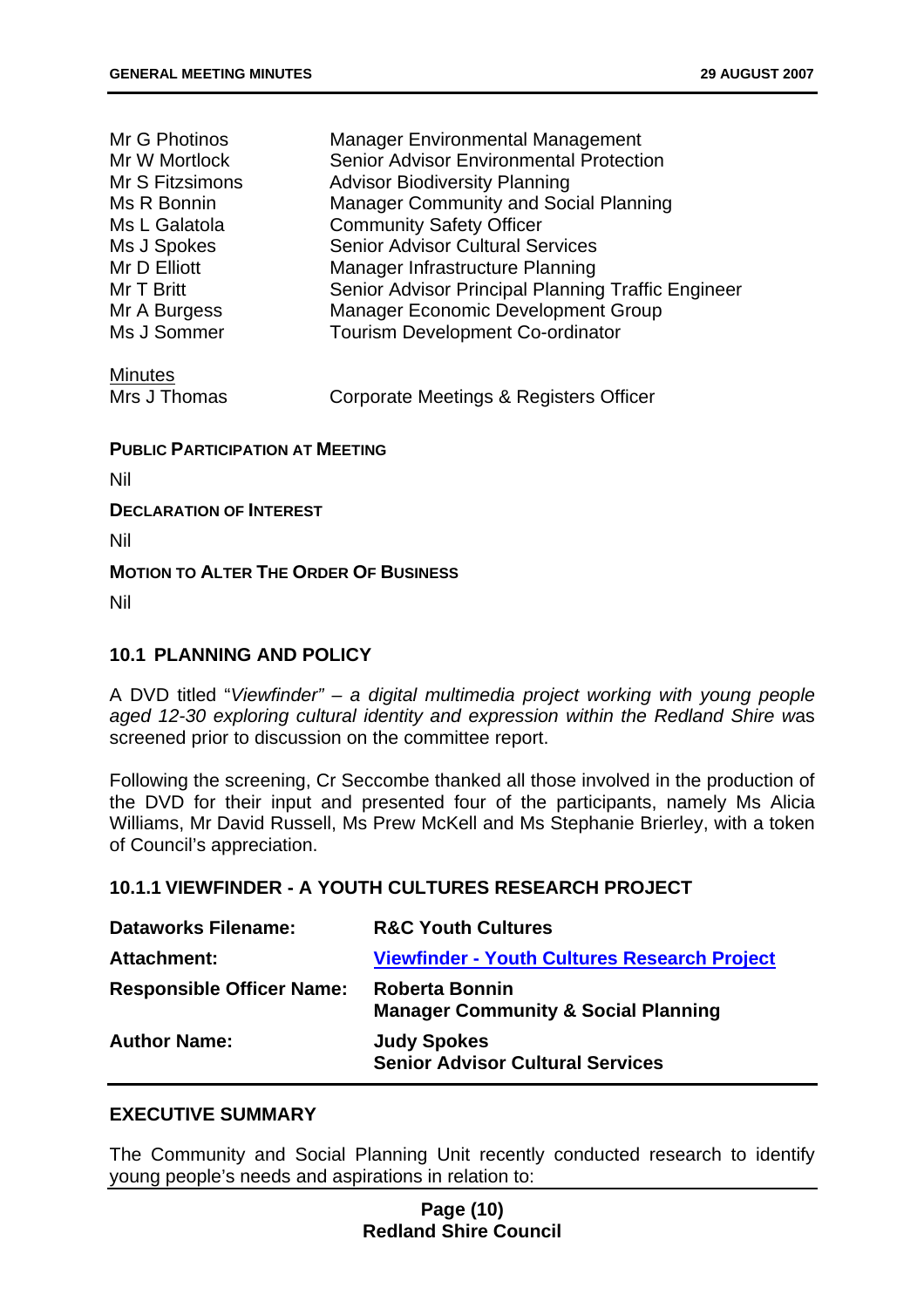- affirmation of their cultural identity;
- support required to maximise their participation in cultural opportunities in the Shire.

The research project was initiated in response to perceived gaps in cultural participation opportunities for teenagers and young adults. It was conducted in four stages including:

- 1. a review of local and national literature relating to young people and cultural development by a young graduate-student through a work experience placement;
- 2. meetings with internal and external stakeholders involved in planning and delivering youth-specific cultural activities;
- 3. an arts-led creative social research project developed in partnership with Speak Out Inc. which resulted in production of a DVD entitled Viewfinder; and
- 4. analysis of research data and identification of strategic directions for future Council support of young people's cultural and recreation needs.

An innovative community research project, Viewfinder, was produced in the form of a 10 minute DVD to inform Council's planning and delivery of cultural development services for teenagers and young adults. It will be screened during the Policy and Planning Committee's consideration of this report and will be introduced to the Committee by young participants involved in its production.

Documenting the views of 87 young people from across the Shire, the *Viewfinder* project has created a platform for further development of Council's cultural, leisure and community development teams. Improved engagement with, and support for, young people is anticipated through the adoption of integrated approaches to delivering existing services and programs.

#### **PURPOSE**

The purpose of this report is to present the outcomes of a creative research project exploring young people's cultural development needs and aspirations for Council's noting and endorsement for the purposes of planning and distribution.

#### **BACKGROUND**

Research conducted by Council over the past two years demonstrates that teenagers and young adults in the Shire perceive significant gaps in opportunities for their cultural expression and development. Clear evidence of this has emerged through:

- The Redland Shire Cultural Mapping Report 2005;
- Redlands Young Adults Project Report 2006;
- Capalaba Activity Centre Report 2007;
- Festivals and Events Audit 2007;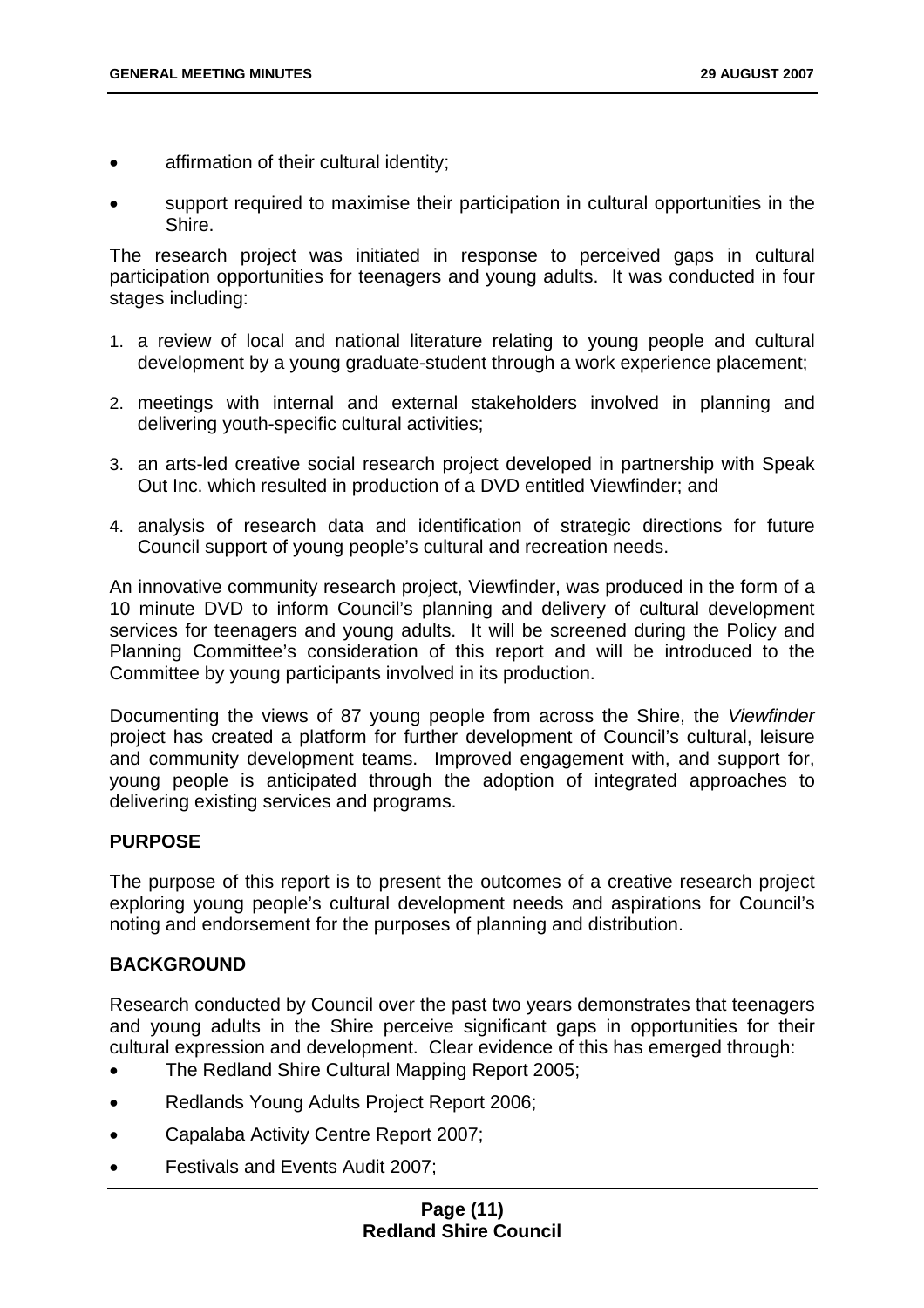• Redland Shire Library Service: A ten year plan 2007.

Feedback from Council's cultural development team affirms this evidence that there are limited cultural opportunities for teenagers and young adults. Children are generally better served than teenagers and young adults in youth-designated activities delivered through Council. Community cultural programs managed by the library service and the Redland Art Gallery are examples of this.

Opportunities for participation and development of performing arts and emerging digital technology-based creative programs are underdeveloped for young people. This is despite a strong network of drama, dance and music organisations operating in the Shire. Contemporary music (from heavy metal to hip hop) and youth-specific festivals and events (as distinct from family-friendly or children's events) are identified as particular gaps.

Council's youth music program was, until recently, delivered through the 'Charged' contemporary music events series, hosted at the Cleveland Memorial Hall. Though well attended and very popular with teenagers and young bands, security concerns prompted a decision in June to discontinue the program. The *Viewfinder* project will inform the planning and development of activities to fill the gap left by 'Charged'.

The need to engage young people is recognised in several areas of Council's cultural development program. Maximising the participation of young people in the Shire's new Performing Arts Centre is a key objective especially during its establishment phase. Similarly, young people are a designated priority of Council's library service with specialist staff seeking to engaging teenagers and young adults as well as children in library programs. Ensuring effective inclusion of cultural as well as sporting and recreation activities at the Redlands Youth Plaza and encouraging participation of girls as well as boys are priorities driving planning for this space.

During the project the emergence of a new group supported through the Scout Association was noted. The group plans to launch 'Redlem' a youth festival in November 2007. The festival is being planned to meet the needs of teenagers from 13 to 18.

#### **METHODOLOGY**

In March, a review of local and national literature addressing youth and cultural development together with interviews with youth oriented cultural groups in the Redlands informed the scope and focus of the project. A creative community engagement process was adopted to maximise interest and participation in the project and, at the same time, to provide a hands-on creative development opportunity for young participants. A related objective was to create an opportunity for young people to speak directly to Council about their issues and goals.

Community arts organisation, Speak Out, was commissioned to work with Council to deliver the project. Speak Out Inc. is a community cultural development agency working for positive social change through the arts. Its creative team mentored young people in various art forms including film and digital storytelling, so they could identify and assert their needs and unleash their own creative potential. A creative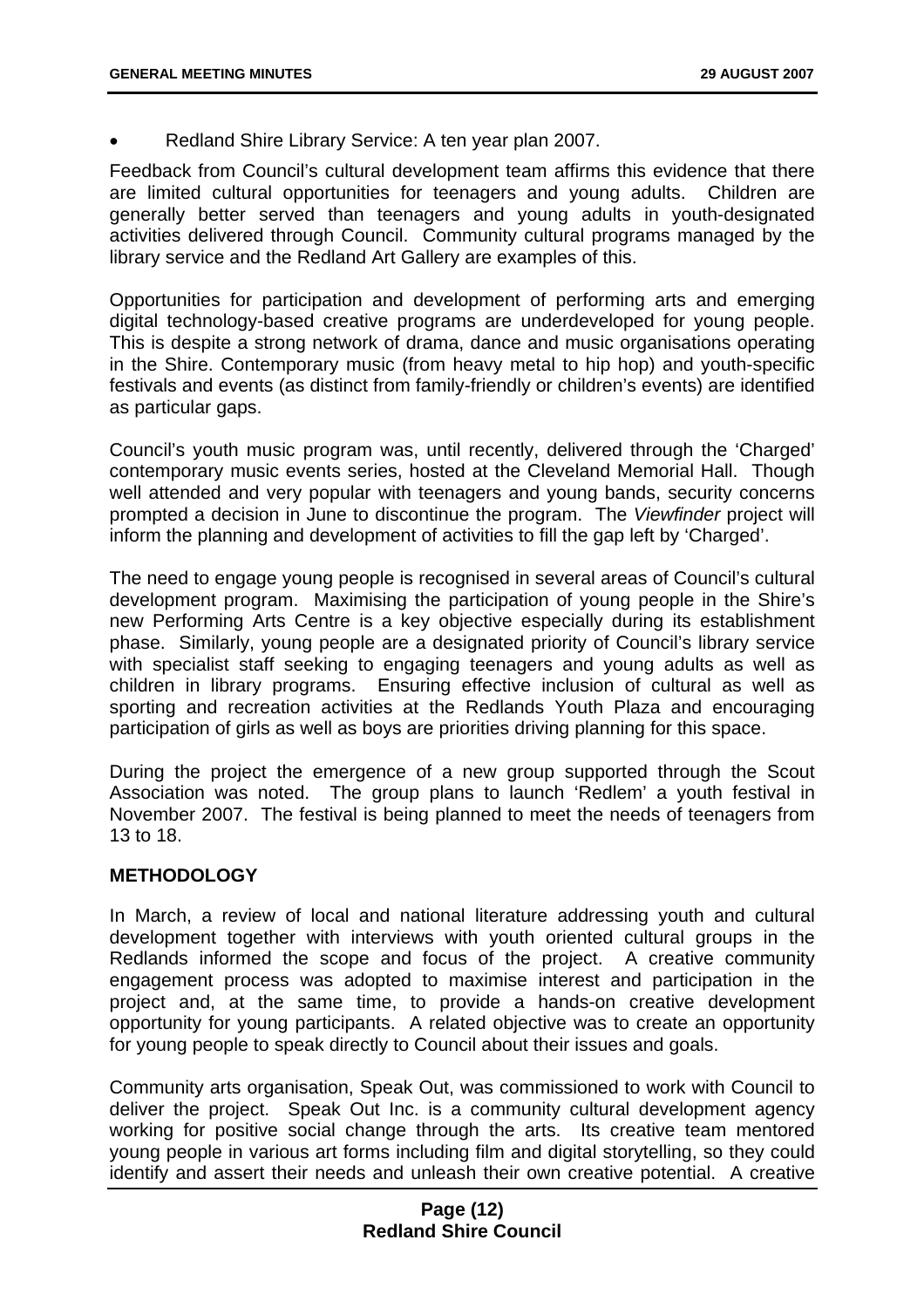peer-to-peer research process was adopted and facilitated by Speak Out's artist mentors using (and sharing skills in) multi-media. The project title, *Viewfinder* reflects both the objective and the methodology of the research exercise.

Speak Out's deep commitment to the project is reflected in the company's allocation of almost half the total expenditure on the project. This voluntary commitment was made by Speak Out mid-way in their service contract with Council in order to extend the capacity for young people to drive the project and develop their confidence and skills. What began as a standard fee for service contract relationship quickly developed into an equal partnership or 'joint-venture' between Speak Out Inc. and the Shire. This is characteristic of the company's objective to sustain long term partnerships with Council and community organisations in the interests of young people's development.

#### **Creative community engagement**

Viewfinder documents the views of 87 young people consulted in various locations throughout the Redlands during May and June 2007. The target group for the project was people between the ages of 12-30 years from all walks of life. Considerable effort was made to gather the views of young people from the whole of the Shire. Also, a concerted effort to engage Indigenous young people was an explicit priority. This was achieved with the assistance of local arts group, Saltwater Murris Quandamooka Inc. which played a critical coordinating role at Dunwich on Minjerribah / North Stradbroke Island.

Consultation commenced with an information campaign targeting all secondary schools, local media, youth agencies and key locations in the Shire with posters flyers and news releases inviting participation. Details of the consultation process summarised below are provided in Attachment 1.

#### **Demographic profile of Viewfinder participants**

The geographic spread of young people across the Shire was reflected in the *Viewfinder* participation pattern with substantially higher representation of young people from northern suburbs compared with that of southern suburbs. Participants were residents of 17 suburbs throughout the Redlands, with Alexandra Hills, Birkdale, Capalaba and Dunwich represented most strongly. 55 % of participants were female and 45 % were male. More than two thirds were aged between 14 to 18 years, with most of the balance aged between 18 and 30.

#### **ISSUES**

It is widely recognised that traditional consultation methods often fail to engage young people. Though many are reluctant to attend formal meetings and focus groups or complete surveys, most are eager to ensure their views are considered by policy makers. The *Viewfinder* project's creative methodology and informal approach successfully engaged a wide range of young people in exploration of their culture and aspirations, and gave them a direct voice to Council.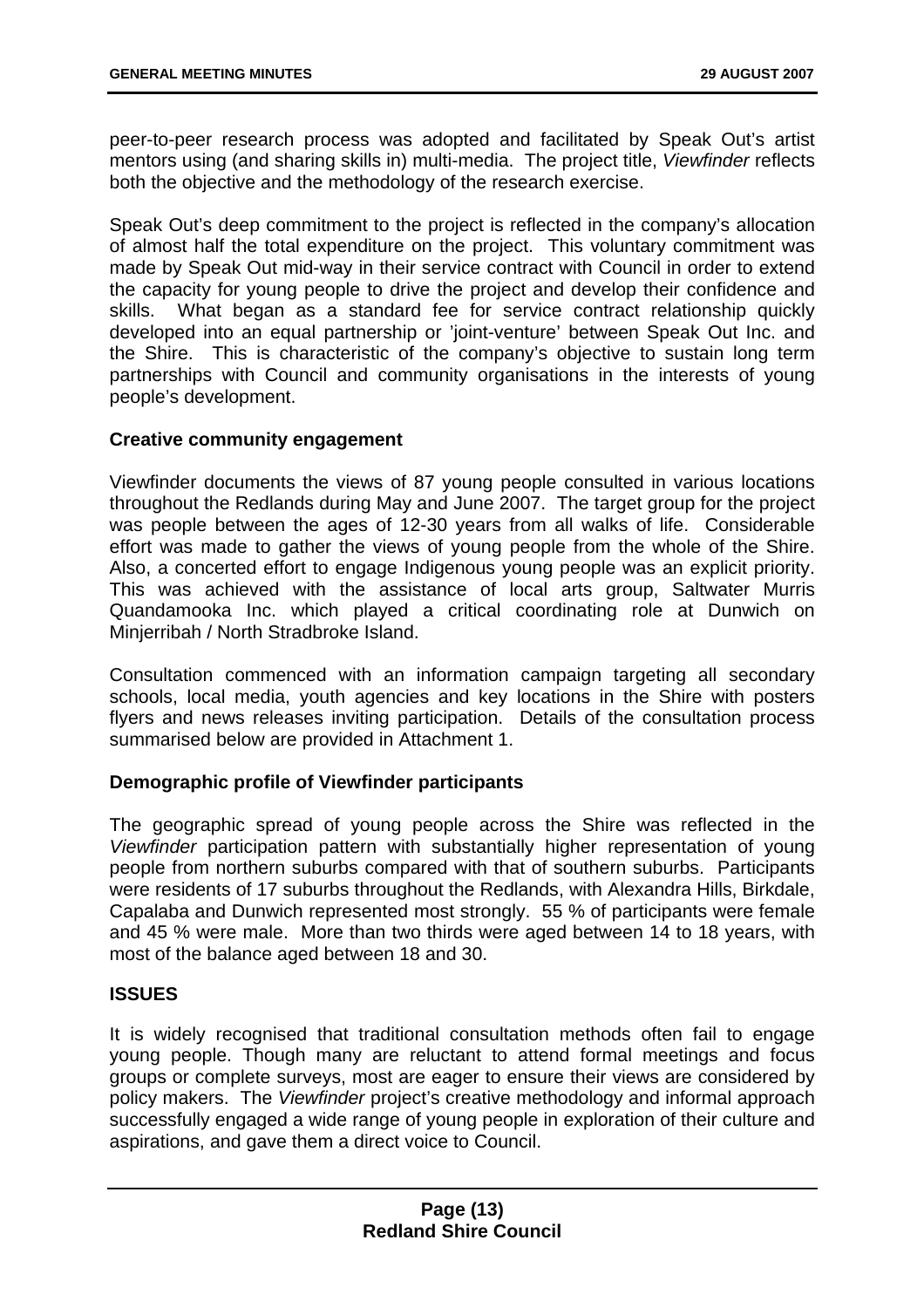#### **Research outcomes**

Drawing on evidence in the DVD, an additional eight hours of raw video footage, audio interview tapes, and an evaluation report provided by Speak Out, young people in the Redlands articulated their cultural identity, needs and aspirations in the following terms:

#### *Cultural Identity and expression*

- 1. Cultural identity is about who young people are, where they have come from and where they want to be;
- 2. There is a diversity of 'cultures' within the age group; 'cultures' being defined as distinct groups of young people, with particular interests, preferences, styles and social/cultural forms;
- 3. Young people would like to see events and opportunities that facilitate increased connection across these sub cultures;
- 4. Young people like to express themselves in various ways arts and culture (dancing, visual art, and performing arts), sports and recreation (bike riding, skateboarding, going to parties, and hanging with friends) and through what they like to wear.

#### **Culture and public space**

- 5. 'Hanging out' with friends is a high priority with public spaces such as shopping centres a common meeting place.
- 6. There is a significant hip hop scene (a combination of graffiti art, MCing, breakdance and skating). This culture could be supported in many ways through Council's arts programs and public space / safety initiatives such as the provision of legal graffiti walls.
- 7. Suggestions were made to have a legal graffiti gallery for high quality rotating exhibitions at the new Redlands Youth Plaza, to ensure the site is not damaged by poor quality illegal graffiti.
- 8. Young women seek opportunities to express themselves at skate parks, other than skating, especially through creative activities such as writing, music and dance. They would like to challenge the perception that skate parks are for boys only.

#### **Cultural activities and events**

- 9. Young people are eager to assist in coordinating and managing youth events.
- 10. Promotion of youth events in local media requires improved focus and coordination.
- 11. Young people prefer their own designated spaces for self-expression and identified an art gallery for young emerging artists, a youth 'hanging out' space, drop-in or cultural centre as priorities.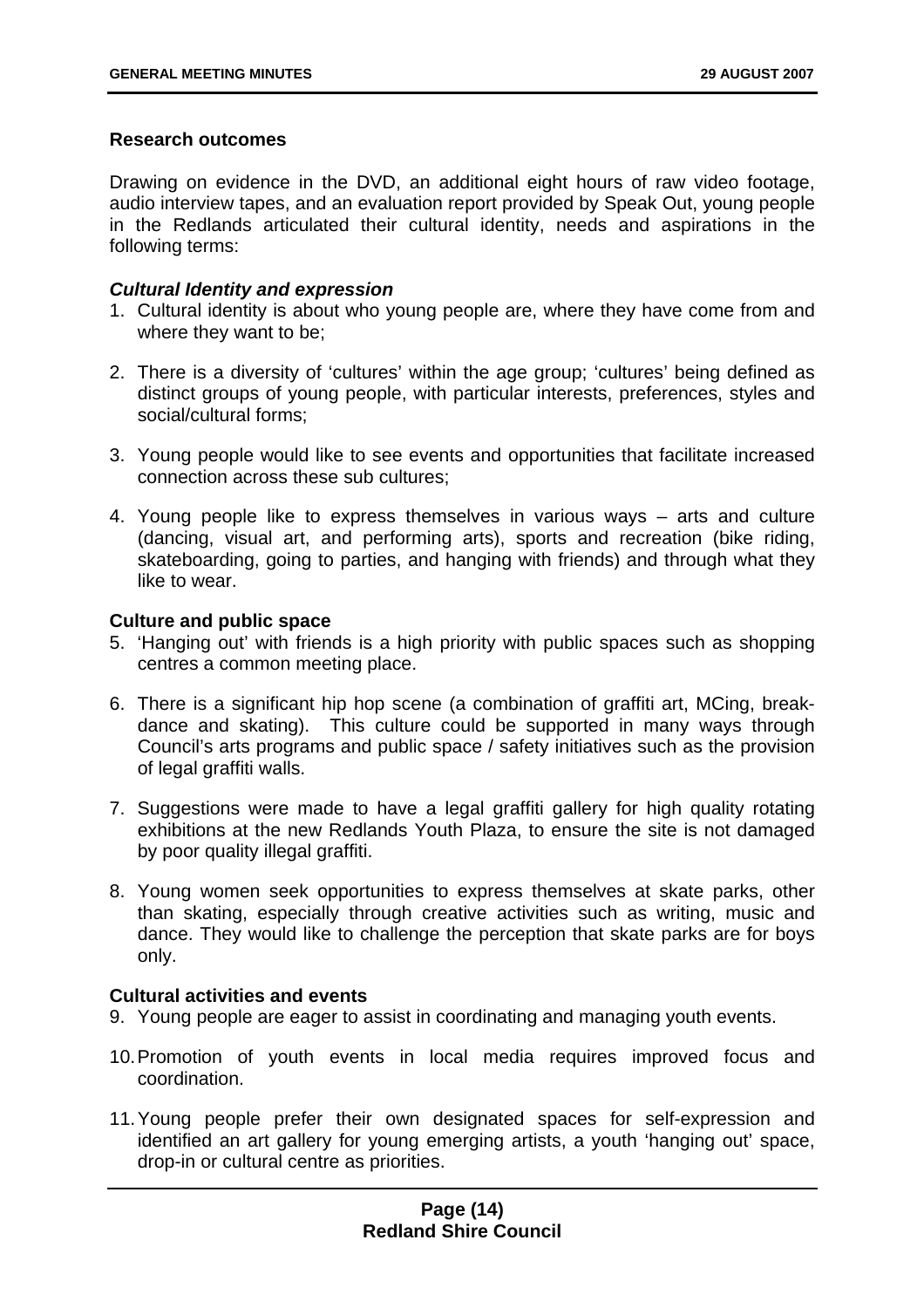- 12. 'Charged' music events were highly valued with scope for development of other art forms as companions to contemporary music identified.
- 13. Hands on creative arts workshops (including creative writing) are desired where people have opportunities to try different art forms particularly on school holidays and in different locations around the Redlands.

#### **Other issues**

- 14. Young people thought that it was important for them to express their views and opinions to shape their own identity, for good mental health and social development, and to ensure they are involved in "creating our own future"
- 15. Concerns were expressed that 'Youth/Junior Council' should reflect a greater diversity of young representatives. There is a view that only young people that are 'smart' and who go to a 'private school' have the opportunity to participate in these groups. The shift from 'junior council' to YTalk as Council's principal civic engagement with young people was not generally recognised.
- 16. Young people living on the Bay Islands and Minjerribah / NSI have limited structured and coordinated youth activities on the islands and face the major challenge of transport to participate in youth activities on the mainland.
- 17. Young people living on the Islands believed they have been over consulted and feel dismayed by the lack of practical follow up to their ideas (for projects and new infrastructure). Dunwich workshop participants revealed frustrations about lack of follow up to their proposed cultural / youth / community centre during communityinitiated consultations two years ago. Young people on the Bay Islands consulted on developments such as a skate park and community swimming pool expressed similar views.

#### **Future Directions for Council**

There are many opportunities for young people's cultural aspirations to be advanced through integrated approaches to the delivery of council's cultural development, recreation, and community development services especially in relation to:

- Redland Performing Arts Centre;
- Redland Youth Plaza;
- 'Place' project in the Southern Moreton Bay Islands and Redland Bay;
- The Capalaba Activity Centre;
- Traffic signal box art public art (graffiti-prevention) program;
- Youth focus at Capalaba Library;
- Development of a festivals strategy;
- Development of a Minjerribah Knowledge Centre at Dunwich;
- NSI Sport and Recreation Strategy;
- Young people and public space / community safety initiatives;

#### **Page (15) Redland Shire Council**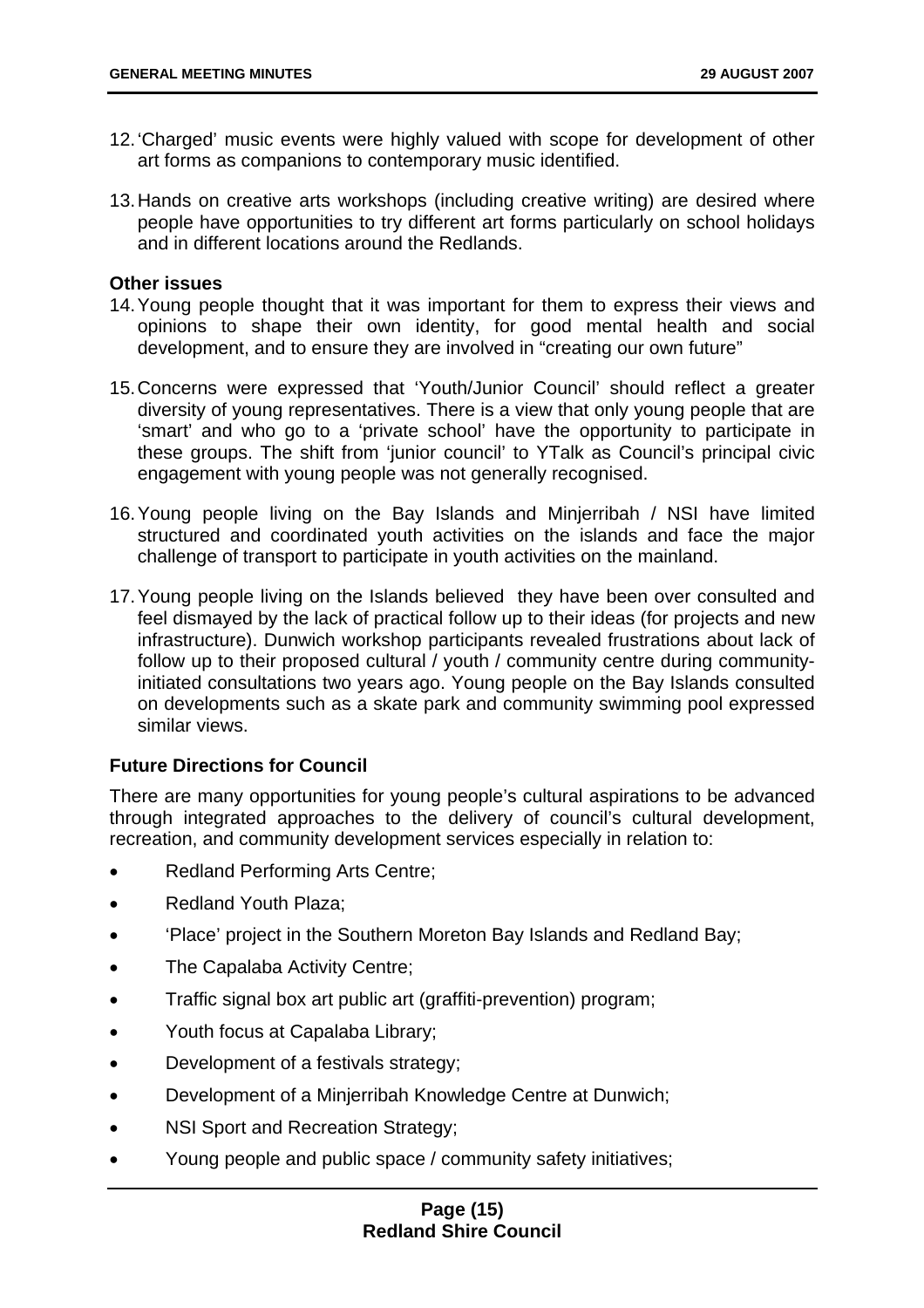• Physical activity strategy.

Council planners and service providers involved in these projects will collaborate towards development of strategies, projects, priorities, and targets to address service gaps identified in *Viewfinder*. Early work has already commenced with discussions focussed on youth festivals, RPAC opening events, cultural activities at Redland Youth Plaza and new contemporary performance / music activities planned to replace the 'Charged' program.

#### **RELATIONSHIP TO CORPORATE PLAN**

The recommendation primarily supports Council's strategic priority to build safe, strong and self reliant communities with access to community services, infrastructure and opportunities for participation in community life.

#### **FINANCIAL IMPLICATIONS**

There are no immediate financial implications of this report. The study will inform and focus Council's current investment in youth programs in the areas of public space management, community safety, recreation, culture and community development.

#### **CONSULTATION**

Internal stakeholders were consulted during the project included:

- Open Space Planner;
- Cultural Services Officer;
- Youth Officer;
- Safety Officer;
- Performing Arts Centre Manager;
- Library Services leadership team.

External stakeholders consulted during the project included:

- Redland Arts Council;
- Cleveland High School;
- Dunwich Secondary School / TAFE;
- Saltwater Murris;
- Bay Islands Community Services;
- Redland Shire Bands;
- Redlem event organisers;
- Ytalk.

#### **OPTIONS**

#### **PREFERRED**

That Council resolve to endorse the Youth Cultures Report and Viewfinder DVD for planning purposes.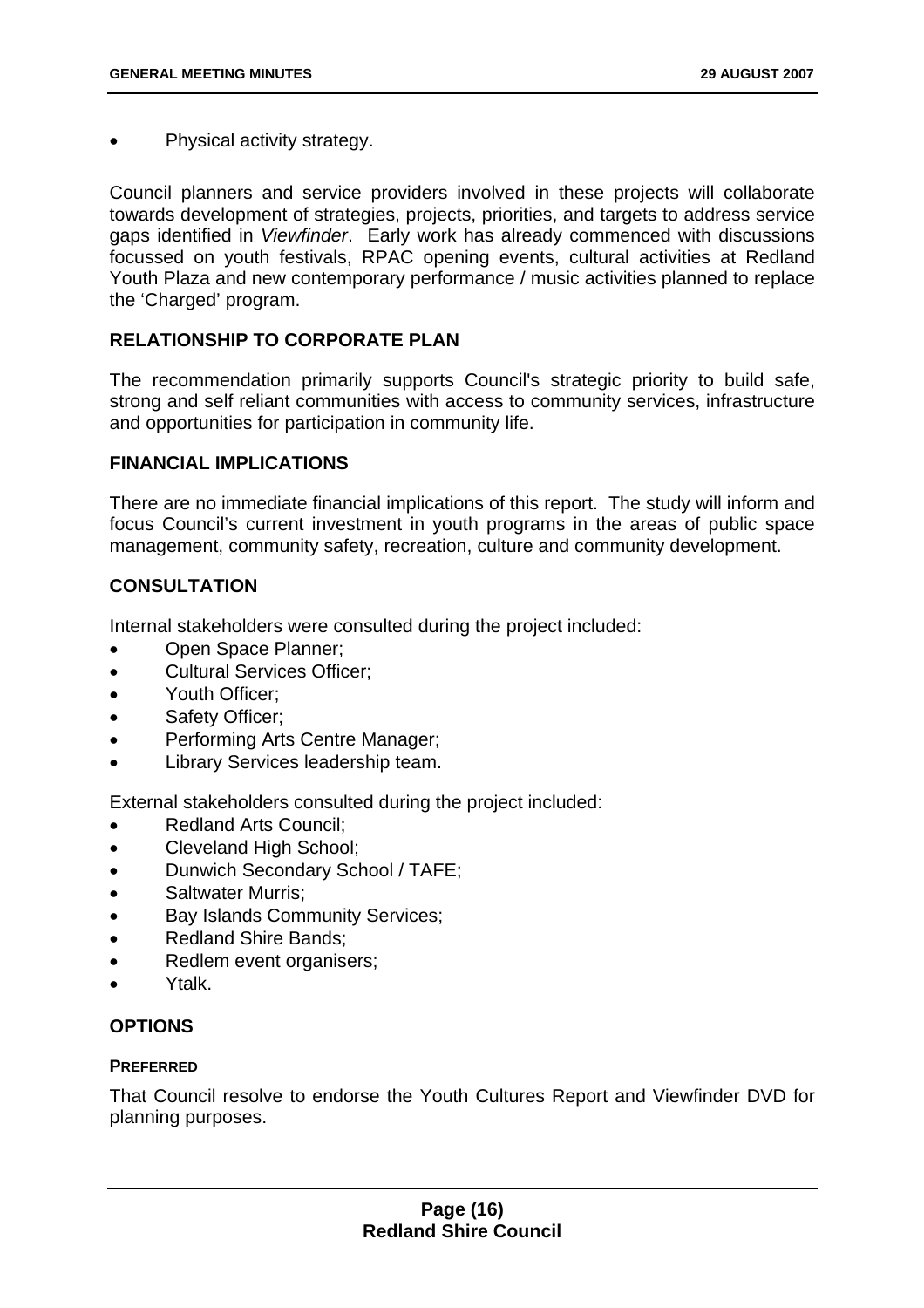#### **ALTERNATIVE**

That Council note the report.

#### **OFFICER'S/COMMITTEE RECOMMENDATION/ COUNCIL RESOLUTION**

Moved by: Cr Burns Seconded by: Cr Elliott

**That Council resolve to endorse the Youth Cultures Report and Viewfinder DVD for planning purposes.** 

#### **CARRIED**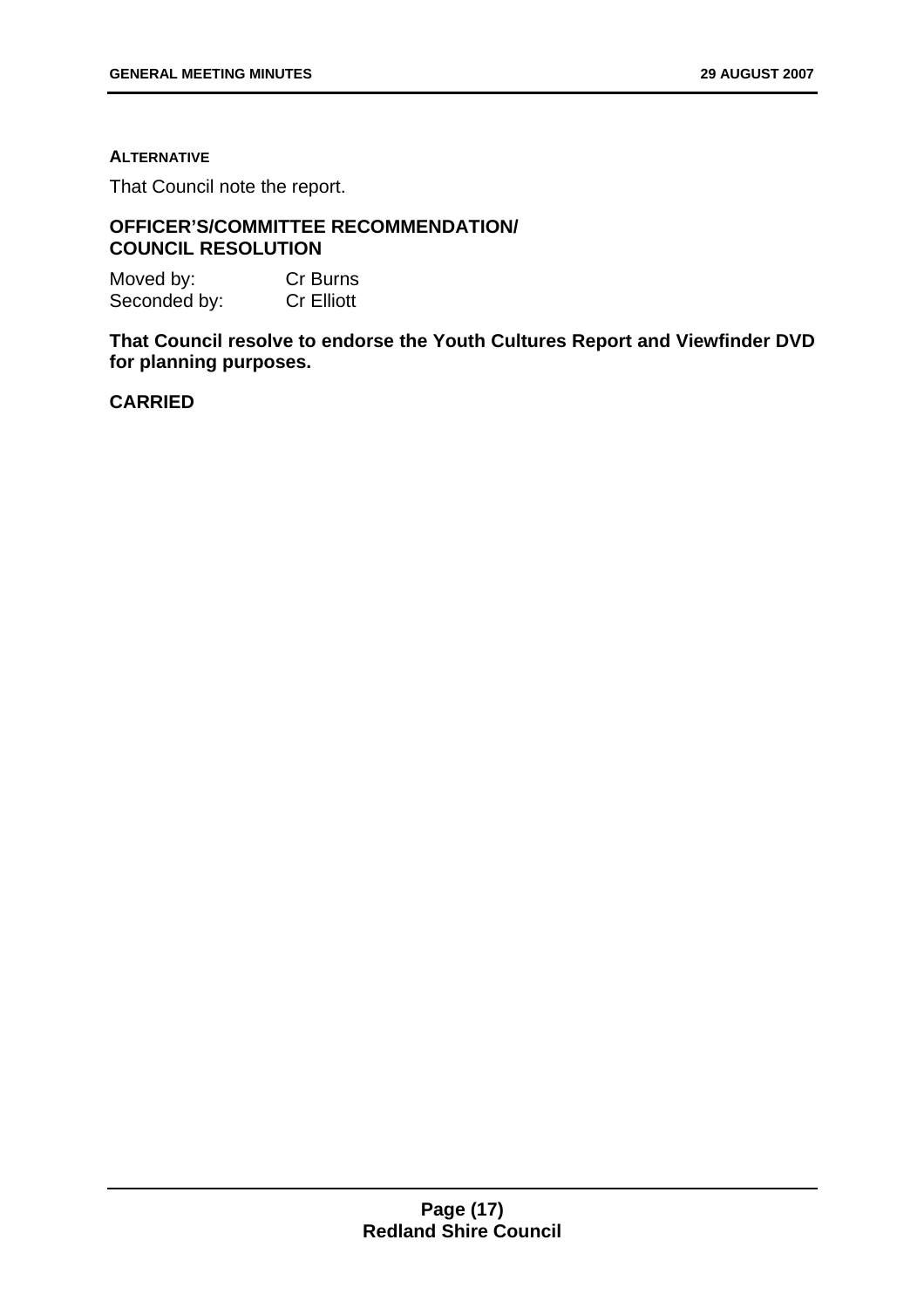#### **10.1.2 BRISBANE'S MORETON BAY AND ISLANDS TASK FORCE MARKETING PROPOSAL**

| <b>Dataworks Filename:</b>       | ED Programs – Moreton Bay Task Force                             |
|----------------------------------|------------------------------------------------------------------|
| <b>Responsible Officer Name:</b> | <b>Alan Burgess</b><br><b>Manager Economic Development Group</b> |
| <b>Author Name:</b>              | <b>Jan Sommer</b><br><b>Tourism Development Co-ordinator</b>     |

#### **EXECUTIVE SUMMARY**

Council annually allocates \$10,000 to Brisbane's Moreton Bay & Islands (BMB&I) Task Force from the Economic Development budget to facilitate projects initiated by the Mayors of the four council areas Redlands, Brisbane, Redcliffe and Caboolture that will generate mutual benefit to all areas.

This request is for an amount of \$110,000 (GST exclusive) over a three year period commencing in 2007/08, in addition to the above annual allocation, for Redland Shire Council's contribution to the BMB&I Marketing Plan.

At the most recent meeting of the BMB&I Task Force held in March 2007, Brisbane Marketing presented a three year Destination Marketing Proposal on behalf of the consultative committee. **This was endorsed in principle by the four Mayors.** 

#### **PURPOSE**

This report is to seek Council approval for \$30,000 in the 2007/08 budget with an option of \$35,000 (2008/09), \$45,000 (2009/10), commencing in 2007/08 with an initial contribution of \$30,000, as a commitment to the marketing of Brisbane's Moreton Bay & Islands for a "whole of bay" approach to destination promotion.

#### **BACKGROUND**

BMB&I Task Force, an initiative of the Mayors of Redland, Brisbane, Redcliffe and Caboolture Councils, meets two to four times per year and is attended by Mayors, Economic Development Managers and tourism officers.

A working group of the Task Force is the BMB&I Consultative Committee (a marketing committee consisting of Council tourism officers and tourism industry operators). The purpose of this committee is to research and develop effective promotional campaigns for the region.

The consultative committee developed and implemented two campaigns during 2006-07, the first in August 2006 and the second in February-April 2007. Tourism Queensland has been a major partner in both these campaigns contributing cooperative funds to strengthen and expand the campaigns.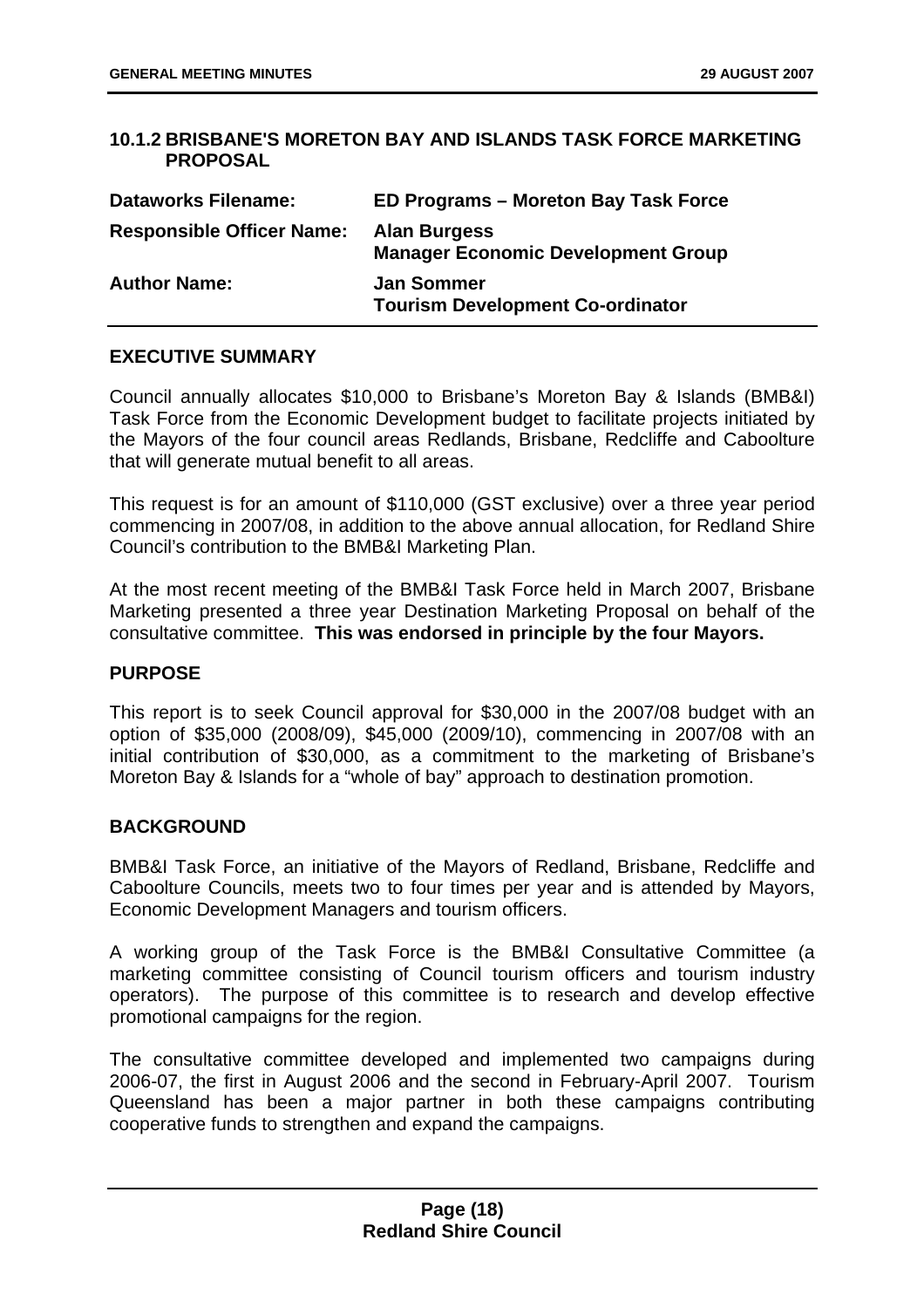<span id="page-19-0"></span>The February-April 2007 campaign was funded in the following manner:

| <b>Budget</b>                              |          |
|--------------------------------------------|----------|
| <b>Tourism Queensland</b>                  | \$40,000 |
| Councils (through BMB&I Taskforce Project) | \$20,000 |
| <b>Brisbane Marketing</b>                  | \$10,000 |
| Cooperative Income (Industry partners)     | \$13,600 |
| <b>Total Budget</b>                        | \$83,600 |

Redland Shire Council's total contribution to this campaign was only \$6,000 (GST exclusive); \$5,000 from the collective Task Force budget and \$1,000 as one of 14 industry partners, to build awareness of the Redlands on Moreton Bay brand. By combining with other councils and partners we gain considerable extra leverage for our money.

The benefit to the Redlands area from this campaign includes:

- Print media (Sunday Mail, Brisbane News, Courier Mail, Brisbane Style, Weekend Australian Magazine, both brand and cooperative with partners);
- Avant postcards that are placed in high exposure cafes and tourist friendly facilities to encourage distribution;
- ENewsletter advertising on [www.experiencebrisbane.com.au](http://www.experiencebrisbane.com.au/) website;
- Tower advertisement on the Brisbane website that draws attention to specific features of the campaign and directs online visitors to the BMB&I website;
- E-blast online newsletter to 20,500 demographically targeted users to whom the content of the campaign will appeal

The primary call to action was [www.moretonbayislands.com.au](http://www.moretonbayislands.com.au/) with good representation of tourism product including Straddie Holiday Parks and self catering accommodation, Southern Moreton Bay Islands, Coochiemudlo and Redlands mainland accommodation and activities.

#### **ISSUES**

To compete with other popular Queensland destinations and capitalise on the two successful campaigns undertaken for Brisbane's Moreton Bay & Islands in August 2006 and February to April 2007, the implementation of a strategic marketing plan over the next three (3) years is vital.

Tourism Queensland will contribute significant funds to the campaign and direct resources for consultation and implementation of the plan.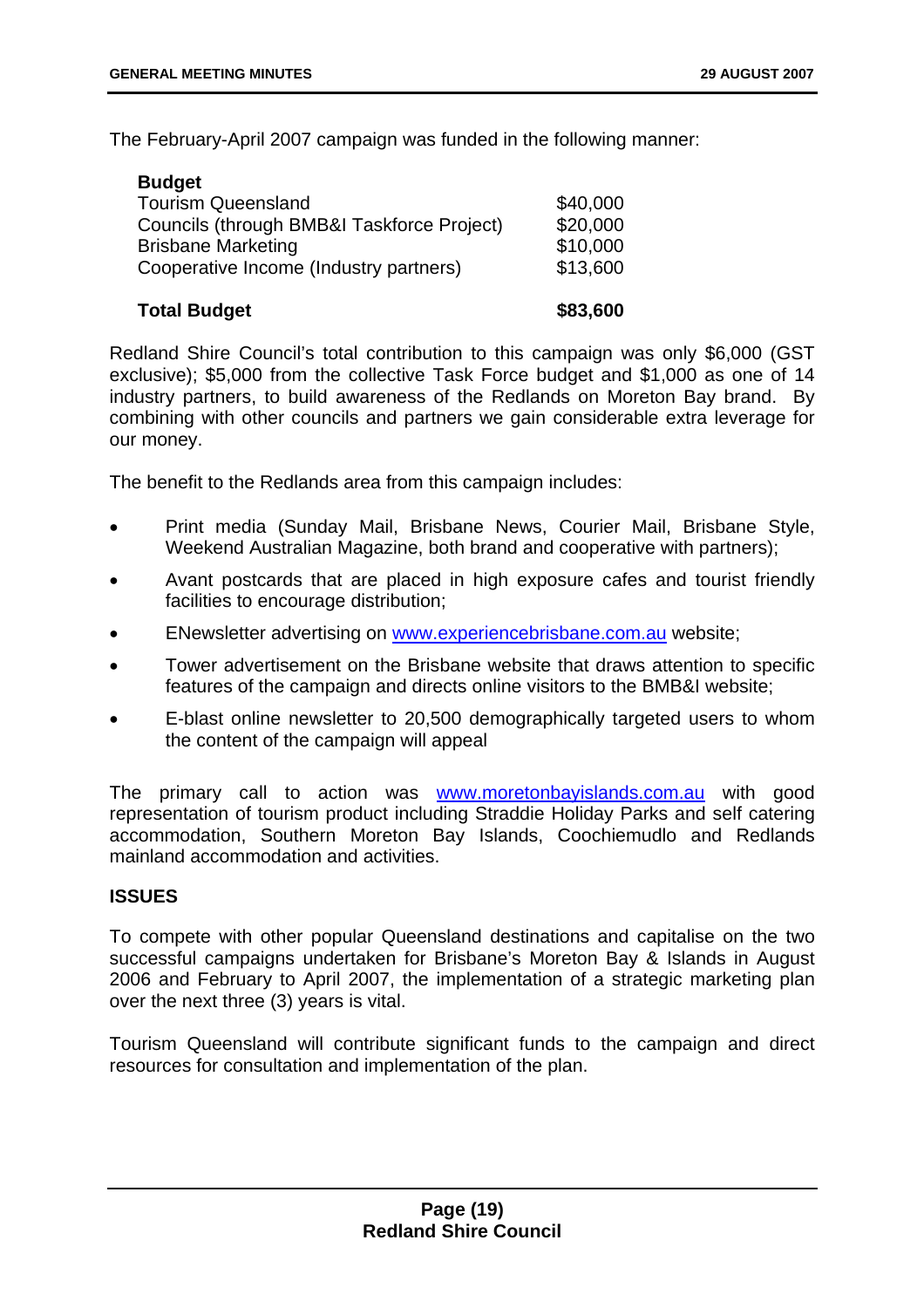The base funding model for the three years is as follows:

| Authority                       | 2007/08   | 2008/09   | 2009/10   |
|---------------------------------|-----------|-----------|-----------|
| <b>Tourism Queensland</b>       | 50,000    | 80,000    | 100,000   |
| <b>Brisbane City Council</b>    | 30,000    | 35,000    | 45,000    |
| <b>Redland Shire Council</b>    | 30,000    | 35,000    | 45,000    |
| <b>Redcliffe Council</b>        | 30,000    | 35,000    | 45,000    |
| <b>Caboolture Shire Council</b> | 30,000    | 35,000    | 45,000    |
| <b>Industry Operators</b>       | 30,000    | 40,000    | 50,000    |
|                                 | \$200,000 | \$270,000 | \$330,000 |

*NB. Brisbane Marketing will also provide staff resources for product development, facilitation and implementation of the marketing plan.* 

As funds to contribute to Brisbane's Moreton Bay & Islands "whole of bay" marketing proposal have not been allocated in 2007/08 budget, it is requested a Q1 adjustment of \$30,000 to be considered.

#### **RELATIONSHIP TO CORPORATE PLAN**

The recommendation primarily supports Council's strategic priority to enhance employment participation and the community's standard of living through encouraging economic development opportunities.

#### **FINANCIAL IMPLICATIONS**

Council will be required to approve an increase in the Economic Development budget by \$30,000 for 2007/08; and further to adjust the 10 year operational plan by \$35,000 (2008/09); and \$45,000 (2009/10); a total over three years of \$110,000.

#### **PLANNING SCHEME IMPLICATIONS**

The Land Use Planning Group was consulted and it is considered that the outcome of recommendations in this report will not require any amendments to the Redlands Planning Scheme.

#### **CONSULTATION**

Consultation has occurred with Brisbane Marketing, with an undertaking being given that a one year action plan and industry prospectus for the 2007/08 campaign for local government partners and the tourism industry will be available shortly.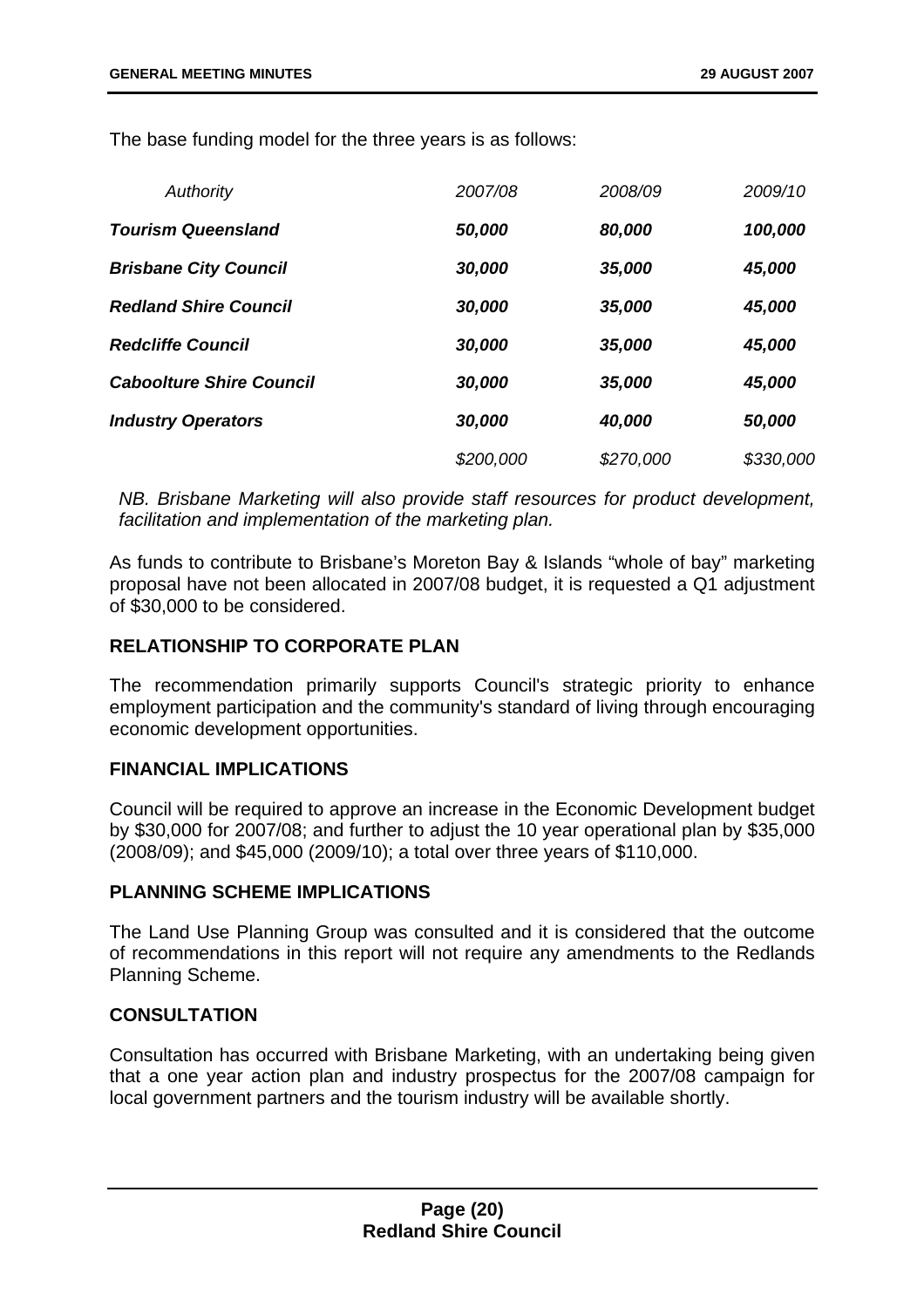#### **OPTIONS**

#### **PREFERRED**

That Council consider an increase in the Economic Development Group's budget in the amount of \$30,000 as part of the Q1 Review of the 2007/08 Budget.

#### **ALTERNATIVE**

None offered.

#### **OFFICER'S/COMMITTEE RECOMMENDATION/ COUNCIL RESOLUTION**

| Moved by:    | Cr Burns         |
|--------------|------------------|
| Seconded by: | <b>Cr Barker</b> |

**That Council resolve to consider an increase in the Economic Development Group's budget in the amount of \$30,000 as part of the Q1 Review of the 2007/08 Budget.** 

#### **CARRIED**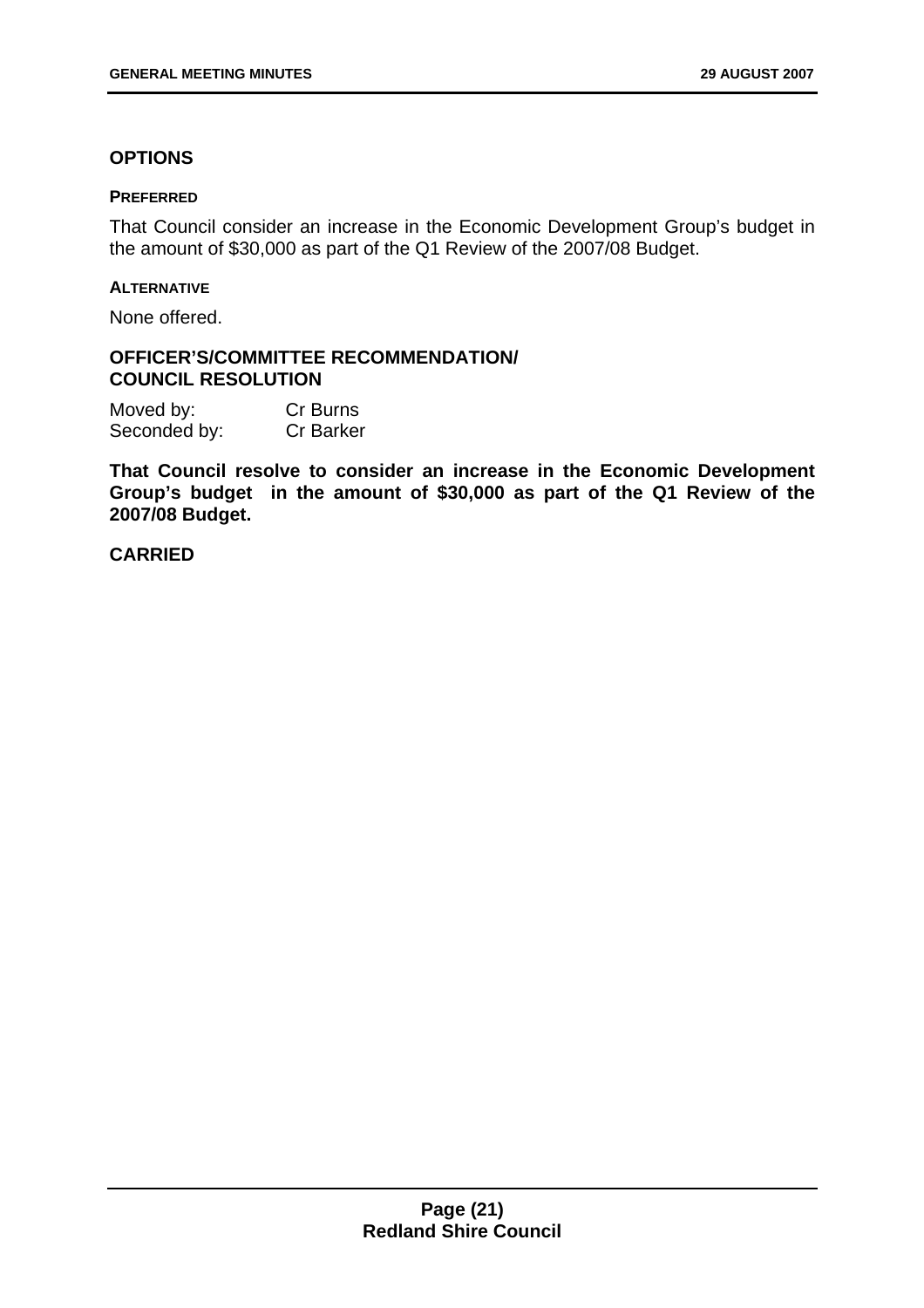#### **10.1.3 PETITION (DIVISION 1) FINISH THE PAVED FOOTPATH BETWEEN MUSGRAVE STREET AND VALLEY ROAD, WELLINGTON POINT**

| <b>Dataworks Filename:</b>       | <b>RTT Capital Works Program</b>                                       |
|----------------------------------|------------------------------------------------------------------------|
| <b>Responsible Officer Name:</b> | <b>David Elliott</b><br><b>Manager Infrastructure Planning</b>         |
| <b>Author Name:</b>              | <b>Len Purdie</b><br><b>Senior Advisor Capital Project Programming</b> |

#### **EXECUTIVE SUMMARY**

A Petition was received by Council from residents in the vicinity of Main Road, Wellington Point.

At the General Meeting of 27 June 2007, Council resolved as follows:

*That the petition which reads as follows, be received and referred to the appropriate area of Council for consideration and a report to a future Planning and Policy Committee meeting:* 

*"We, the undersigned request that Council finish the paved footpath between Musgrave Street and Valley Road, Wellington Point on Main Road".* 

#### **PURPOSE**

To prepare a response to a Petition from residents in the vicinity of Main Road, Wellington Point.

#### **BACKGROUND**

At the General Meeting of 27 June 2007 a Petition was received by Council for the completion of the footpath between Musgrave Street and Valley Road, Wellington Point on Main Road.

#### **ISSUES**

In Council's Capital Works Program, the construction of 1.5m wide pathway missing link between Musgrave Street and Valley Road is programmed for 2008/09 at a cost of approximately \$39,000.

#### **RELATIONSHIP TO CORPORATE PLAN**

The recommendation primarily supports Council's strategic priority to provide and maintain water, waste services, roads, drainage and support the provision of transport and waterways infrastructure.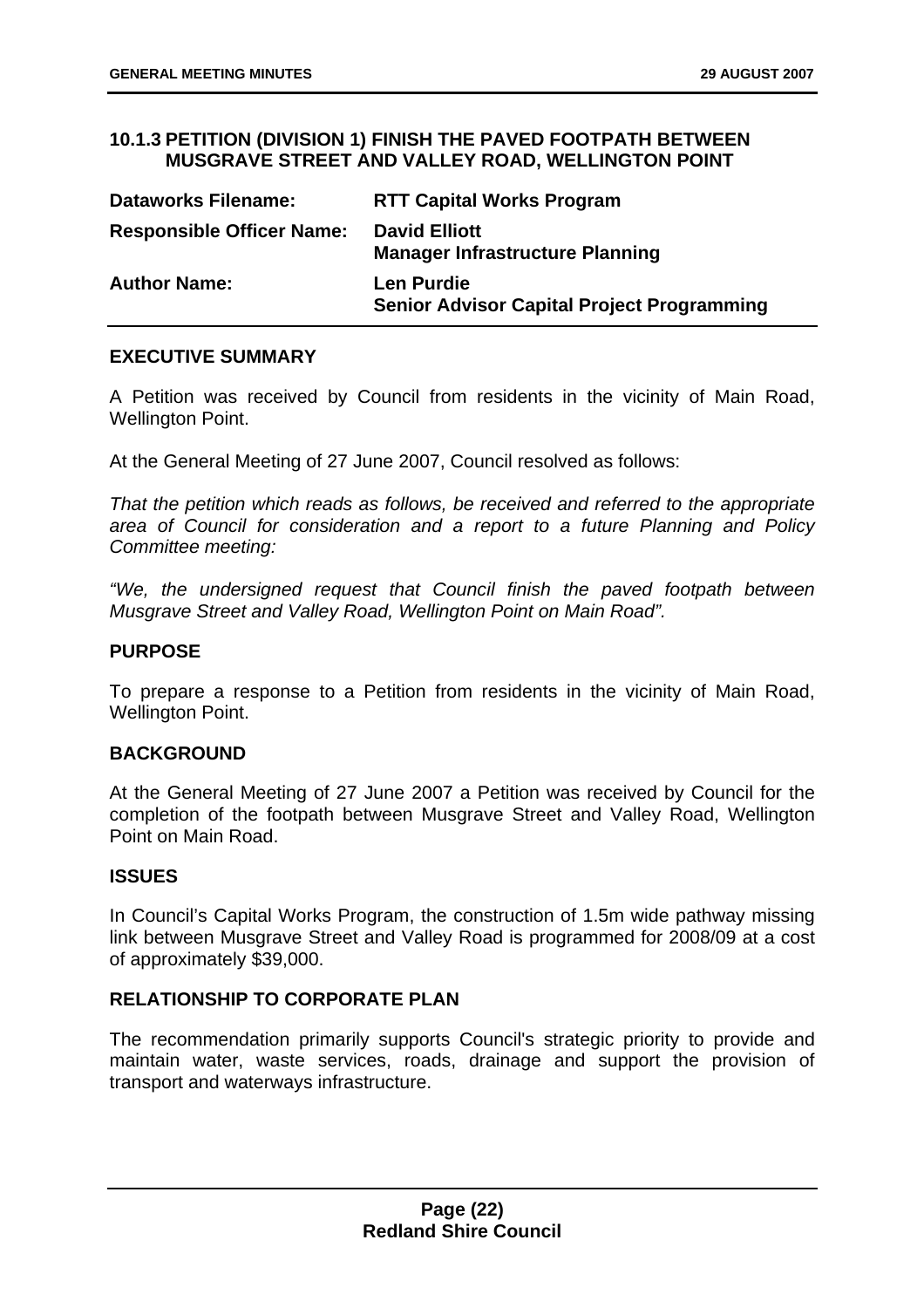#### **FINANCIAL IMPLICATIONS**

The costs for the construction of the footpath are included in the 10 year Capital Works Program which has been approved by Council. If the works remain in 2008/09 there are no financial implications.

#### **PLANNING SCHEME IMPLICATIONS**

The Land Use Planning Group was consulted and it is considered that the outcome of recommendations in this report will not require any amendments to the Redlands Planning Scheme.

#### **CONSULTATION**

The Divisional Councillor was consulted regarding the recommendations contained within this report.

#### **OPTIONS**

#### **PREFERRED**

That Council resolve as follows:

- 1. To consider the1.5m wide pathway missing link between Musgrave Street and Valley Road in the budget deliberations for 2008/2009; and
- 2. That the principal petitioner be advised of Council's resolution in this matter

#### **ALTERNATIVE**

No alternative suggested.

#### **OFFICER'S/COMMITTEE RECOMMENDATION/ COUNCIL RESOLUTION**

| Moved by:    | Cr Burns          |
|--------------|-------------------|
| Seconded by: | <b>Cr Elliott</b> |

#### **That Council resolve as follows:**

**1. To consider the 1.5m wide pathway missing link between Musgrave Street and Valley Road in the budget deliberations for 2008/2009; and** 

**2. That the principal petitioner be advised of Council's resolution in this matter CARRIED**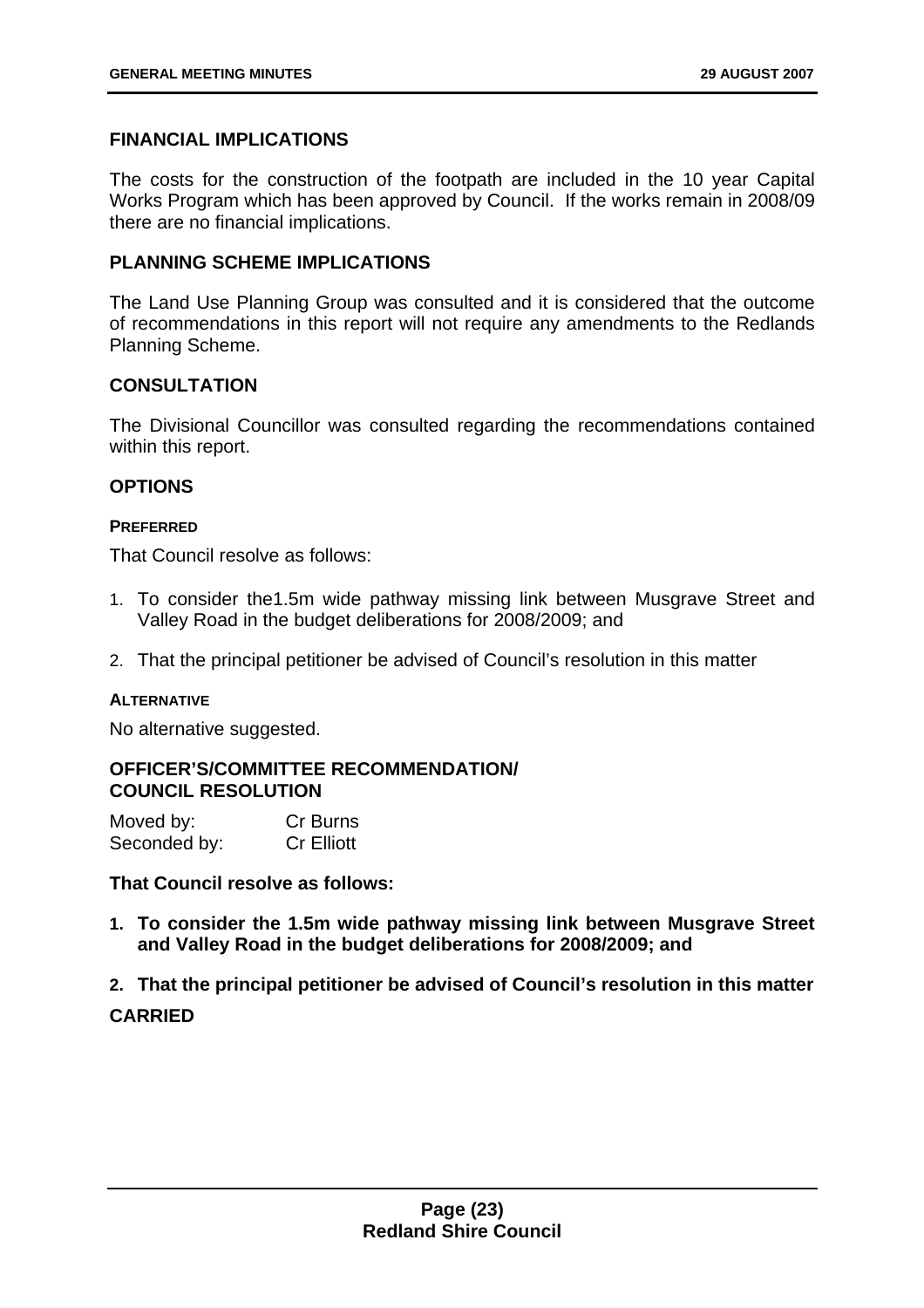#### <span id="page-24-0"></span>**10.1.4 PETITION (DIVISION 3) TRAFFIC CONCERNS MOSELLE DRIVE, THORNLANDS**

| <b>Dataworks Filename:</b>       | <b>RTT Complaints Traffic</b>                                                                |
|----------------------------------|----------------------------------------------------------------------------------------------|
| <b>Responsible Officer Name:</b> | <b>David Elliott</b><br><b>Manager Infrastructure Planning</b>                               |
| <b>Author Name:</b>              | <b>Terrance Britt</b><br><b>Senior Advisor Principal Planning Traffic</b><br><b>Engineer</b> |

#### **EXECUTIVE SUMMARY**

At the General Meeting of 28 March 2007, it was resolved as follows:

*"That the petition be received and referred to the appropriate area of Council for consideration and a report to a future Planning & Policy Committee meeting."* 

The petition reads as follows:

*"As residents of the Redland Shire we would like to petition the Council to do something about the speeding along Moselle Drive. The cars, trucks and motorbikes that are continuously speeding along this road will one day cause a very fatal accident. Sometimes the speeding sounds like it is in excess of 100klms per hour. It is very unsafe for children to try and cross the road especially the middle section of Moselle Drive as you cannot see the cars coming over the rise one way, and coming around the bend the other way. It is supposed to be a 50 klm zone."* 

On 30 March 2007 the Chief Executive Officer forwarded the petition to Planning and Policy for actioning in accordance with the resolution.

This report recommends that Council investigate pedestrian refuge islands, implements remedial changes along Moselle Drive immediately and continues to monitor and review the situation in 2 years time.

#### **PURPOSE**

To respond to a petition from local residents of Moselle Drive, Thornlands raising concerns about speeding vehicles, unsafe crossing points for children and to respond to Council resolution dated 28 March 2007.

#### **BACKGROUND**

On 1 March 2007, residents of the Moselle Drive precinct submitted a petition requesting Council to address the traffic situation in the area, in particular the speed of vehicles and crossing points. This petition was tabled at the General Meeting of 28 March 2006 and Council resolved to consider the request and report back to the Planning and Policy Committee.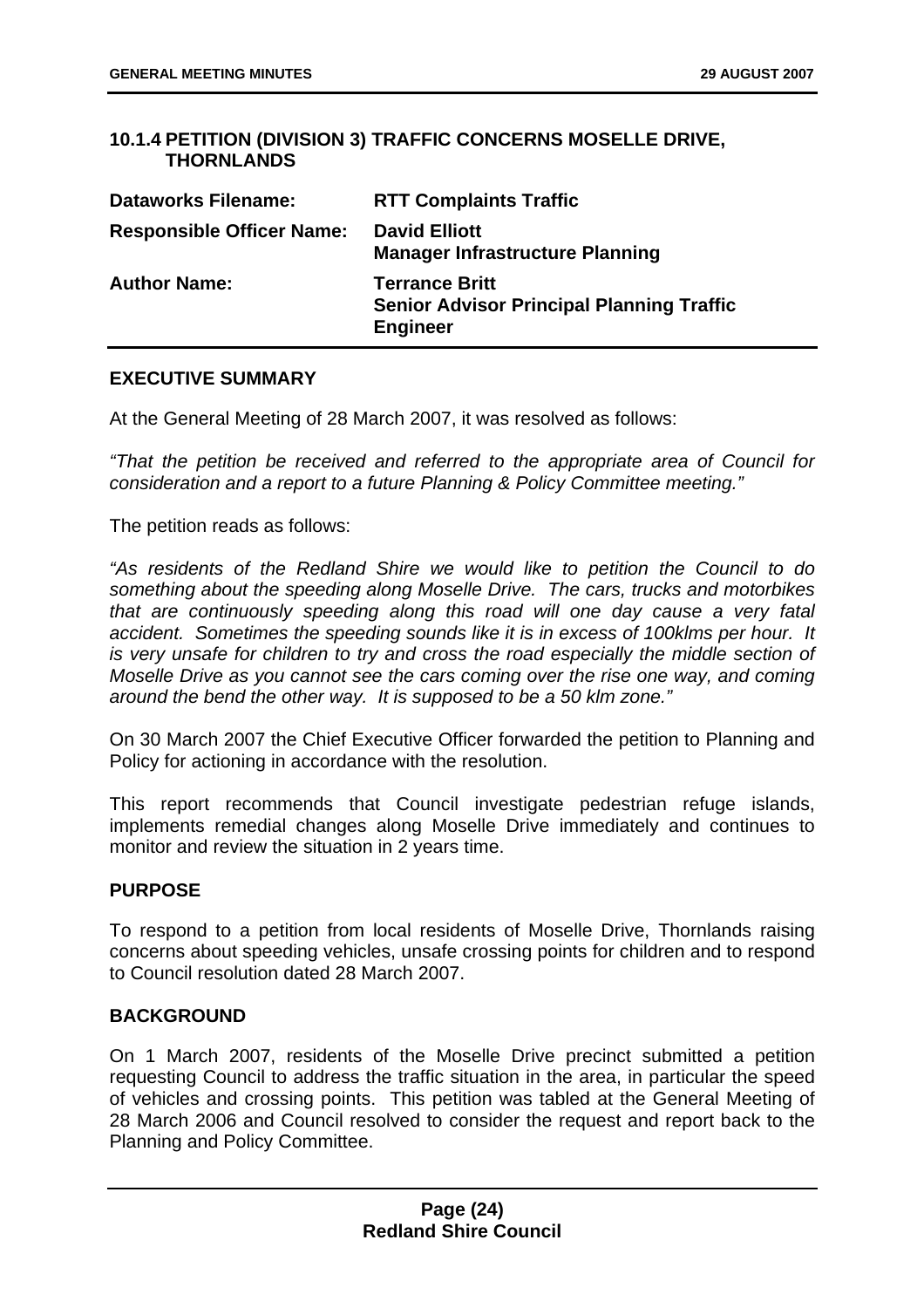Moselle Drive is designated as a Residential Street in accordance with Council Road Hierarchy. The default unsigned speed limit of 50km/h is applicable to this road. The intersection of Moselle Drive and Ziegenfusz Drive had a roundabout constructed in approximately 1992 including linemarking for a small section of Moselle Drive. This linemarking was extended in 1994 where raised retro reflective pavement markers and a centreline were installed for the full length.

Following receipt of the petition, Infrastructure Planning scheduled a review of Moselle Drive, which assessed parameters including crash statistics, traffic speeds, traffic volume, road purpose, through traffic, commercial vehicles and activity generators. This review recommended minor remedial changes to the existing linemarking as per the recommendations contained in this report.

#### **ISSUES**

The petition Council received on 14 March 2007 raised two main issues as follows:

#### *1. Speeding on Moselle Drive*

Council undertook traffic counts adjacent to common boundary of 28-30 Moselle Drive, between 30 April and 8 May 2007. The results obtained were compared to the acceptable speed distributions for a 50km/h speed zone in accordance with the Manual of Uniform Traffic Control Devices, where the 15km/h pace should be between 44-59 km/h, the percentage of vehicles within this pace should be greater than 60% and the average daily volume should be 1,000 vehicles/day for a residential street.

The results of data collected in Moselle Drive indicated the average speed was 52.7km/h, the 85th percentile was 61.9km/h, the 15km/h pace was 45-60km/h, the percentage within the pace was 61.9% and the average daily volume was 1,345.

Moselle Drive is classified a residential street in accordance with Council's road hierarchy and the measured speeds and associated data listed above generally satisfy the criteria set out in the Manual of Uniform Traffic Control Devices.

A search of reported accidents for the full length of Moselle Drive over the past 10 years revealed 4 accidents. Of these accidents 2 were at intersections of Moselle Drive with Panorama Drive and Ziegenfusz Drive; the other accidents were along the straight section of Moselle Drive. All accidents were generally unrelated to speed.

#### *2. Safer crossing point in the middle of Moselle Drive*

Following receipt of the petition Council officers have investigated Moselle Drive and have identified two locations where pedestrian refuge island would be appropriate. These locations would provide a safer crossing point for pedestrians, allowing them to cross only one half of the road at a time. The locations identified are as follows:

- Between Hermitage Crescent and Tokay Court (the frontage of park);
- Just north of Riesling Street southern intersection.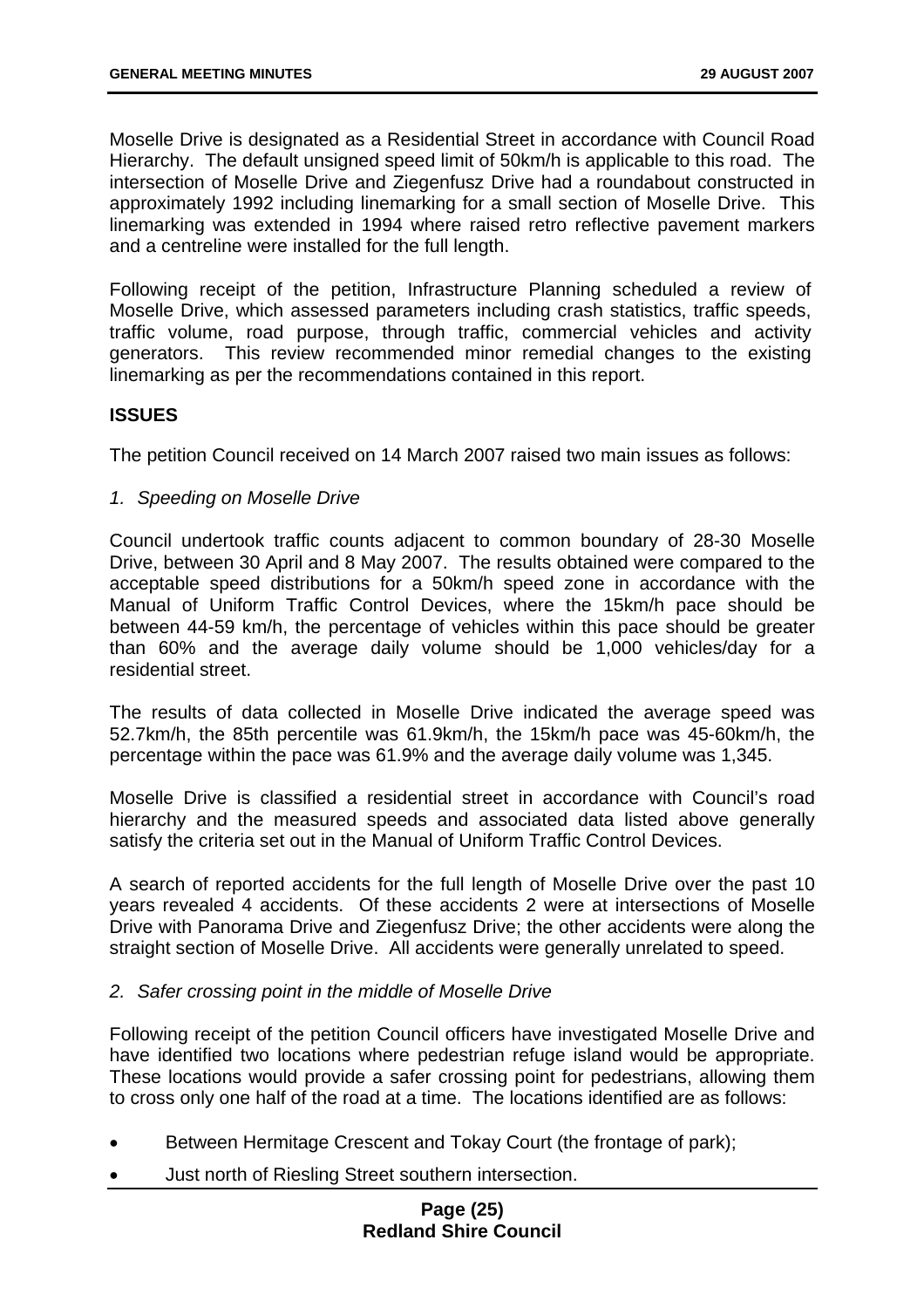<span id="page-26-0"></span>These locations would require further investigation and detailed design to confirm their suitability for pedestrian refuge islands. These projects would also include appropriate linemarking and signage.

#### **RELATIONSHIP TO CORPORATE PLAN**

The recommendation primarily supports Council's strategic priority to provide and maintain water, waste services, roads, drainage and support the provision of transport and waterways infrastructure.

#### **FINANCIAL IMPLICATIONS**

The recommendations contained in this report have limited impact on maintenance budgets. The pedestrian refuge island will be added to the schedule and prioritised following detailed investigations and should be funded from future capital funds.

#### **PLANNING SCHEME IMPLICATIONS**

The Land Use Planning Group was consulted and it is considered that the outcome of recommendations in this report will not require any amendments to the Redlands Planning Scheme.

#### **CONSULTATION**

The Divisional Councillor has been consulted regarding the recommendation contained in this report.

#### **OPTIONS**

#### **PREFERRED**

That Council resolve as follows:

- 1. To fully investigate a pedestrian refuge island between Hermitage Crescent and Tokay Court (the frontage of park) and just north of Riesling Street southern intersection on Moselle Drive and include works within future budget consideration;
- 2. To implement the remedial changes, including the increased use of raised retro reflective markers and edge line marking on Moselle Drive;
- 3. That Queensland Police (Traffic Branch) be requested to conduct targeted speed enforcement on Moselle Drive; and
- 4. That the petitioners be advised of Council's resolution in this matter.

#### **ALTERNATIVE**

That Council resolve as follows:

- 1. To continue to monitor the situation and review the traffic situation in two (2) years time; and
- 2. That the petitioners be advised of Council's resolution in this matter.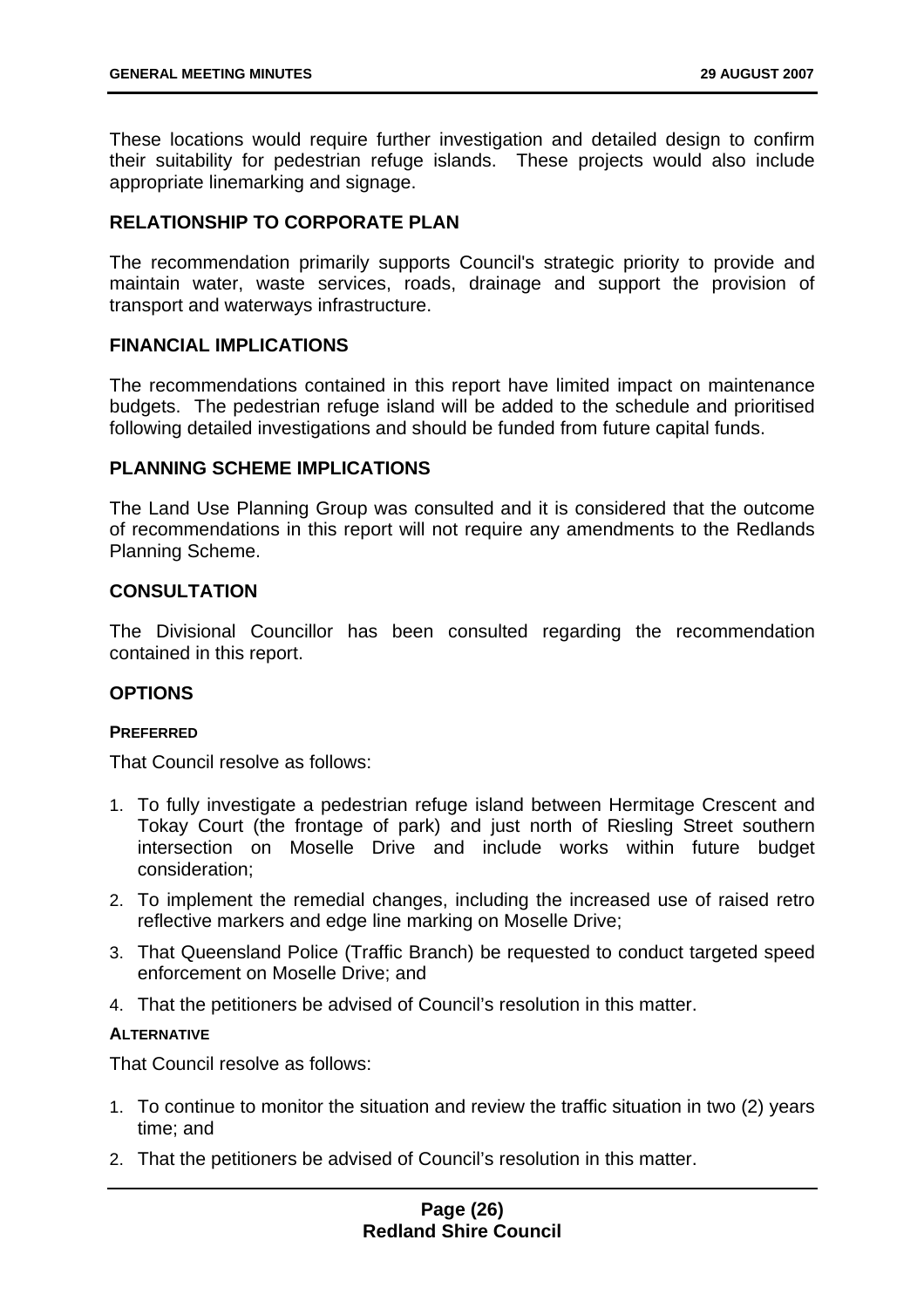#### **OFFICER'S/COMMITTEE RECOMMENDATION/ COUNCIL RESOLUTION**

| Moved by:    | Cr Burns          |
|--------------|-------------------|
| Seconded by: | <b>Cr Elliott</b> |

**That Council resolve as follows:** 

- **1. To fully investigate a pedestrian refuge island between Hermitage Crescent and Tokay Court (the frontage of park) and just north of Riesling Street southern intersection on Moselle Drive and include works within future budget consideration;**
- **2. To implement remedial changes, including the increased use of raised retro reflective markers and edge line marking on Moselle Drive;**
- **3. That Queensland Police (Traffic Branch) be requested to conduct targeted speed enforcement on Moselle Drive; and**
- **4. That the petitioners be advised of Council's resolution in this matter.**

**CARRIED**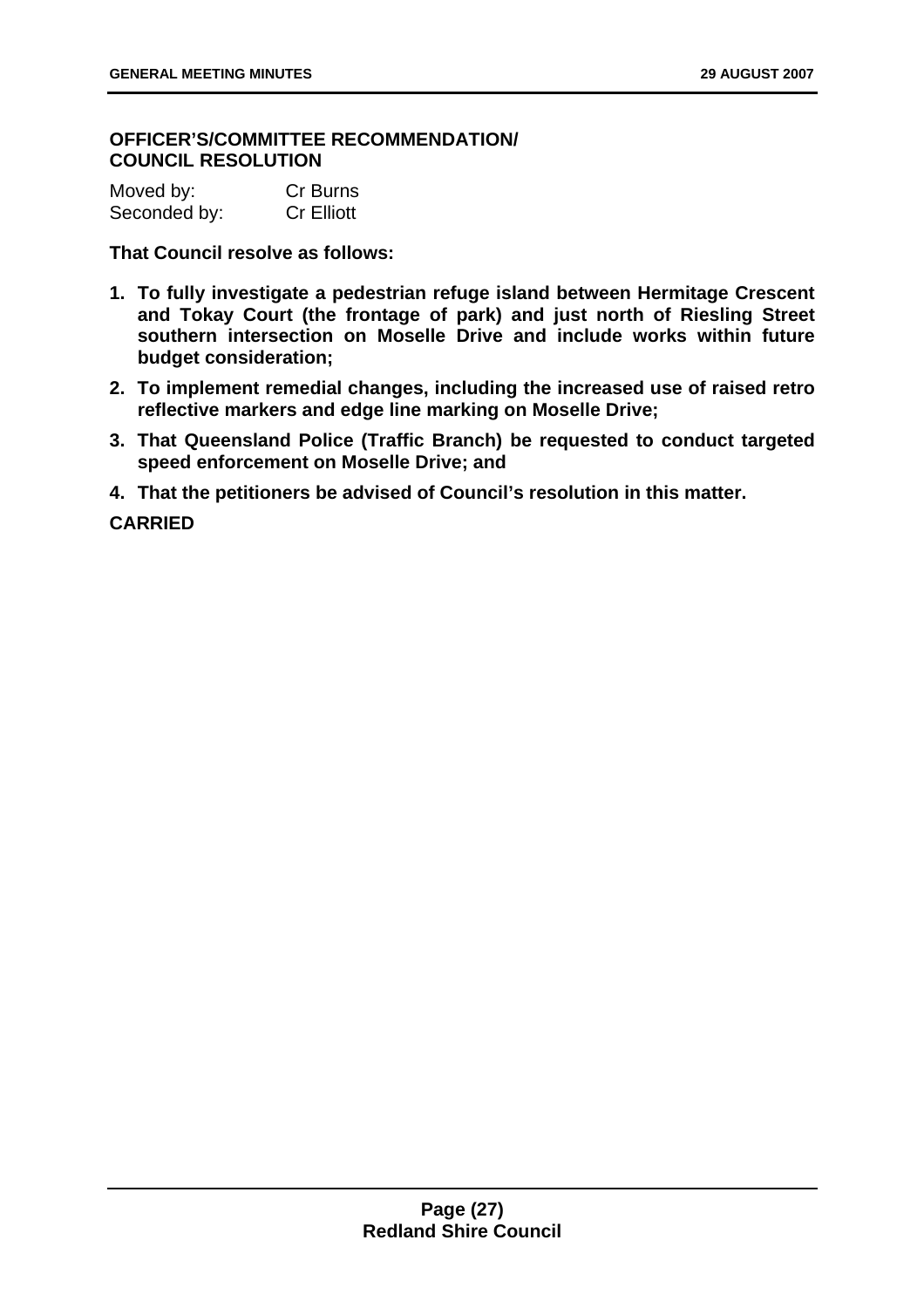#### **10.1.5 AMENDMENTS TO CLEVELAND AND CAPALABA STREETSCAPE DESIGN MANUALS**

| <b>Dataworks Filename:</b>       | <b>Cleveland and Capalaba Streetscape Design</b><br><b>Guideline Manuals</b>                                                                                                                                            |
|----------------------------------|-------------------------------------------------------------------------------------------------------------------------------------------------------------------------------------------------------------------------|
| <b>Attachments:</b>              | <b>Streetscape Design Manuals Planning Scheme</b><br><b>Policy</b><br><b>Cleveland Principal Activity Streetscape Design</b><br><b>Manual</b><br><b>Capalaba Principal Activity Streetscape Design</b><br><b>Manual</b> |
| <b>Responsible Officer Name:</b> | <b>Wayne Dawson</b><br><b>Manager, Land Use Planning</b>                                                                                                                                                                |
| <b>Author Name:</b>              | <b>Bridget Tidey</b><br><b>Strategic Planning Advisor</b>                                                                                                                                                               |

#### **EXECUTIVE SUMMARY**

It has been brought to the attention of the Land Use Planning Group that particular provisions of the Cleveland Streetscape Design Guidelines Manual (rubbish bins and pavement form and materials) and Capalaba Streetscape Design Guidelines Manual (rubbish bins) require amendment.

Redland Water and Waste have advised following the completion of an audit (of usage) with the Council's refuse management contractors, that there is an over supply of rubbish bins in the Cleveland and Capalaba Town Centres based on the level of refuse waste being collected from particular individual bins across the centres. Additionally, the external contractors have expressed concerns about safety issues associated with the rubbish bin design and emptying these bins. The proposed amendments relate to nominating a new type and design of rubbish bin and a review of current nominated locations for and distance between rubbish bins.

Additionally, the changes to the material product and design specifications for footpath pavements in Cleveland reflect a contemporary position in moving away from the smaller paver for maintenance and safety reasons.

Aside from these two significant changes to the current Cleveland and Capalaba Streetscape Design Guidelines Manuals, a number of other minor changes have been made purely to bring the documents into a contemporary context i.e. referencing the Redlands Planning Scheme and to reflect current products and works practices.

It is intended that these amended Streetscape Design Manuals will become supporting policy to the Redlands Planning Scheme with adopting a reference to the manuals under the new Planning Scheme Policy 17 Streetscape Design Manuals.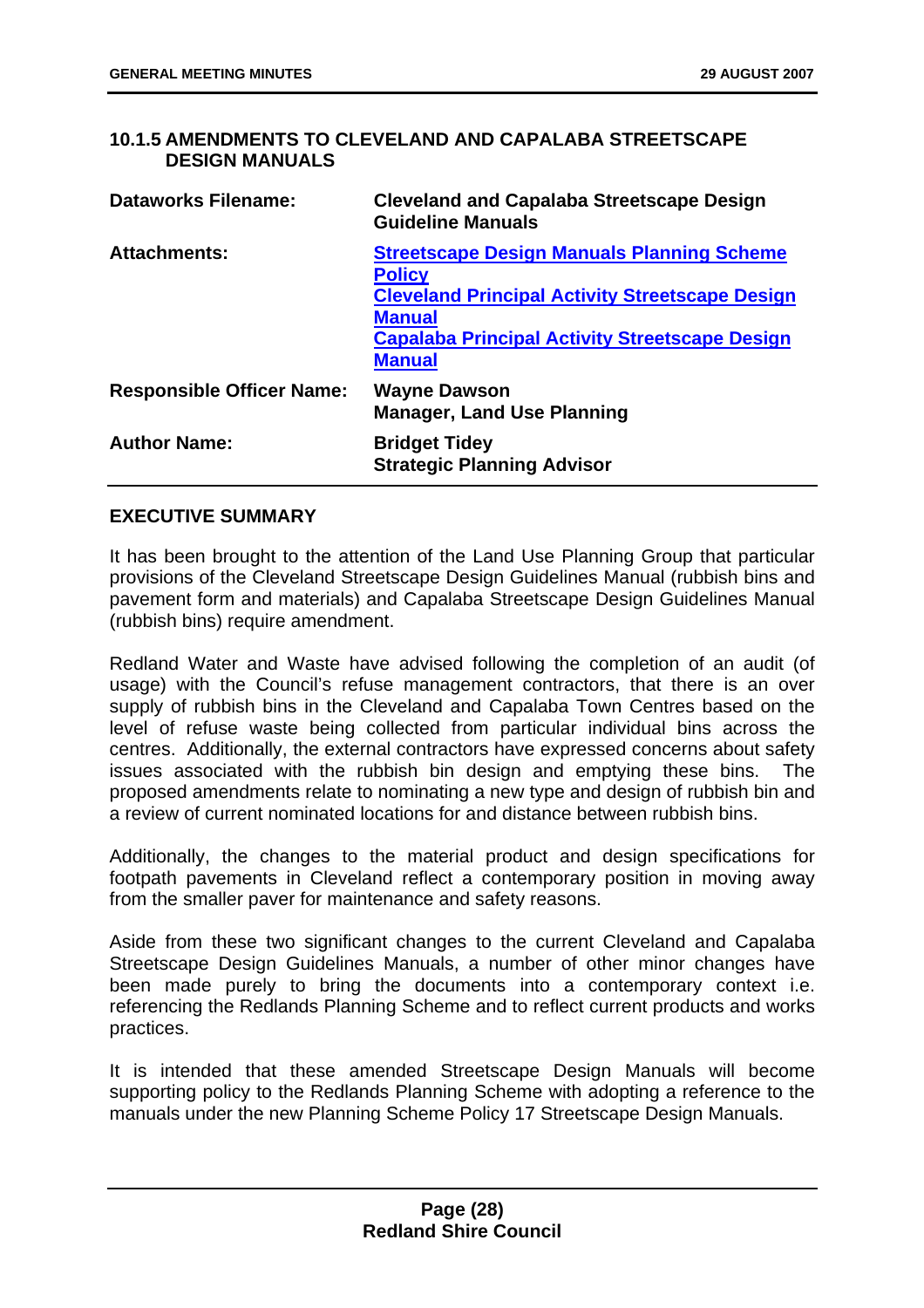#### **PURPOSE**

Section 2.1.19 of the *Integrated Planning Act 1997* requires that before making a planning scheme policy, the local government must by resolution propose to make the planning scheme policy.

The purpose of this report is to outline to Council the amendments to the Cleveland and Capalaba Streetscape Design Manuals and to seek a Council resolution to make a new Planning Scheme Policy 17 Streetscape Design Manuals.

#### **BACKGROUND**

A review of the rubbish bin and footpath pavement provisions of the Cleveland and Capalaba Streetscape Design Guidelines Manuals was instigated by safety and maintenance concerns raised by Redland Waste, Operations and Maintenance, Council's Development Assessment and Integrated Commercial Teams and Council's external waste management contractor.

#### **ISSUES**

#### Rubbish Bins

An audit of the usage of existing rubbish bins in the Cleveland and Capalaba centres has determined that a number of bins are not being efficiency utilised and can thus be removed from operation without implications to litter management in both centres. As a result, the manuals have altered to locate rubbish bins at intervals and locations to be determined by Council as well as increasing the bin size capacity.

#### Pavement

To be consistent with modern trends regarding footpath pavement specifications in streetscapes across South East Queensland, the Cleveland Streetscape Design Guidelines Manual provision about paving has been amended accordingly. A larger concrete paver is specified to minimise incidences of maintenance and avoid potential trip hazards.

#### **General**

The current Cleveland and Capalaba Streetscape Design Guidelines Manuals make numerous references to the Transitional Planning Scheme and obsolete Development Control Plans. It is proposed that these references be amended to reflect the adoption of the Redlands Planning Scheme. Furthermore, other minor changes and updates have been proposed to both the Cleveland and Capalaba Streetscape Design Guidelines Manuals to reflect current products and practices being used.

#### As example in the Cleveland manual:

- Pavement surface treatment (Figure 2, section 2.5) – review of precinct treatments;
- Garden bed setting (Figure 10B and 10C, section 4.8.3) – design alteration to wingwall configuration and increased distance to parking bay/kerb;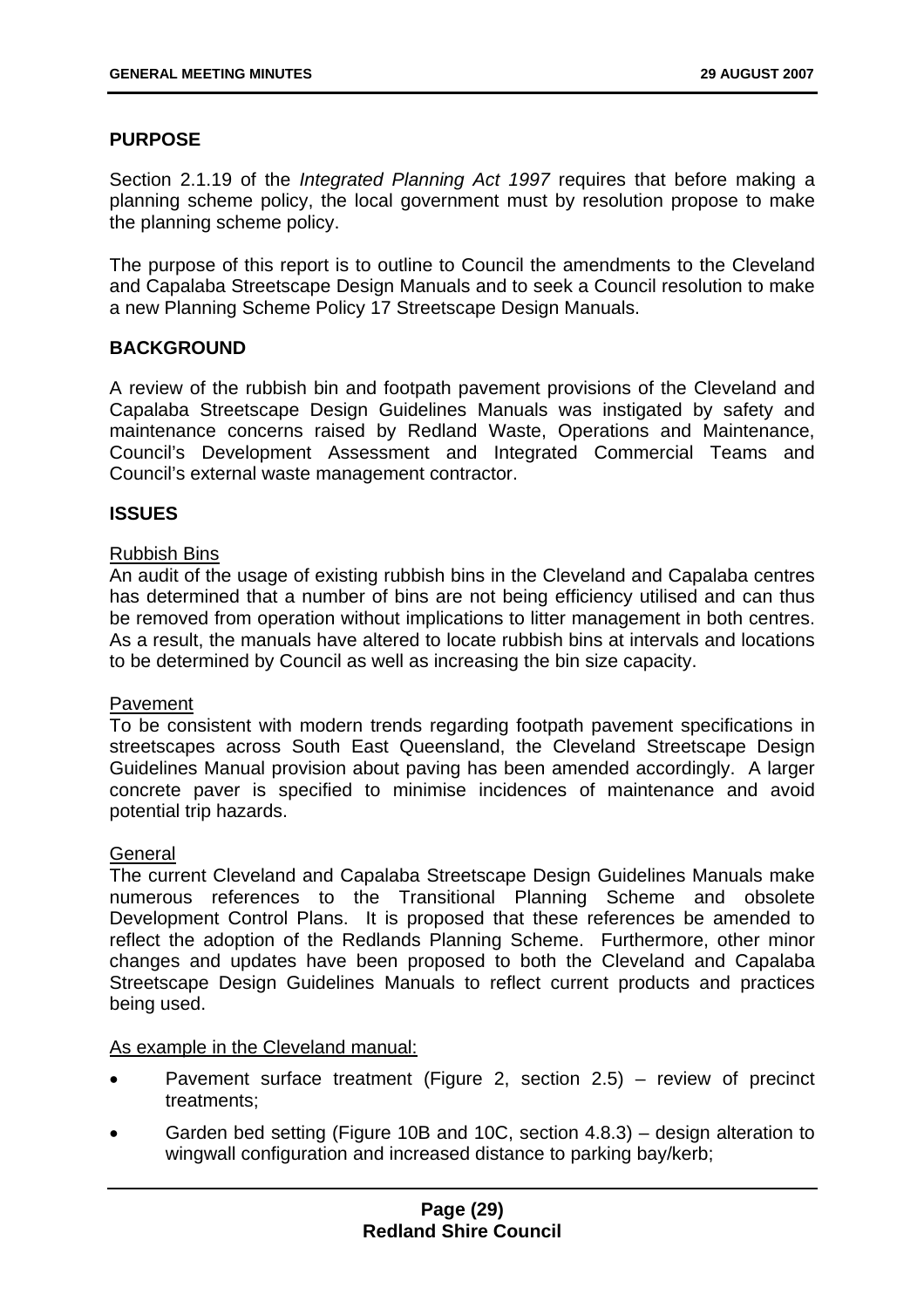- <span id="page-30-0"></span>• Pedestrian footpath lighting (section 4.9.2) – update reference to contemporary standards;
- Skateboard deterrents (section 4.14) – inclusion of new specification reflects current practices;
- Irrigation (section 7.5) – update specifications to reflect current practices i.e. water restrictions.

(These changes are identified in the attachments).

#### **RELATIONSHIP TO CORPORATE PLAN**

The recommendation primarily supports Council's strategic priority to build safe, strong and self reliant communities with access to community services, infrastructure and opportunities for participation in community life.

#### **FINANCIAL IMPLICATIONS**

In the short term there will be costs incurred in the process of removing and replacing rubbish bins. This practice has already been commenced by Operations and Maintenance under their normal maintenance programs. It is anticipated that there will also be cost effective potential savings in the reduction of bin collections in the centres by contractors.

#### **PLANNING SCHEME IMPLICATIONS**

It is considered that the outcome of recommendations in this report will not result in amendments to the Redlands Planning Scheme. It is intended that the amended Streetscape Design Manuals be called up as a new Streetscape Design Planning Scheme Policy.

#### **CONSULTATION**

The Land Use Planning Group consulted with:

- Redland Water and Waste – who provided advice about the serviceability and functionality of the design of the proposed rubbish bins and the nominated distance between rubbish bins.
- Infrastructure Planning Group – who provided advice about the type of pavement to use and lighting specifications that need to be updated.
- Operations and Maintenance – who provided advice about the specification of rubbish bins and footpath pavement materials.
- Integrated Commercial and Development Assessment Teams – who provided advice about the specification of rubbish bins and footpath pavement material and design.
- Risk and Liability Services – who provided advice about safety risks of rubbish bin and pavement design specification.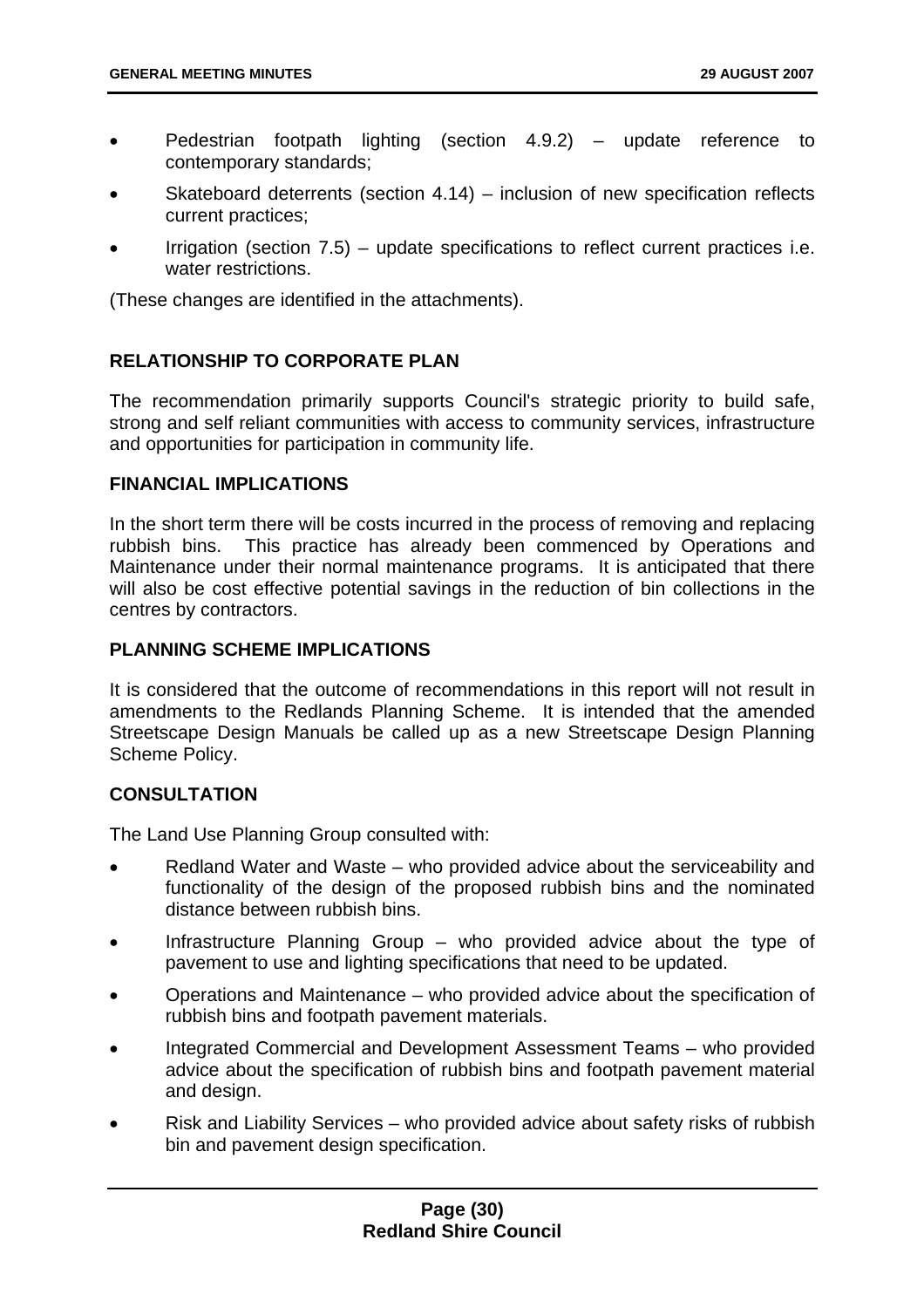#### **OPTIONS**

#### **PREFERRED**

That Council resolve as follows:

- 1. To propose to make new Planning Scheme Policy 17 Streetscape Design Manuals as attached; and
- 2. That the relevant actions for notification and consultation be undertaken in accordance with Schedule 3 of the *Integrated Planning Act 1997* for the adoption of the Planning Scheme Policies.

#### **ALTERNATIVE**

That Council resolve not to make new Planning Scheme Policy 17 – Streetscape Design Manuals as contained in Annexure A.

#### **OFFICER'S/COMMITTEE RECOMMENDATION/ COUNCIL RESOLUTION**

Moved by: Cr Burns Seconded by: Cr Elliott

**That Council resolve as follows:** 

- **1. To propose to make new Planning Scheme Policy 17 Streetscape Design Manuals as attached; and**
- **2. That the relevant actions for notification and consultation be undertaken in accordance with Schedule 3 of the** *Integrated Planning Act 1997* **for the adoption of the Planning Scheme Policies***.*

**CARRIED**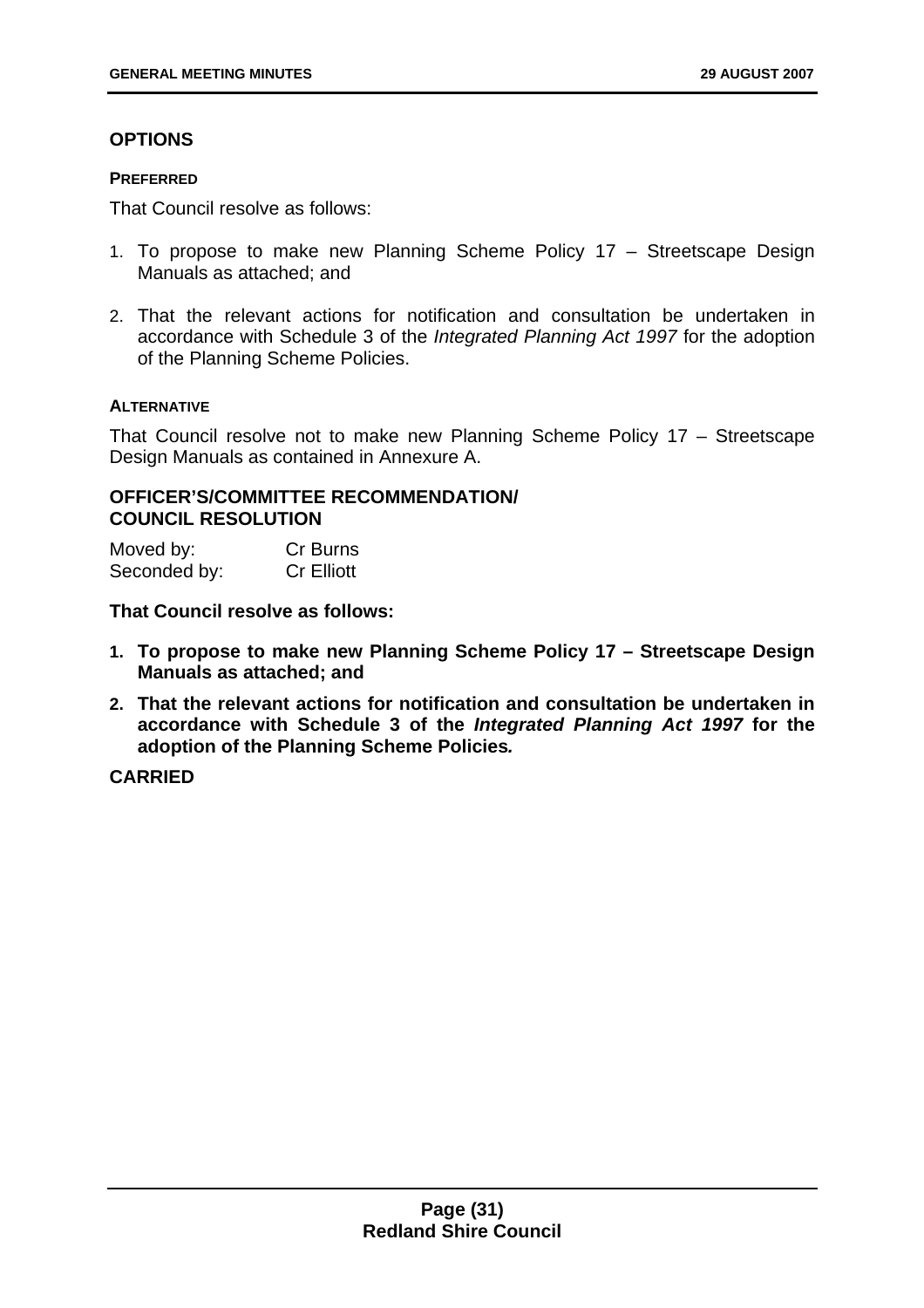#### **10.1.6 RESEARCH ON THE INTRODUCTION OF CARBON MARKETS**

| <b>Dataworks Filename:</b>       | <b>EM Greenhouse Effect</b>                                            |
|----------------------------------|------------------------------------------------------------------------|
| <b>Responsible Officer Name:</b> | <b>Gary Photinos</b><br><b>Manager, Environmental Management Group</b> |
| <b>Author Name:</b>              | <b>Gary Photinos/ Warren Mortlock</b><br><b>Manager/Advisor</b>        |

#### **EXECUTIVE SUMMARY**

This report provides Council with the results of research and reports on the potential revenue opportunities that have been created by the introduction of carbon markets like the NSW Benchmark Scheme.

It is recommended that Council note the report and adopt as guiding principles for reducing greenhouse emissions.

#### **PURPOSE**

To report back to Council on the potential revenue opportunities that have been created by the introduction of carbon markets.

#### **BACKGROUND**

- At the General Meeting of 28 March 2007, Council resolved to undertake research and report back to Council on the potential revenue opportunities that have been created by the introduction of carbon markets like the NSW Benchmark Scheme.
- RSC has been a participant in the Cities for Climate Protection Program (CCP) since 1999.
- The CCP Milestone 5 Report was adopted for public release by Council in July 2007 and provides a summary of the progress of the Council and community towards its Local Greenhouse Action Plan 2010 and CCP goals, at approximately the half way point in the Plan implementation period.

#### **ISSUES**

#### WHAT ARE CARBON MARKETS

Carbon markets are commercial carbon emissions trading forums. There is no formal carbon or emissions trading market operating nationally in Australia at this time, however there are State schemes, and there are commercial operators trading in what are termed 'carbon offsets'.

#### CARBON TRADING

Participants in carbon trading buy and sell certificates that represent specified amounts of carbon-related emissions that either:

are allowed to be emitted;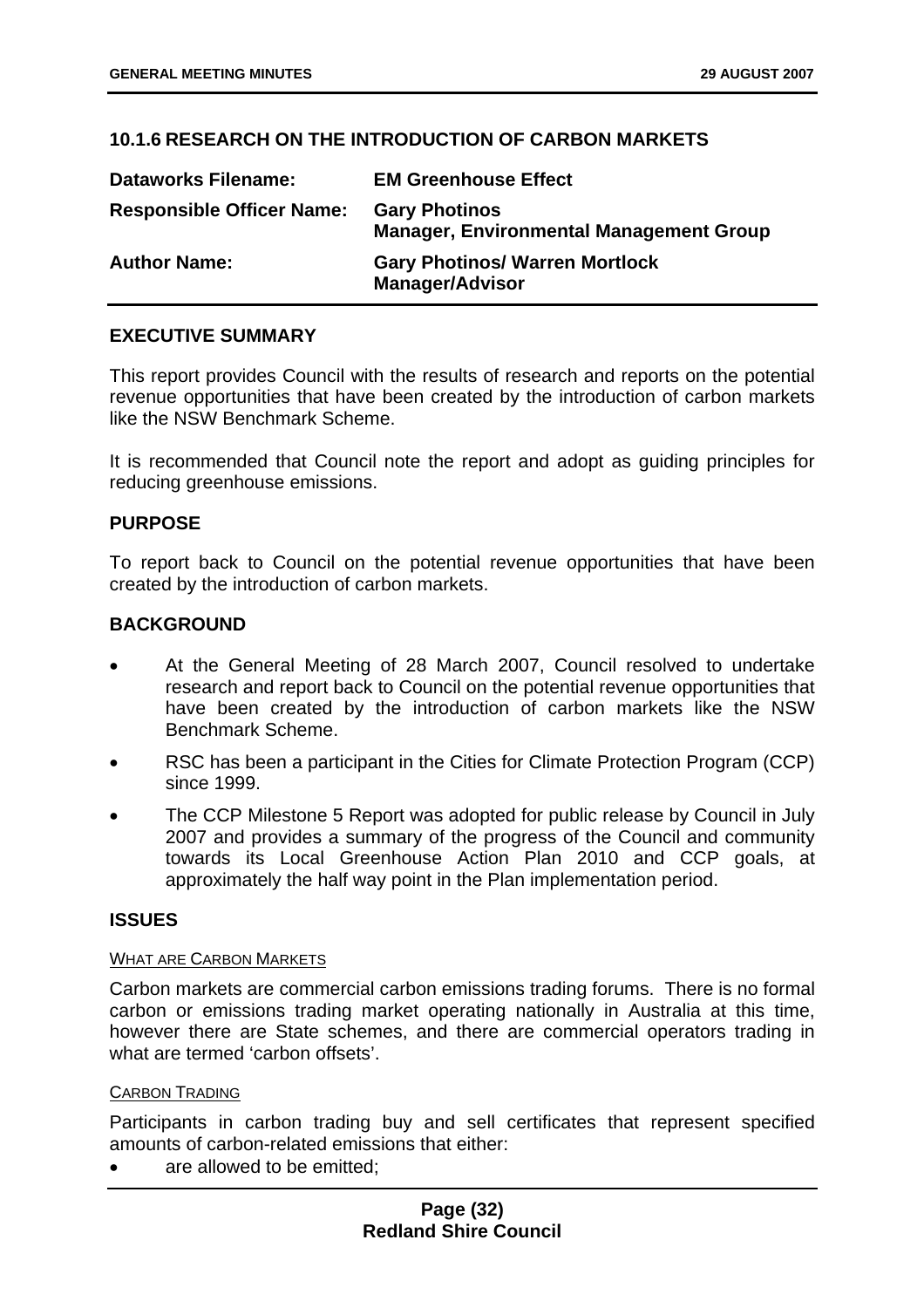- comprise reductions in emissions (new technology, energy efficiency, renewable energy); or
- comprise offsets against emissions, such as carbon sequestration (capture of carbon in biomass).

The certificates are issued by the trading scheme regulator and are much like share certificates.

The driver for carbon markets to work is firstly that a cap or limit on the level of greenhouse gases (carbon emissions) is set and enforced, and that a legitimate and economically responsible trading scheme is in place. The driver for companies, organisations and others to buy and sell such certificates is that commercial conditions mean it is the most cost-effective way to achieve an overall reduction in the level of greenhouse gases (carbon emissions) they produce.

It is cost-effective because the entities that have achieved their own emission reduction target easily will be able to create emission reduction certificates "surplus" to their own requirements and be financially rewarded by being able to sell those surpluses to others.

Emissions trading is a significant mechanism allowed under the Kyoto Protocol to enable countries/companies to meet their emissions reduction target. Countries/companies with high internal emission reduction costs would be expected to buy certificates from countries/companies with low internal emission reduction costs.

#### VOLUNTARY CARBON OFFSET SCHEMES

There are a number of voluntary carbon offset schemes around, for example Greenfleet [\(www.greenfleet.com.au\)](http://www.greenfleet.com.au/), CarbonPool (www.carbonpool.com) and Carbon Planet (www.carbonplanet.com). These schemes enter into agreements with landholders or forestry organisations for the right to their carbon credits, paying the landholder or "owner" of the credits for this. Mostly they focus on large forestry areas or the purchase of tree clearing permits for areas not already protected under legislation. These companies on sell the credits to people or companies that need to offset their emissions.

For example, Greenfleet scheme invites individuals and organisations to join Greenfleet's tree-planting program. For \$40 (tax-deductible) Greenfleet plants 17 native trees on the motorist's behalf. These trees, as they grow, will absorb the greenhouse gas emissions that the average car produces in one year (based on 4.3 tonnes of CO2). Since 1997, more than 2.3 million trees have been planted on behalf of individuals and organisations, including Telstra, AAMI, Vic, Qld and ACT governments, and Monash University.

#### VALIDATING OFFSETS, MEASURING CARBON

Any offset trading scheme will need to accredit organisations, so that offset credits can be registered on a frequency that reflects the actual rate of carbon sequestration.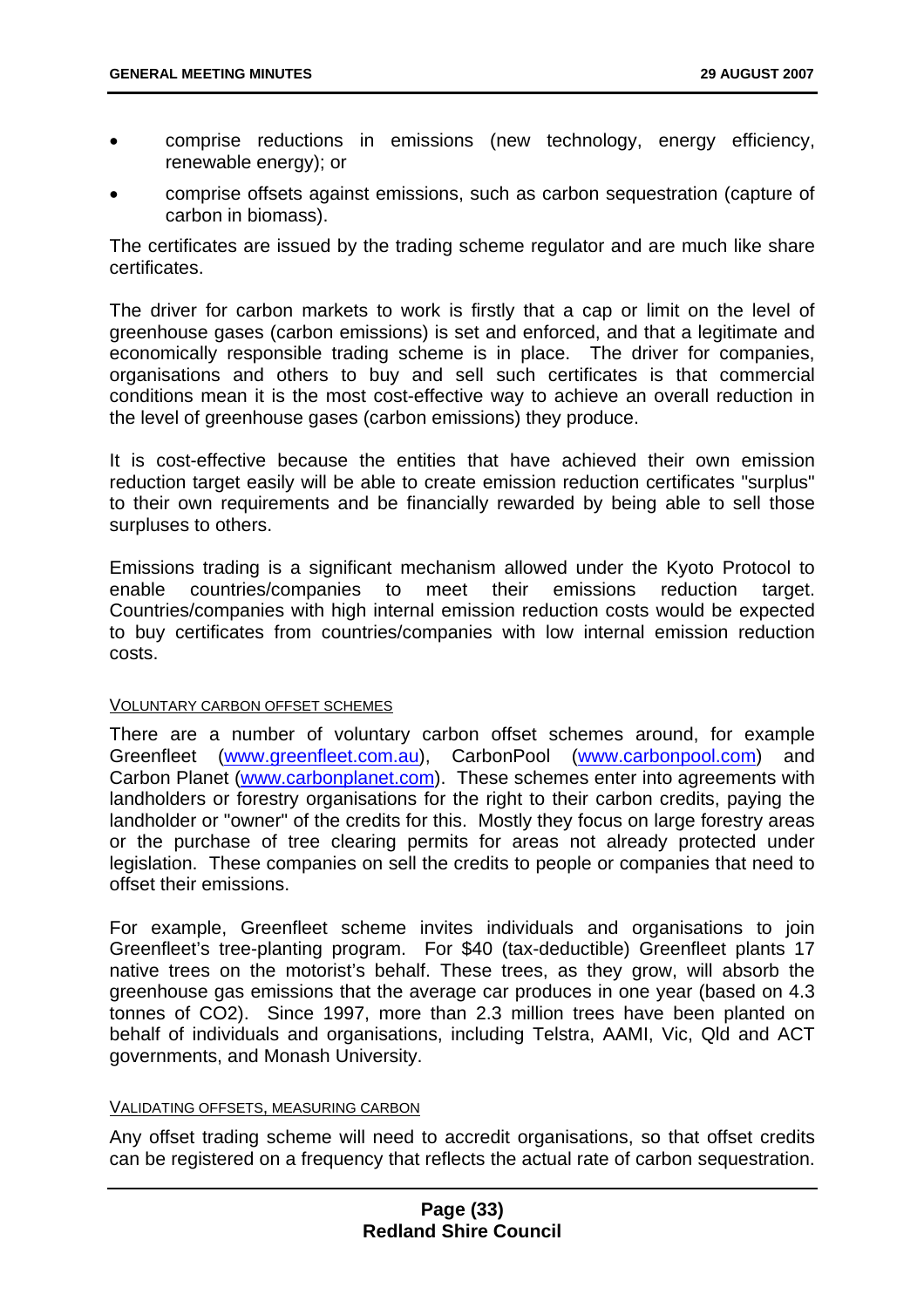<span id="page-34-0"></span>It is not possible to "forward create" credits for a forest. Typically an accredited organisation will create the credits annually, after calculating how much the forest has grown, and therefore how much carbon has been sequestered for the year. Once a forest has stopped growing, credits are no longer being created in most schemes.

It is worth noting here that under the IECEI specifications for abatement offsets reported through the CCP Program, local governments can only report as abatement offsets and "green" electricity abatements they have purchased from a source accredited by a body approved by ICLEI to a standard specified by ICLEI. ICLEI still maintains a strong preference for offsets created through energy-efficiency and renewables projects over biosequestration projects. It no longer accepts nonaccredited renewable energy. Accepted programs include: Green Power, Greenhouse Friendly, retired Renewable Energy Certificates (RECs), NSW GGAS (retired), and CDM Gold Standard.

Tools for prediction of growth and sequestration of carbon are now reasonably well developed for many commercial tree species, particularly those growing in regions of high rainfall. However, there is increasing interest in the use of environmental plantings to sequester carbon in low-medium rainfall regions where relatively low costs of land may offset reduced site productivity. Environmental plantings offer an attractive option for sequestration of carbon in these regions. Compared to industrial tree plantations, environmental plantings are often less expensive to establish and manage, and there is no need to track flows of carbon associated with thinning and harvesting of trees. Environmental plantings are often targeted in the landscape to control salinity and erosion.

It is not feasible to directly measure the amount of carbon that a forest is storing over time, so the preferred approach is to use tree-growth modelling to estimate the amount of carbon stored. This modelling is then adjusted on a regular basis to reflect the occurrence of events that affect the rate of carbon sequestration, such as rainfall or bushfire. Many different models for carbon sequestration are available, but the National Carbon Accounting Toolbox (NCAT) released recently by AGO/CSIRO is one of the most comprehensive available.

In very general terms, Greenfleet uses a figure of 0.25 tonnes of carbon sequestered per tree per year. Using this rate, a hectare of mature trees planted and maintained at a 4metre grid (625 trees per hectare) would sequester 156.25 tonnes per annum.

#### WHO WOULD PARTICIPATE IN CARBON MARKETS?

It is expected that only large entities would participate in any carbon market. As with all certificate trading, or offsets, a prospective purchaser will take into account the cost differential between installing their own abatement or purchasing credits from a provider, and they will look carefully at the amount of abatement gained per dollar spent and the time period for which they are valid. Given the administrative cost of entering into such trading regimes, the returns must be significant and the drivers to make purchases (emissions cap) real and significant.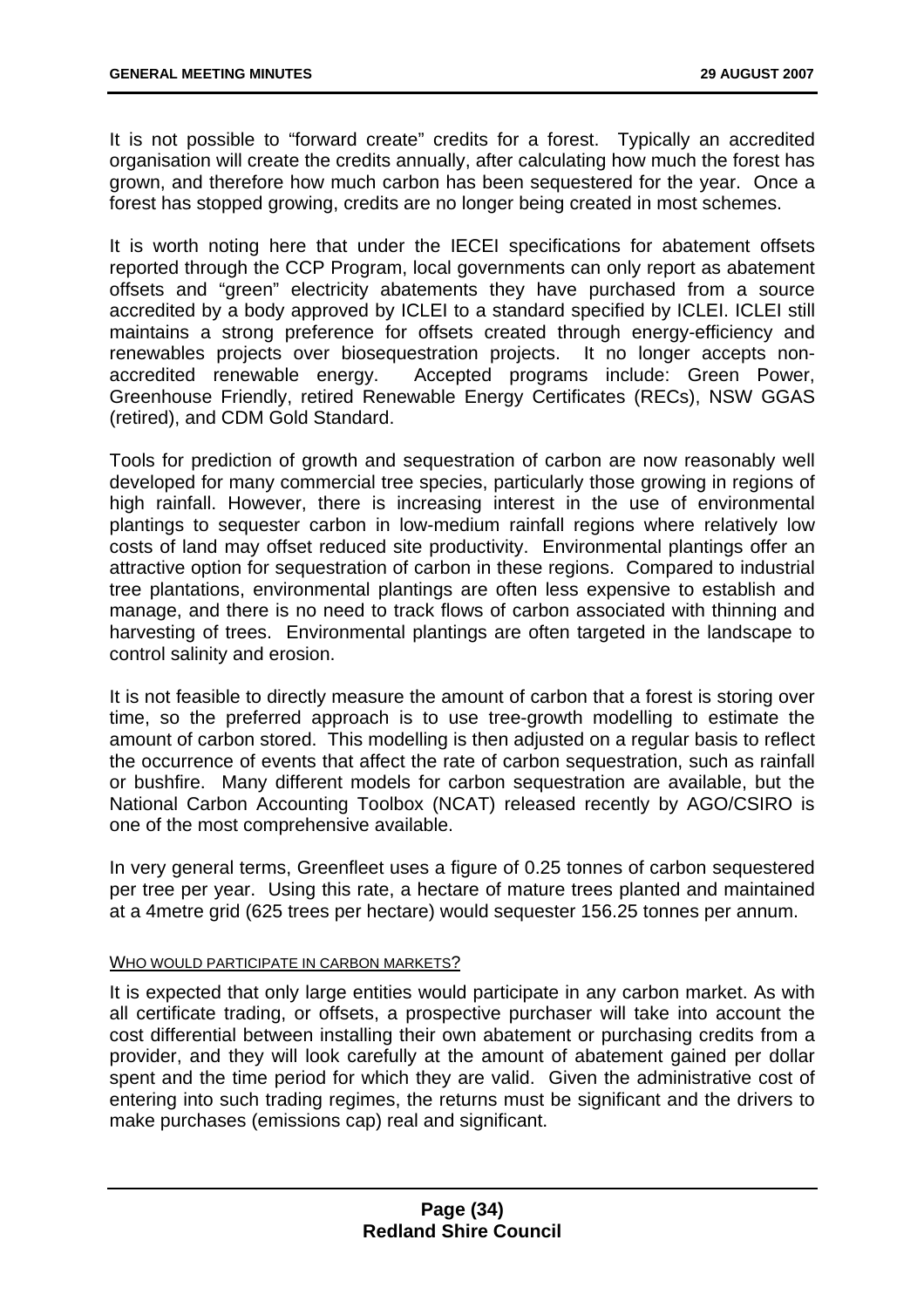Local Governments by nature may be conservative about entering the market and may only participate as the market matures, as activity in the market increases and the achievement of a reasonable price for carbon can be obtained, demonstrating a benefit to their communities.

#### PROBLEMS WITH CARBON OFFSET (SEQUESTRATION)

There are significant problems and pitfalls for the Australian carbon offset market, which as outlined in this report is a chaotic situation. The Total Environment Centre (environment lobby group) released a recent report pointing to concerns with the conflicting methodologies for offset approval, accreditation and monitoring processes amongst 17 companies. Jeff Angel, Director at the Total Environment Centre points out that:

*"These all contribute to an alarming chasm of credibility and that can become a reputational risk to the organisations who buy them. In its worst light offsets that are not robustly reviewed and assured, can be viewed as greenwash. To add confusion to the mix, there are currently, 4 offset accreditation schemes in operation in Australia and another 4 voluntary schemes under development overseas. It is becoming increasingly difficult to know which one is most reliable."* 

Carbon sequestration offsets are plagued with difficulties, in particular in the different schemes for carbon accounting, the lack of regulation, and ultimately in assurance and insurance to ensure that the offset actually delivers to predictions over the entire life of the tree, regardless of weather conditions or fire.

Basically, reducing carbon emissions through energy efficiency programs and renewable energy that reduce emissions immediately are a much better option than offsets.

#### CARBON MARKETS OPERATING IN AUSTRALIA

On 3 June 2007 Australia stepped closer to emissions trading when the Prime Minister accepted the recommendations of his Task Group on Emissions Trading. In so doing, he is seeing domestic emissions trading with international linkages as the most effective way to manage future greenhouse gas emissions.

Details of the domestic trading scheme can be found in the Task Group's report but in summary the key features of the proposal are:

- a 'cap and trade' model supported by offset projects, to be operational no later than 2012.
- a long-term aspirational emissions abatement goal and associated pathways to provide an explicit guide for business investment and community engagement
- maximum practical coverage of all sources and sinks, and of all greenhouse gases including agriculture when practical issues are resolved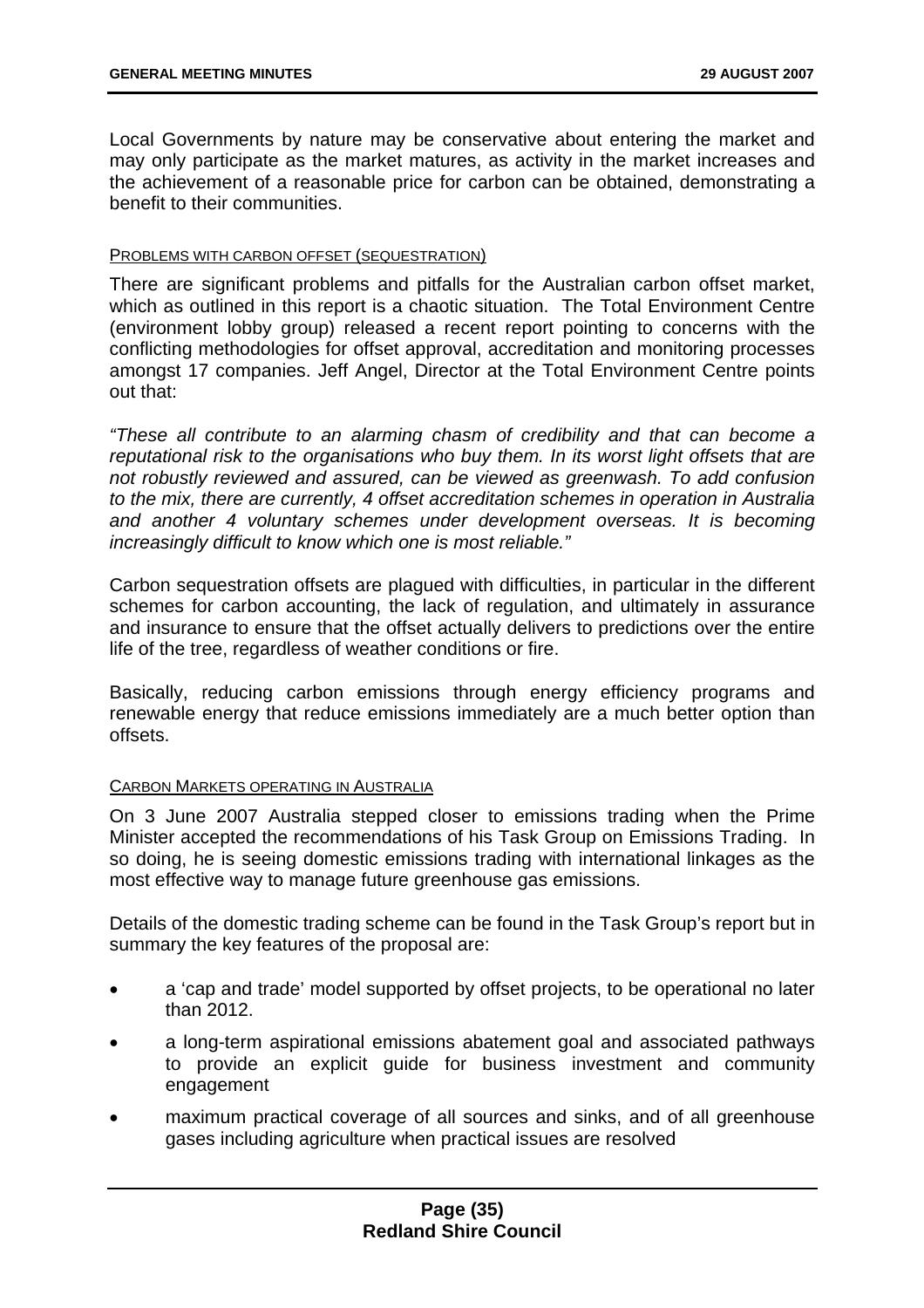- a mixture of free allocation and auctioning of single-year dated emissions permits
- free allocation of permits as compensation to existing businesses likely to suffer a disproportionate loss of value or adverse trade exposure due to the introduction of a carbon price
- a 'safety valve' emissions fee designed to limit unanticipated costs to the economy and to business, particularly in the early years of the scheme, while ensuring an ongoing incentive to abate
- recognition of a wide range of credible carbon offset regimes, domestically and internationally
- capacity, over time, to link to other comparable national and regional schemes in order to provide the building blocks of a truly global emissions trading scheme
- revenue from permits and fees to be used, in the first instance, to support emergence of low-emissions technologies and energy efficiency initiatives.
- A timetable of around four years has been proposed by the Task Group for Australia to begin full-scale emissions trading. This involves announcement of a long-term aspirational goal and establishment of an emissions reporting and verification system in 2008; finalisation of the key design features and establishment of the legislative basis of the scheme by 2009; establishment of the first set of short-term caps and allocation of permits in 2010; and commence trading in 2011 or, at the latest, 2012.

#### THE STATES' NATIONAL EMISSIONS TRADING SCHEME

The States and Territories announced on 9 Feb 2007 that they would introduce an emissions trading scheme by end of 2010, if the Commonwealth did not commit to a scheme following the report of the Prime Minister's Task Group on Emissions Trading (due 31 May).

Further information on this is at www.emissionstrading.nsw.gov.au.

As it currently stands, the most detailed proposal for a national emissions trading scheme for Australia is still that put forward by the National Emissions Trading Taskforce (NETT) on behalf of the state and territory governments. This includes looking at eligible credits under the scheme.

#### NSW GREENHOUSE GAS REDUCTION SCHEME

The NSW Greenhouse Gas Reduction Scheme (GGAS) commenced on 1 January 2003. It is one of the first mandatory greenhouse gas emissions trading schemes in the world. GGAS aims to reduce greenhouse gas emissions associated with the production and use of electricity. It achieves this by using project-based activities to offset the production of greenhouse gas emissions.

GGAS establishes annual state-wide greenhouse gas reduction targets, and then requires individual electricity retailers and certain other parties who buy or sell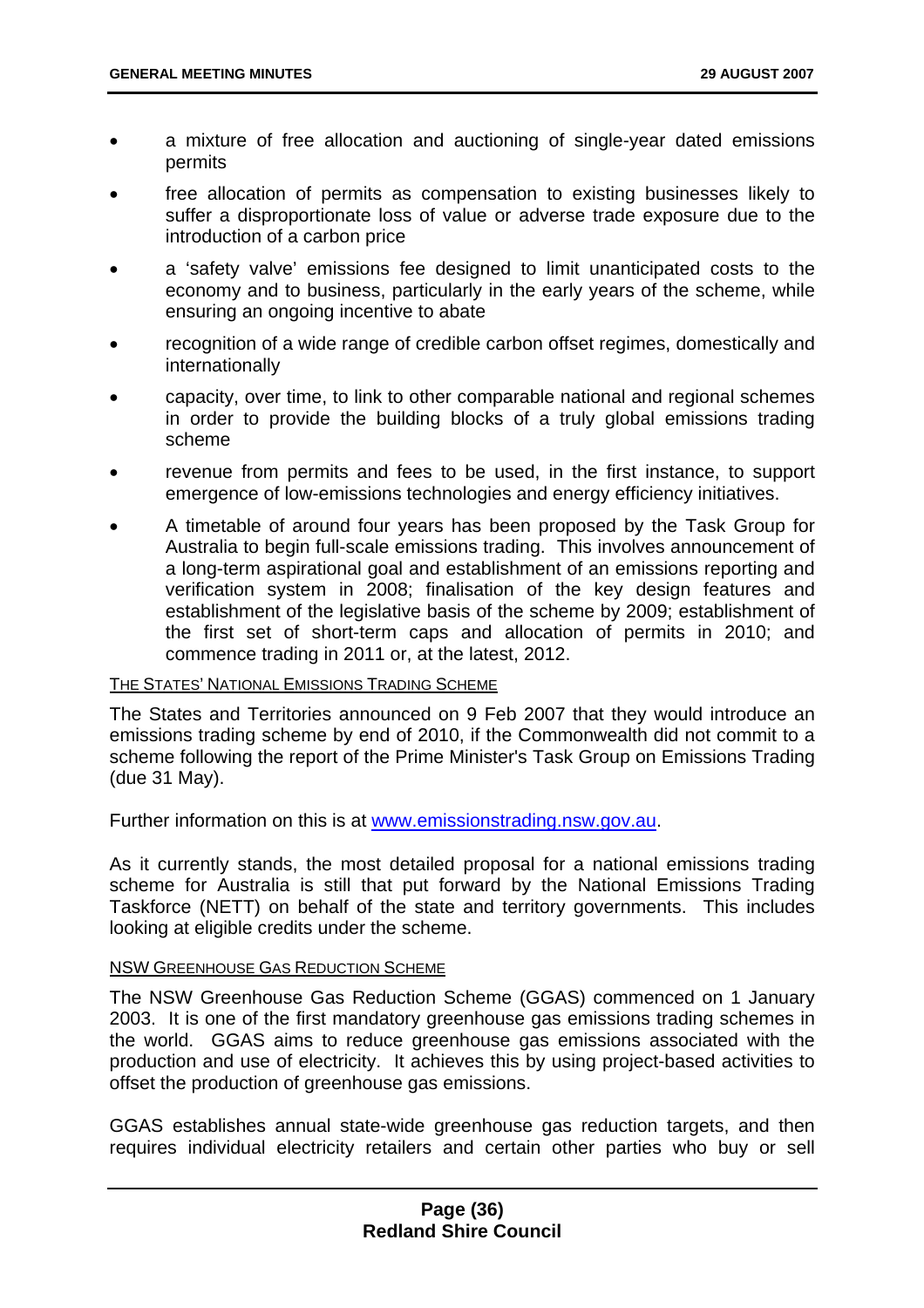electricity in NSW to meet mandatory benchmarks based on the size of their share of the electricity market.

Project-based emission reduction activities, from which abatement certificates can be created by accredited abatement certificate providers, include:

- Low-emission generation of electricity (including cogeneration) or improvements in emission intensity of existing generation activities (Rule 2 – Generation);
- Activities that result in reduced consumption of electricity (Rule 3 – Demand Side Abatement);
- Activities carried out by elective participants that reduce on-site emissions not directly related to electricity consumption (Rule 4 – Large User Abatement1); and
- The capture of carbon from the atmosphere in forests (Rule  $5 -$  Carbon Sequestration).

If these parties, known as Benchmark Participants fail to surrender enough abatement certificates to meet their mandatory benchmark, then a penalty is assigned. Currently the penalty level is set at \$11 per tonne of shortfall. Assessing abatement projects, accrediting parties to undertake eligible projects and then create certificates, and monitoring compliance with GGAS is undertaken by the Independent Pricing and Regulatory Tribunal of NSW (IPART) in its role as Compliance Regulator.

Further Information can be found at [http://www.greenhousegas.nsw.gov.au](http://www.greenhousegas.nsw.gov.au/) .

### QUEENSLAND GOVERNMENTS RESPONSE TO CLIMATE CHANGE

Although Queensland does not have an emissions trading scheme or offsets policy, the State has already committed (in February 2007) to a national emissions trading scheme (after initial reluctance) with all other states by 2010.

The Queensland State Government released its Climate Smart 2050 Strategy in June 2007 to meet a national greenhouse gas emission reduction target of 60% below our 2000 levels by 2050. The main initiatives most relevant to carbon trading and offsets in this strategy are the: Queensland Carbon Offsets Policy and Green Invest.

- Queensland Carbon Offsets Policy. The policy will ensure that Queensland is positioned to benefit from all potential offset opportunities that will be available through a proposed national emissions trading scheme, and prepare Queensland industries that will provide or purchase carbon offsets. As part of this policy, the Queensland Government will investigate the potential for regrowth vegetation on leasehold land to be utilised as a carbon offset.
- Green Invest. The Queensland Government has developed a policy framework for the use of environmental offsets (currently excludes carbon) to compensate for any unavoidable negative environmental impacts that might result from development. The government is also establishing an offsets exchange facility called Green Invest as a mechanism to assist developers find offsets for vegetation clearing. Both tools have the potential to facilitate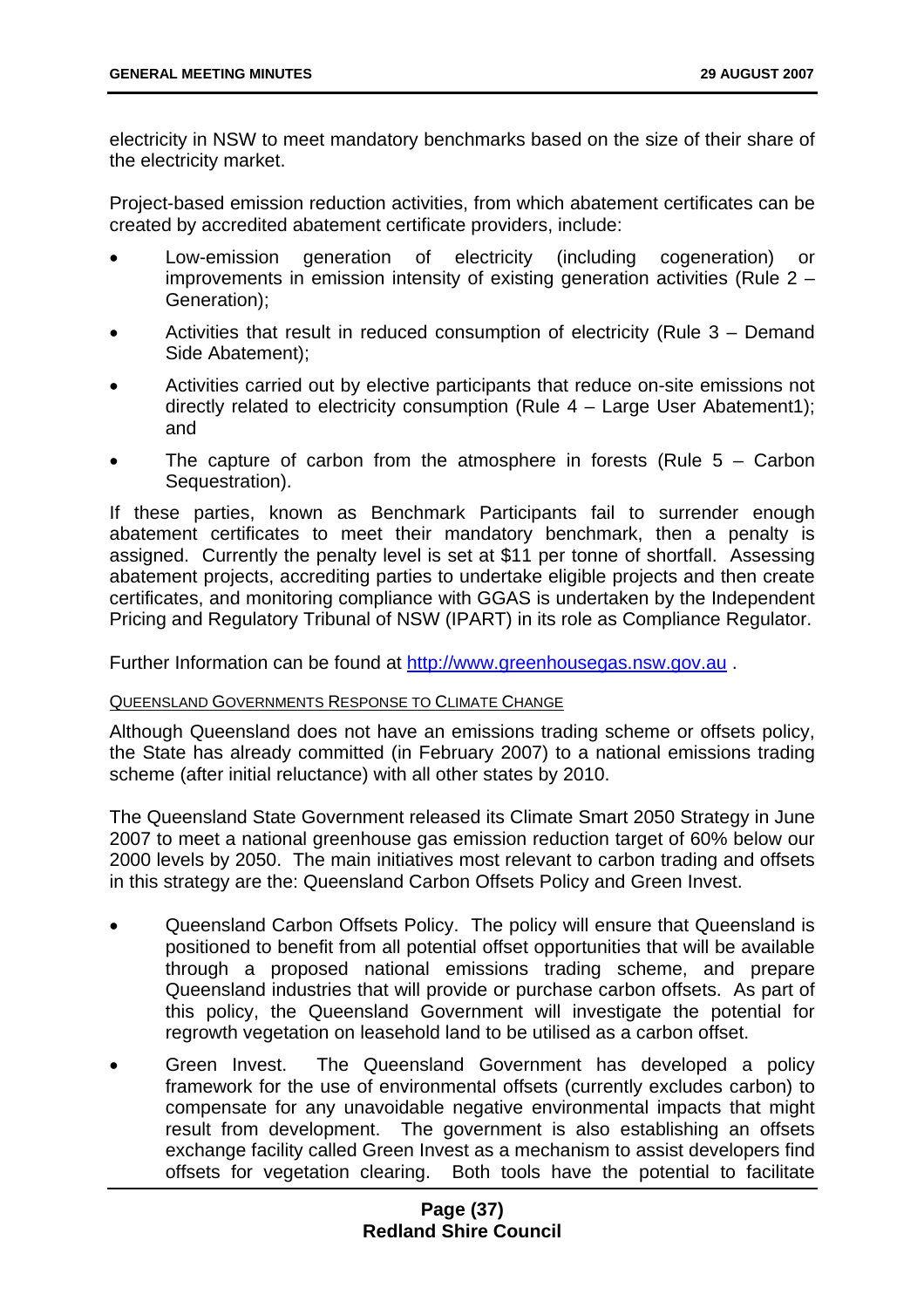carbon offsetting arrangements, and will undergo further refinement over the next six months, in close consultation with industry including agricultural, forestry and secondary industrial sectors.

• Queenslanders will be encouraged to offset emissions from their vehicles through the annual registration renewal process. Offsetting would be achieved through balancing the emissions produced by a car through measures such as planting trees. Similar to the national GreenPower program, consumers can elect to pay to have their emissions offset through an accredited scheme. This program is voluntary and will support and link to the ClimateSmart Living education campaign.

## BRISBANE CITY COUNCIL CLIMATE CHANGE AND ENERGY TASKFORCE REPORT

Brisbane City Council (BCC) convened a Climate Change and Energy Taskforce in August 2006 to advise Council on preparing the city for climate change and peak oil. The 'Final Report – A Call for Action' represents the work of the Taskforce and its recommendations to Council. Pertinent recommendations to the issue of carbon trading and offsets were that:

- Council should join other local governments, Federal and State agencies and leading corporations in moving towards full carbon neutrality. Carbon neutrality means reducing greenhouse gas emissions as far as possible and then using offsets to achieve net greenhouse emissions of zero.
- Council should capitalise on its strong commitment to reducing emissions by investing in energy efficiency, renewable electricity, biofuels and the Regional Carbon Sink.
- Carbon emissions trading will play a central role in Brisbane's approach to reducing greenhouse gas emissions. However, the Taskforce encourages Council to maintain a higher priority on measures to save energy and oil, and promote renewable energy, as storing carbon in trees alone is not enough to combat climate change.

#### POSITIONING FOR OPPORTUNITIES IN REDLANDS

It seems certain that Australia is moving toward national emissions trading system, with much of the structure and requirements of schemes already proposed or in place. There is not a robust case for a Council to enter into a carbon trading regime, particularly in Queensland where there is no state or federal trading scheme in operation. Were Council to do this, it would likely need to participate in the NSW Government's CGas Scheme.

Wherever possible, Council's goal should be to reduce overall greenhouse emissions, and purchasing tradable certificates or offsets do not do that.

Council should adopt the hierarchy to reduce greenhouse emissions whereby the priorities in order are:

1. Reducing emissions by improved efficiency to the point at which best practice is achieved: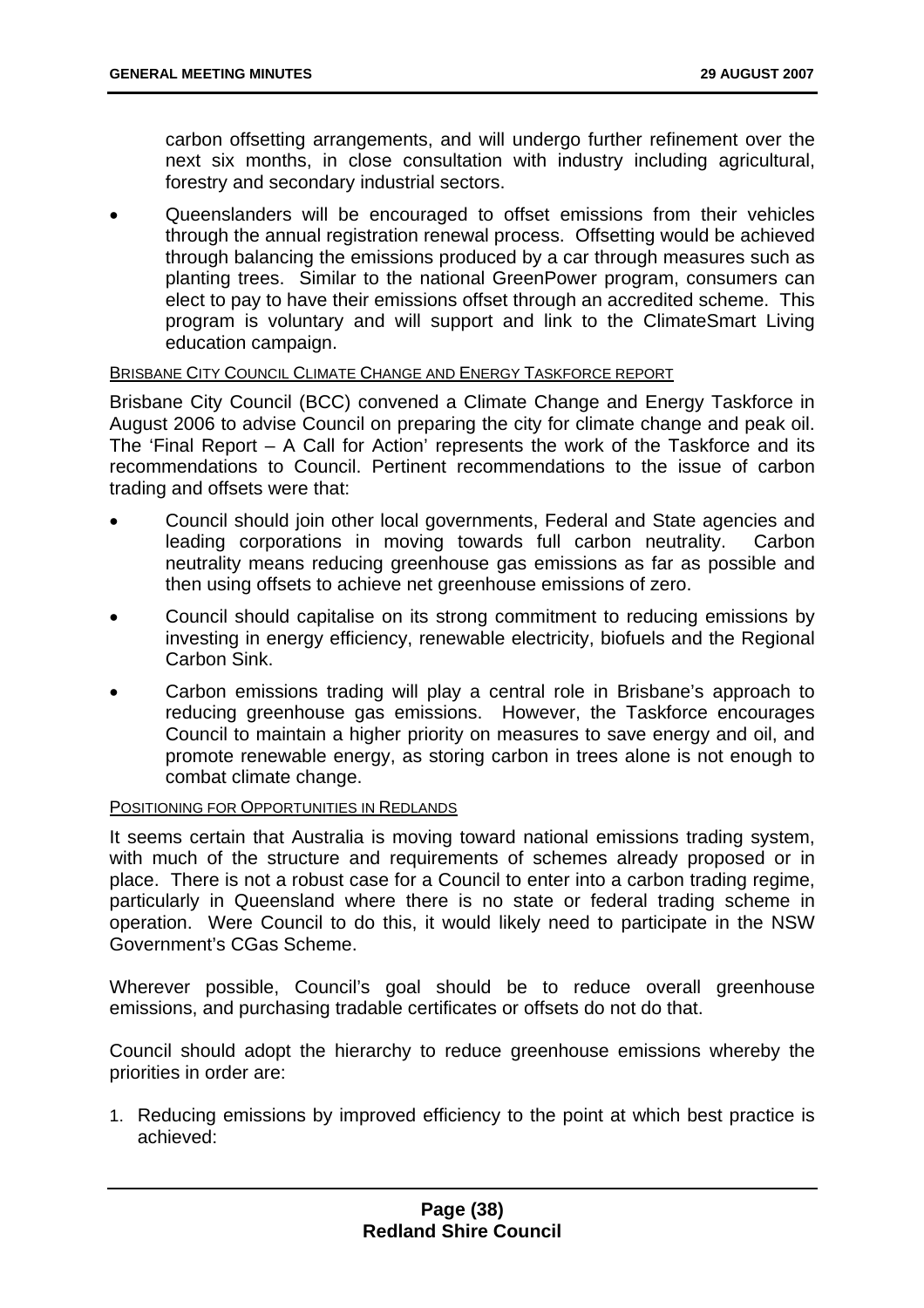Note 1: Council may claim offset credits for environmental plantings undertaken each year, but at the rate that these plantings currently take place, the abatement is worth claiming but very small (less than 1 hectare/annum).

- 2. Sourcing power from less carbon intense sources (purchasing green power, installing solar power generating capacity, using alternative vehicle fuels), such that Council meets its commitment to greenhouse gas reduction target;
- 3. Purchasing carbon offsets, such that Council to meet its commitment to greenhouse gas reduction target, ranging in priority from:
	- a) offsets created through energy-efficiency and renewables (from registered accredited providers operating under a regulated scheme);
	- b) offsets created through biosequestration projects (from registered accredited providers operating under a regulated scheme)

Note 2: It is not advisable that Council meet its commitment by purchasing offsets created through biosequestration projects operating under a voluntary scheme.

Depending on the level of target set, all three approaches may be required. Council is in the position currently that it needs to adopt all three measures to meet its 2010 CCP target.

Once investment in commitment and efficiencies (1. and 2. above) is maximised in any year, the additional reduction in emissions to reach a target may best be offset by purchasing green power. However, this is only available to the maximum extent equivalent to the total electricity purchased by Council. Any further reduction must come from buying certificates in a recognised carbon trading scheme, or buying offset certificates issued by accredited offset providers under a regulated scheme. The least desirable approach is to purchase offsets gained through biosequestration.

# POTENTIAL REVENUE OPPORTUNITIES IN REDLANDS

The methods that Council uses to revegetate typically is very small scale, very labour intensive, and very expensive in comparison to broad acre and forestry methods, and the revegetation industry best practice used in temperate areas of Australia.

The FloraBank Project in 1999 surveyed Australia's environmental and revegetation industry and found that 93% of all native seedlings used (21.7 million seedlings) per annum were used by big operators (using average 235,000 seedlings each), and that the 12 biggest operators using seed accounted for 60% of the 22.7 tonnes of native seed used each year. At that time, demand was outstripping supply of seed and seedlings, and predicted to increase dramatically.

The business potential for selling biosequestration offsets must be seen in the context of this kind of national market. Big revegetation operators often do not source provenance seed (and rarely local provenances) and achieve planting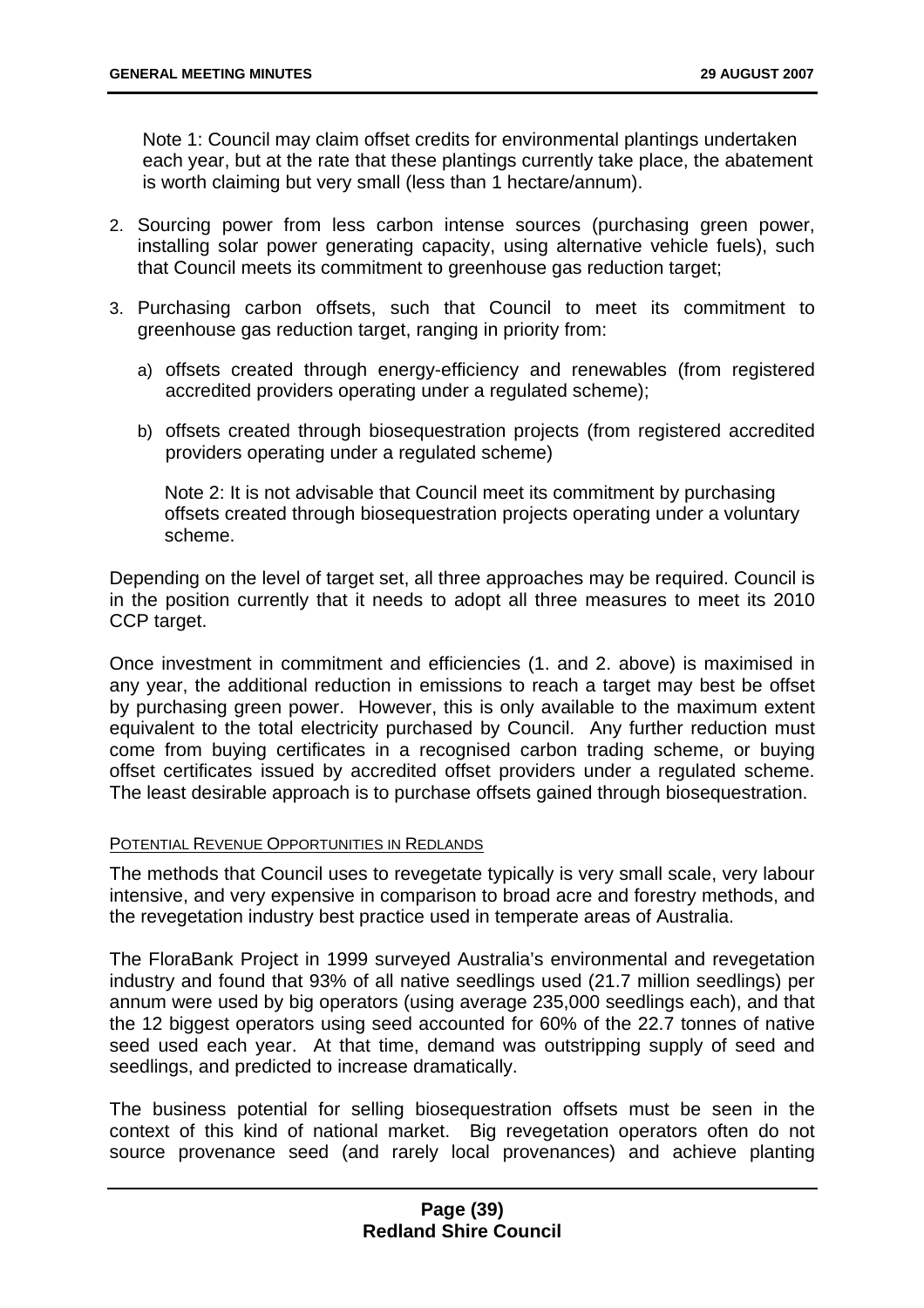densities of up to 1000 stems per hectare using 2 kilograms of seed per hectare sown by direct seeding and provided with no further care.

Highly relevant in this comparison is that the biosequestration potential only lasts while the plants are actively growing. At the point at which they cease growing, the best quantitative management would be to harvest and grow another crop on that land, allowing that biosequestration continues rather than cease when the trees fall of old age and are naturally replaced. This is the driver for looking at the potential for biosequestration potential of crops such as sugar cane, and of the landscape as a whole.

The potential area under Council control where revegetation is required is very small in comparison to other areas of Australia. Council's environmental plantings have many objectives related to habitat creation and water quality management. They are typically small, linear, environmentally sensitive sites and use carefully selected species that are expected to remain long after maturity to provide environmental benefits. This is not a scenario for carbon sequestration at scales or costs that would be remotely competitive on the national market.

Any carbon credits that may be claimed for such Council plantings could and should be used each year to offset Council's own corporate emissions. There is no business potential for Council to set up in competition to other accredited providers. Indeed, it would be far more cost effective for Council to buy offset credits from an accredited provider under a regulated scheme than try to match (or out perform) the return for investment by up scaling plantings in the Redland Shire.

# **RELATIONSHIP TO CORPORATE PLAN**

The recommendation primarily supports Council's strategic priority to ensure the enhancement of biodiversity including koala habitat, bushland, greenspace, waterways, catchments, air and coastal ecosystems in recognition of our unique location on Moreton Bay.

### **FINANCIAL IMPLICATIONS**

Financial implications are set out in more detail in the report on this agenda: Local Greenhouse Action Plan Next Steps.

### **PLANNING SCHEME IMPLICATIONS**

The Land Use Planning Group was consulted and it is considered that the outcome of recommendations in this report will result in possible amendments to the Redlands Planning Scheme, such as

# **CONSULTATION**

Discussions with Redland Water and Waste, Economic Development, Corporate Acquisitions and Fleet Management were held. In addition, various technical reports prepared for council on greenhouse abatement measures were referenced and recommendations considered here.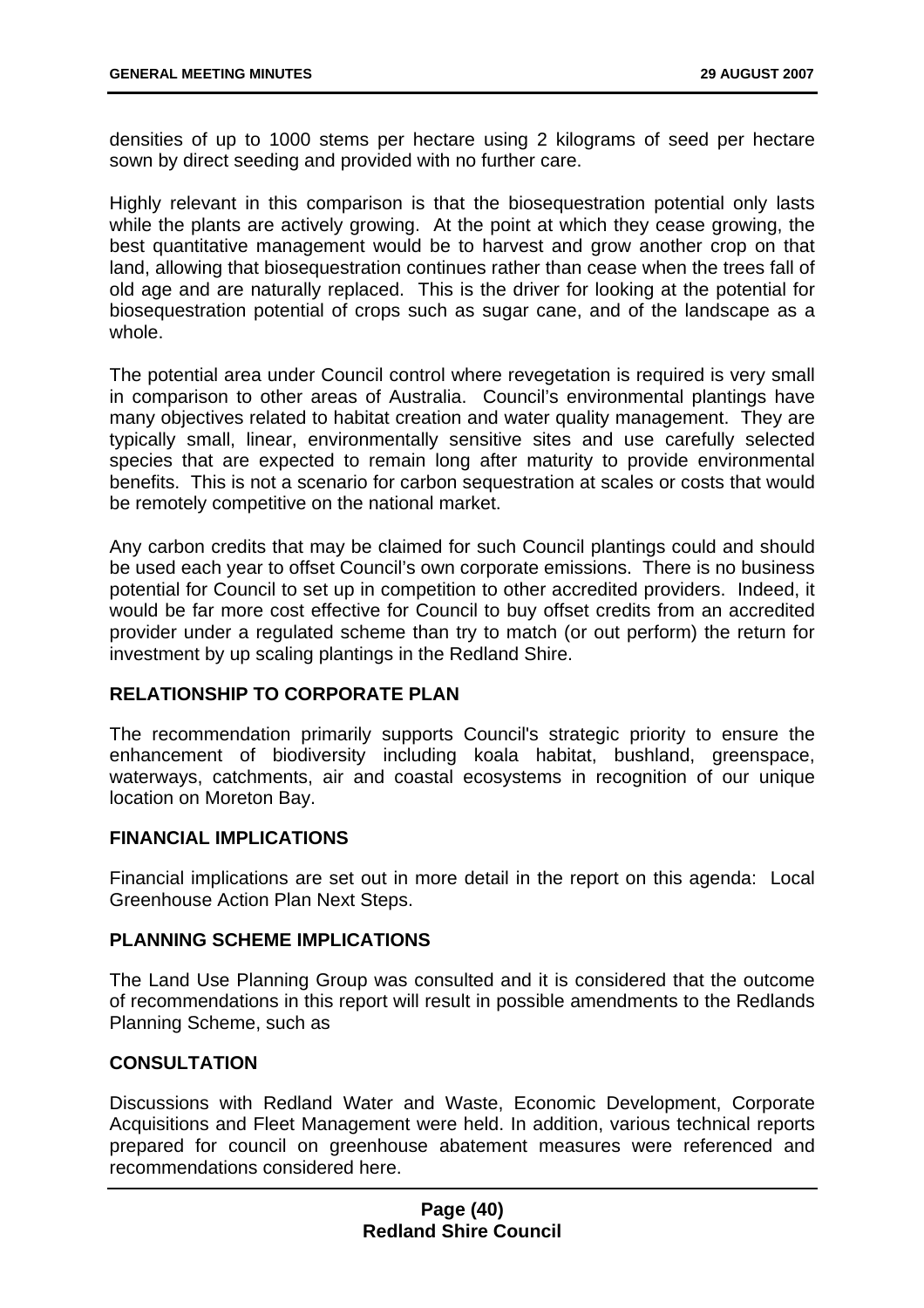# **OPTIONS**

### **PREFERRED**

That Council resolve to note the report and in relation to reducing greenhouse emissions, to adopt as a guideline for use under the Environment Policy and Purchasing Policy that:

- 1. The first priority to reduce emissions is through improved efficiency to the point at which best practice is achieved;
- 2. The second priority to reduce emissions is by sourcing power from less carbon intense sources (such as purchasing green power, using alternative vehicle fuels, or installing solar power generating capacity), to the point that Council meets its commitment to a greenhouse gas reduction target;
- 3. The third priority to reduce emissions is by purchasing certificates or carbon offsets, such that Council to meet its commitment to greenhouse gas reduction target:
	- a) With a preference be given to certificates/offsets created through energyefficiency and renewables (from registered accredited providers operating under a regulated scheme) over those created through biosequestration projects (from registered accredited providers operating under a regulated scheme); and
	- b) Not purchase offsets created through biosequestration projects operating under a voluntary scheme.

### **ALTERNATIVE**

That Council resolve to note the report.

### **OFFICER'S RECOMMENDATION**

That Council resolve to note the report and in relation to reducing greenhouse emissions, to adopt as a guideline for use under the Environment Policy and Purchasing Policy that:

- 1. The first priority to reduce emissions is through improved efficiency to the point at which best practice is achieved;
- 2. The second priority to reduce emissions is by sourcing power from less carbon intense sources (such as purchasing green power, using alternative vehicle fuels, or installing solar power generating capacity), to the point that Council meets its commitment to a greenhouse gas reduction target;
- 3. The third priority to reduce emissions is by purchasing certificates or carbon offsets, such that Council to meet its commitment to greenhouse gas reduction target: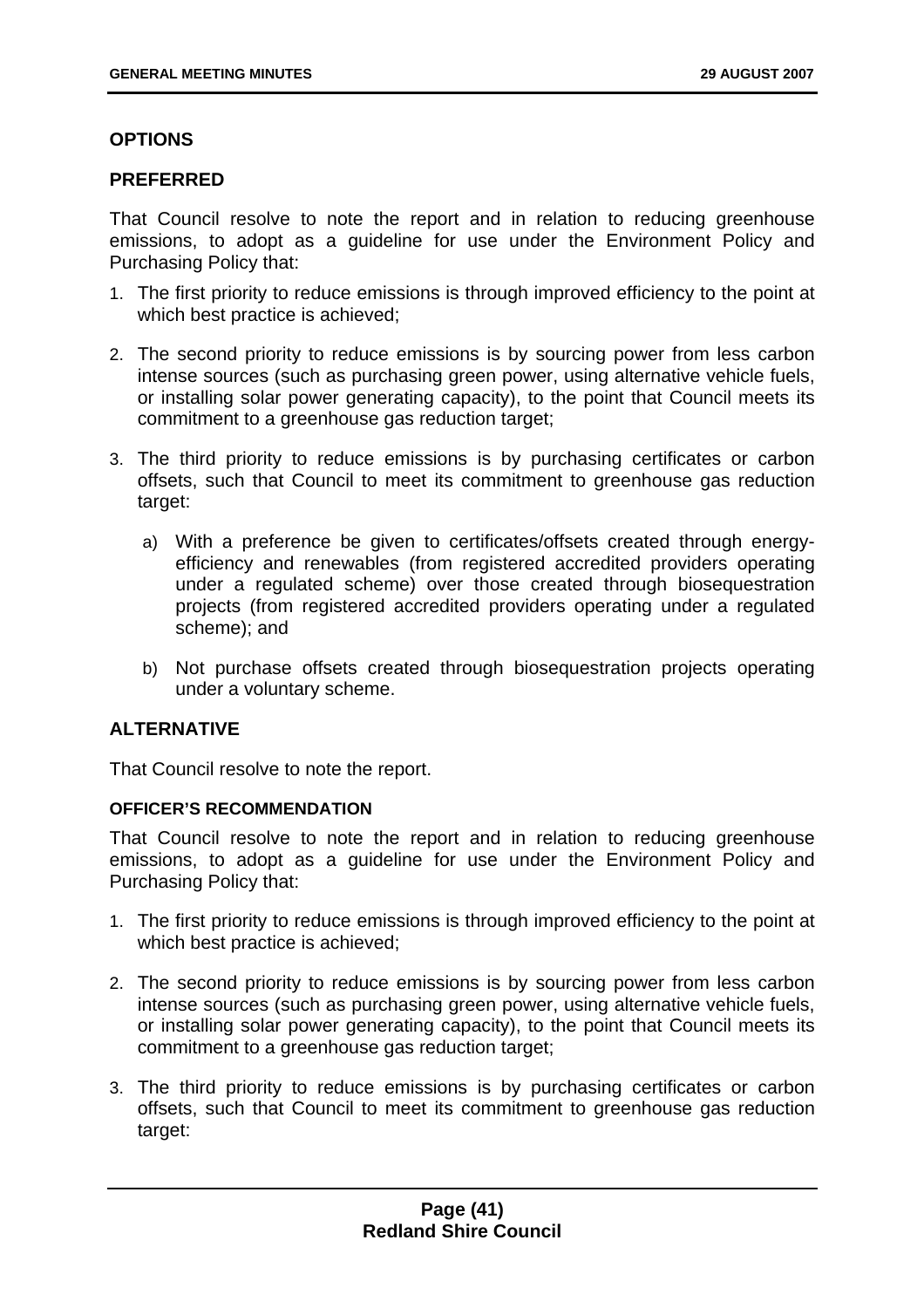- 4. With a preference be given to certificates/offsets created through energyefficiency and renewables (from registered accredited providers operating under a regulated scheme) over those created through biosequestration projects (from registered accredited providers operating under a regulated scheme); and
- 5. Not purchase offsets created through biosequestration projects operating under a voluntary scheme.

### **OFFICER'S/COMMITTEE RECOMMENDATION/ COUNCIL RESOLUTION**

| Moved by:    | <b>Cr Bowler</b> |
|--------------|------------------|
| Seconded by: | Cr Henry         |

**That Council resolve to note the report and in relation to reducing greenhouse emissions:** 

- **1. To adopt as a guideline for use under the Environment Policy and Purchasing Policy that:** 
	- **a) The first priority to reduce emissions is through improved efficiency to the point at which best practice is achieved;**
	- **b) The second priority to reduce emissions is by sourcing power from less carbon intense sources (such as purchasing green power, using alternative vehicle fuels, or installing solar power generating capacity), to the point that Council meets its commitment to a greenhouse gas reduction target;**
	- **c) The third priority to reduce emissions is by purchasing certificates or carbon offsets, such that Council to meet its commitment to greenhouse gas reduction target:** 
		- **I. With a preference be given to certificates/offsets created through energy-efficiency and renewables (from registered accredited providers operating under a regulated scheme) over those created through biosequestration projects (from registered accredited providers operating under a regulated scheme); and**
		- **II. Not purchase offsets created through biosequestration projects operating under a voluntary scheme.**
- **2. To continue to participate in discussions regarding the regional Carbon Sink and look for opportunities for a locally tailored scheme;**
- **3. To develop a set of KPI's and accounting measures for carbon emissions and bio-sequestration for a report back to council**

**CARRIED**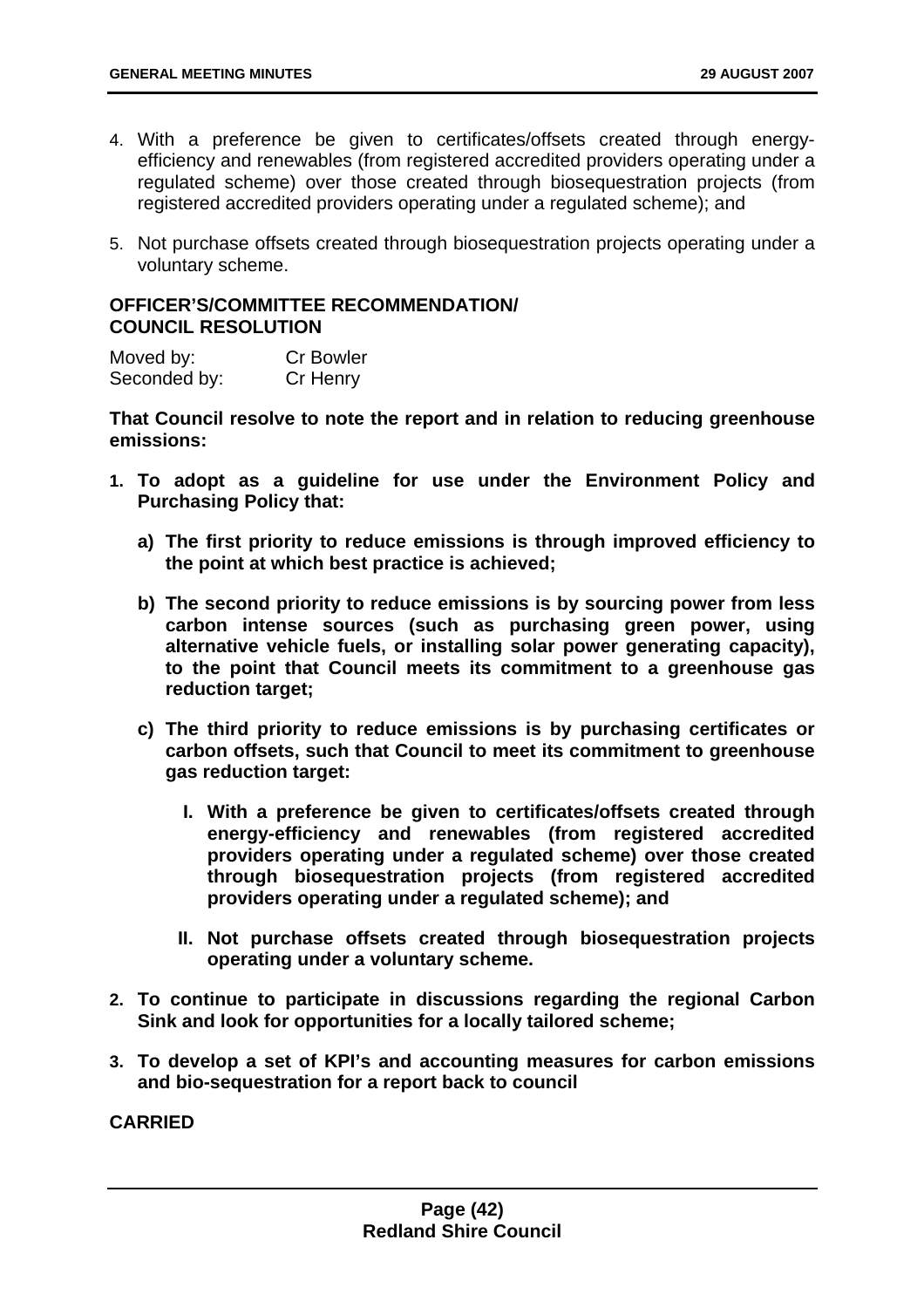### **10.1.7 GREENSPACE ENHANCEMENT ADVISORY GROUP MEETING – 16 JULY 2007**

| <b>Dataworks Filename:</b>       | <b>GOV Greenspace Enhancement Advisory Group</b>                       |
|----------------------------------|------------------------------------------------------------------------|
| Attachment:                      | <b>Minutes of GEAG Meeting July 16 2007</b>                            |
| <b>Responsible Officer Name:</b> | <b>Gary Photinos</b><br><b>Manager, Environmental Management Group</b> |
| <b>Author Name:</b>              | <b>Gary Photinos</b><br><b>Manager, Environmental Management Group</b> |

### **EXECUTIVE SUMMARY**

The Greenspace Enhancement Advisory Group met on 16 July 2007.

In accordance with Council resolution of 2004, the Chair of the Greenspace Enhancement Advisory Group must present a report on the Advisory Group meetings at the subsequent Planning and Policy Committee meeting.

### **PURPOSE**

That Council resolve to note the report on the proceedings of the Greenspace Enhancement Advisory Group meeting of 16 July 2007.

#### **BACKGROUND**

- The Greenspace Enhancement Advisory Group was formed by resolution in 2004 and meets on a quarterly basis to provide advice to Council on matters relating to environmental enhancement for greenspace planning in the Shire.
- The last meeting of the Group was held on 16 July 2007.

### **ISSUES**

The minutes of the meeting appear in the attachment and cover the following topics:

- The Status of the MoU between Brisbane, Logan and Redland Councils;
- Consolidated Rutile Limited presentation;
- Wildlife Land Fund presentation;
- Facilitating a Summit on Koala Sustainability;
- Support from the Minister of Transport to resolve koala mortality upon Main Roads through koala habitat;
- Local Growth Management Strategy.

### **RELATIONSHIP TO CORPORATE PLAN**

The recommendation primarily supports Council's strategic priority to ensure the enhancement of biodiversity including koala habitat, bushland, greenspace,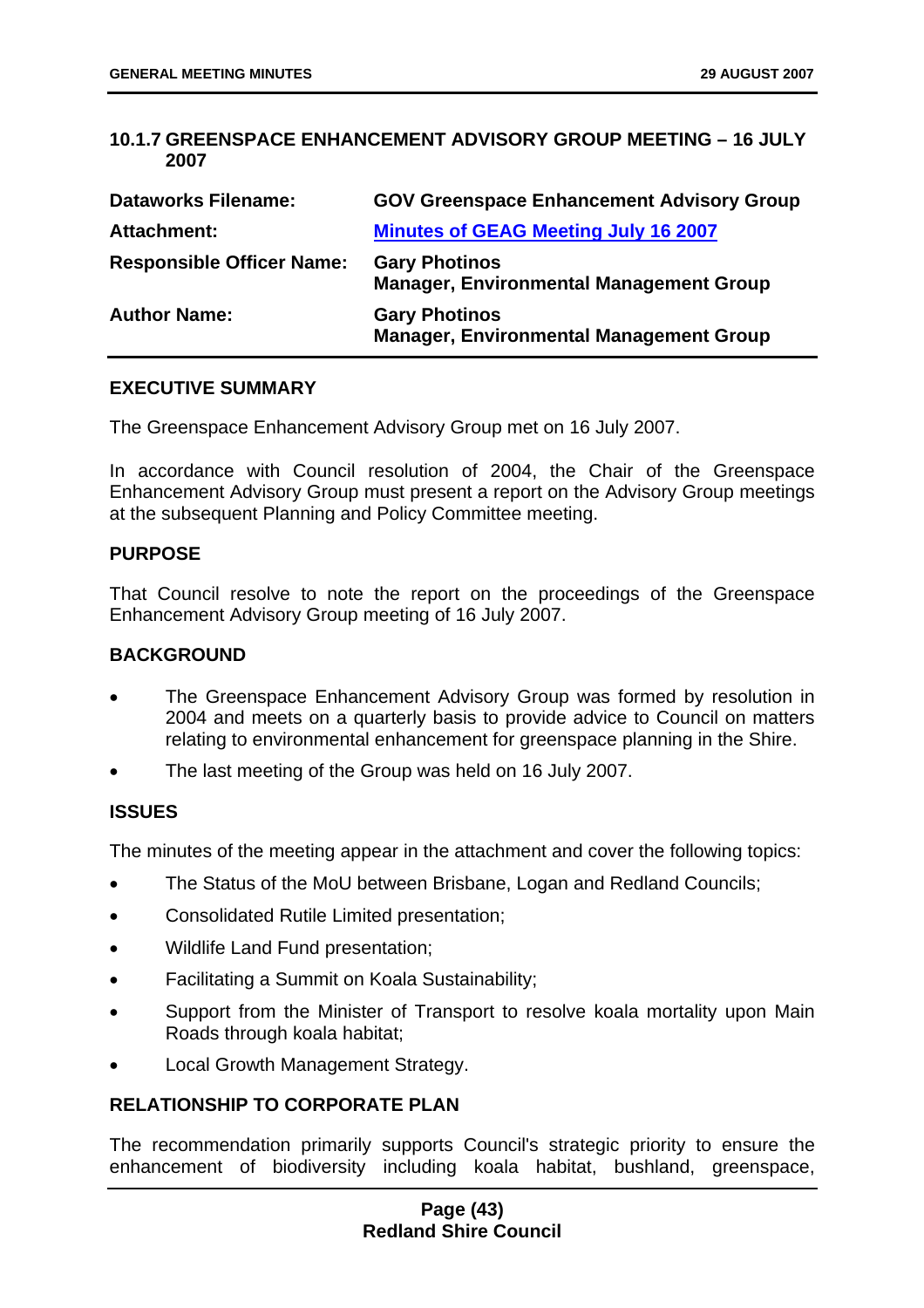waterways, catchments, air and coastal ecosystems in recognition of our unique location on Moreton Bay.

### **FINANCIAL IMPLICATIONS**

There are no financial implications associated with the Officer's Recommendation.

# **PLANNING SCHEME IMPLICATIONS**

The Land Use Planning Group was consulted and it is considered that the outcome of recommendations in this report will result in possible amendments to the Redlands Planning Scheme.

# **CONSULTATION**

Councillors Beard, Dowling Ogilvie and Henry, along with Mr Caneris, Mr Sattler and Ms Tabart were in attendance as members of the group on the 16 July 2007.

## **OPTIONS**

#### **PREFERRED**

That Council resolve to note the Greenspace Enhancement Advisory Group report on the proceedings of their Meeting held on 16 July 2007.

#### **ALTERNATIVE**

That Council resolve to defer the noting of the report pending further consideration of issues as directed by Council.

## **OFFICER'S/COMMITTEE RECOMMENDATION/ COUNCIL RESOLUTION**

| Moved by:    | Cr Burns          |
|--------------|-------------------|
| Seconded by: | <b>Cr Elliott</b> |

**That Council resolve to note the Greenspace Enhancement Advisory Group report on the proceedings of their meeting held on 16 July 2007.** 

# **CARRIED**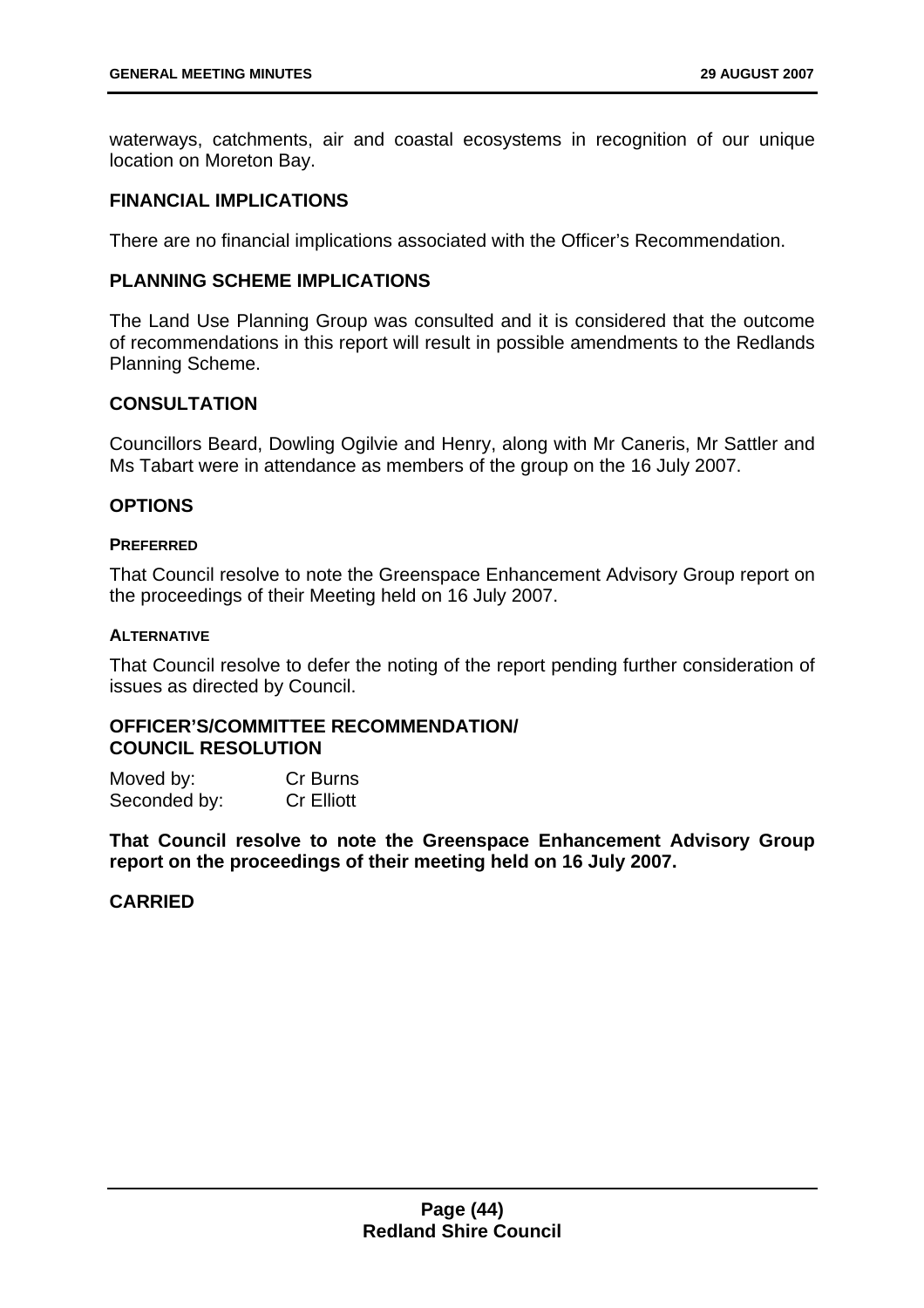# **10.1.8 ROAD CLOSURE - NATIVE DOG CREEK ROAD, REDLAND BAY**

| <b>Dataworks Filename:</b>       | <b>EM Environment Charge Acquisitions 2006/07</b>                  |
|----------------------------------|--------------------------------------------------------------------|
| <b>Attachments:</b>              | <b>Aerial Photo - Native Dog Creek Road, Redland</b><br><b>Bay</b> |
| <b>Responsible Officer Name:</b> | <b>Gary Photinos</b><br><b>Manager Environmental Management</b>    |
| <b>Author Name:</b>              | <b>Stuart Fitzsimmons</b><br><b>Adviser Biodiversity Planning</b>  |

## **EXECUTIVE SUMMARY**

In 2007, Council purchased a property, Lot 424 on S312233 situated at 55 Native Dog Creek Road, Redland Bay (Land No. 152324, Property no. 33153) for environmental purposes using the Environmental Separate Charge funds.

Native Dog Creek Road, joining at Serpentine Creek Road, runs between Carbrook Wetlands Conservation Park and the recently purchased property. This section of Native Dog Creek Road does not provide access to any private property and it is therefore requested that Council consider temporary road closure to all traffic in the interest of public safety under Section 915 of the *Local Government Act 1993*. The use of the current road by 4-wheel drive vehicles and trail bikes poses a risk to Council employees and appropriate users such as walkers and cyclists in the area.

### **PURPOSE**

That Council resolve to close, by public notice, the whole of Native Dog Creek Road (from Serpentine Creek Road junction) to all traffic in the interest of public safety.

### **BACKGROUND**

Council resolved in April 2005 to purchase Lot 424 on S312233 situated 55 Native Dog Creek Road, Redland Bay with the Environment Separate Charge funds. The property was acquired into Council ownership in March 2007.

### **ISSUES**

Section 915 of the *Local Government Act 1993* allows Council, by public notice, to close a road to all traffic if it desirable to close the road in the interests of public safety.

The section of Native Dog Creek Road from the corner of Longland Road and Serpentine Creek Road provides access to Council property and the Environmental Protection Agency's Carbrook Wetlands Conservation Park. Temporary road closure will stop access to the Council owned property, and will protect the public from unlawful access by motorbikes and four wheel drive vehicles. It is necessary to close the road in the interests of public safety, and to prevent the impacts these vehicles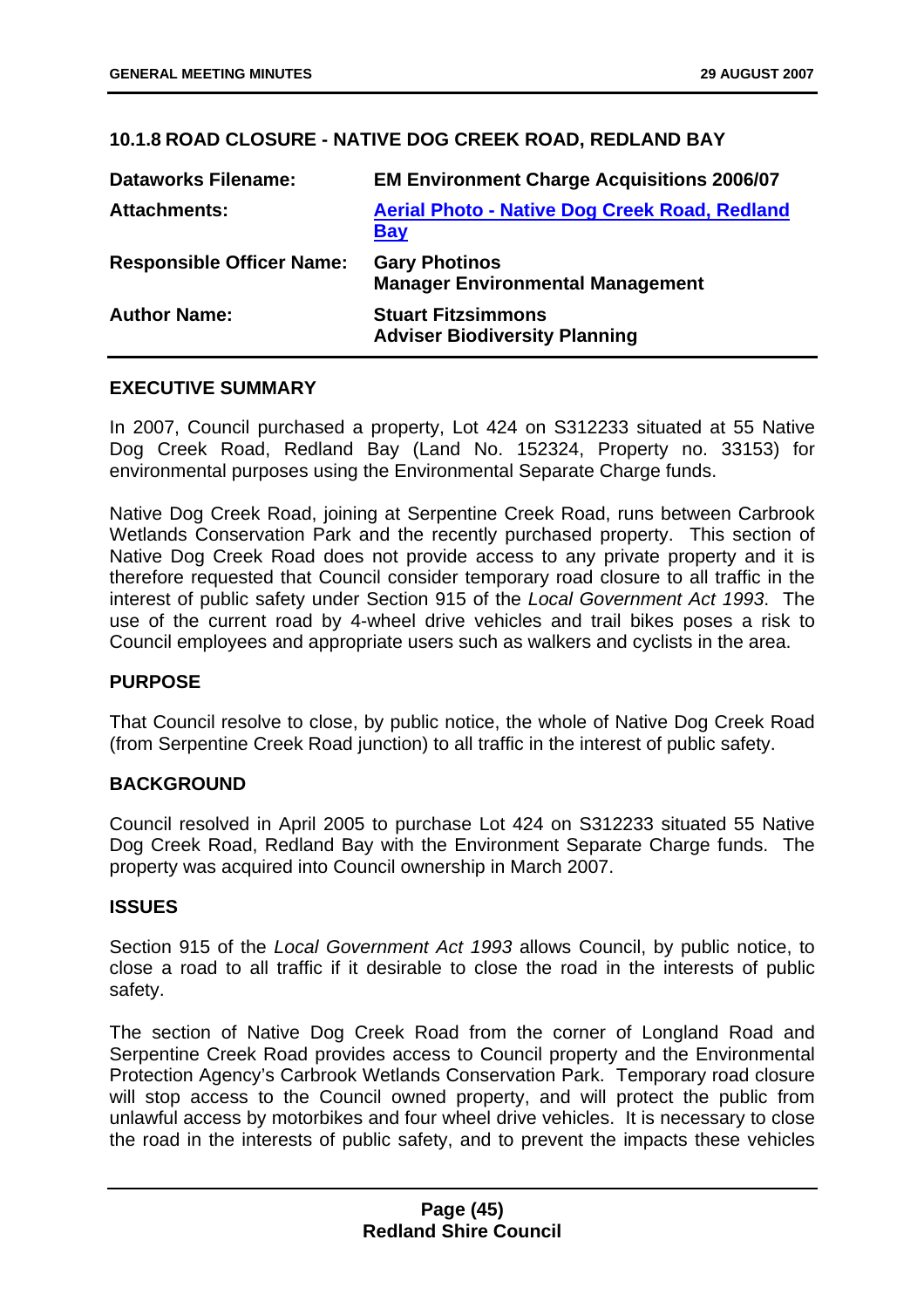have on the environmental values of the area. It will also address the issue of preventing illegal dumping and minimise litter.

The EPA will be notified of Council's intention and provided with access if required. A permanent road closure under the provisions of the Land Act may be required at a future date.

# **RELATIONSHIP TO CORPORATE PLAN**

The recommendation primarily supports Council's strategic priority to ensure the enhancement of biodiversity including koala habitat, bushland, greenspace, waterways, catchments, air and coastal ecosystems in recognition of our unique location on Moreton Bay.

#### **FINANCIAL IMPLICATIONS**

It is estimated that the total cost of undertaking the above actions is unlikely to exceed \$1,650. This includes \$1,200 for purchase and installation of a gate, \$200 for signage and \$250 for advertising road closure under section 915 of *Local Government Act 1993*.

### **PLANNING SCHEME IMPLICATIONS**

The Land Use Planning Group was consulted and it is considered that the outcome of recommendations in this report will result in no amendments to the Redlands Planning Scheme.

### **CONSULTATION**

Consultation has occurred with Land Use Planning, Parks and Conservation, Environmental Management Group, QPWS and DNR&W.

### **OPTIONS**

#### **PREFERRED**

That Council resolve under section 915 of the *Local Government Act 1993*, to close, by public notice, the whole of Native Dog Creek Road (from Serpentine Creek Road junction) to all traffic, in the interest of public safety.

#### **ALTERNATIVE**

That Council resolve to defer this matter pending the provision of any additional information that may be required to make a decision.

### **OFFICER'S/COMMITTEE RECOMMENDATION/ COUNCIL RESOLUTION**

| Moved by:    | Cr Burns          |
|--------------|-------------------|
| Seconded by: | <b>Cr Elliott</b> |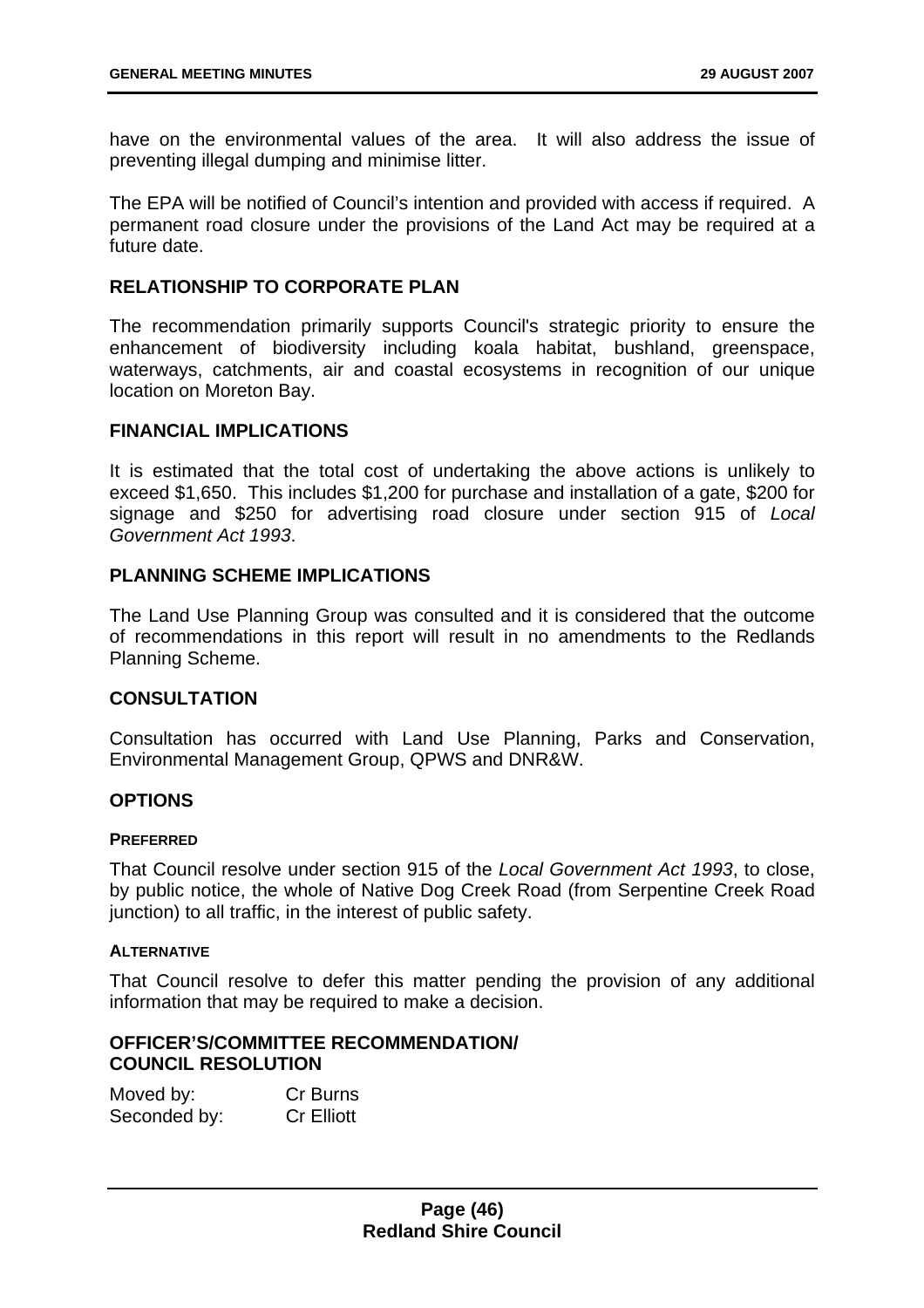**That Council resolve under section 915 of the** *Local Government Act 1993***, to close, by public notice, the whole of Native Dog Creek Road (from Serpentine Creek Road junction) to all traffic, in the interest of public safety.** 

**CARRIED**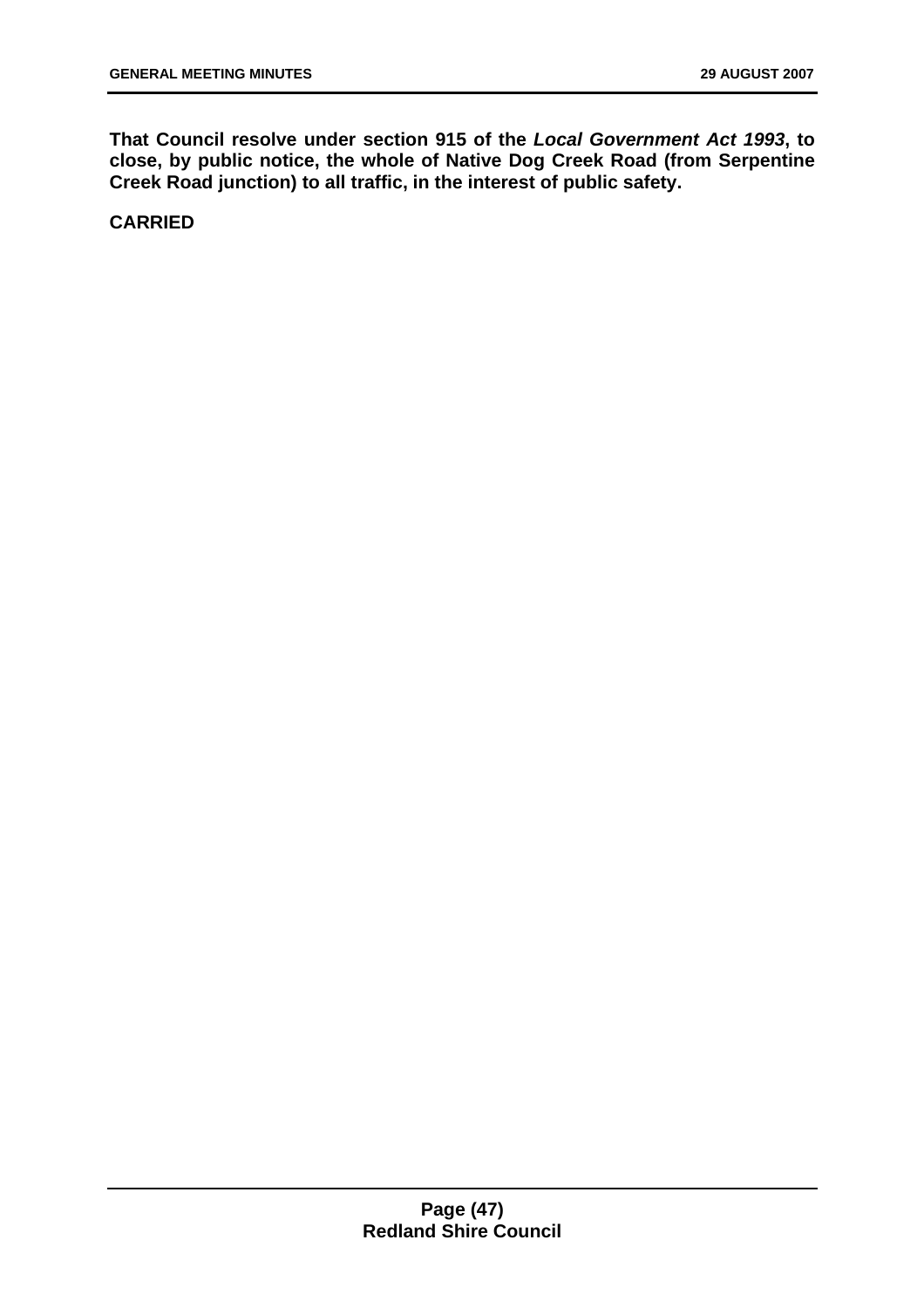# **10.1.9 TRUSTEESHIP OF RIPARIAN CORRIDORS FOR ENVIRONMENTAL PURPOSES**

| <b>Dataworks Filename:</b>       | <b>EM Environmental Charge Acquisitions 2006/07</b>               |
|----------------------------------|-------------------------------------------------------------------|
| <b>Attachments:</b>              | <b>Riparian Buffers for Environmental Purposes</b>                |
| <b>Responsible Officer Name:</b> | <b>Gary Photinos</b><br><b>Manager Environmental Management</b>   |
| <b>Author Name:</b>              | <b>Stuart Fitzsimmons</b><br><b>Adviser Biodiversity Planning</b> |

### **EXECUTIVE SUMMARY**

A letter has been received by Council from the Department of Natural Resources and Water (DNR&W) offering Council to take trusteeship of two parcels of land; namely Lot 142 on SL2252 and Lot 112 on C145614.

Both properties adjoin existing Council land and are part of Hilliards Creek riparian corridor. They have priority habitat values and State Koala protection. Lot 112 on C145614 contains an Endangered Regional Ecosystem 12.5.3.

If Council were to accept trusteeship of Lot 112 on C145614 there are excellent community benefits for walking tracks and bikeway which forms part of the Historical Trail in the Hilliards Creek Waterway Management Plan. This parcel of land would require initial on-ground rehabilitation to manage damage from illegal motorbike activities and erosion control.

### **PURPOSE**

That Council resolve to accept trusteeship of two reserves for community purposes that have been offered to Council by DNR&W under the *Land Act 1994*.

### **BACKGROUND**

- In May 2007, NR&W was approached by Council to assume trusteeship for two riparian properties along Hilliards Creek (Lot 142 on Sl2252 and Lot 112 on C145614); and
- A letter from NR&W in June 2007 requested that Council consider the gazettal of Lot 142 on SL2252 and Lot 112 on C145614 as reserves for community purposes with Council as trustee.

### **ISSUES**

DNR&W is seeking advice from Council as to whether it is willing to accept trusteeship of two reserves for community purposes. Recent DNR&W policy changes have created the opportunity to allocate State Land to Council as trustee. Both properties form part of the Hilliards Creek corridor buffer zone and have very high environmental values (Refer attachment).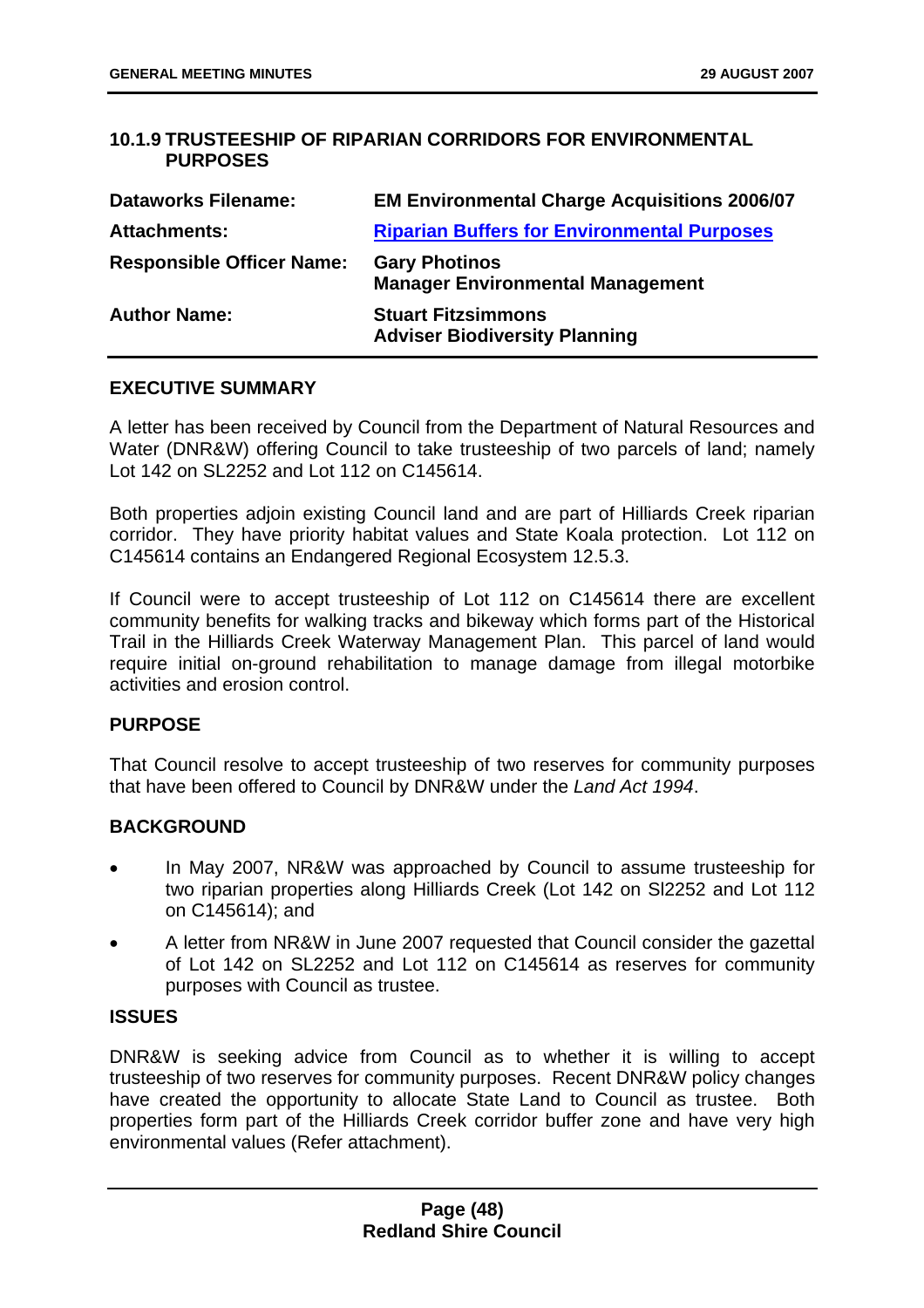Acceptance of the trusteeship of these properties from DNR&W will entail no initial purchase cost, which can be viewed as excellent value land acquisition. The initial site works and on-going maintenance should be considered to be funded using the Environment Separate Charge funds.

#### **HILLIARDS CREEK RIPARIAN BUFFER – WELLINGTON POINT**

Lot 142 on SL2252 (148 Old Cleveland Road East, Wellington Point, Land No. 111012, Property 29886, 0.0518 ha) adjoins current Council owned properties at Lots 139 and 140 on SL2252 (ie. All surrounding land is managed by Council). Riparian restoration works and on-going weed management issues can be addressed if Council becomes trustees of this property. It is listed as a priority corridor and RE12.3.6. It is currently zoned as Open Space and contains a pedestrian walkway. Under the *Land Act 1994* the property would be suitable for Environmental Purposes and present zoning of Open Space amended to Conservation Zone 2 (CN2).

Management of this property would be in conjunction with adjoining Council properties as would involve:

- Restoration of riparian vegetation along Hilliards Creek;
- On-going weed maintenance; and
- On-going litter removal.

#### **HILLIARDS CREEK RIPARIAN BUFFER - CLEVELAND**

Lot 112 on C145614 (228 Coburg Street West, Cleveland, Land No. 161723, Property No. 2936, 5.18 ha) is adjacent to and abuts the DPI reserve for Experimental Farm purposes, and is adjacent to land held by Council in the form of a special lease for the Cleveland Sewerage Treatment Works. This parcel of land has extremely high environmental values – Priority Habitat along Hilliards Creek, VMA listed Endangered RE12.5.3 and Koala Sustainable Area. The property is currently zoned Conservation and no amendment to the zoning would be required.

### Endangered Regional Ecosystem

RE 12.5.3 is *Eucalyptus tindaliae* and/or *E. racemosa* open forest on remnant tertiary surfaces (white mahogany & scribbly gums). There is presently 311 ha or less in the Shire which represents 13% of pre-clear. Approximately 40% of RE12.5.3 is within Council ownership, so the addition of this regional ecosystem into Council trusteeship for management purposes is extremely important. This property would add approximately 3 ha of RE12.5.3.

### Native Title Issues

In accordance with Section 24 of the Commonwealth *Native Title Act 1993* (NTA) and the State's Native Title Work procedures, the proposed reserve of Lot 112 on C145614 can only be created for low impact acts. As a result, the construction or placing on the land, or in waters, of any building, structure, or other thing, that is a permanent fixture, other than a fence or gate, will not be permitted.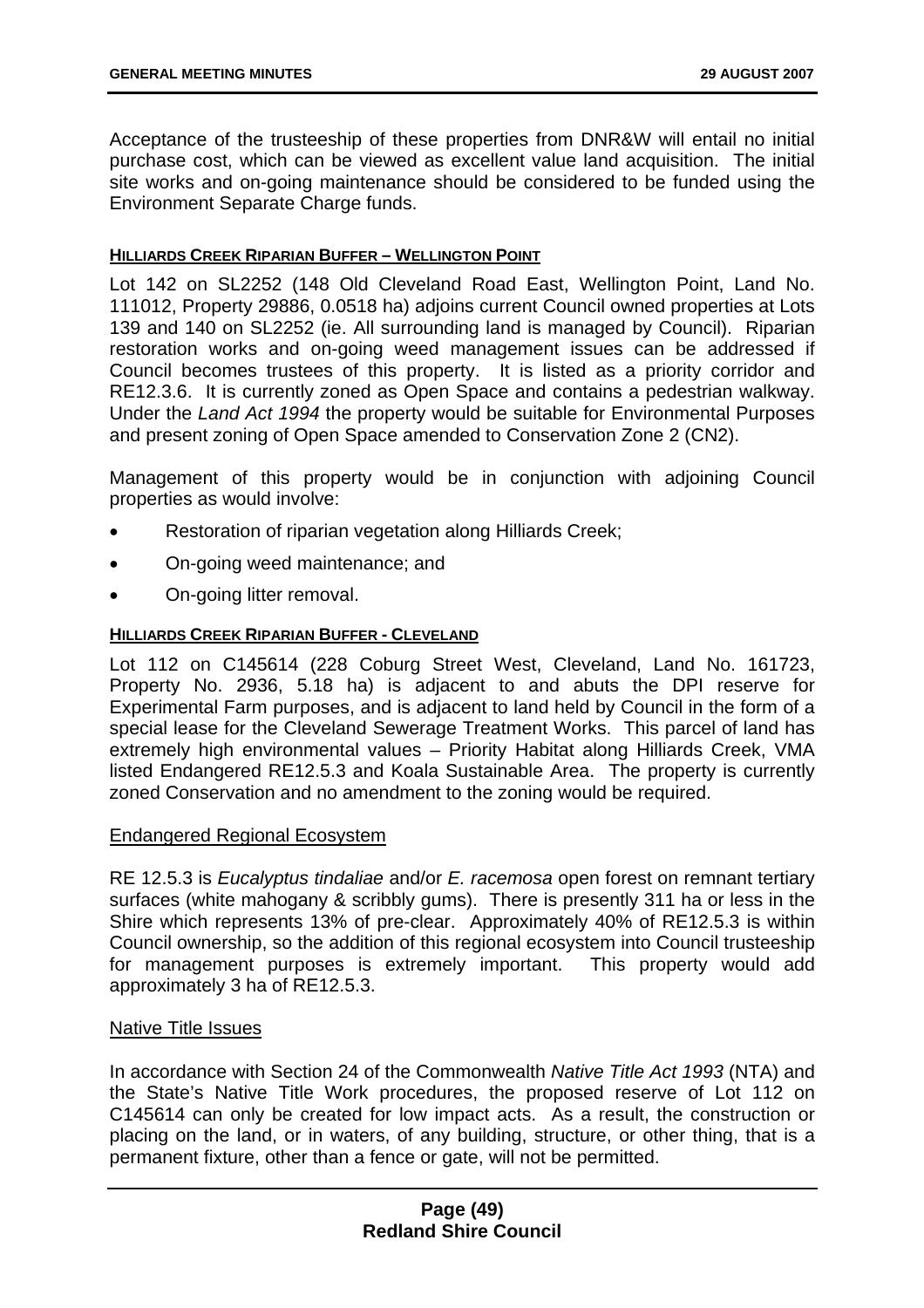Development permitted on low impact future act reserves may incorporate nonpermanent improvements that are easily and quickly removed including; picnic tables, barbeques, costal trails and bikeways, specially designed portable or demountable structures.

The creation of a term lease or trustee lease over the reserve under the *Land Act 1994* is not permitted. Section 24 LA of the NTA requires that low impact future acts are not to continue in the event that there is a determination that native title exists over the area.

## Recreation / Community Benefit

The property has significant community benefits for walking and bikeway tracks. The Hilliards Creek Waterway Management Plan 2005 identifies possible pedestrian and cycleway routes through this property, which is outlined in the Redlands Cycling and Pedestrian Strategy (RCPS). The RCPS Action Plan identifies a number of actions with relevance to the Hilliards Creek catchment including:

- A3 – Ensure open space network corridor opportunities are considered and integrated in cycle and walking network planning; and
- A11 – Continue to fund the development of walkways and cycle-ways (onroad, as well as off-road) throughout the Shire.

### On-going Management

There will be costs associated with the initial management of degraded areas within the property that has occurred due to illegal motorbike and 4 wheel drive activities. The rehabilitation of vegetation and addressing the erosion issue will be initially important to prevent any impact on waterway. There will be requirement for on-going weed maintenance in conjunction with adjoining Council land, however annual costs are not expected to be significant. Installation and maintenance of future walking track or bikeway would be at Council expense.

# **RELATIONSHIP TO CORPORATE PLAN**

The recommendation primarily supports Council's strategic priority to ensure the enhancement of biodiversity including koala habitat, bushland, greenspace, waterways, catchments, air and coastal ecosystems in recognition of our unique location on Moreton Bay.

### **FINANCIAL IMPLICATIONS**

There is no purchase cost associated with Council becoming trustees of the properties. There will be initial on-site rehabilitation and management costs for both properties up to the value of \$42,000 which can be funded from the Environment Separate Charge. On-going maintenance, including weed removal, revegetation, and erosion control for both sites is expected at \$35,000 per annum. DNR&W have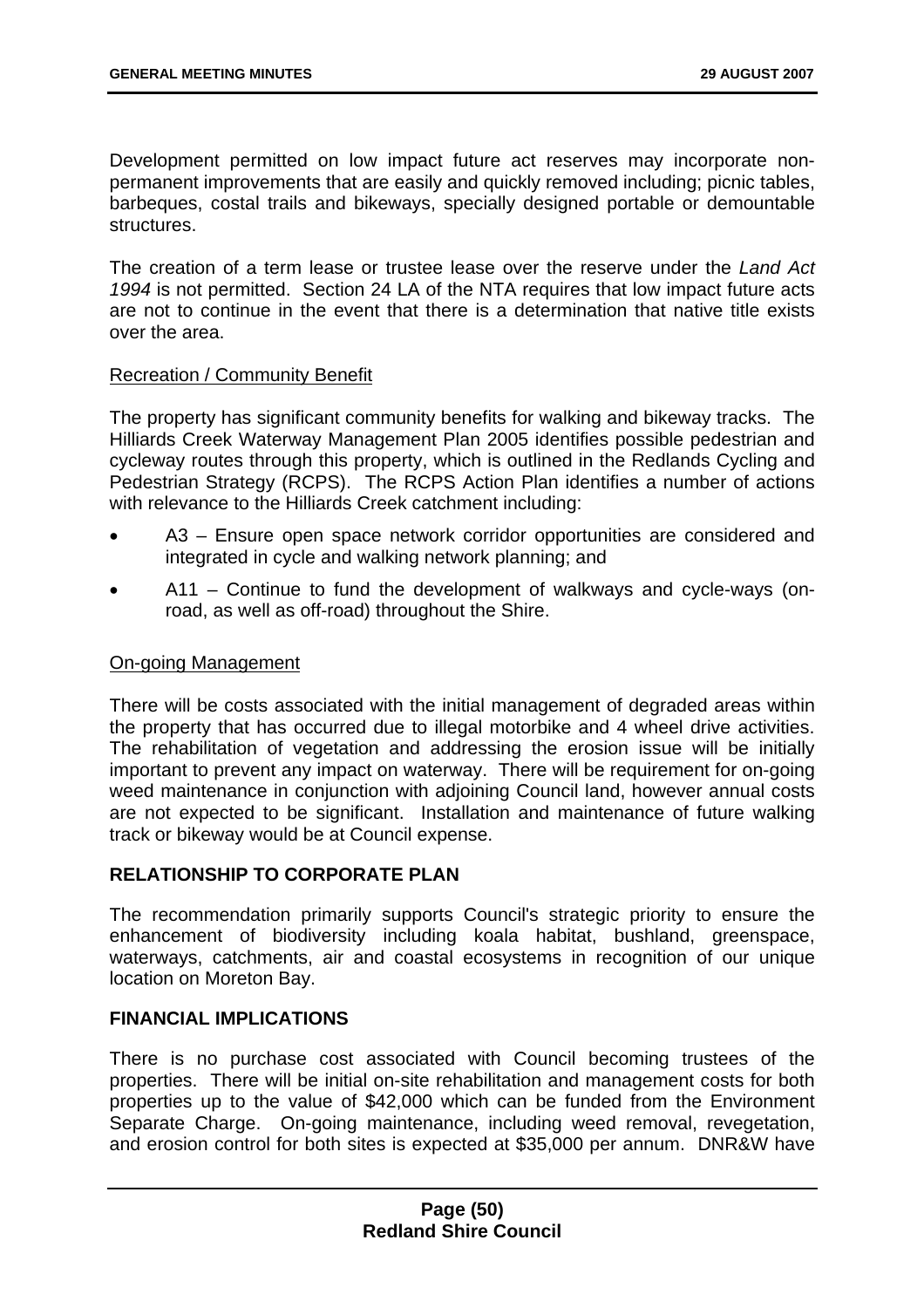agreed to fund initial removal of declared weeds from both sites. Better management of these areas would assist in improving the health of Hilliards Creek.

| <b>Site</b>                   | <b>Initial Works</b>                                                | <b>Costs</b>                              | On-going<br>works                              | <b>Costs (per</b><br>annum) |
|-------------------------------|---------------------------------------------------------------------|-------------------------------------------|------------------------------------------------|-----------------------------|
| Lot $142$ on<br><b>SL2252</b> | Revegetation<br>&<br><b>Erosion Control</b>                         | \$15,000                                  | Revegetation,<br>Erosion & Weed<br>maintenance | \$15,000                    |
|                               | $Total =$                                                           | \$15,000                                  |                                                | \$15,000                    |
| Lot $112$ on<br>C145614       | Fencing<br>Signage<br><b>Rubbish Removal</b><br><b>Weed Control</b> | \$15,000<br>\$2,000<br>\$5,000<br>\$5,000 | Revegetation,<br>Erosion & Weed<br>maintenance | \$20,000                    |
|                               | $Total =$                                                           | \$27,000                                  |                                                | \$20,000                    |

# **PLANNING SCHEME IMPLICATIONS**

The Land Use Planning Group was consulted and it is considered that the outcome of recommendations in this report will result in possible amendments to the Redlands Planning Scheme, such as re-zoning Lot 142 on SL2252 from Open Space to Conservation Zone 2.

# **CONSULTATION**

There has been consultation with Land Use Planning, Parks and Conservation, Environmental Management Group and Department of Natural Resources & Water.

### **OPTIONS**

### **PREFERRED**

That Council resolve as follows:

- 1. To formally accept the offer from the Department of Natural Resources & Water to take trusteeship of Lot 142 on SL2252 and Lot 112 on C145614 for conservation purposes under *Land Act 1994*;
- 2. To fund initial restoration works, signage and site security, plus on-going maintenance costs for both sites with funds from the Environment Separate Charge; and
- 3. That the Mayor and Chief Executive Officer be delegated authority to sign and seal all associated documentation.

### **ALTERNATIVE**

That Council formally declines the offer from the Department of Natural Resources & Water to become the trustees of Lot 142 on SL2252 and Lot 112 on C145614 for conservation purposes.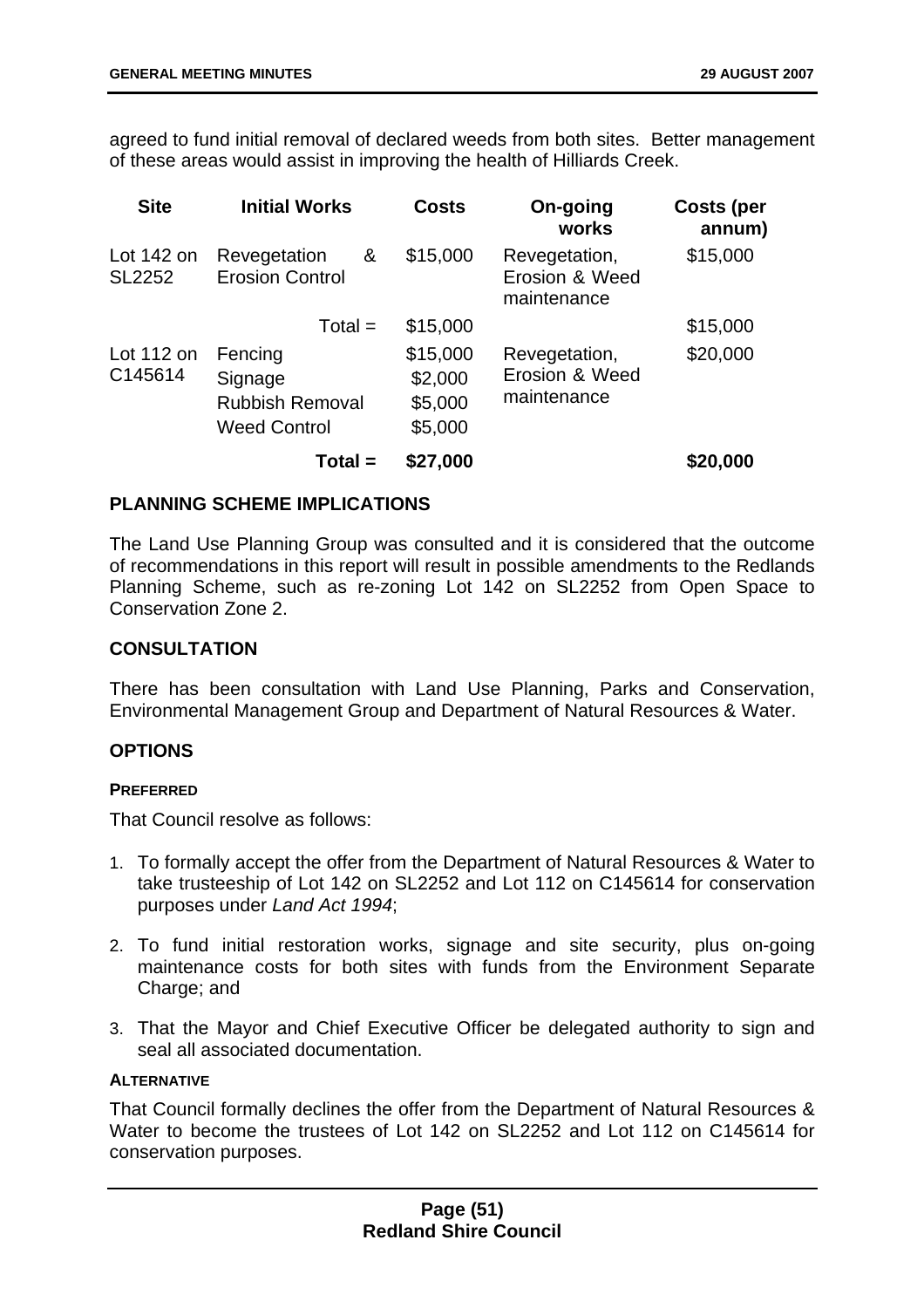**OFFICER'S/COMMITTEE RECOMMENDATION/ COUNCIL RESOLUTION** 

| Moved by:    | Cr Burns          |
|--------------|-------------------|
| Seconded by: | <b>Cr Elliott</b> |

**That Council resolve as follows:** 

- **1. To formally accept the offer from the Department of Natural Resources & Water to take trusteeship of Lot 142 on SL2252 and Lot 112 on C145614 for conservation purposes under** *Land Act 1994***;**
- **2. To fund initial restoration works, signage and site security, plus on-going maintenance costs for both sites with funds from the Environment Separate Charge; and**
- **3. That the Mayor and Chief Executive Officer be delegated authority to sign and seal all associated documentation.**

**CARRIED**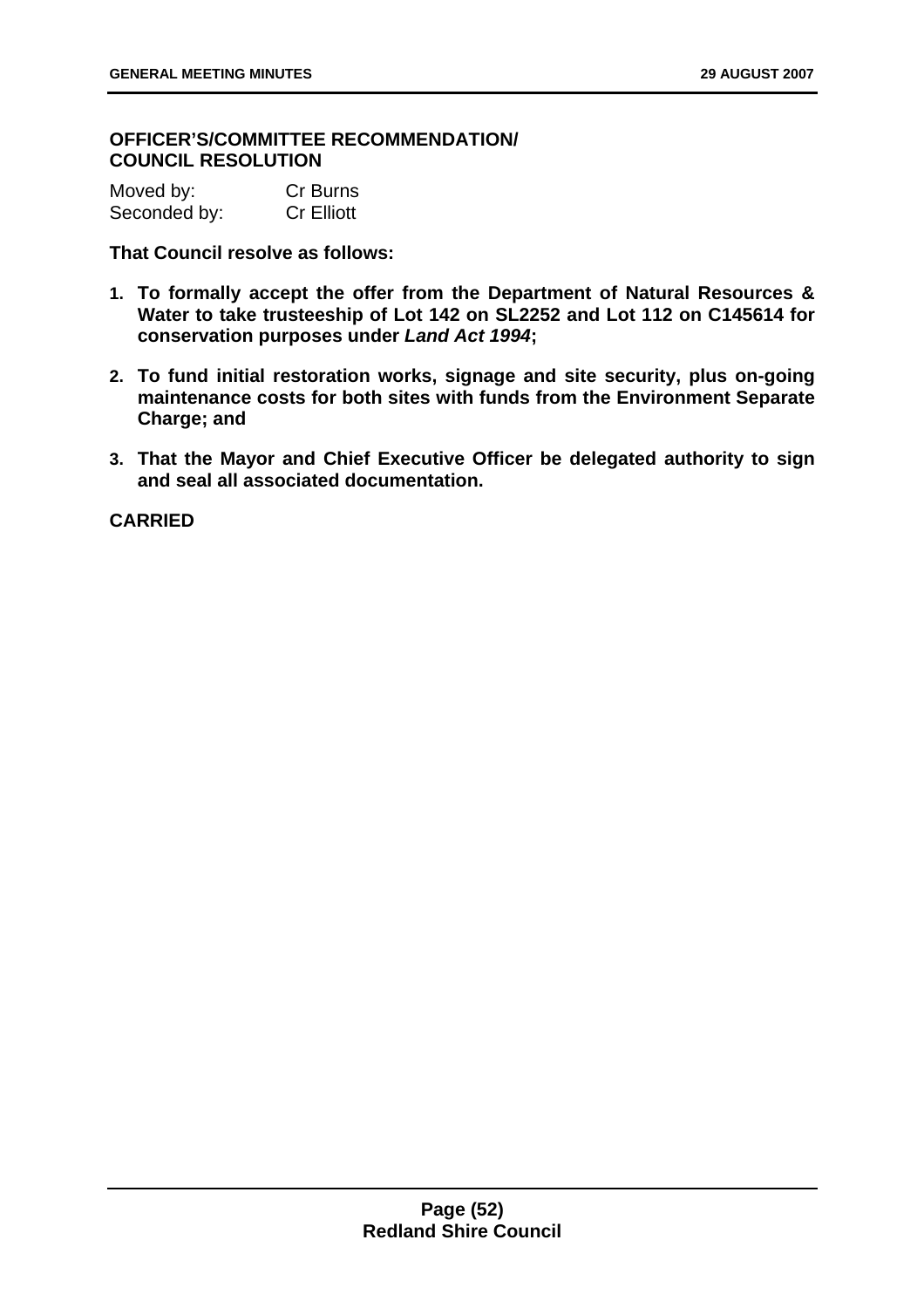# **10.1.10 SAFER BY DESIGN PLANNING SCHEME POLICY 16**

| <b>Dataworks Filename:</b>       | LUP – Planning Scheme Policy – No. 16 Safer by<br><b>Design</b>         |
|----------------------------------|-------------------------------------------------------------------------|
| <b>Attachments:</b>              | <b>Safer by Design Planning Scheme Policy</b>                           |
| <b>Responsible Officer Name:</b> | <b>Roberta Bonnin</b><br><b>Manager Community &amp; Social Planning</b> |
| <b>Author Name:</b>              | Lina Galatola<br><b>Community Safety Officer</b>                        |

### **EXECUTIVE SUMMARY**

The proposed Safer by Design Planning Scheme Policy (Attachment 1) has been advertised for public consultation according to the *Integrated Planning Act 1997*, Schedule 3 – Process for making or amending planning scheme policies. No submissions were received during the consultation period. It is recommended that Council adopt the Safer by Design Planning Scheme Policy for the purposes of inclusion into the Redlands Planning Scheme.

### **PURPOSE**

To resolve to adopt Planning Scheme Policy 16 - Safer by Design for the purpose of inclusion into the Redlands Planning Scheme in accordance with Schedule 3, Part 3, s5(a) of the *Integrated Planning Act 1997.*

### **BACKGROUND**

At the General Meeting on 30 May 2007 Council resolved:

18. To propose to make Planning Scheme Policy 16 – Safer by Design and that public notification be undertaken in accordance with the *Integrated Planning Act 1997,* Schedule 3 – Process for making and amending planning scheme policies.

The proposed Planning Scheme Policy was advertised for public notification purposes.

#### **ISSUES**

The attached Safer by Design Planning Scheme Policy is now presented for adoption into the Redlands Planning Scheme.

#### Public Consultation

Public consultation for the proposed Planning Scheme Policy was conducted between 12 June 2007 and 10 July 2007, in accordance with the requirements of the *Integrated Planning Act 1997,* Schedule 3 – Process for making and amending planning scheme policies.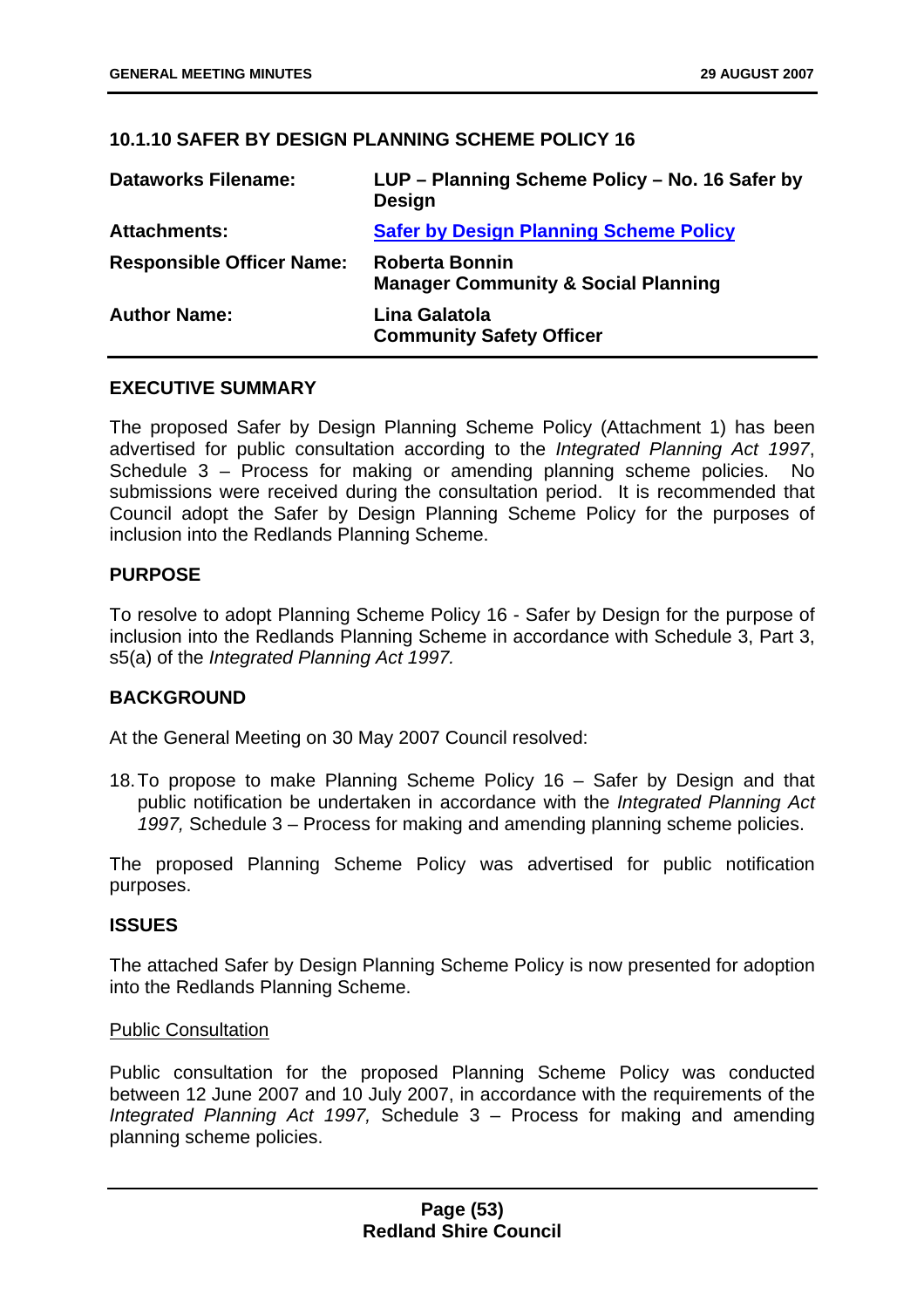No submissions were received.

#### Application of the Policy

The proposed Safer by Design Planning Scheme Policy will guide Council officers on the application of Crime Prevention Through Environmental Design (CPTED) principles. This will assist in the assessment of development applications and will also be used by areas of Council involved in design, development, re-development and management of public spaces.

A training package will be developed and delivered to familiarise officers with the new Planning Scheme Policy and promote the use of checklists to assist in the assessment of development applications and the planning and management of public space. Staff will be trained in conducting safety audits in the early stages of public works to reduce the need to reactively implement CPTED principles. Training will raise awareness across departments about safe design and its application.

The training package will also be available to members of the community including residents, designers, developers, community organisations and builders. This will help to raise awareness about the principles and application of safe design.

# **RELATIONSHIP TO CORPORATE PLAN**

The recommendation primarily supports Council's strategic priority to build safe, strong and self reliant communities with access to community services, infrastructure and opportunities for participation in community life.

### **FINANCIAL IMPLICATIONS**

Council funding of \$4,000 is available for the production of a training resource, which will include an online (and CD Rom) training tool and information brochure for both staff and developers, and the training of relevant Council staff.

The proposed Planning Scheme Policy supports a range of community safety projects (such as toilet block upgrades and the installation of lighting) which may have financial implications for Council. As projects are identified, they will be submitted for consideration during the normal budgetary processes.

Funding for Council-led CPTED projects is also available through the State Government's Security Improvement Program and Crime Prevention grants. Over the last three (3) years, Council has been successful in obtaining \$237,332 in external funding for projects that are CPTED-focused. External funding will continue to be sought to enhance Council's application of CPTED throughout the Shire.

### **PLANNING SCHEME IMPLICATIONS**

The Land Use Planning Group was consulted and it is considered that the outcome of recommendations in this report will result in possible amendments to the Redlands Planning Scheme, such as the inclusion of the proposed Safer by design Planning Scheme Policy. It does not affect the scheme's intent and overall outcomes.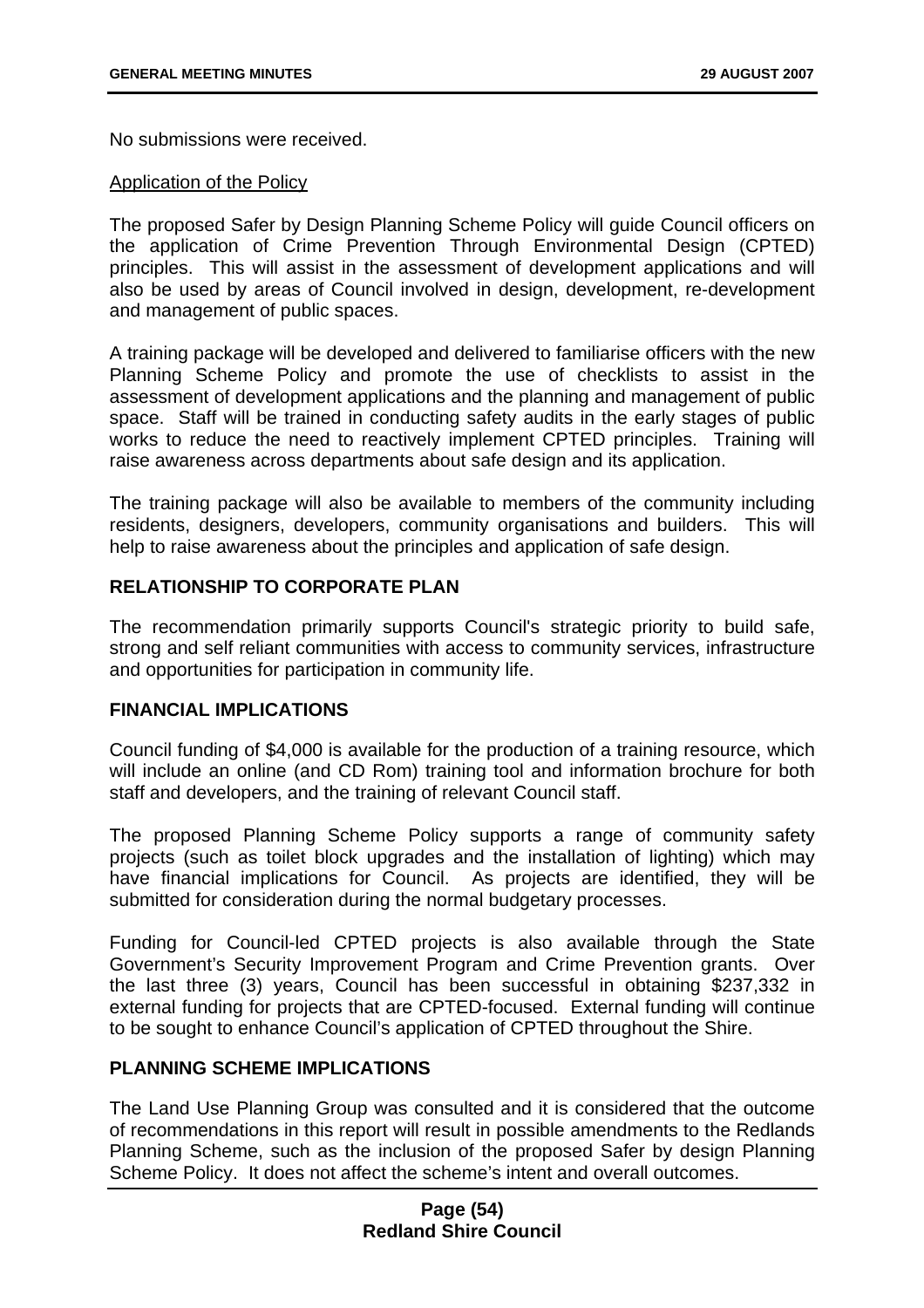# **CONSULTATION**

Community consultation has been conducted through the public consultation process. In developing this report, consultation has also occurred with Land Use Planning Group.

# **OPTIONS**

#### **PREFERRED**

That Council resolve to adopt Planning Scheme Policy 16 - Safer by Design, in accordance with Schedule 3, Part 3, s. 5(a) of the *Integrated Planning Act 1997* and include this Planning Scheme Policy in the Redlands Planning Scheme.

#### **ALTERNATIVE**

That Council resolve not to adopt Planning Scheme Policy 16 - Safer by Design, in accordance with Schedule 3, Part 3, s. 5(a) of the *Integrated Planning Act 1997*and request that further research be undertaken.

## **OFFICER'S/COMMITTEE RECOMMENDATION**

That Council resolve to adopt Planning Scheme Policy 16 - Safer by Design, in accordance with Schedule 3, Part 3, s. 5(a) of the *Integrated Planning Act 1997* and include this Planning Scheme Policy in the Redlands Planning Scheme.

### **COMMITTEE DISCUSSION**

A minor amendment was made to page 1 of 9 of the attachment under 16.4 *"Safer by Design"* Principles by deleting No. 4 – Target Hardening. There are now four fundamental principles of CPTED which apply to various land use types.

# **COUNCIL RESOLUTION**

| Moved by:    | Cr Burns          |
|--------------|-------------------|
| Seconded by: | <b>Cr Elliott</b> |

**That Council resolve to adopt Planning Scheme Policy 16 - Safer by Design, as amended and attached, in accordance with Schedule 3, Part 3, s. 5(a) of the**  *Integrated Planning Act 1997* **and include this Planning Scheme Policy in the Redlands Planning Scheme.** 

### **CARRIED**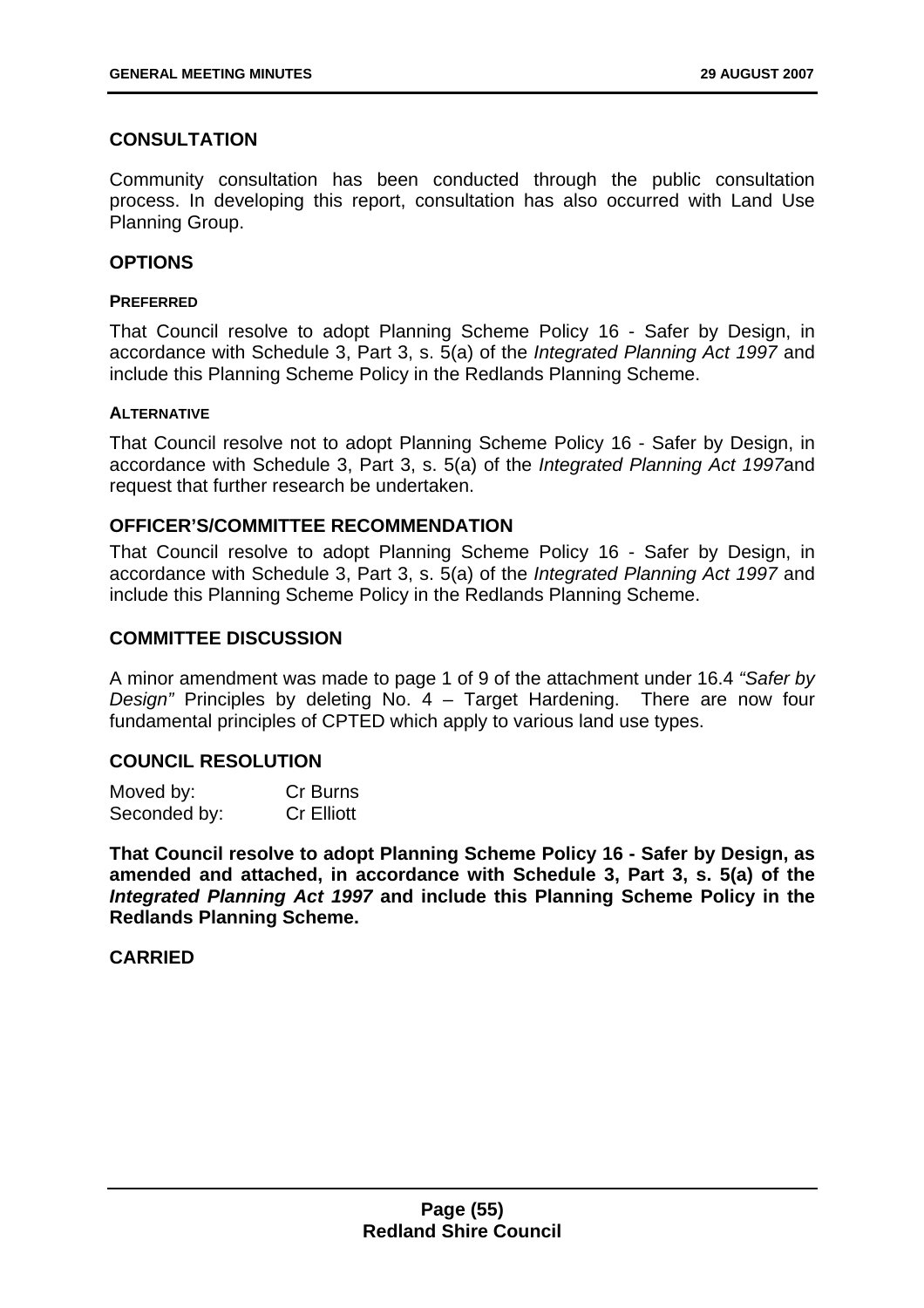## **10.1.11 REDLANDS COMMUNITY SAFETY COMMITTEE 2006/2007 ANNUAL REPORT**

| <b>Dataworks Filename:</b>       | <b>CS Redlands Community Safety Committee</b>                                        |
|----------------------------------|--------------------------------------------------------------------------------------|
| <b>Attachments:</b>              | <b>Redlands Community Safety Committee</b><br>2006/2007 Achievements - Attachs A & B |
| <b>Responsible Officer Name:</b> | Roberta Bonnin<br><b>Manager Community and Social Planning</b>                       |
| <b>Author Name:</b>              | Lina Galatola<br><b>Community Safety Officer</b>                                     |

#### **EXECUTIVE SUMMARY**

This report seeks to advise Council of the recent achievements of the Redlands Community Safety Committee. The report makes the recommendation that the Committee in its current form be dissolved and re-formed in order to address the 2007/2008 strategic priorities. The report will show that the key safety priority for the upcoming years is the management of issues relating to *young people and substance abuse in public space*.

### **PURPOSE**

The purpose of this report is to formally advise Council of the recent activities of the Redland Community Safety Committee and to make recommendations for the future of the Committee and community safety priorities.

#### **BACKGROUND**

The Redlands Community Safety Committee was formally established on 12 May 1997, in response to two reports prepared on community safety in the Shire. Soon after the establishment of this Committee a Community Safety Project Officer was employed by Council, together with the establishment of partnerships with State Government.

The objectives of the Redland Community Safety Committee are to:

- Respond to relevant issues of community safety as trends change;
- Provide a voice to Council for community safety concerns, thereby ensuring the active participation of the community;
- Raise community awareness regarding issues impacting on community safety and crime prevention;
- Develop partnerships with key stakeholders in the Redlands community such as police, public transport providers, the media and State Government departments;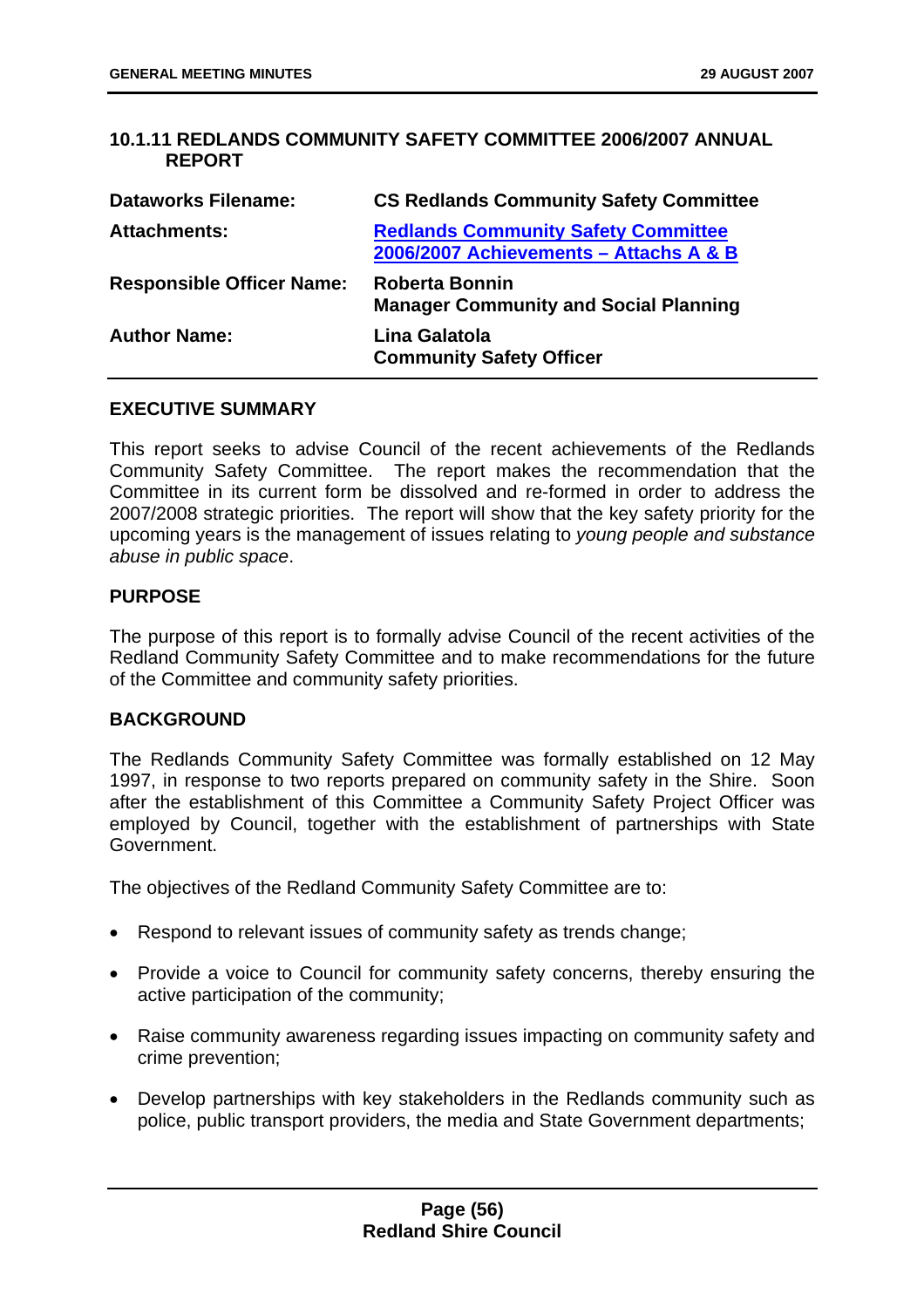- Provide an avenue by which community groups can become involved in initiatives to address safety concerns, raise awareness and prevent crime; and
- Support Council to advocate for projects and initiatives.

The Redland Community Safety Committee consists of two levels which are:

- Redland Community Safety Committee
	- **Community representatives;**
	- State Government representatives;
	- Local business representatives;
	- Council Officers;
	- **Elected Members;**
	- **Local community groups/organisations.**
- Project Team
	- Chairperson;
	- Relevant members from the Community Safety;
	- Committee;
	- **Additional members where required/relevant.**

The Committee is chaired by Councillor Dowling and supported by Councillor Henry.

Currently, the Redlands Community Safety Committee provides advice to Council and State Government partners on issues of safety throughout the Shire, whilst also building the community's capacity to respond to safety issues. Through this role, the Committee facilitates the maintenance and enhancement of quality of life, wellbeing and safety for all residents, visitors and businesses in the Shire.

Details of the recent achievements of the Redlands Community Safety Committee have been outlined in Attachment A. To summarise, the Committee has successfully completed the following projects and tasks in the 06/07 financial year:

- "Lock it, Check it, Don't Regret it" vehicle security awareness campaign to prevent theft of and from motor vehicles, particularly in long-term car parks;
- Review of the membership of the Committee to improve community participation and representation;
- Development of Terms of Reference to improve efficiency and effectiveness of the Committee;
- Establishment of a project team to address specific safety issues in the Shire;
- Identification of key priorities for 2007/2008 through consultation and discussion;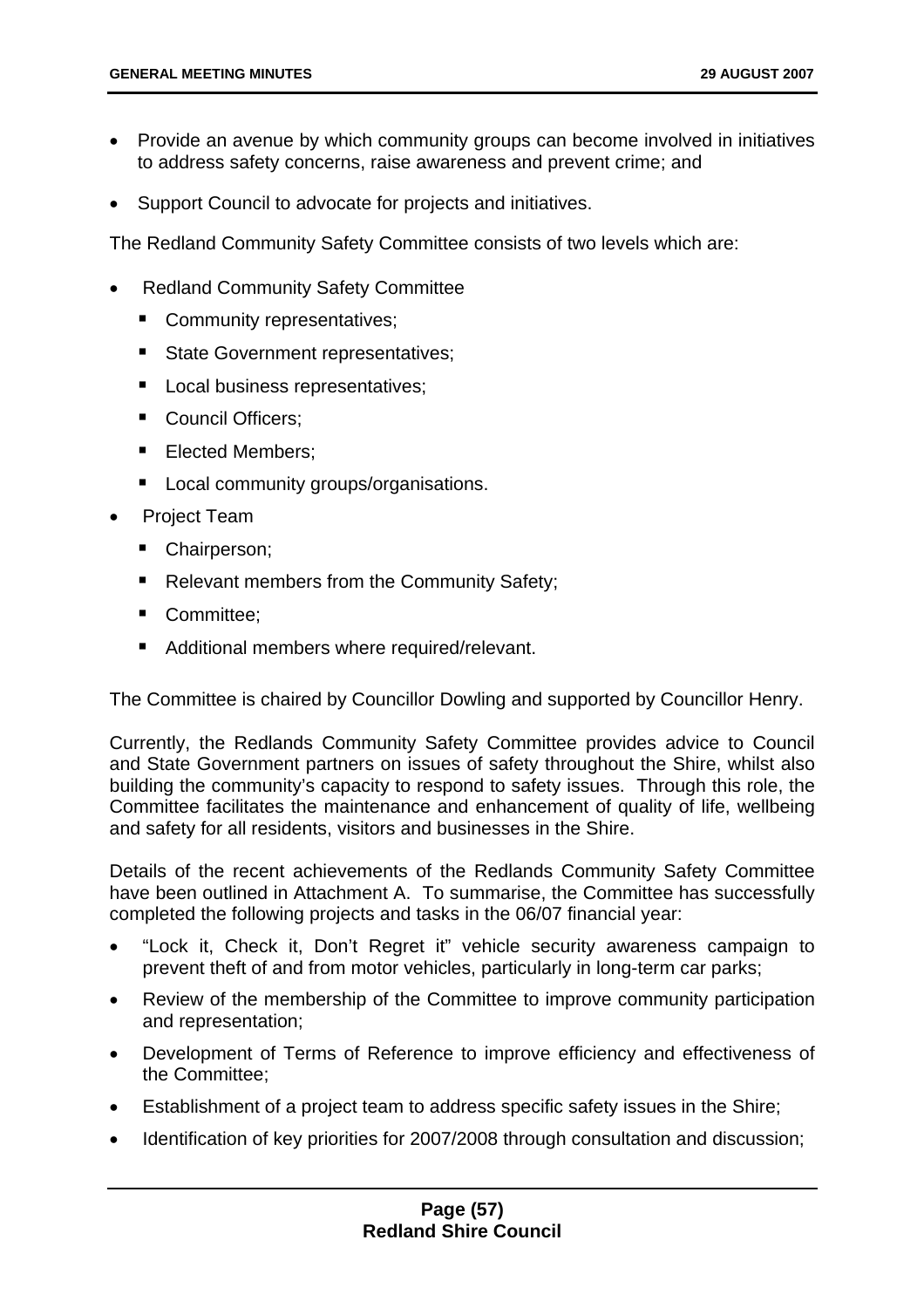• Community safety advertisements to raise awareness in the community about safety at home, in the business, while on holidays, and around licensed venues.

The Community Safety Committee and project team could not have completed these projects without the assistance and support of all Committee members, Councillors Dowling and Henry, the local police and Council's Marketing and Communications team. The project team, which was made predominately of community members, was highly committed to the development and delivery of the community safety advertisement project, and their dedication and time is greatly appreciated.

## **ISSUES**

While the Community Safety Committee has been successful in addressing community safety in various ways, an analysis of the priorities for 2007/2008 and beyond shows that there are significant community safety issues which need to be addressed by a team with specific expertise and influence. In its current form, the Community Safety Committee is time and resource intensive and has limited capacity to deal with forthcoming Shire priorities. As a result, it is recommended that the current Committee be dissolved and a new, strategically focussed working group be developed to address the issues identified below.

#### 2007/2008 Priorities

There are a number of sources from which community safety data and priorities have been obtained. Details of this information and sources can be found in Attachment B.

From the information in Attachment B it is clear that a key priority area for all stakeholder groups (both internal and external to Council) is young people and more specifically, *young people and substance abuse in public space.* In the Redlands, this issue has arisen in different locations and contexts. For example:

- Antisocial behaviour, including public drinking and vandalism along Teak Lane, Victoria Point;
- Graffiti, vandalism, drug abuse and antisocial behaviour in Thornlands (Achernar St and surrounds);
- Public drinking and violent behaviour near the Birkdale railway station;
- Public nuisance, graffiti and vandalism outside Capalaba Central shopping centre;
- Antisocial behaviour, violence and intimidation at the Weinam Creek ferry terminal, Redland Bay;
- Public drinking, drug abuse and public nuisance on North Stradbroke Island and the Bay Islands;

However, this issue is not unique to the Redlands – it is a state wide and national priority. The Youth Violence Task Force has recently been established to investigate strategies to reduce incidents of violent behaviour among young Queenslanders. The Task Force is chaired by Police Minister Judy Spence, co-chaired by the Minister

## **Page (58) Redland Shire Council**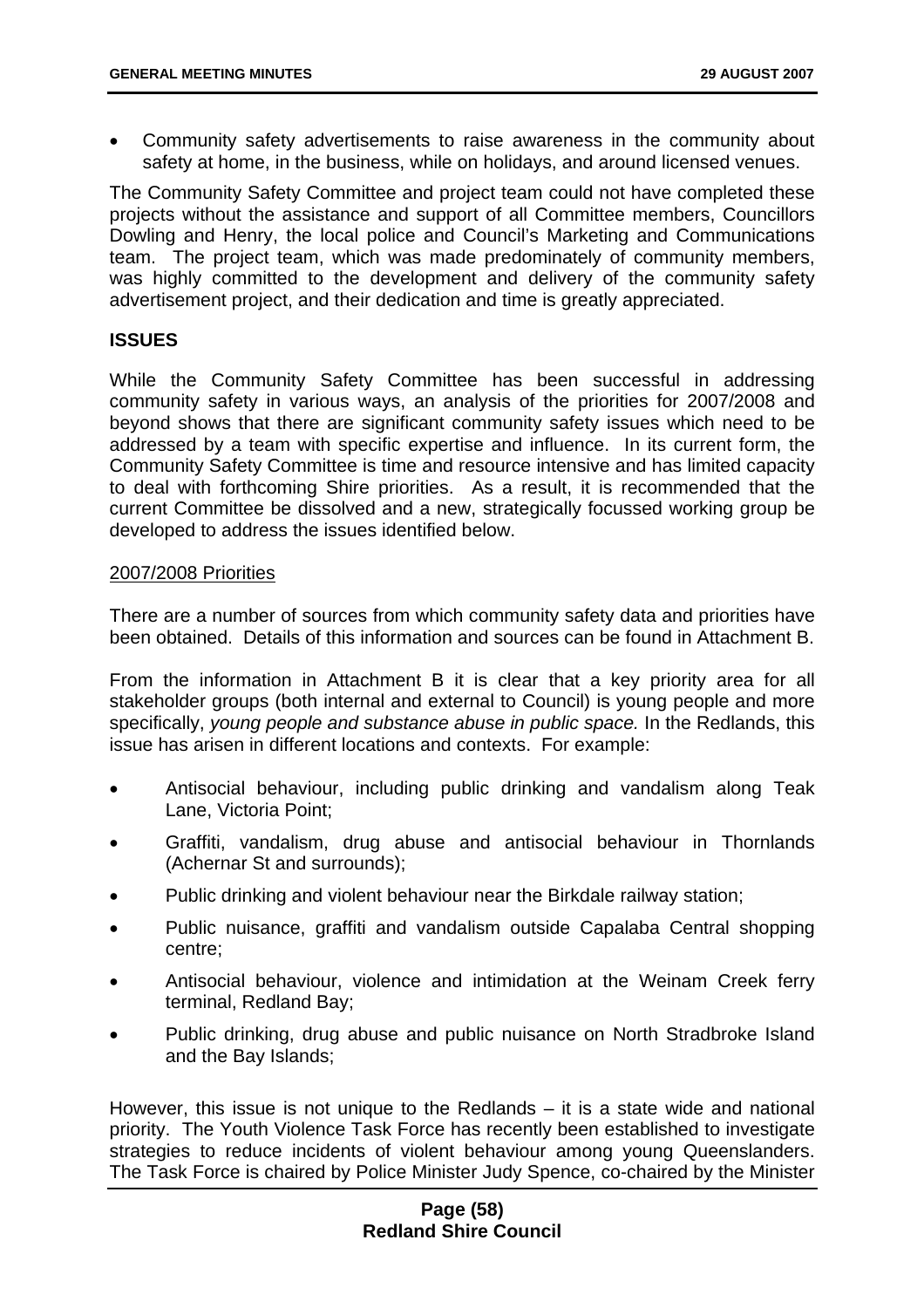for Communities Warren Pitt, and consists of representatives from key agencies and community members. The Task Force has identified key areas for examination which include:

- the role of alcohol and drug use;
- family breakdown and structure;
- behaviour management;
- group violence and social violence;
- education.

Redland Shire Council is involved in a regional police response to safety in public spaces through the Metropolitan South Region Personal Safety in Public Spaces Working Party. The Working Party aims to develop a coordinated response to the issue of personal safety in public places through the coordination of strategies being employed by various stakeholders.

As a significant land owner as well as the level of government closest to the community, local government plays a role in the planning and management of public space. Local residents, businesses and visitors all need to be and feel safe in the public spaces they occupy and utilise. Local government can play a pivotal role in addressing local issues by adopting local strategies with the support of other levels of government. Although the issue of young people in public space and substance misuse is being dealt with at the State and Federal levels, Redland Shire Council does not currently have a strategic response to these issues.

In order to appropriately address the issues specific to the residents and businesses of the Redlands, Council must consider this matter at the local level. Council has a role to play in engaging the Shire's young people in legitimate activities and spaces. Furthermore, Council must continue to be a part of the State and Federal responses to these issues to ensure the local response is aligned with the broader crossgovernment approach.

### Recommendations

It is recommended that the Redlands Community Safety Committee be dissolved in its current form and re-constituted to be able to address the issue of *young people and substance abuse in public space* to the level that is required. An action plan will be developed in which strategic responses can be identified and actioned accordingly.

Alternative avenues for the community to participate in other community safety issues will be supported through, for example, RAGOSI, Councillor newsletters, Redland Communities Online, the Security Improvement Program, Neighbourhood Watch, Safety House, various community networks and the work of the Community Safety Officer. Council will also investigate opportunities to establish a community safety incident reporting form linked to Council's Community Safety website.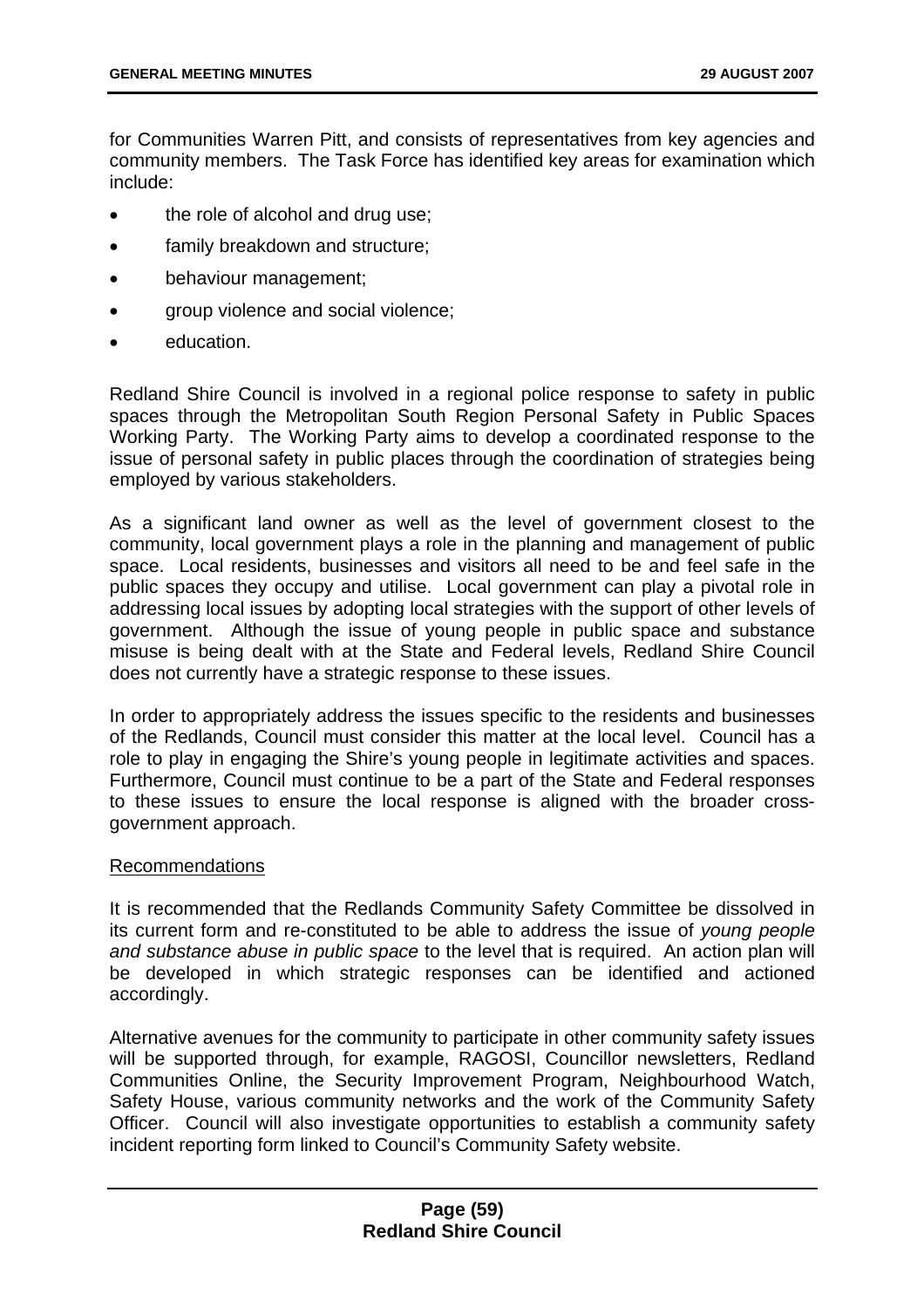# **RELATIONSHIP TO CORPORATE PLAN**

The recommendation primarily supports Council's strategic priority to build safe, strong and self reliant communities with access to community services, infrastructure and opportunities for participation in community life.

## **FINANCIAL IMPLICATIONS**

An amount of \$5,000 was available to the Committee for the 2006/2007 financial year. This budget has also been secured for 2007/2008. This budget allows the Committee to undertake priority projects and assist in projects delivered through the Community Safety Program. The budget will be used to advance actions in relation to the priority of *young people and substance abuse in public space.* 

## **PLANNING SCHEME IMPLICATIONS**

The Land Use Planning Group was consulted and it is considered that the outcome of recommendations in this report will not require any amendments to the Redlands Planning Scheme.

# **CONSULTATION**

The Redlands Community Safety Committee was involved in the preparation of this report regarding project priorities and issues for consideration in 2007/2008.

The chairman of the Redlands Community Safety Committee, Cr Peter Dowling and the Co-chair, Cr Debra Henry were also consulted in preparation of this report.

Feedback was also sought from key State Government agencies regarding their evaluation of the success and viability of the Redlands Community Safety Committee in its current form.

# **OPTIONS**

### **PREFERRED**

That Council resolve as follows:

- 1. To note the achievements of the Redlands Community Safety Committee as contained in this report; and
- 2. To dissolve the Redlands Community Safety Committee and address the priority issues identified.

### **ALTERNATIVE**

That Council does not accept the Annual Report of the Redlands Community Safety Committee and its recommendations, and requests that further research be undertaken.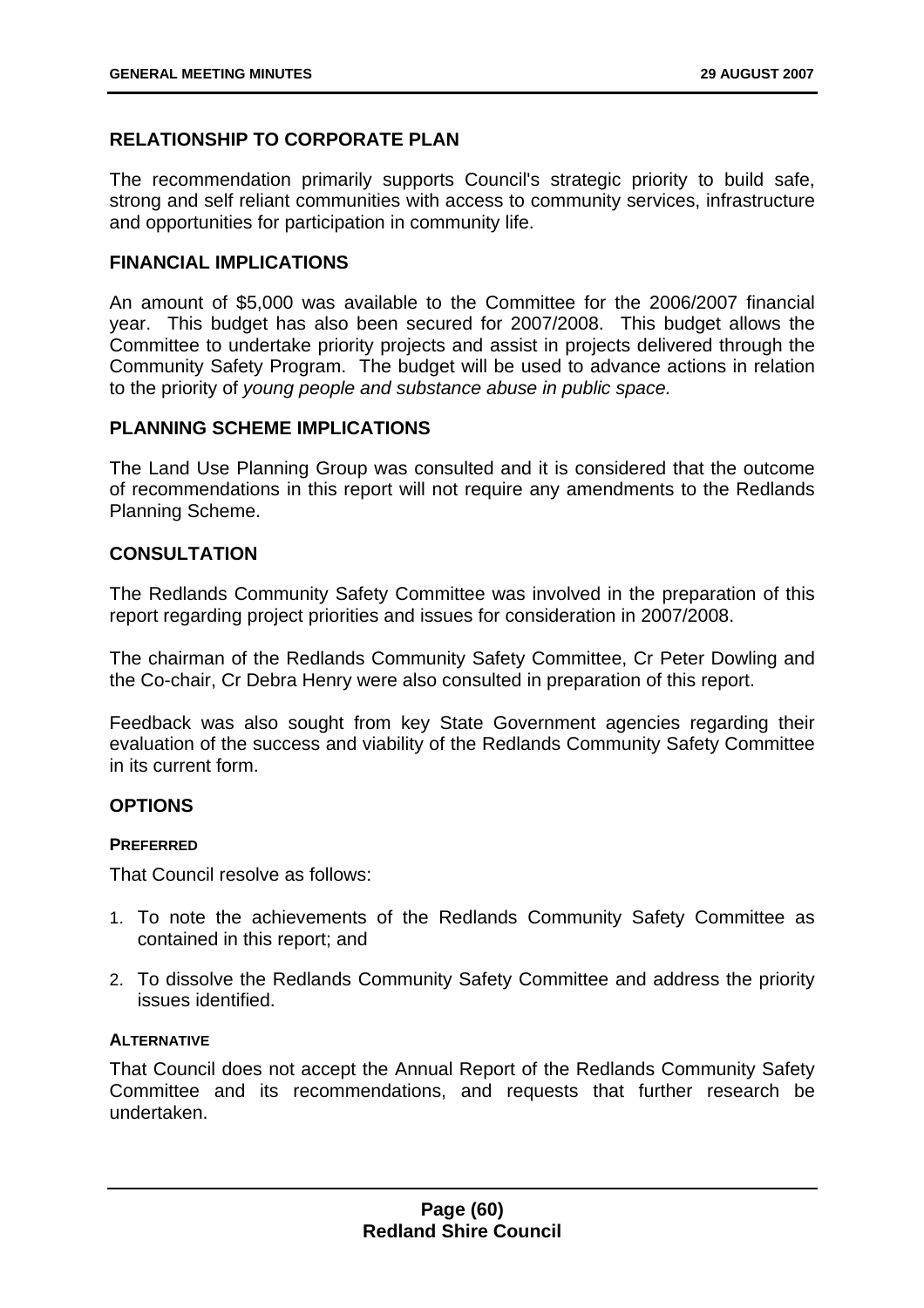# **OFFICER'S/COMMITTEE RECOMMENDATION**

That Council resolve as follows:

- 1. To note the achievements of the Redlands Community Safety Committee as contained in this report and; and
- 2. To dissolve the Redlands Community Safety Committee and address the priority issues identified.

# **COUNCIL RESOLUTION**

| Moved by:    | Cr Henry         |
|--------------|------------------|
| Seconded by: | <b>Cr Bowler</b> |

## **That Council resolve as follows:**

- **1. To note the achievements of the Redlands Community Safety Committee as contained in this report;**
- **2. To dissolve the Redlands Community Safety Committee and address the priority issues identified; and**
- **3. That the members of the recently dissolved Redland Community Safety Committee be thanked for their contribution thus far, and be invited to nominate to participate if a new group is convened.**

**CARRIED** (on the casting vote of the Mayor)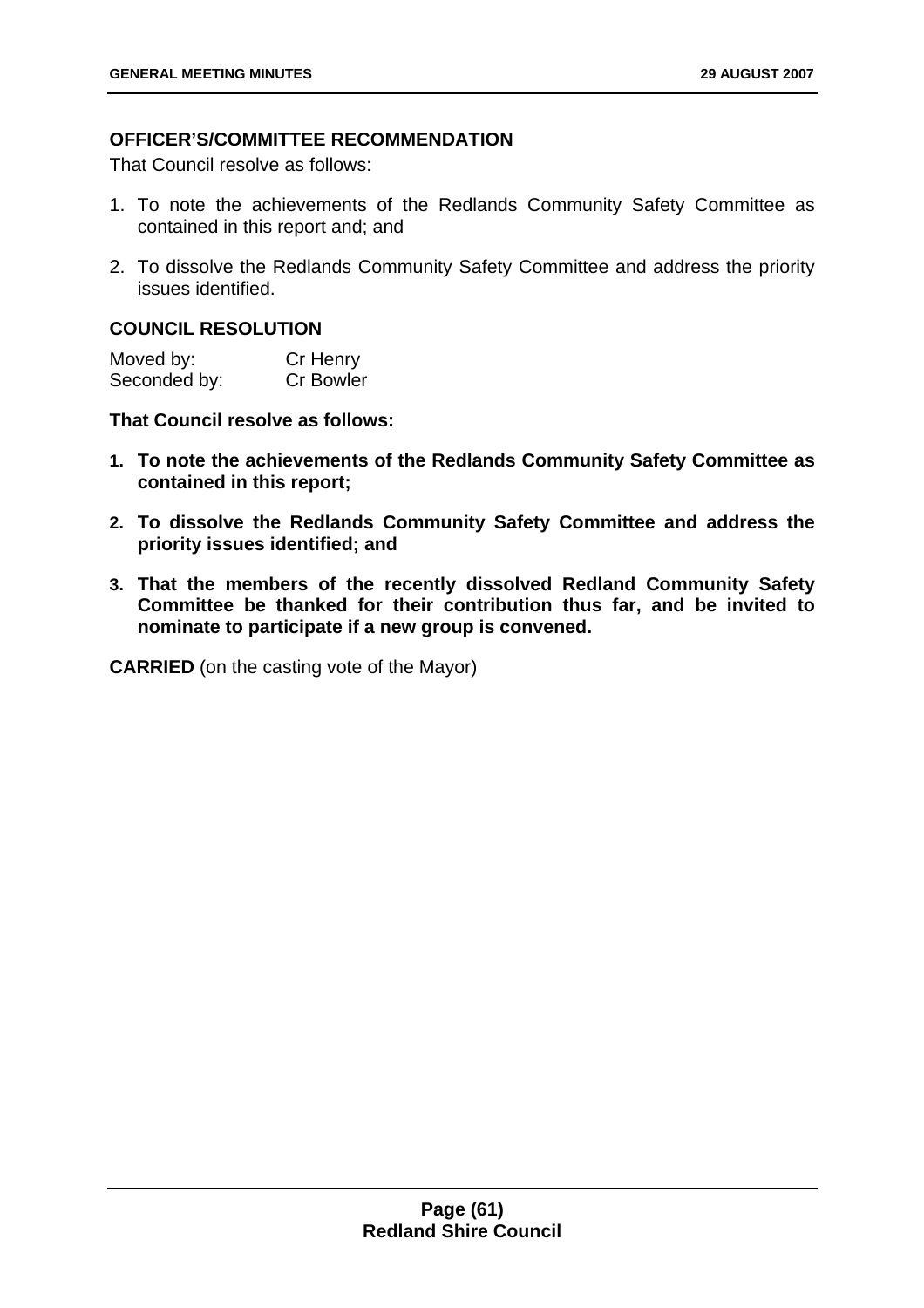# **10.1.12 FESTIVALS AND EVENTS IN THE REDLANDS: AN AUDIT REPORT**

| <b>Dataworks Filename:</b>       | R & C Festivals and Events Audit                                                                                      |
|----------------------------------|-----------------------------------------------------------------------------------------------------------------------|
| <b>Attachments:</b>              | <b>Festivals and Events in the Redlands Audit</b><br><b>Report April 2007</b><br><b>Draft Cultural Plan Framework</b> |
| <b>Responsible Officer Name:</b> | <b>Roberta Bonnin</b><br><b>Manager Community &amp; Social Planning</b>                                               |
| <b>Author Name:</b>              | <b>Judy Spokes</b><br><b>Senior Advisor Cultural Services</b>                                                         |

## **EXECUTIVE SUMMARY**

The Community and Social Planning Unit is currently preparing a strategy to support festivals and events in the Shire to improve opportunities for social and cultural development and to strengthen their contribution to regional economic development. The first stage of this project was an audit of festivals and events in the Redlands conducted from February to April 2007 (attachment 1). The purpose of the audit was to identify the nature and extent of event activity in the Shire and gather the views of event organisers to inform priorities for Council's strategic investment and support.

The audit contains detailed information on 70 festivals and events in the Redlands of which around two thirds were identified as either cultural (38%) or sporting and recreation (29%). The audit confirmed Redlands event organisers' support for development of a Council festivals and events strategy that improved the viability of local, regional and hallmark festivals and events recognised as inclusive, vibrant and sustainable.

Proposed future directions for Council action informed by the audit are:

- Improved transparency and co-ordination of Council support (including compliance requirements);
- improved marketing;
- strengthening networks and shared resources among event organisers;
- addressing gaps in the events calendar especially for young people, Indigenous people and those in the islands and southern part of the Shire;
- investigation of a consolidated festivals and events support program to be cofunded with the State Government

### **PURPOSE**

The purpose of this report is to present to Council the Festivals and Events in the Redlands Audit Report for noting and endorsement for the purposes of planning and distribution, and to inform Council of future directions for the Festivals and Events Strategy.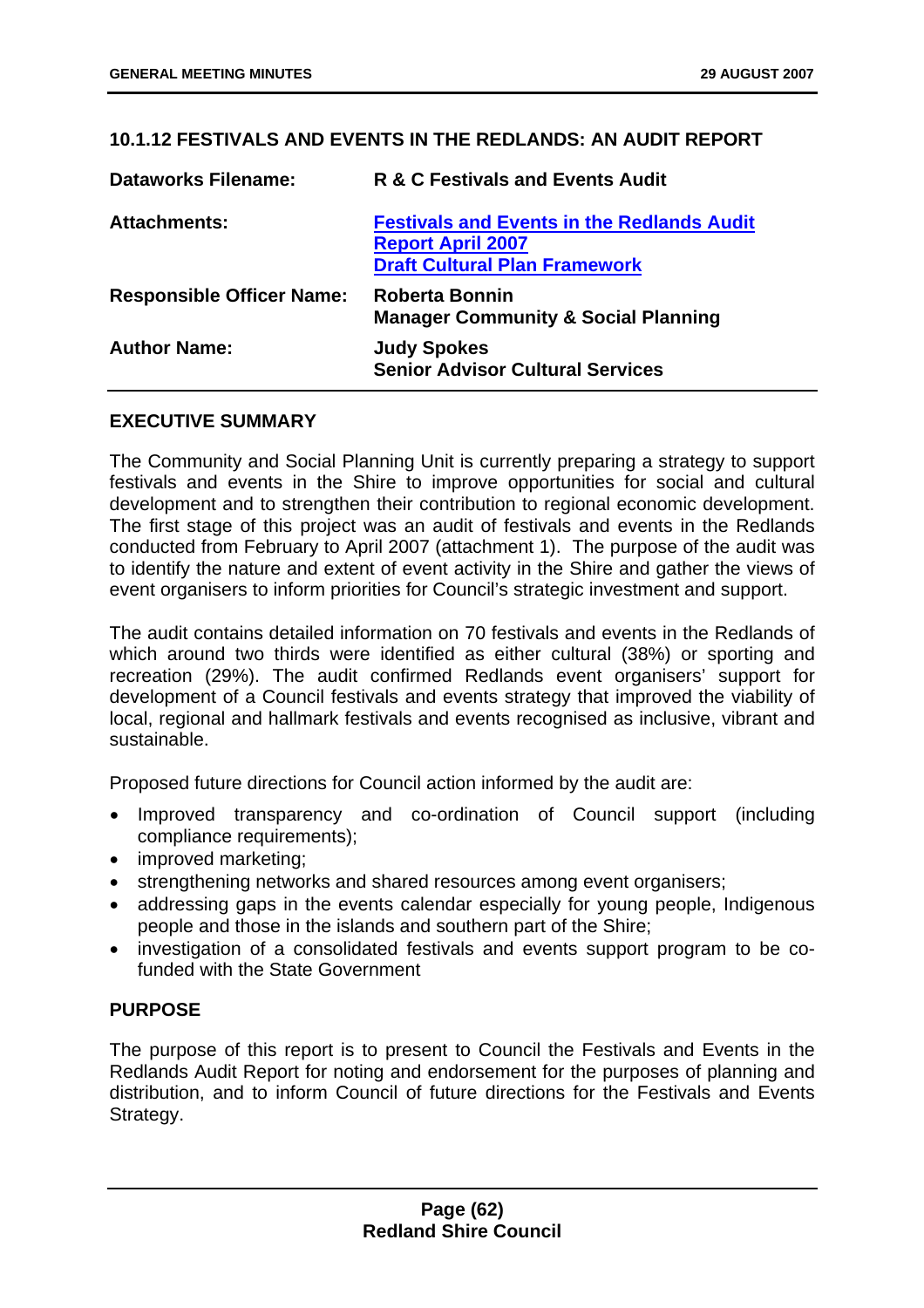# **BACKGROUND**

Festivals and events are recognised as an essential part of the Shire's cultural fabric, promoting community health and wellbeing and stimulating local economic development. Development of a community celebrations and events strategy was identified as a priority in the *Community Plan – Vision 2005 and Beyond* under Goal 6: to protect and enhance the heritage and character of communities and landscapes in the Shire. Improving support for festivals and events was also nominated as a priority in Council's cultural mapping report of 2005, *Treasures of the Redlands*. The current Corporate Plan includes the development of a Festivals and Events Strategy to contribute to improving opportunities for participation in the cultural life of the Shire.

Council contributes to local festivals and events in numerous ways:

- by producing key civic events such as the Mayors Gala, Over 90's luncheon and citizenship ceremonies;
- by contracting commercial event organisers to deliver events such as the Seafood Festival, the Fashion Festival and Redfest;
- by developing partnerships with community organisations to stage events in Council facilities such as the Folk Festival at Indigiscapes or the Yurara Art Show at Redland Gallery;
- by offering direct grants to festival and event organisers through annual budget allocation; Councillors community benefit funds; Regional Arts Development Fund (RADF); and Cultural Organisations and Community Development grants schemes;
- by providing and maintaining indoor and outdoor facilities such as the Showgrounds and the new performing arts centre;
- by funding local sporting clubs and arts organisations;
- by providing regulatory services and advice to event producers.

Preliminary analysis of these arrangements suggested scope to improve the alignment, administration and promotion of existing programs and services to improve efficiency, better meet community needs and achieve Council's strategic objectives.

# **ISSUES**

A festivals and events audit, undertaken from February to April 2007 collected and analysed information about 70 events staged in the Redlands. Though not entirely comprehensive (new events have been identified since survey data was gathered) the audit presents an overview of the current state of event activity in the Shire and suggests priorities for future directions.

The principal research methodologies used in the audit were:

- An on-line (and hard copy) survey of 63 events;
- Interviews with event producers (including telephone interviews):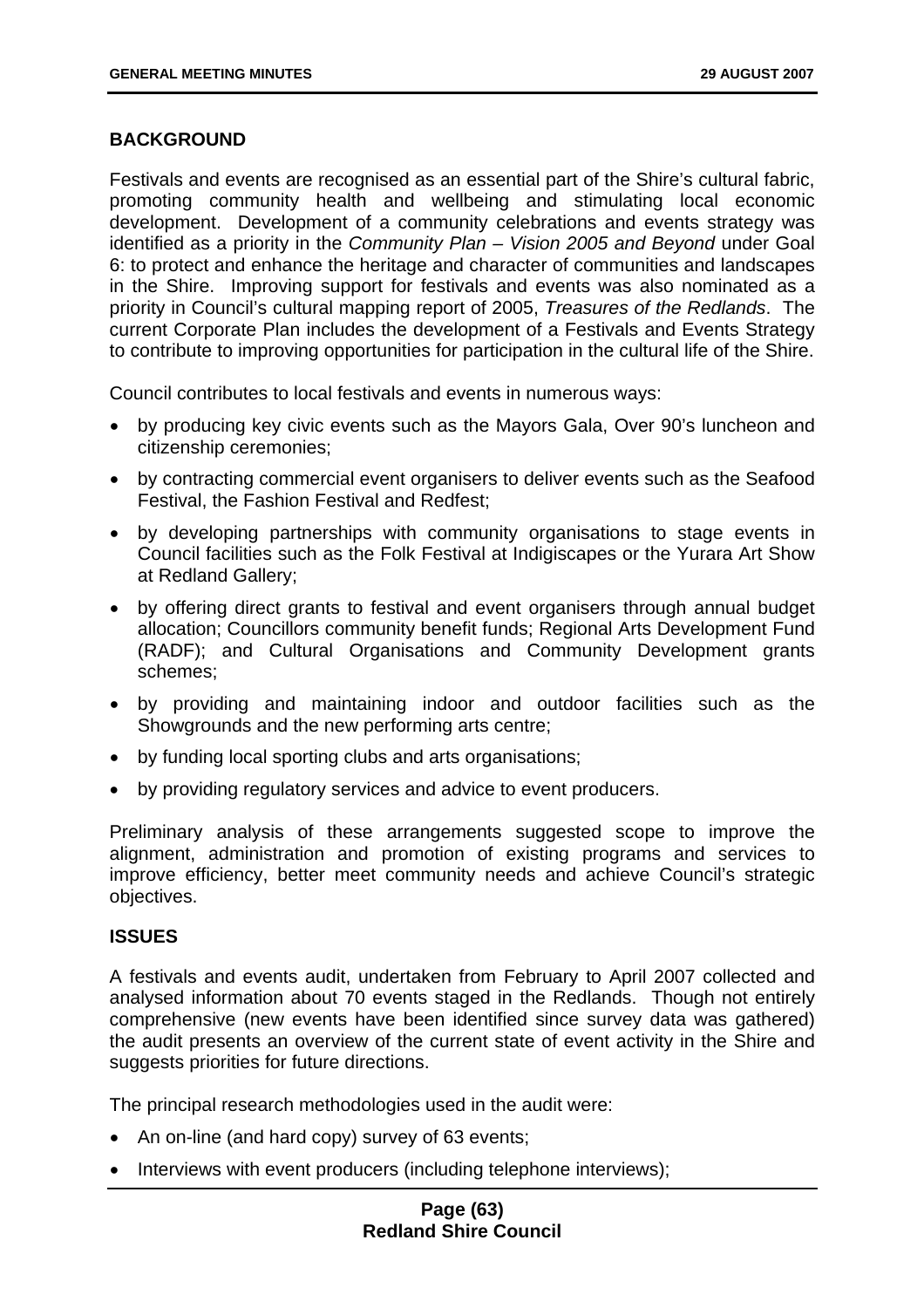- Internal and external focus groups attended by 42 event organisers;
- Geographic mapping of event activity;
- Development of an events data base;
- Preparation of an events calendar.

A response rate of 86% was achieved with the survey of festival and event producers conducted in February. This represents a very significant level of commitment on behalf of event producers in the Shire, and suggests a willingness among community organisers to contribute to future directions for Council investment and support.

A similar high rate of participation was noted in attendance at focus groups convened to gather information and promote co-operation within the events sector. 42 people shared their views in two sessions (including after hours) convened in March. Participants were pleased to use the opportunity to develop connections with each other.

# **Survey data**

Around two thirds of festivals and events were identified by survey respondents as either cultural (38.6%) or sporting and recreation (29%). Of the balance, 19.3% % were designated as community celebrations, 8.8 % as business / industry focussed and 3.5% as environment focussed. It is important to note there is some overlap in these categories; figures indicate the principal purpose of events as defined by their organisers.

Around one quarter of all events surveyed attract up to 200 participants, a further quarter attract between 200 and 500 participants, 26% attract between 500 and 1000 participants and a quarter attract more than 1000. The Easter Festival and Redland Spring Festival are notable examples of large scale events. Figures were based on estimates of the previous year's attendance.

50% of events were established since the year 2000. 15 % were established since 2006. 28% were established in the 1990's and 20% were established prior to 1989 including 3.5% which have been established since before 1970.

88% of surveyed events are held annually. Most events are held during autumn with event activity slowing slightly in winter and levelling off more significantly in spring and summer.

33% of events are held in a public park or street, 12% in the Redlands Cultural Centre or a community hall, 10% in schools and pubs/clubs and 32% are held in various other locations (including Indigiscapes, retirement village, shopping centres etc). 52% of venues used are owned by the Shire. 34% are private property. 60% of respondents rated their venues as excellent or very good.

There is a relatively even split between free events (52%) and ticketed / paid (48%). The majority of events (68%) are delivered solely by one organisation. Partnerships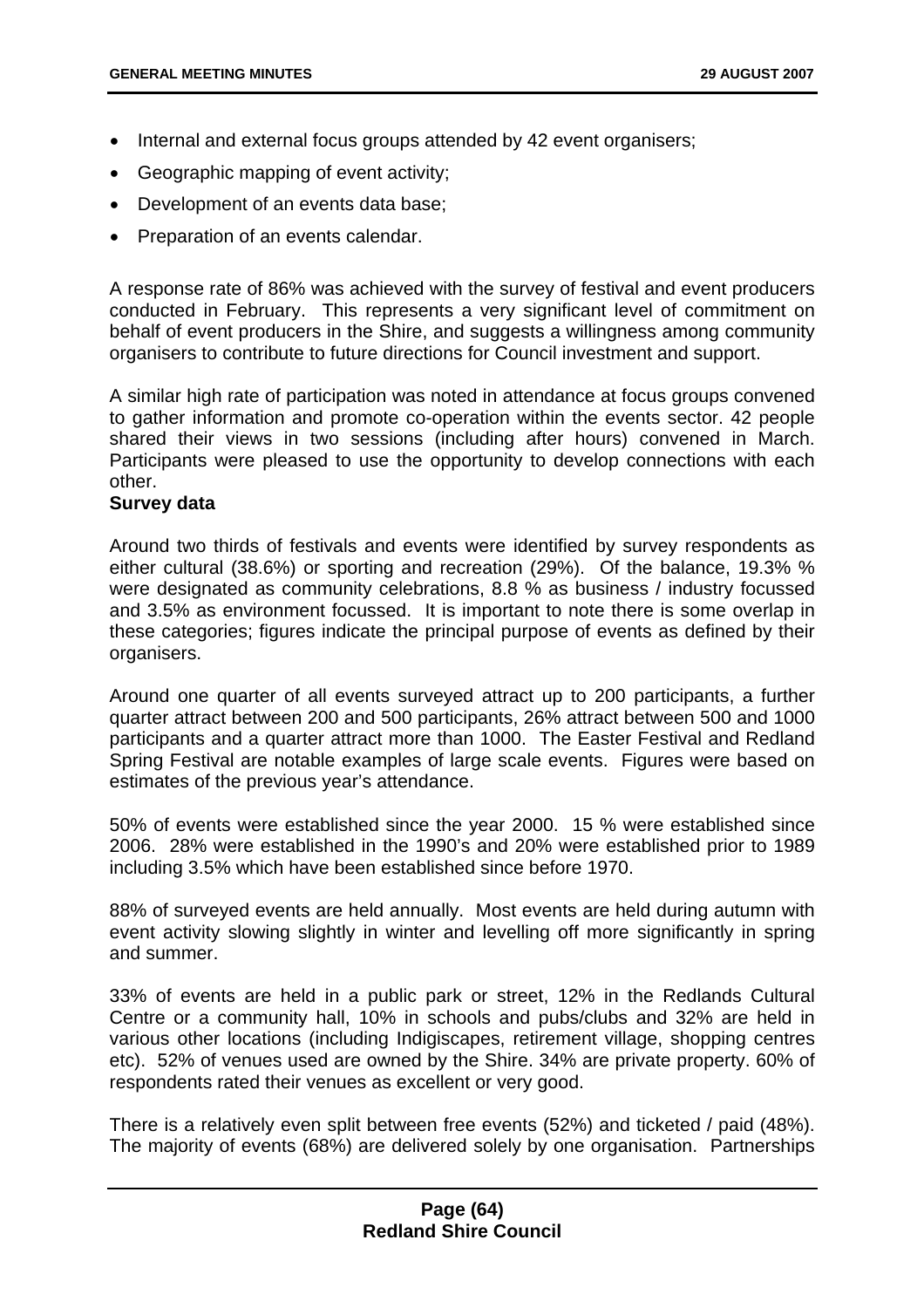between organisations to co-produce events, as distinct from sponsorship arrangements, are limited.

Two thirds of event organisers receive some form of financial assistance (67%) to stage their event. Redland Shire Council contributes financially to 40% of these with a further 41% in receipt of business sponsorship. Many respondents indicated they received sponsorship from a number of different sources. Queensland Government grants contribute to 16% of Redland festivals and events and Federal grants for 3% of these. The substantial grant received in recent weeks for Redland Spring Festival's Watershed project under the Commonwealth Festivals Australia fund is not recorded in these figures.

### **Focus group results**

Participants endorsed the following goal of a future Council's festival and events strategy:

To develop and support an annual program of local, regional and hallmark festivals and events recognised as:

- *Inclusive:* that engages residents from all walks of life whatever their age, culture, background, interests, abilities, location or means, & fosters selfexpression and social interaction.
- **Vibrant:** that offers exciting, inspiring, stimulating, imaginative and fun activities showcasing local spirit and culture in places where people want to gather.
- *Sustainable:* that delivers safe, well managed, locally relevant, activities that audiences support, and draws on and enhances local skills, assets, resources and partnerships.

Sector consultations revealed that many festivals and event organisers have difficulty navigating Council systems when seeking financial or in-kind support or advice about compliance requirements. A strong case was put for Council to provide one central contact point through which requests for information and support are managed and monitored.

Participants indicated that the opportunity to come together in focus groups to discuss issues of mutual concern was, in itself a positive initiative of Council. The sessions were regarded as a foundation for future development of an events network to strengthen connections between event organisers towards professional development, improved co-ordination of activities, resource sharing and collaborative initiatives. Both on-line and in-the-flesh networking opportunities were advocated.

A key issue for most participants was the need for effective and co-ordinated marketing to raise the profile of festivals (especially smaller community-produced events). Several proposals were presented for Council consideration, ranging from a paid TV advertising campaign linked into regional tourism promotion, to a quarterly advertisement in local press promoting all scheduled events.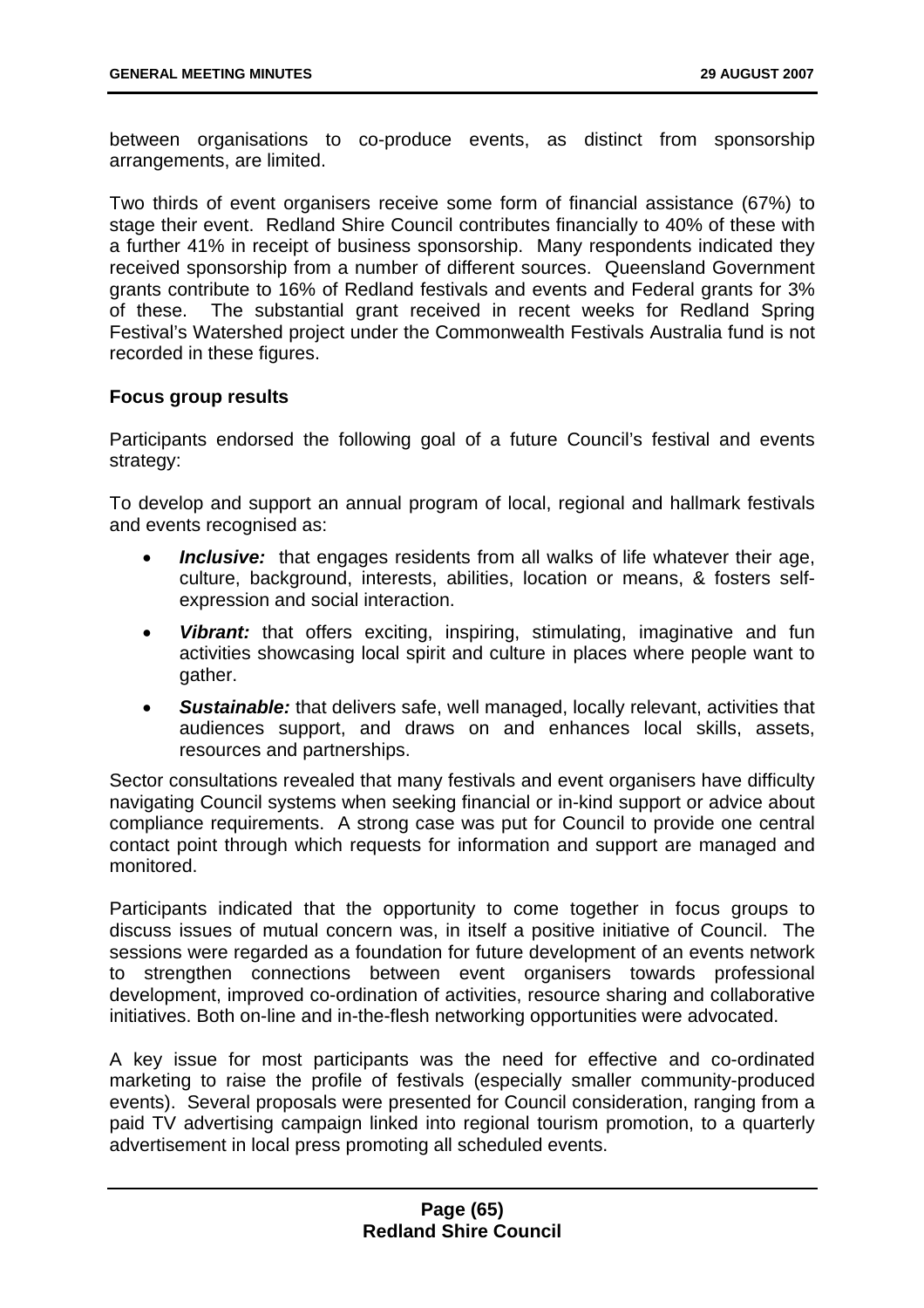Concerns were expressed by many focus group participants about perceived gaps in the festivals calendar. The needs of young people, people with disabilities, Indigenous communities and people in the southern Moreton Bay islands were identified as priorities.

# **Future Directions for Council**

The audit revealed the following future priorities as defined by the festivals sector:

- Improved transparency and co-ordination of Council support (including compliance requirements);
- improved marketing:
- strengthening networks and shared resources among event organisers;
- addressing gaps in the events calendar especially for young people, Indigenous people and those in the islands and southern part of the Shire.

In developing a strategy to achieve these objectives a number of other issues need to be addressed, and analysed within a broader strategic plan for cultural vitality (the Cultural Plan) which is currently in development. A draft framework for this plan (attachment 2) has been prepared which seeks to establish the cultural dimension of all aspects of local community development against the four pillars of social equity, economic viability, environmental sustainability and good governance and democracy. It is anticipated that a Festivals and Events Strategy will be developed following Council's endorsement of this broader cultural plan, which is expected to be presented to Council for consideration by December 2007.

The addition of the new Performing Arts Centre to the Shire's cultural assets, and the re-development of the Showgrounds as a premier events venue are key infrastructure projects that will support the development of festivals and events. Subsidised access to Performing Arts Centre (especially during its first three years of operation) will be important to support smaller volunteer organisations to present festival activities. There is also potential for the new performing arts centre to develop partnerships with cultural festivals by presenting or co-producing initiatives to add value to existing festival programs, wherever they are located.

The festivals and events sector in the shire is expanding in line with the growth and diversity of the population. The fact that half of all events surveyed were first established since 2000 is evidence of this and creates pressure on Council's limited capacity to fund community initiatives. Balancing the needs of organisations with a history of support from Council with those yet to establish a profile is a key issue.

The lack of a dedicated funding program to support festivals means that Council investment decisions are currently made from various sources without reference to a coherent and transparent set of criteria. Clear priorities and targets for funding support would assist Council to achieve its own goals, and provide clarity for prospective grant recipients.

There is scope in Council's partnership with Arts Queensland to investigate options to expand the existing Regional Arts Development Fund to provide targeted support to festivals and events in addition to the existing allocation for arts projects. A co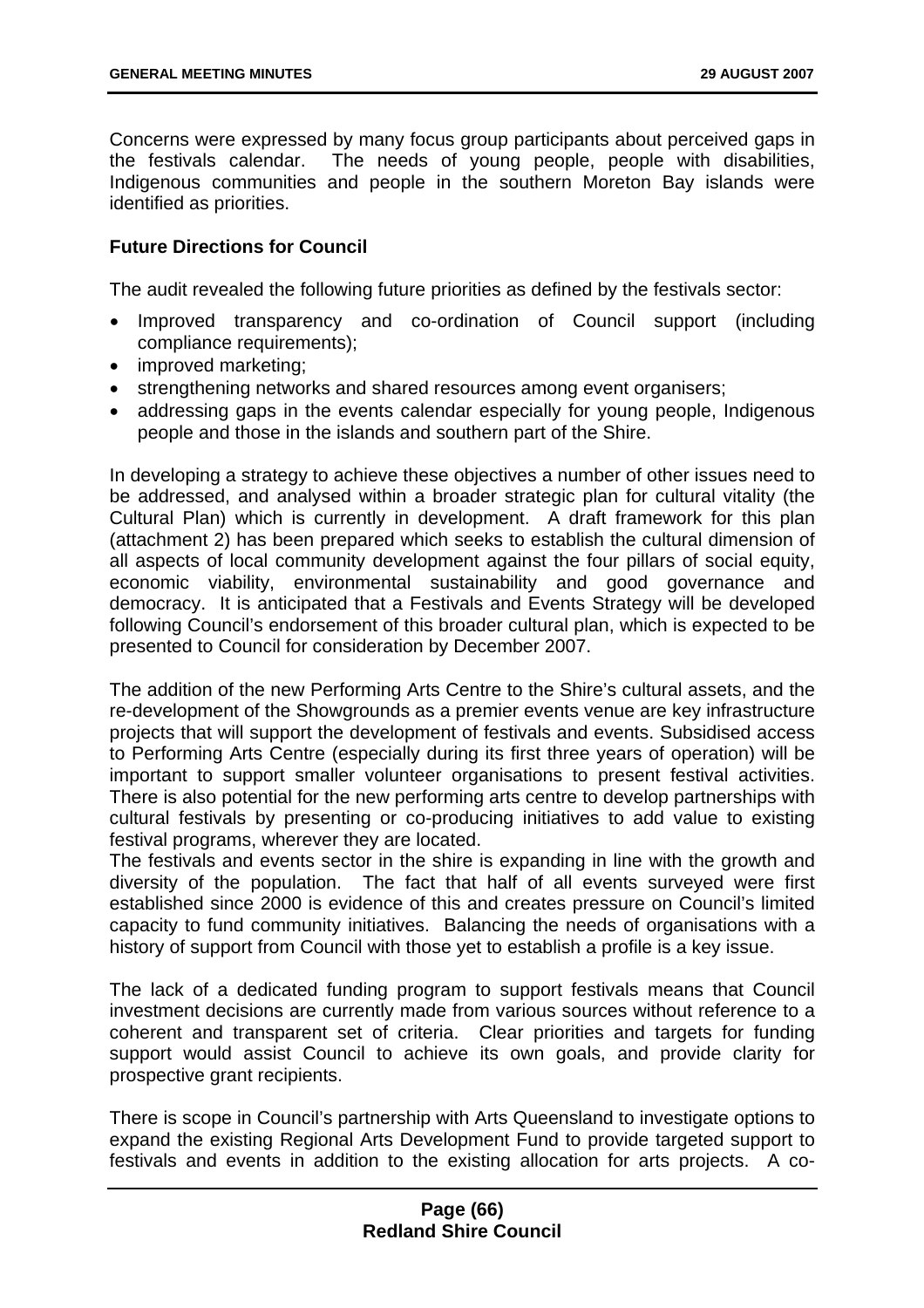funding agreement (on a dollar for dollar basis) could secure additional State Government funding of \$25,000 per year.

# **RELATIONSHIP TO CORPORATE PLAN**

The recommendation primarily supports Council's strategic priority to build safe, strong and self reliant communities with access to community services, infrastructure and opportunities for participation in community life.

### **FINANCIAL IMPLICATIONS**

There are no immediate financial implications of this Audit Report. Improving the coordination, targeting and strategic focus of current funding commitments to festivals through a Festivals and Events Strategy will increase both the efficiency and effectiveness of Council's investment. A consolidated program of support for festivals and events (both in cash and in-kind) will be investigated as an alternative to existing arrangements delivered across several programs.

# **PLANNING SCHEME IMPLICATIONS**

The Land Use Planning Group was consulted and it is considered that the outcome of recommendations in this report will not require any amendments to the Redlands Planning Scheme.

# **CONSULTATION**

Internal stakeholders were consulted during the project included:

- Cultural Services Officer;
- Community Development Team leader;
- Youth Officer;
- Safety Officer;
- Performing Arts Centre Manager;
- Library Services leadership team.

Organisers of 70 local festivals and events were consulted during the audit process.

# **OPTIONS**

### **PREFERRED**

That Council resolve to endorse the Festivals and Events in the Redlands Audit Report for planning purposes.

#### **ALTERNATIVE**

That Council note the report.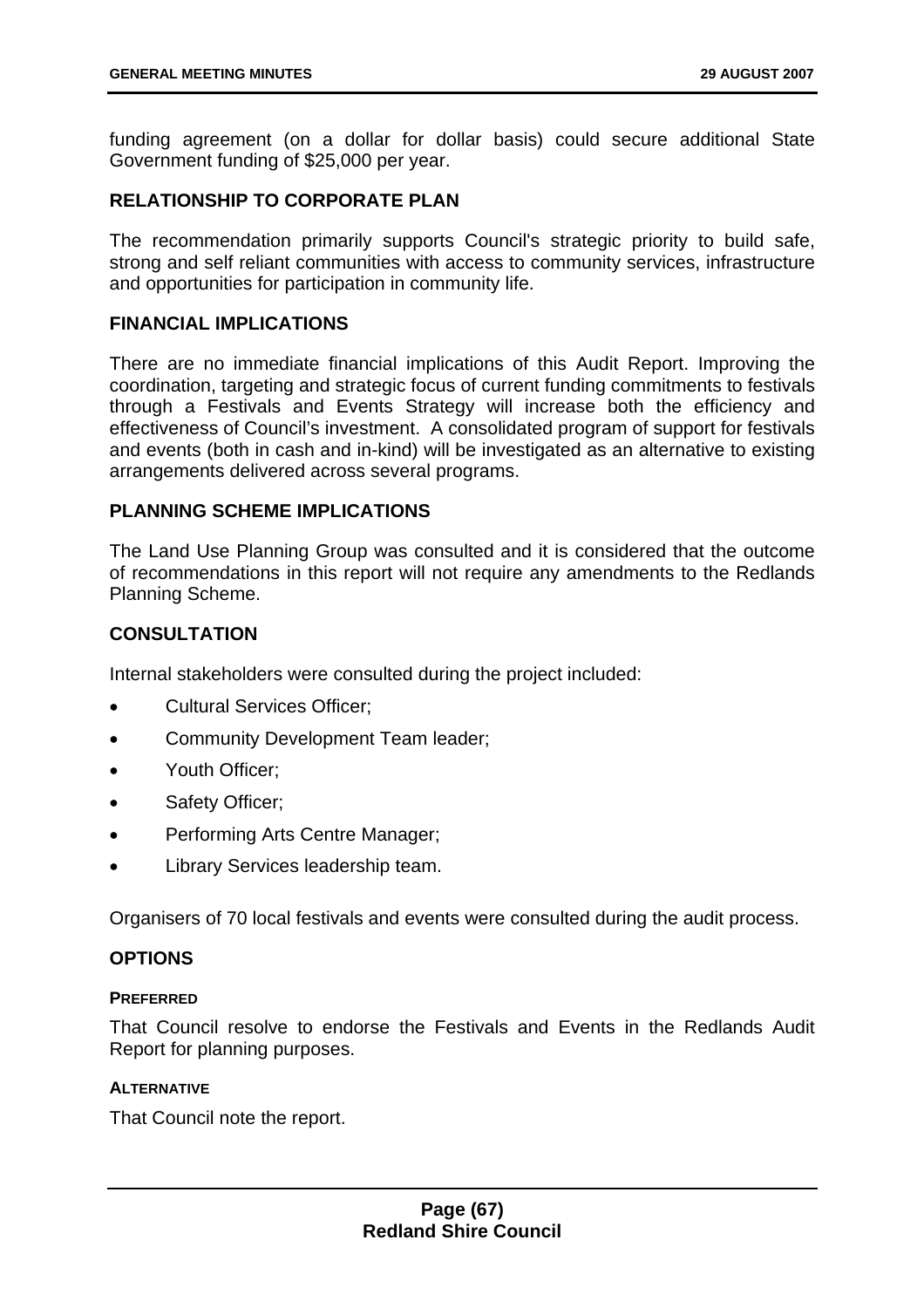## **OFFICER'S/COMMITTEE RECOMMENDATION/ COUNCIL RESOLUTION**

Moved by: Cr Burns Seconded by: Cr Elliott

**That Council resolve to endorse the Festivals and Events in the Redlands Audit Report for planning purposes.** 

## **CARRIED**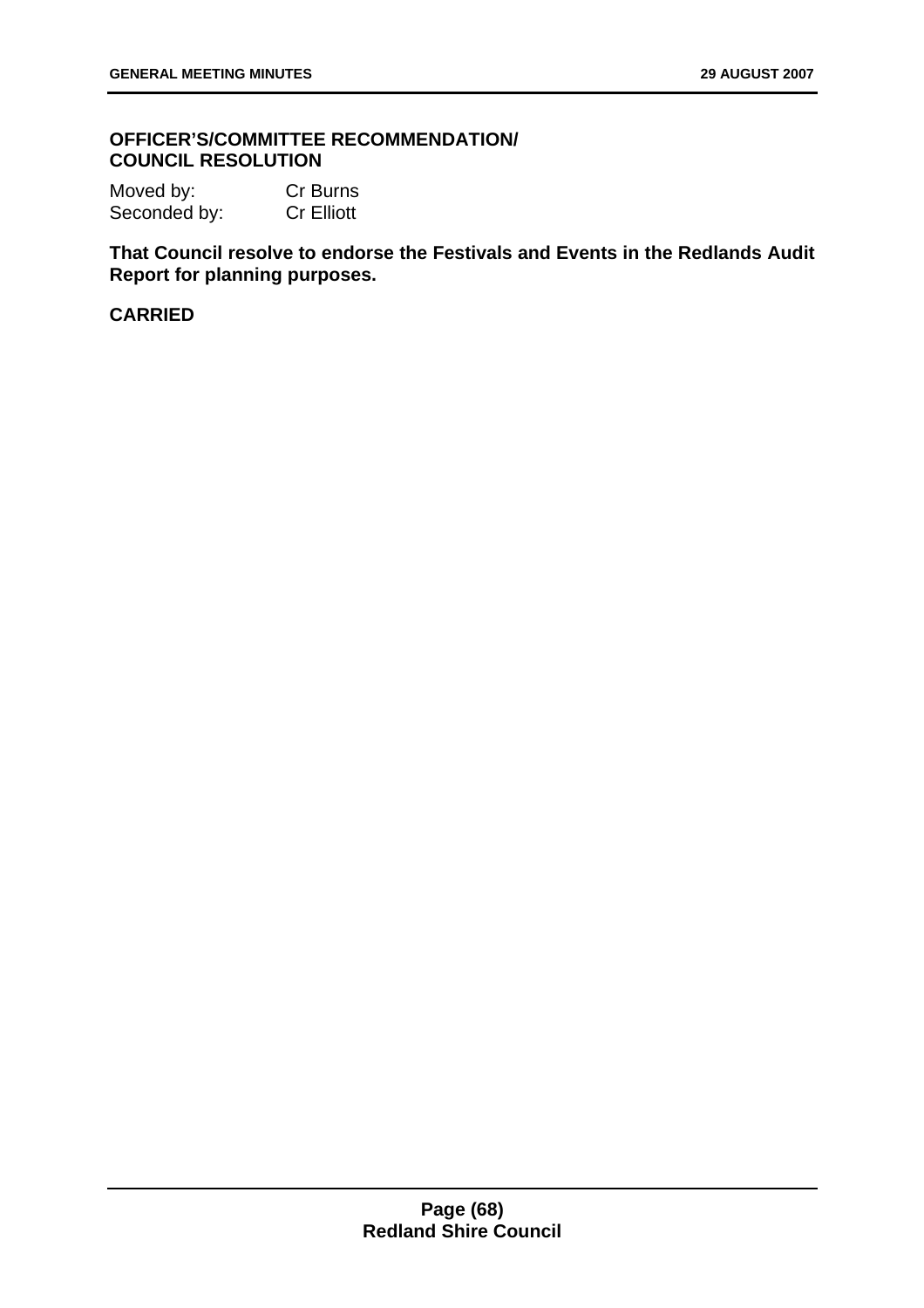## **10.2 GENERAL BUSINESS**

### **10.2.1 VISITOR INFORMATION CENTRE SERVICES**

#### **COMMITTEE RECOMMENDATION**

- 1. That Council call for quotations to extend the provision of Visitor Information Centre services beyond the life of the current contract for a further six months with the option of a 3 month extension; and
- 2. That the outcome of this process be presented to Council for decision.

### **COUNCIL DISCUSSION**

For clarification purposes it was agreed to include the words, "*in accordance with the provisions of the Local Government Act 199*3" in the resolution.

# **COUNCIL RESOLUTION**

Moved by: Cr Ogilvie Seconded by: Cr Dowling

- **1. That in accordance with the provisions of the** *Local Government Act 1993***, Council obtain quotations for the provision of Visitor Information Centre services for a six month period with the option of one only 3 month extension; and**
- **2. That the recommendation of this quotation process be presented to Council for decision.**

**CARRIED**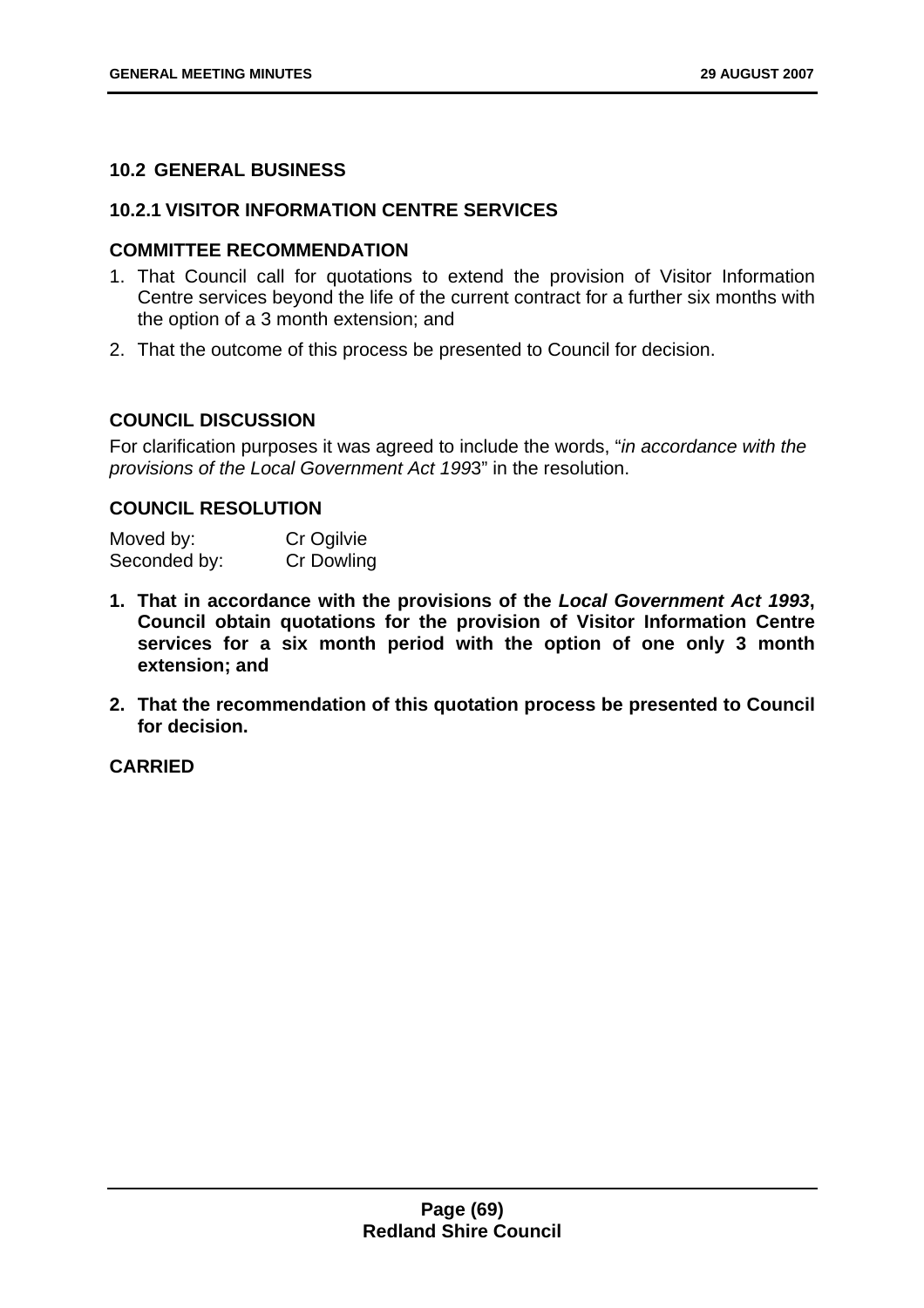# **11 REDLAND WATER AND WASTE COMMITTEE 22/08/07 - RECEIPT AND ADOPTION OF REPORT**

| Moved by:    | <b>Cr Barker</b>  |
|--------------|-------------------|
| Seconded by: | <b>Cr Elliott</b> |

That the following Redland Water and Waste Committee Report of 22 August 2007 be received.

CARRIED

#### **DECLARATION OF OPENING**

Cr Barker declared the meeting open at 9.00 am.

#### **RECORD OF ATTENDANCE AND LEAVE OF ABSENCE**

| <b>Members Present</b>                 |                                                         |  |
|----------------------------------------|---------------------------------------------------------|--|
| Cr A G Barker                          | <b>Chair and Councillor Division 1</b>                  |  |
| Cr D H Seccombe                        | Mayor Entered at 9.02 am                                |  |
| Cr C B Ogilvie                         | <b>Councillor Division 2</b>                            |  |
| Cr D A Henry                           | <b>Councillor Division 3</b>                            |  |
| Cr P J Dowling                         | Deputy Mayor and Councillor Division 4                  |  |
| Cr J L Burns                           | Councillor Division 5 Entered at 9.10 am                |  |
| Cr T Bowler                            | <b>Councillor Division 6</b>                            |  |
| Cr M A Elliott                         | <b>Councillor Division 7</b>                            |  |
| Cr A R Beard                           | <b>Councillor Division 8</b>                            |  |
| Cr K M Williams                        | <b>Councillor Division 9</b>                            |  |
| Cr H J Murray                          | <b>Councillor Division 10</b>                           |  |
|                                        |                                                         |  |
| <b>Committee Manager</b>               |                                                         |  |
| Mr J Pruss                             | General Manager Redland Water & Waste                   |  |
| <b>Officers</b>                        |                                                         |  |
| Mr T Kasper                            | <b>Manager Technical Support</b>                        |  |
| Ms E Bray                              | Manager Customer Service and Business Performance       |  |
| Mr B Taylor                            | <b>Manager Treatment Operations</b>                     |  |
| Mr N Vitharana                         | <b>Acting Manager Technical Support/Senior Planning</b> |  |
|                                        | Engineer                                                |  |
| <b>Minutes</b>                         |                                                         |  |
| Mrs J Thomas                           | Corporate Meetings & Registers Officer                  |  |
|                                        |                                                         |  |
| <b>PUBLIC PARTICIPATION AT MEETING</b> |                                                         |  |
|                                        |                                                         |  |
| Nil                                    |                                                         |  |
| <b>DECLARATION OF INTEREST</b>         |                                                         |  |
| Nil                                    |                                                         |  |
|                                        |                                                         |  |
|                                        |                                                         |  |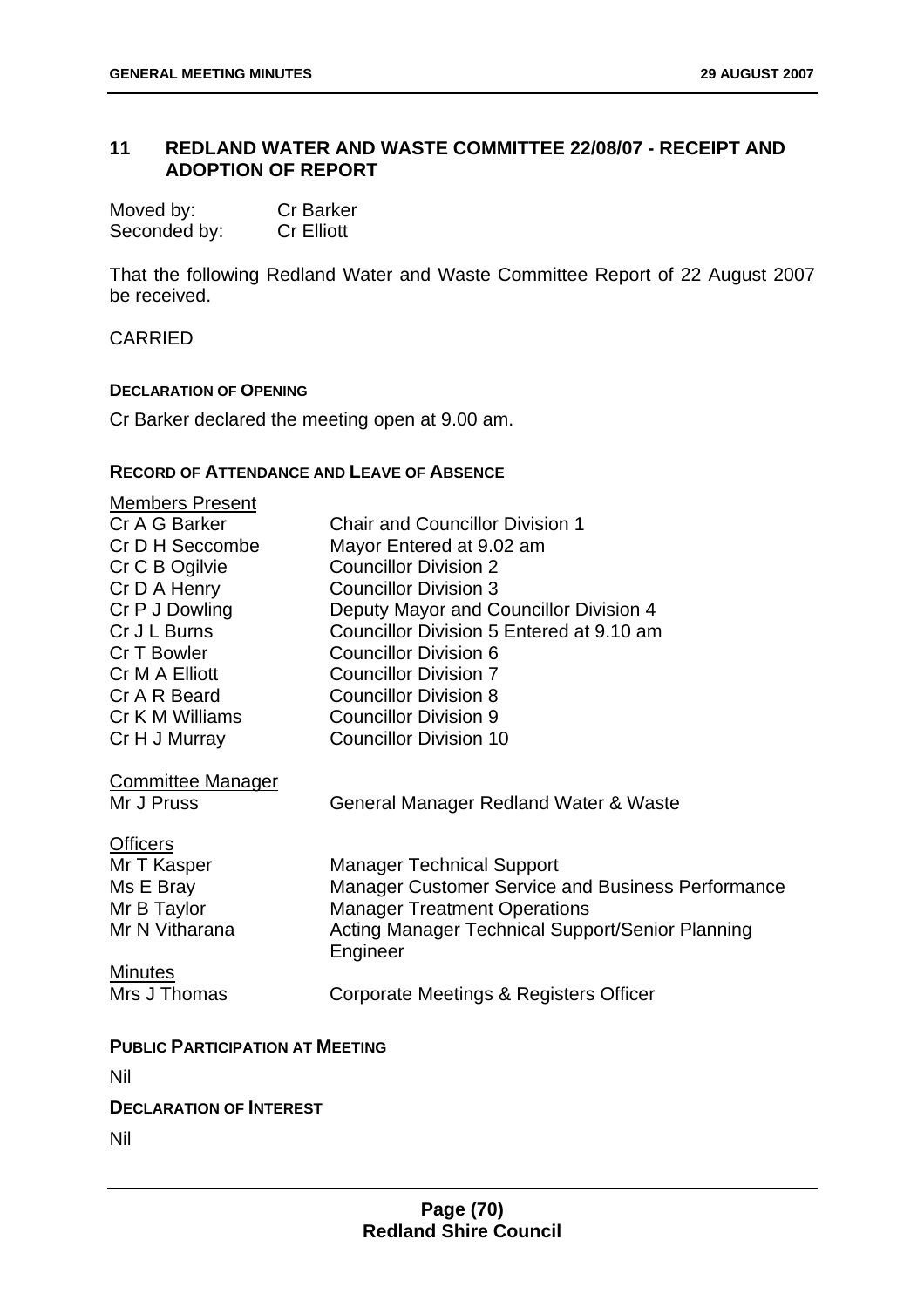**MOTION TO ALTER THE ORDER OF BUSINESS**

Nil

# **11.1 REDLAND WATER AND WASTE**

## **11.1.1 REDLAND WATER & WASTE COUNCIL BUSINESS UNIT REPORT - JULY 2007**

| <b>Dataworks Filename:</b>       | <b>WW Redland Water &amp; Waste Committee</b><br><b>WM Redland Water &amp; Waste Committee</b><br><b>WS Redland Water &amp; Waste Committee</b>                                                       |
|----------------------------------|-------------------------------------------------------------------------------------------------------------------------------------------------------------------------------------------------------|
| <b>Attachments:</b>              | <b>Business Unit Report - July 2007</b><br><b>Appendix A - Additional Water Quality Indicators</b><br><b>Appendix B - Wastewater Treatment Plants</b><br><b>Supplementary Performance Information</b> |
| <b>Responsible Officer Name:</b> | <b>Jim Pruss</b><br><b>General Manager, Redland Water &amp; Waste</b>                                                                                                                                 |
| <b>Author Name:</b>              | <b>Jim Pruss</b><br>General Manager, Redland Water & Waste                                                                                                                                            |

### **EXECUTIVE SUMMARY**

The Redland Water & Waste (RWW) Council Business Unit report is presented to Council for noting. The report provides the business unit's performance for the month of July 2007 and covers financial and non-financial indicators for water, wastewater and waste.

It is expected that, most of the time the report findings will be "business as usual". Where exceptions occur, these will be highlighted.

The report provides a regular opportunity for Council to consider the performance of RWW and to respond to any exceptional reporting.

Council is provided with the option to accept the report or, accept it and request additional information or a review of performance.

### **PURPOSE**

To report on the ongoing performance of the business unit against key performance indicators (KPIs).

# **BACKGROUND**

RWW's performance plan identifies KPIs for which performance targets have been agreed with Council. Reporting is done each month through the RWW Committee.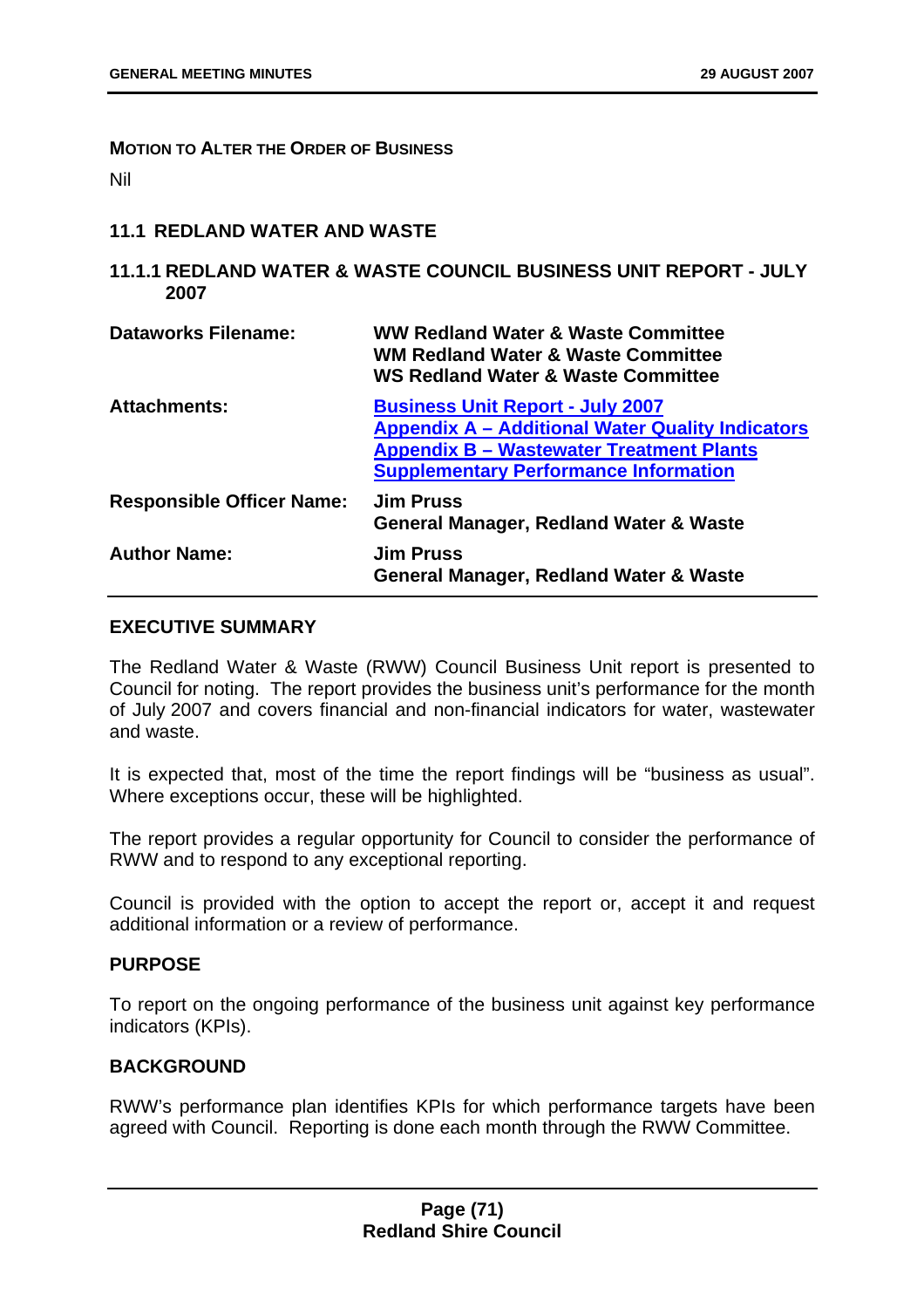# **ISSUES**

The report is provided to Council as a means of monitoring the performance of RWW for the activities of water, wastewater and waste.

The first part of the report comprises a "snapshot" of the business unit's achievement in meeting KPIs (year-to-date) and financial report card.

The report then provides specific financial report and commentary, capital expenditure (graphically) and a detailed customer overview.

The main body of the report focuses on actual levels of achievement against the KPIs for the month. Where exceptions have occurred and targets not met, an explanation is given as well as action taken to improve performance.

The report closes with a summary of the major issues for each group during the month.

# **RELATIONSHIP TO CORPORATE PLAN**

The recommendation primarily supports Council's strategic priority to provide and maintain water, wastewater and waste services to sustain our community.

Providing this report also supports Council's Governance strategic priority to provide a clear organisational direction supported by effective leadership and a framework of policies, plans and strategies that are responsive to the community's needs and which promote accountable and ethical standards of practice.

### **FINANCIAL IMPLICATIONS**

There are no direct financial implications resulting from this report. Financial implications may result where Council requests a performance review or requests an increase in performance standards.

# **CONSULTATION**

Consultation has occurred with:

- Manager Customer Service & Business Performance, RWW;
- Manager Treatment Operations, RWW;
- Manager Technical Support, RWW; and
- Senior Advisor, Financial Management, RWW.

# **OPTIONS**

### **PREFERRED**

That Council resolve to accept the Redland Water & Waste Council business unit report for July 2007, as presented in the attachment.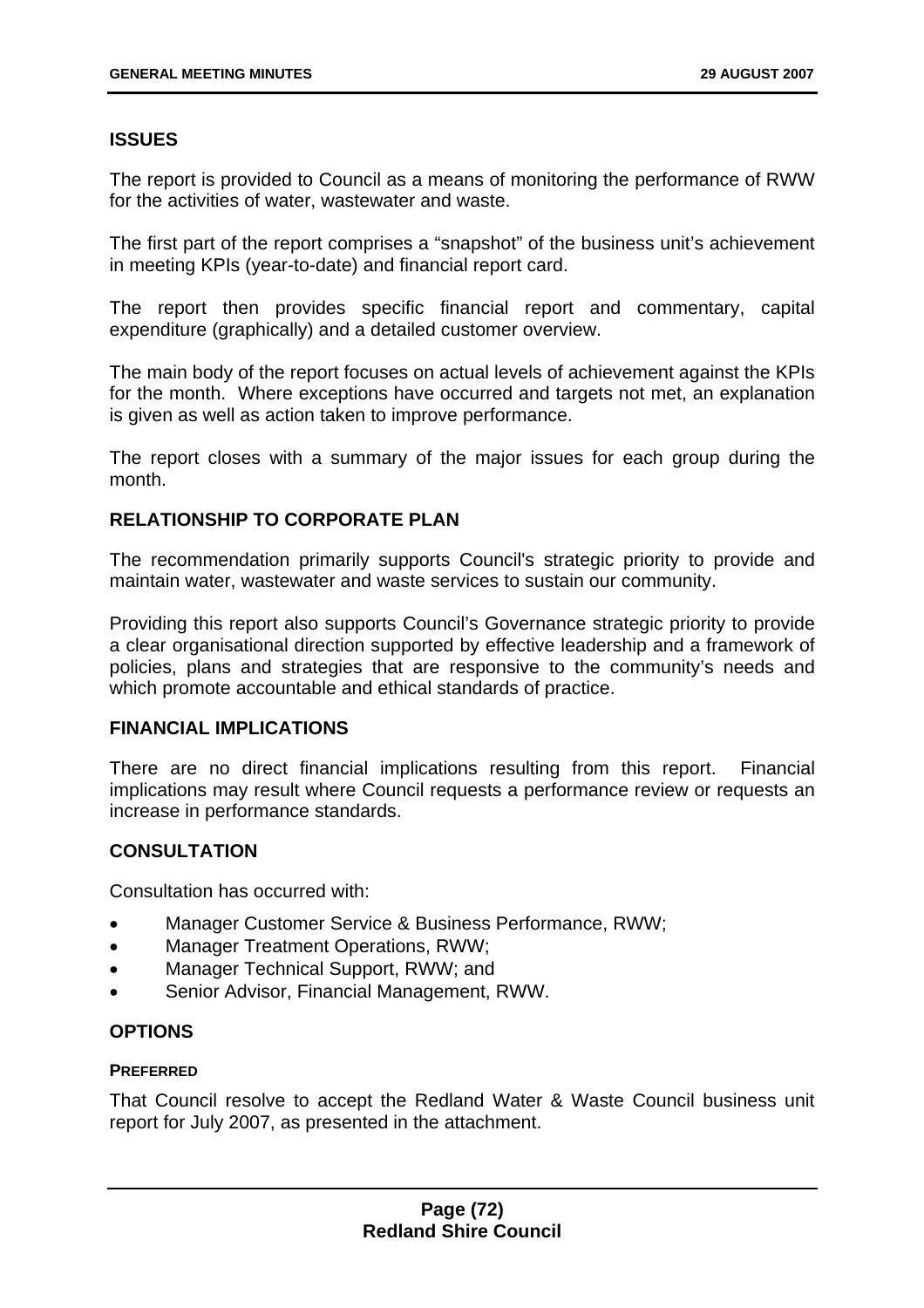## **ALTERNATIVE**

That Council accepts the report and requests additional information or a review of performance.

## **OFFICER'S/COMMITTEE RECOMMENDATION/ COUNCIL RESOLUTION**

Moved by: Cr Barker Seconded by: Cr Elliott

**That Council resolve to accept the Redland Water & Waste Council Business Unit Report for July 2007, as presented in the attachment.**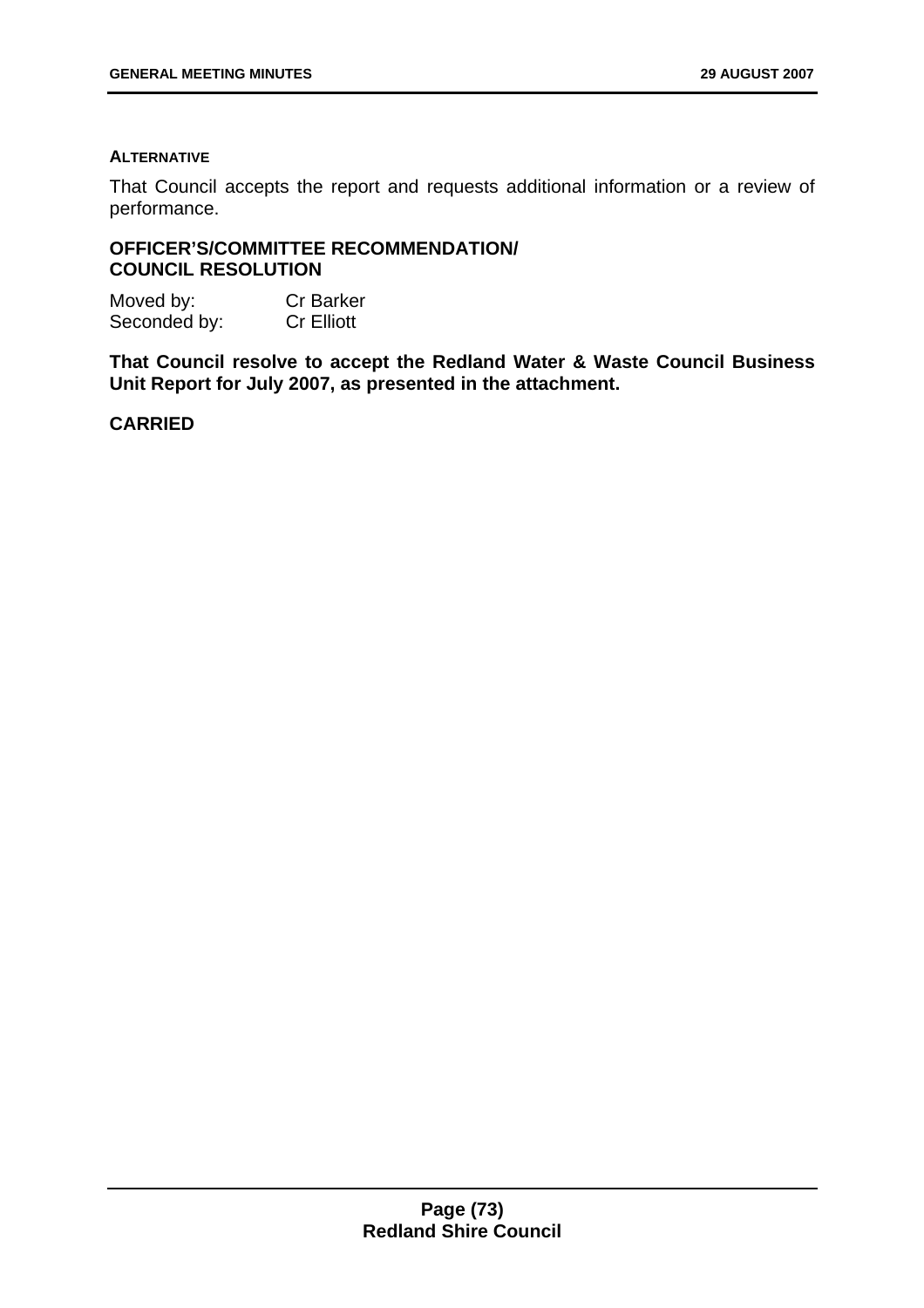### **11.1.2 EXTENSION OF CONTRACT RWW-0003 PURCHASE AND REMOVAL OF SCRAP METAL**

| <b>Dataworks Filename:</b>       | WM Contract – Scrap Metal Recycling RWW-0003                                                |
|----------------------------------|---------------------------------------------------------------------------------------------|
| <b>Responsible Officer Name:</b> | <b>Eleanor Bray</b><br><b>Manager Customer Service &amp; Business</b><br><b>Performance</b> |
| <b>Author Name:</b>              | Paula Kemplay<br><b>Service Manager Waste Operations</b>                                    |

### **EXECUTIVE SUMMARY**

The contract for the purchase and removal of scrap metal expires on 31 August 2007. It is recommended that this contract be extended until 30 June 2008 and that the Chief Executive Officer (CEO) be delegated authority to exercise any further options and variations as specified in the original contract.

### **PURPOSE**

This report seeks a resolution of Council to extend the contract until 30 June 2008 and that the CEO be delegated authority to exercise any further options and variations as specified in the original contract.

## **BACKGROUND**

At the General Meeting dated 25 August 2004, Council resolved to accept the tender and enter into a contract with SimsMetal Limited for the provision of the purchase and removal of scrap metal from Redland Shire Council (RSC) waste handling facilities for 1 September 2004 to 31 August 2007 with the option, as agreed by both parties, to extend for 2 further 1-year terms to a maximum of 5 years.

### **ISSUES**

Scrap metal is collected from the 6 island sites every 3 months and the 2 mainland transfer stations at Birkdale and Redland Bay on a more regular basis. The contractor provides labour, plant and equipment to collect bulk scrap metal, batteries, gas bottles and fridge freezers.

Council currently has a strategic objective to align its waste contracts to expire as close to 30 June 2008 as possible to enable the bundling and restructuring of activities to occur. This contract will need to be varied to extend it until 30 June 2008 as it would normally be extended for 12 months to 31 August 2008. Varying the contract will assist in achieving this objective to align all the major contracts. If the contract is extended for 12 months, the new restructured contracts would need to have additional clauses to add on the scrap metal component after two months of their start date.

All operational issues have been raised as necessary with the contractor as they arise and corrective action taken or operational procedures reviewed to the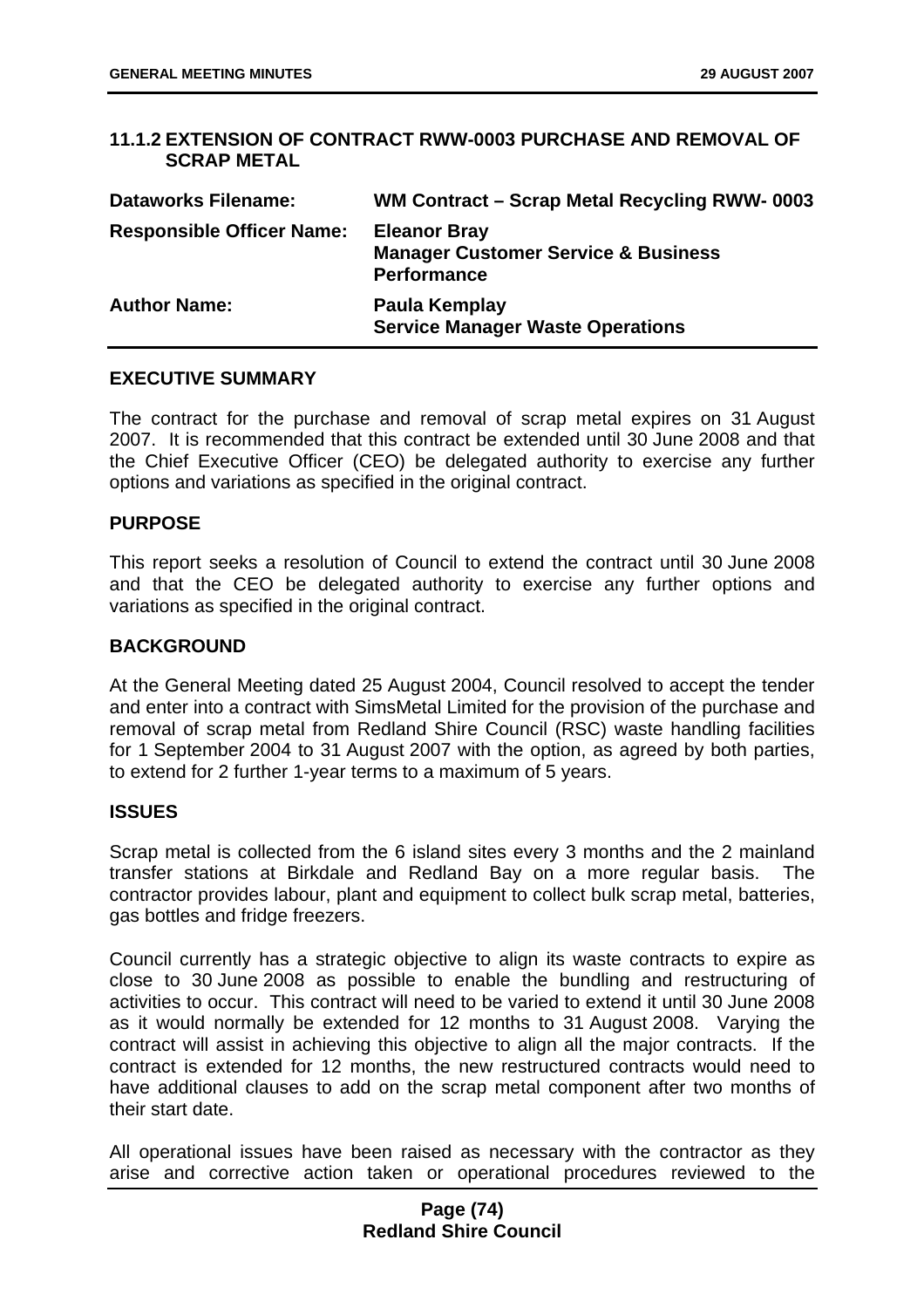satisfaction of Council. There was a key incident with the storage of batteries in June 2006 which incurred an infringement notice from the Environmental Protection Agency (EPA), however the contractor paid the fine and resolved the issue with a redesign of the battery storage containers. It is therefore recommended that this contract be extended to 30 June 2008.

## **RELATIONSHIP TO CORPORATE PLAN**

The recommendation primarily supports Council's strategic priority to provide and maintain waste services and support the provision of infrastructure.

### **FINANCIAL IMPLICATIONS**

The contract requires the contractor to pay Council for the purchase of the scrap metal and the amount of revenue generated is based on the unit rates offered by the contractor and the tonnage of scrap metal received on site. The current budgeted revenue of the contract is \$296,399 and with the price review mechanism for this contract for the extension, the projected revenue will increase to \$327,285, i.e. an increase of 10%.

## **PLANNING SCHEME IMPLICATIONS**

The Land Use Planning Group was not consulted and it is considered that the outcome of recommendations in this report will not require any amendments to the Redlands Planning Scheme.

# **CONSULTATION**

Consultation took place with SimsMetal, the contractor, and they are agreeable to the extension until 30 June 2008.

### **OPTIONS**

### **PREFERRED**

That Council resolve as follows:

- 1. To vary contract RWW-0003 to extend it from 1 September 2007 to 30 June 2008;
- 2. To delegate authority to the Chief Executive Officer:
	- a) to make, vary and discharge the contract in accordance with the agreed contract terms for any changes;
	- b) to exercise any further options to extend this contract as specified in the original contract; and
	- c) to sign all relevant documentation.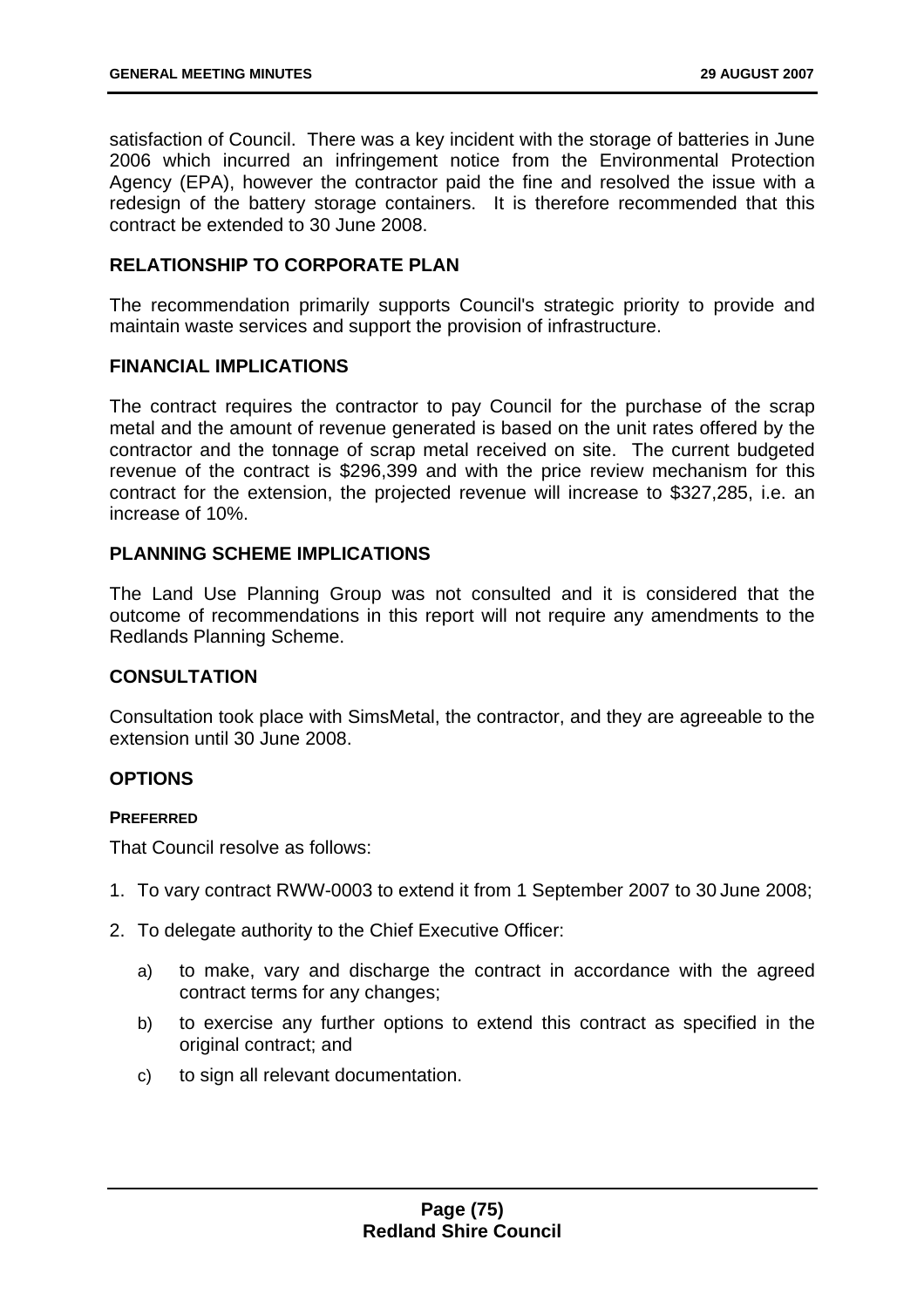#### **ALTERNATIVE**

That Council resolve as follows:

- 1. To extend contract RWW-0003 from 1 September 2007 to 31 August 2008;
- 2. To delegate authority to the Chief Executive Officer:
	- a) to make, vary and discharge the contract in accordance with the agreed contract terms for any changes;
	- b) to exercise any further options to extend this contract as specified in the original contract; and
	- c) to sign all relevant documentation.

## **OFFICER'S/COMMITTEE RECOMMENDATION/ COUNCIL RESOLUTION**

| Moved by:    | <b>Cr Barker</b>  |
|--------------|-------------------|
| Seconded by: | <b>Cr Elliott</b> |

**That Council resolve as follows:** 

- **1. To vary contract RWW-0003 to extend it from 1 September 2007 to 30 June 2008;**
- **2. To delegate to the Chief Executive Officer the authority:** 
	- **a. to make, vary and discharge the contract in accordance with the agreed contract terms for any changes;**
	- **b. to exercise any further options to extend this contract as specified in the original contract; and**
	- **c. to sign all relevant documentation.**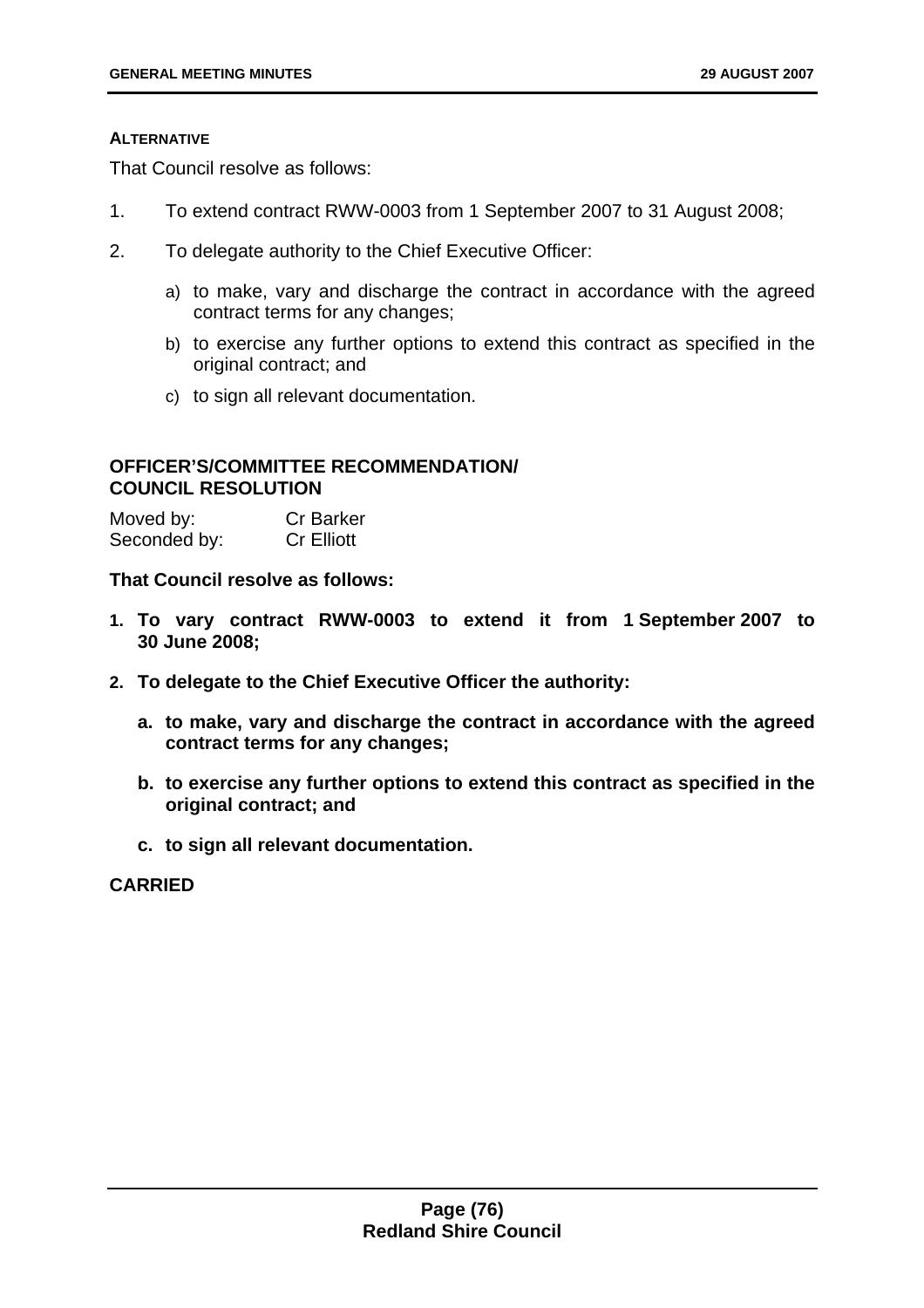## **12 FINANCE AND CORPORATE MANAGEMENT COMMITTEE 22/08/07 - RECEIPT AND ADOPTION OF REPORT**

| Moved by:    | Cr Williams      |
|--------------|------------------|
| Seconded by: | <b>Cr Barker</b> |

That the following Finance and Corporate Management Committee Report of 22 August 2007 be received.

**CARRIED** 

#### **DECLARATION OF OPENING**

Cr Williams declared the meeting open at 2.00pm.

#### **RECORD OF ATTENDANCE AND LEAVE OF ABSENCE**

| <b>Members Present</b>                                                                           |                                                                                                                                                                                                       |
|--------------------------------------------------------------------------------------------------|-------------------------------------------------------------------------------------------------------------------------------------------------------------------------------------------------------|
| Cr K M Williams                                                                                  | <b>Chair and Councillor Division 9</b>                                                                                                                                                                |
| Cr D H Seccombe                                                                                  | Mayor                                                                                                                                                                                                 |
| Cr A G Barker                                                                                    | <b>Councillor Division 1</b>                                                                                                                                                                          |
| Cr C B Ogilvie                                                                                   | Councillor Division 2 – entered at 2.01pm                                                                                                                                                             |
| Cr D A Henry                                                                                     | Councillor Division 3 – entered at 2.02pm                                                                                                                                                             |
| Cr P J Dowling                                                                                   | Deputy Mayor and Councillor Division 4                                                                                                                                                                |
| Cr T Bowler                                                                                      | <b>Councillor Division 6</b>                                                                                                                                                                          |
| Cr M A Elliott                                                                                   | Councillor Division 7 – entered at 2.03pm                                                                                                                                                             |
| Cr A R Beard                                                                                     | <b>Councillor Division 8</b>                                                                                                                                                                          |
| Cr H J Murray                                                                                    | <b>Councillor Division 10</b>                                                                                                                                                                         |
| <b>Committee Manager</b><br>Mr R Turner                                                          | <b>General Manager Corporate Services</b>                                                                                                                                                             |
| <b>Officers</b><br>Mrs K Fernon<br>Mrs K Phillips<br>Mr M Elliott<br>Mr G Jensen<br>Mr W Van Wyk | Manager Internal Audit<br><b>Manager Financial Services</b><br><b>Property Services Manager</b><br><b>Manager Customer and Community Services</b><br>Manager Corporate Planning, Performance and Risk |
| <b>Minutes</b><br>Mrs J Parfitt                                                                  | Corporate Meetings & Registers Officer                                                                                                                                                                |
|                                                                                                  |                                                                                                                                                                                                       |

### **ABSENT**

Cr J L Burns, Councillor Division 5

# **PUBLIC PARTICIPATION AT MEETING**

Nil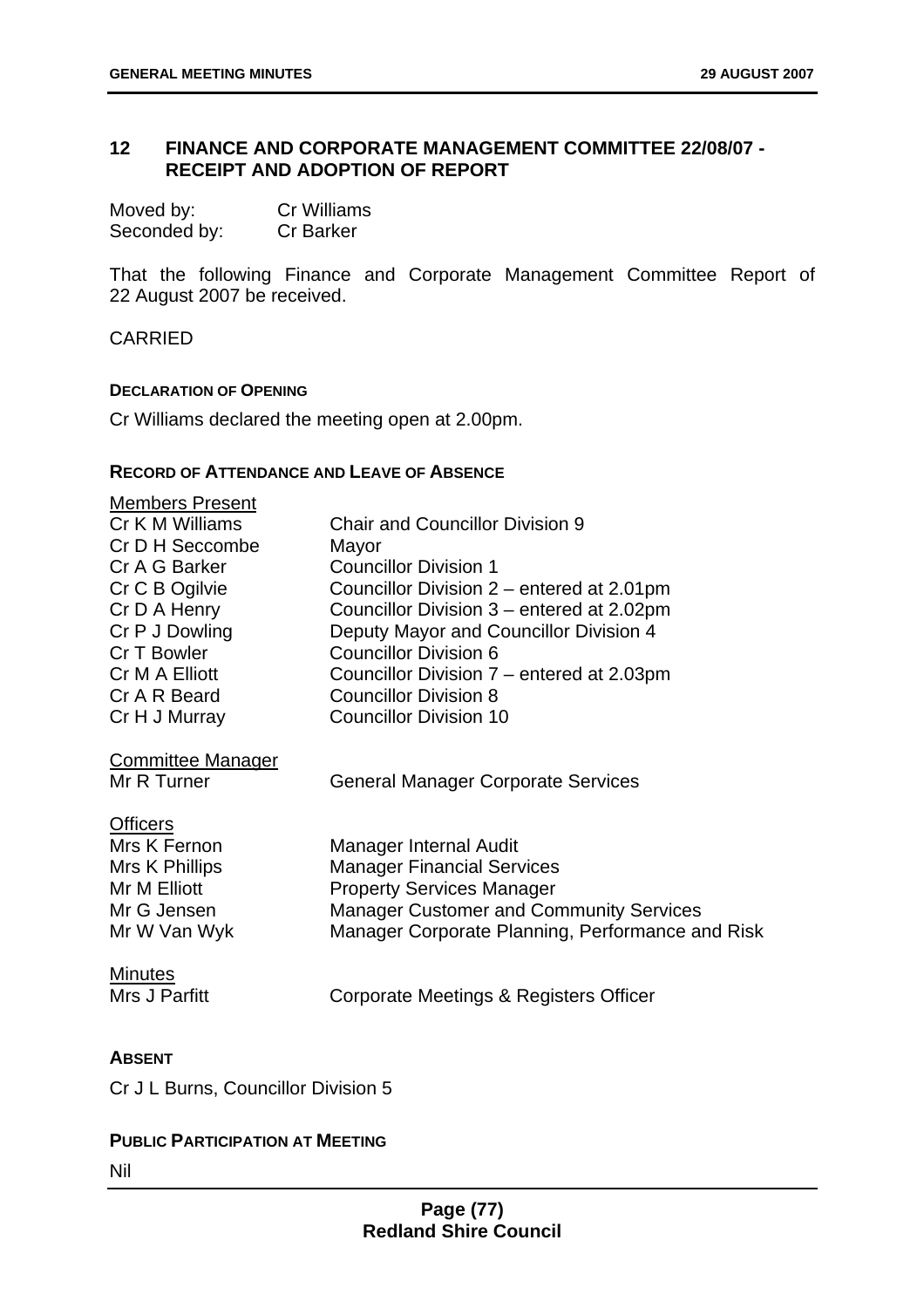**DECLARATION OF INTEREST**

Nil

**MOTION TO ALTER THE ORDER OF BUSINESS**

Nil

**12.1 OFFICE OF CEO** 

# **12.1.1 INTERNAL AUDIT CHARTER - MINOR ADMINISTRATIVE AMENDMENT**

| <b>Dataworks Filename:</b>       | <b>GOV Audit</b>                                      |
|----------------------------------|-------------------------------------------------------|
| <b>Attachments:</b>              | <b>Internal Audit Charter Corporate POL-3009</b>      |
| <b>Responsible Officer Name:</b> | <b>Susan Rankin</b><br><b>Chief Executive Officer</b> |
| <b>Author Name:</b>              | <b>Kylie Fernon</b><br><b>Manager Internal Audit</b>  |

## **EXECUTIVE SUMMARY**

Internal Audit has recently reviewed the Internal Audit Charter to ensure that it accurately reflects the current operations and functions of the Internal Audit group.

It is recommended that Council accept this report, which summarises the proposed minor administrative amendment to the Internal Audit Charter.

# **PURPOSE**

The Internal Audit Charter reflects best practice and is consistent with the *Local Government Finance Standard 2005*.

The purpose of this report is to provide a summary of the proposed minor administrative amendment to the Internal Audit Charter.

### **BACKGROUND**

The Internal Audit Charter defines the function, scope, operating and reporting parameters of the Internal Audit function.

## **ISSUES**

The following is a summary of the proposed minor administrative amendment to Section 9 (Reporting) of the Internal Audit Charter:

• Paragraph 9 currently states:

"A draft report will be issued in the first instance to ensure accuracy and agreement, but must be responded to by the appropriate Group Manager within 7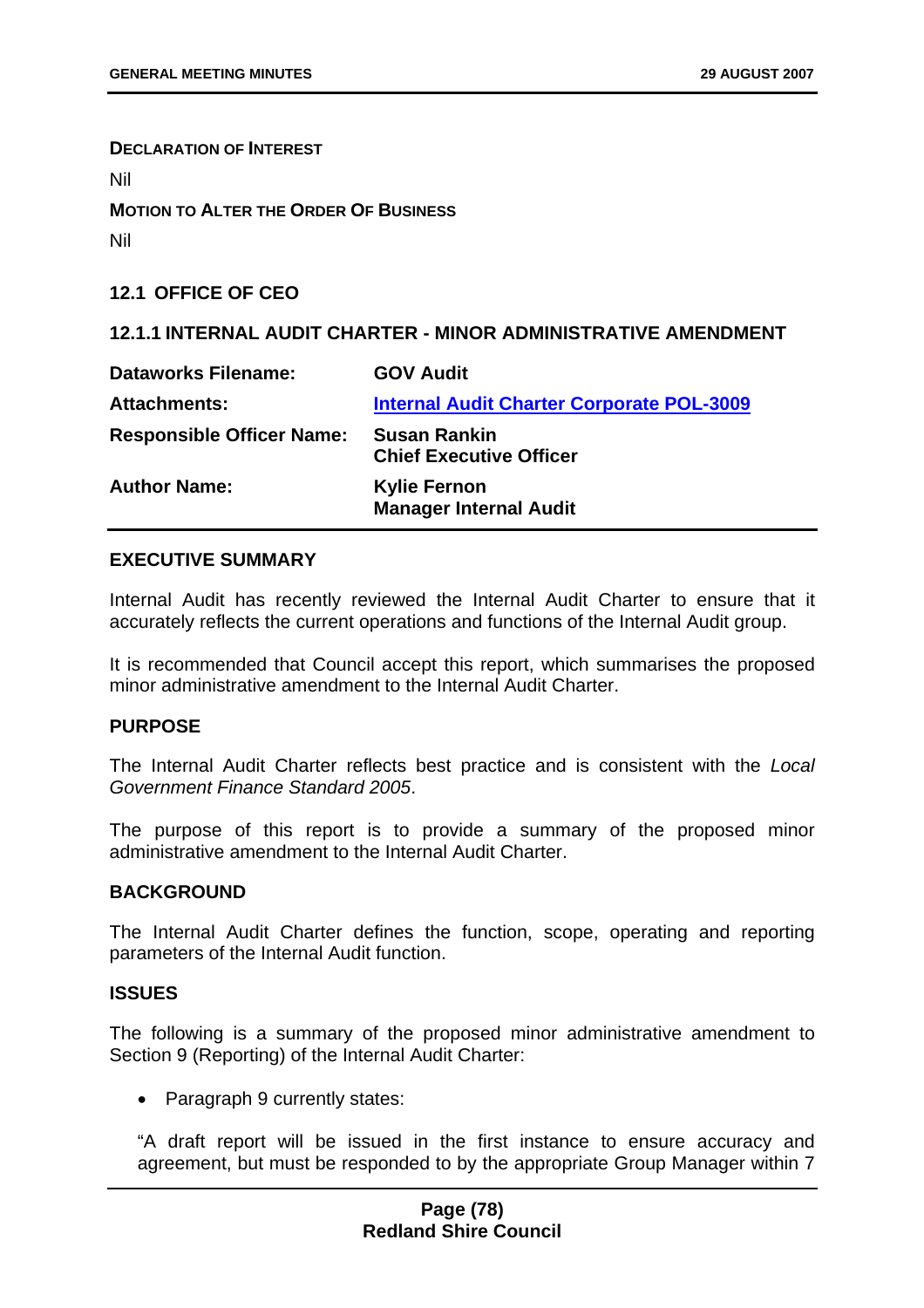days of issue. Following return of the Draft report from the Group Manager, a final report will be issued to all General Managers, Chief Executive officer, Mayor, Audit Committee and External Auditor."

• Paragraph 9 to be amended as follows:

"A draft report will be issued in the first instance to ensure accuracy and agreement, but must be responded to by the appropriate Group Manager/s within 7 days of issue. *Following return of the Draft report from the Group Manager/s, the draft report will be issued to the appropriate General Manager/s for approval to issue as a final report.* 

*Upon General Manager approval, a final report will be issued to all General Managers, Chief Executive Officer, Mayor, Audit Committee and External Auditor.*"

## **RELATIONSHIP TO CORPORATE PLAN**

The recommendation primarily supports Council's strategic priority to ensure the long term financial viability of the Shire and provide public accountability in financial management.

# **FINANCIAL IMPLICATIONS**

There are no financial implications to Council by adopting the minor administrative amendment to the Internal Audit Charter.

### **CONSULTATION**

The CEO was consulted about the minor administrative amendment to the Internal Audit Charter and has no particular issue with the proposed change.

### **OPTIONS**

#### **PREFERRED**

That Council resolve to adopt the proposed minor administrative arrangement to the Internal Audit Charter.

## **ALTERNATIVE 1**

That Council request additional information.

#### **ALTERNATIVE 2**

That Council request alternate changes to the Internal Audit Charter.

### **OFFICER'S/COMMITTEE RECOMMENDATION/ COUNCIL RESOLUTION**

Moved by: Cr Williams Seconded by: Cr Dowling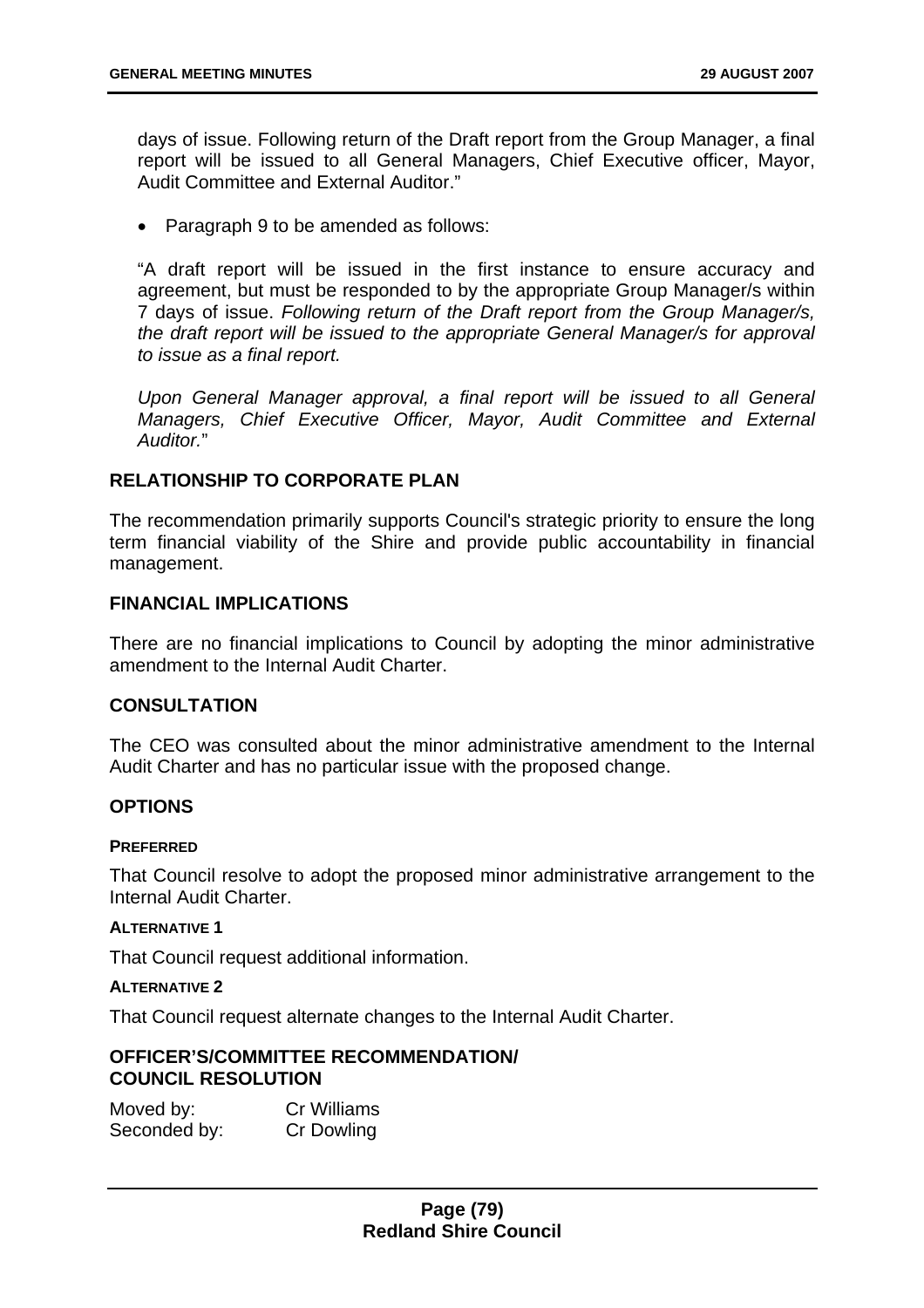**That Council resolve to adopt the proposed minor administrative amendment to the Internal Audit Charter.**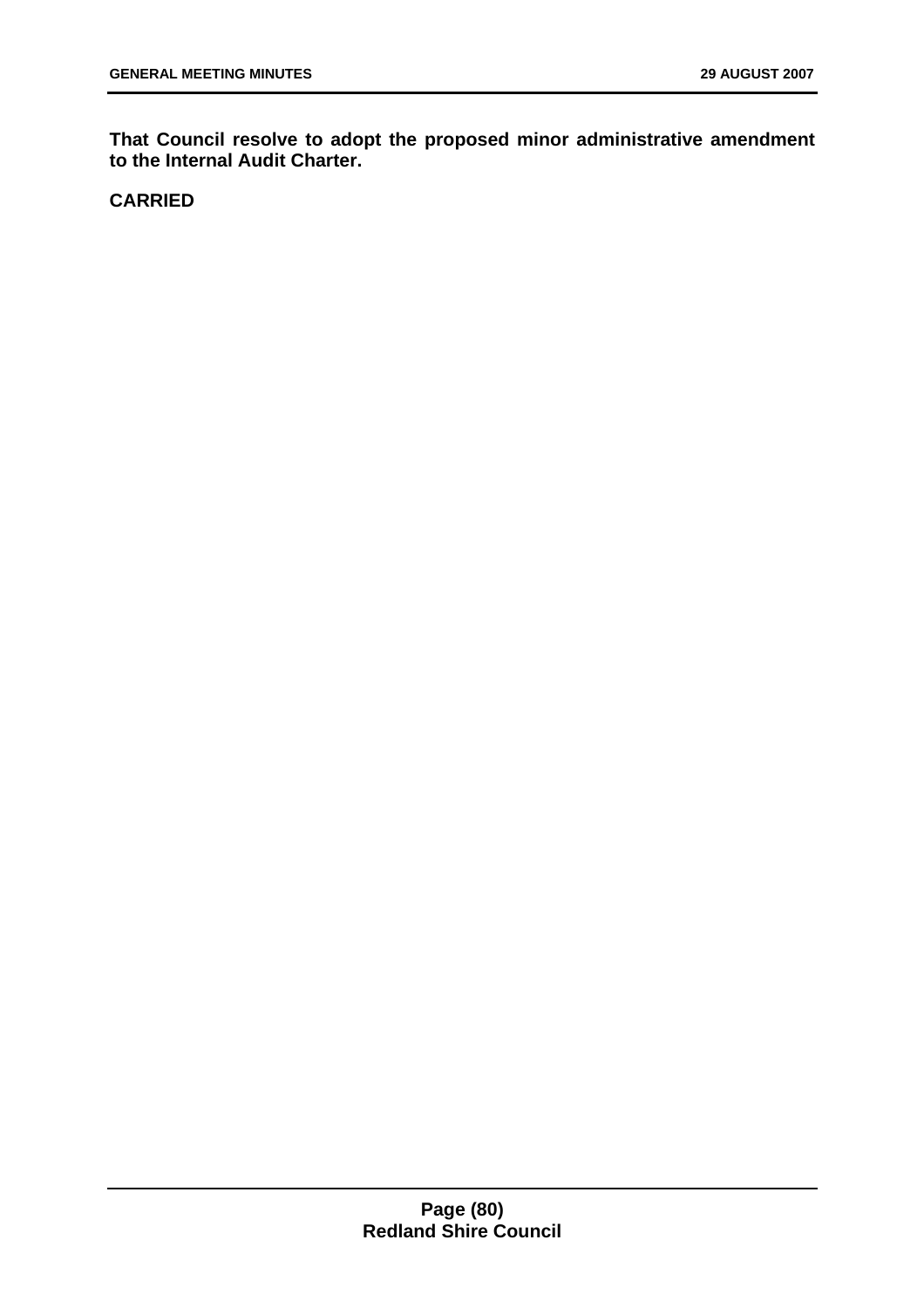# **12.1.2 REPORT ON AUDIT COMMITTEE MEETING - 31 JULY 07**

| <b>Dataworks Filename:</b>       | <b>GOV Audit Committee</b>                            |
|----------------------------------|-------------------------------------------------------|
| <b>Responsible Officer Name:</b> | <b>Susan Rankin</b><br><b>Chief Executive Officer</b> |
| <b>Author Name:</b>              | <b>Kylie Fernon</b><br><b>Manager Internal Audit</b>  |

# **EXECUTIVE SUMMARY**

In line with the Audit Committee Charter, the Audit Committee meeting of 31 July 2007 was scheduled to enable discussion and consideration of the following:

- Receipt and Confirmation of Minutes of 3 April 2007;
- Business Arising from Previous Minutes;
- 2007/08 KPMG Audit Plan:
- Local Government Finance Standard 2005 Section 15 Requirements;
- Compliance Certificates;
- Internal Audit Plan Status:
- Rescheduling of Two Planned Audits on 2006/07 Audit Plan;
- Internal Audit Recommendations Due For Implementation;
- QAO Recommendations Due For Implementation;
- Internal Audit Reports;
- 2007 2008 Internal Audit Plan;
- 2006/07 Financial Statement External Auditors;
- Emerging Issues; and
- Other Business.

# **PURPOSE**

The authority for the establishment of an Audit Committee is provided for under Section 502 of the *Local Government Act 1993*. It operates in accordance with Part 2, Section 7 of the *Local Government Finance Standard 2005*.

The purpose of this report is to provide a summary of the issues discussed at the meeting on 31 July 2007.

### **BACKGROUND**

The primary objective of the Audit Committee is to assist Council in fulfilling its corporate governance role and oversight of financial measurement and reporting responsibilities imposed under the *Financial Administration and Audit Act 1997*, the *Local Government Act 1993* and other relevant legislation.

To fulfil this objective, it is necessary that a report on discussions and deliberations of the Audit Committee be submitted to Council to enhance the ability of Councillors to discharge their legal responsibility.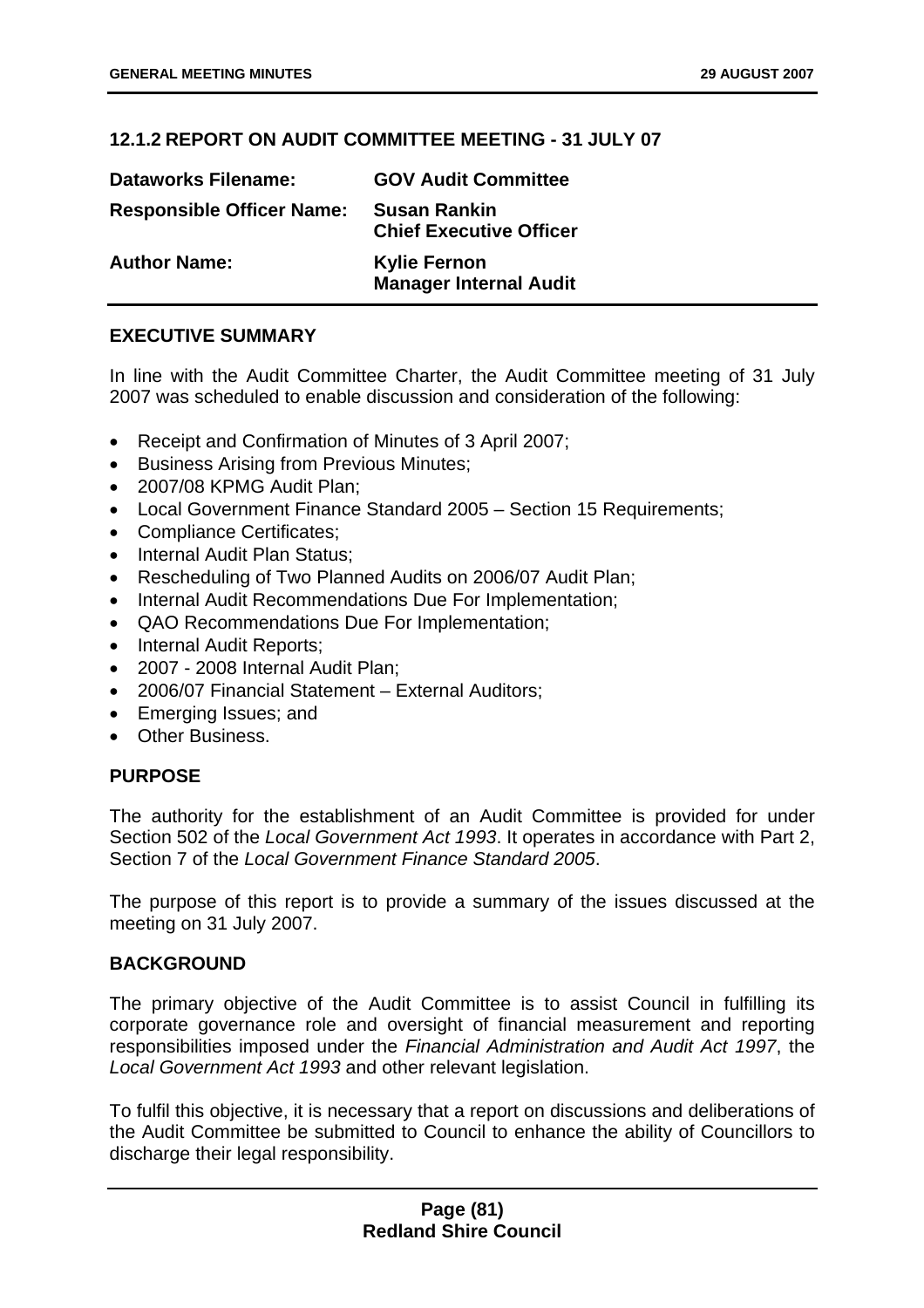# **ISSUES**

The following is a summary of the issues discussed at the meeting of 31 July 2007:

The Chair, Mr Scanlan, declared the meeting open (Item 1), with all members and invitees present.

## **3. Receipt and Confirmation of Minutes**

The minutes of the Audit Committee meeting of 3 April 2007 were confirmed by the Committee as a true and accurate record of proceedings.

# **3.1 Business Arising from Previous Minutes**

### 3.1.1 2007/08 KPMG Audit Plan

As per item 8.1 of the minutes of the Audit Committee meeting of 3 April 2007, the General Manager Corporate Services requested Ms Ailwood (KPMG) to consider a process whereby if there are likely to be additional charges to Council as a result of unplanned audit activity during the course of an external audit, that Council be consulted at that time, rather than at the conclusion of an audit. Ms Ailwood advised that she would discuss the possibility of such a process with QAO and provide an update to the Audit Committee.

Ms Ailwood reported that she has discussed this matter with QAO and it has been confirmed that Council will be informed if any issues arise during the course of an audit, when they arise and what the issues are and any resultant costs.

The Chair requested that Council be advised of any possible overruns in fees, as and when known.

It was noted that to date, in terms of the current audit, there are no issues and that it is not anticipated that there will be any difficulties in meeting the current timetable.

The Audit Committee noted the report.

# **4. Local Government Finance Standard 2005 – Section 15 Requirements**

The CEO reported as follows:

- the water reform process is underway in respect of due diligence on the whole of the business;
- the State government has made the decision to take over bulk assets, however, the decision on the distribution and retail part of the water business should be forthcoming within a couple of weeks;
- legislation on water reform is proposed in September, to take effect in October/November 2007;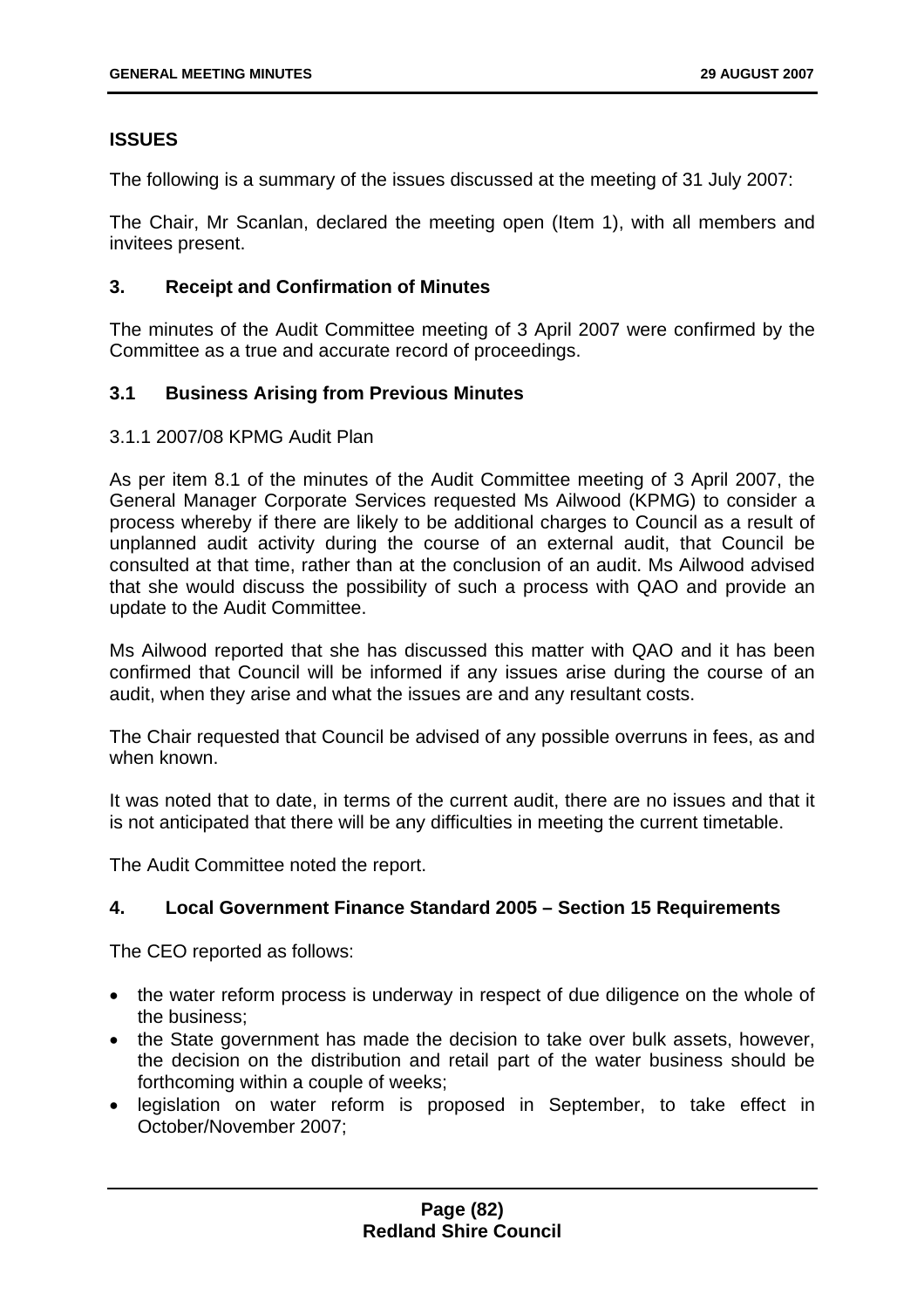- the ramifications for Council due to the loss of the water business, either in part, or on the whole, depending on the State government's decision on the second part as noted above, will be worked through in this current financial year; and
- the impact of those decisions on the remainder of Council will also be worked through in relation to possible changes to organisational structure, and subsequent policy reviews based on those outcomes.

The CEO advised that she will advise Council and the Audit Committee of any further information as it comes to hand.

The Mayor raised the matter of the local government reform to be noted by the Audit Committee. He reported that Redland Shire Council will become Redland City Council and that there were no changes to boundaries. He stated that the only associated costs foreseen at this stage, in the current financial year, would be in relation to logos, letterheads, signage, etc.

The Chair asked whether these costs will affect finalising notes to the accounts. The CEO reported that the effects on the notes to the accounts will be better known with the State government's decision regarding the water business later this year.

The Audit Committee noted the report.

## **5. Compliance Certificates**

Compliance Certificates for the Office of CEO, Customer Services, Planning and Policy, Corporate Services and Redland Water and Waste were presented to the Committee.

The Audit Committee noted the Compliance Certificates as presented.

### **6. Internal Audit Plan**

## **6.1 Audit Plan Status**

The status of the Audit Plan was presented to the Committee for noting.

The Audit Committee endorsed the status of the Internal Audit Plan as presented.

# **6.2 Rescheduling of Two Planned Audits on 06/07 Audit Plan**

The Manager Internal Audit presented a briefing note seeking approval from the Audit Committee to reschedule the following two 'Across Council' planned audits for 2006/07 to next financial year:

• Pre and Post Implementation Review of Kronos – implementation of 'Kronos' has been delayed due to extended data cleansing associated with the implementation of the Aurion system.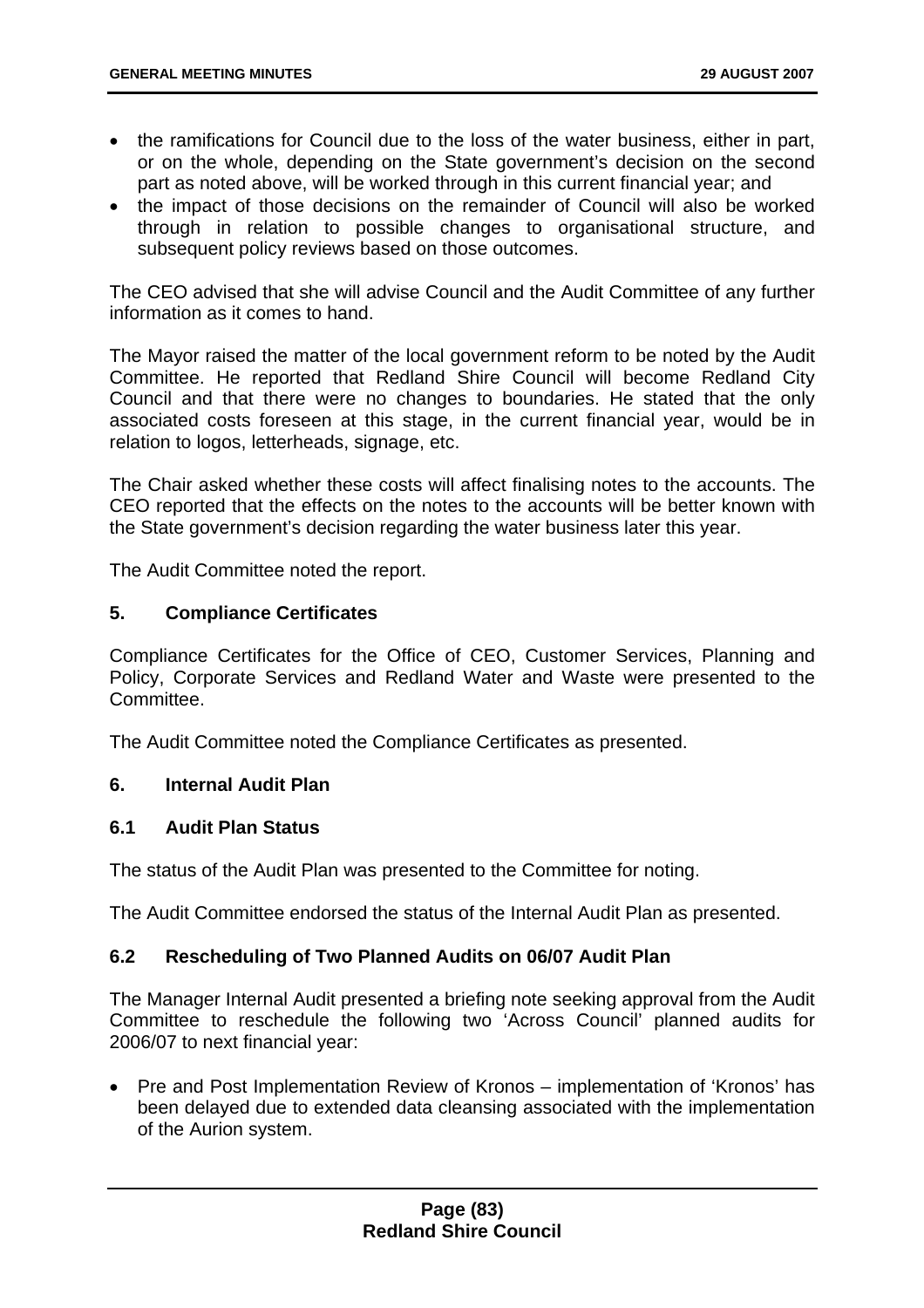• Grants, Subsidies and Contributions – due to resourcing issues and undertaking a number of unplanned audit activities, this review will have to be rescheduled to next financial year.

The CEO congratulated the Manager Internal Audit, endorsed by the Mayor, on the excellent results achieved by the Internal Audit team on achieving targets for the year and advised that feedback from management has been very positive.

The Audit Committee endorsed the rescheduling of the two planned audits on the 2006/07 Audit Plan as presented in the Briefing Note to next financial year.

# **7 Audit Recommendations Due For Implementation**

### **7.1 Internal Audit Recommendations**

The Manager Internal Audit presented a progress report of audit recommendations due for implementation to the Committee.

The Audit Committee noted the Audit Recommendations Due For Implementation as presented.

## **7.2 QAO Recommendations**

The Manager Internal Audit presented a progress report of QAO audit recommendations due for implementation to the Committee.

The Manager reported that any rescheduling of implementation dates has occurred only for those recommendations in the 'low and medium risk' range and that in the majority of cases 90% of the recommendations have been completed.

It was noted that the following audits shown on the QAO Final Audit Report 2005- 2006 as 'in progress' will be carried forward to the next Audit Committee meeting:

- 3.1 Change in the Useful Life of RWW's Assets; and
- 4. Government Grants.

The Audit Committee endorsed the Audit Recommendations Due For Implementation as presented.

### **8 Internal Audit Reports**

The following reports were presented to the Audit Committee for consideration:

8.1.1 Corporate Services

- Internal Audit Report 21/05/07 Review of Rates and Utilities (distributed separately) – report was noted as presented.
- Internal Audit Report 03/07/07 Review of Payroll (distributed separately) the General Manager Corporate Services addressed comments in the report and said

## **Page (84) Redland Shire Council**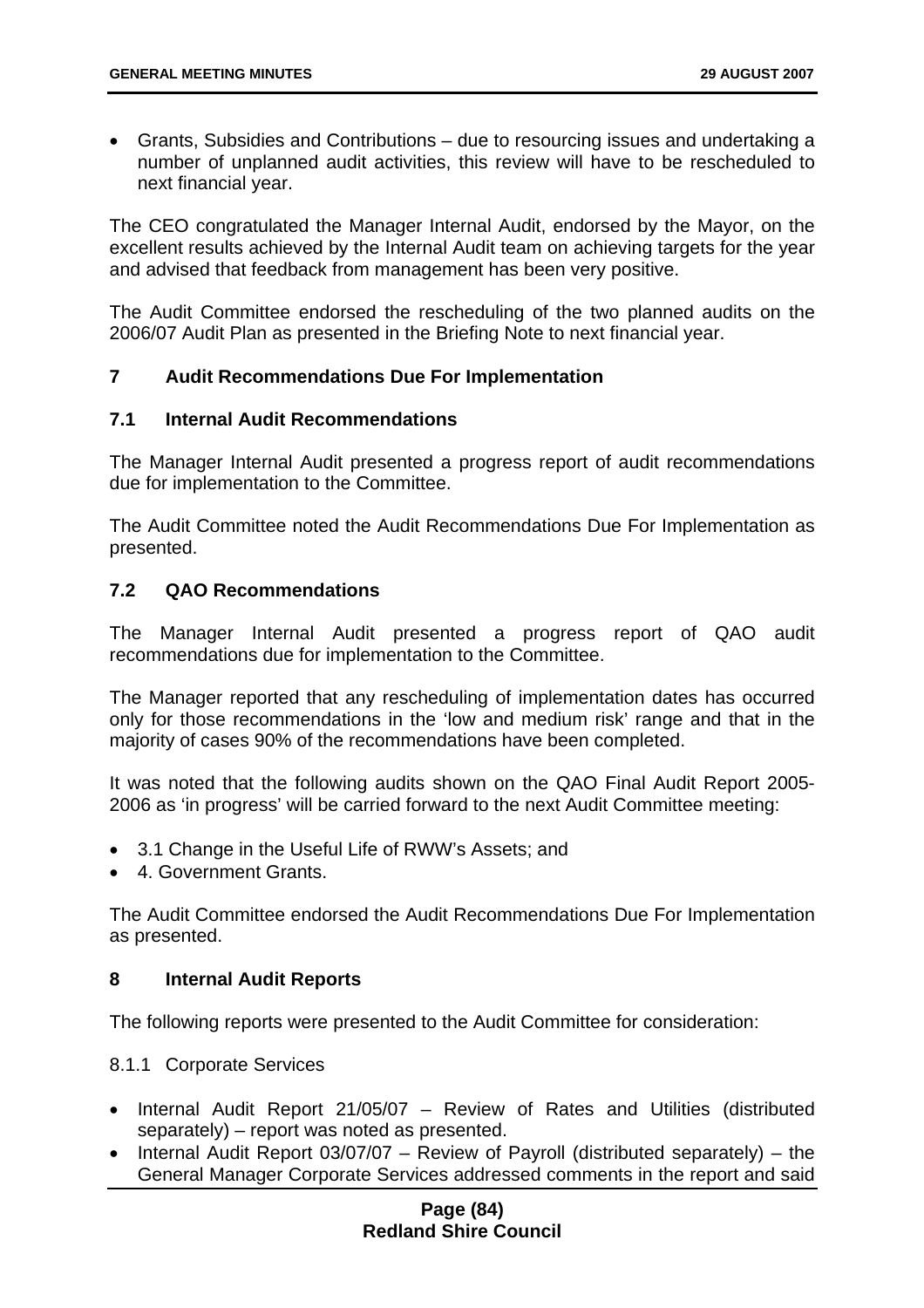he was confident the payroll system is going to be a strong system and an improvement on the previous system used by Council.

### 8.1.2 Across Council

- Internal Audit Report 23/04/07 Review of Contract Management across Council (distributed separately) – Ms Fernon provided an update on this matter and said that she had met with the officers the previous week and that a final briefing will be provided to the General Managers of Corporate Services and Customer Services. It was noted that as a follow-up on proposed completion dates for items in this report, that it would be worthwhile for the Audit Committee to receive confirmation that the items have been completed.
- Internal Audit Report 25/06/07 Review of Management of Infrastructure Assets (distributed separately) – progress on items in this report was noted.

The reports, as presented, were formally received and noted by the Committee.

## **9 2007 - 2008 Internal Audit Plan**

The Manager Internal Audit presented the approved 2007 – 2008 Annual Internal Audit Plan which has been developed in consultation with the Chief Executive Officer, General Managers, Group Managers and the external auditor, to ensure proper audit coverage with minimum duplication of effort.

The Audit Committee endorsed the approved 2007 – 2008 Annual Internal Audit Plan, as presented.

### **10 Update From External Auditors**

### **10.1 2006/07 Financial Statement Audit**

The status report update for the audit of the financial report for the year ended 30 June 2007 was presented to the Committee.

It was noted that KPMG has completed the planning and interim audit procedures in respect of the financial statements of the Council for year ended 30 June 2007, including testing in respect of:

- Property, plant and equipment;
- Rate revenue; and
- Disbursements.

The audit procedures performed during the interim visit did not identify any significant control weaknesses.

It was further noted that testing in relation to payroll during the external auditors' recent visits is deferred until the external auditors' year end visit.

The Committee noted the report as presented.

## **Page (85) Redland Shire Council**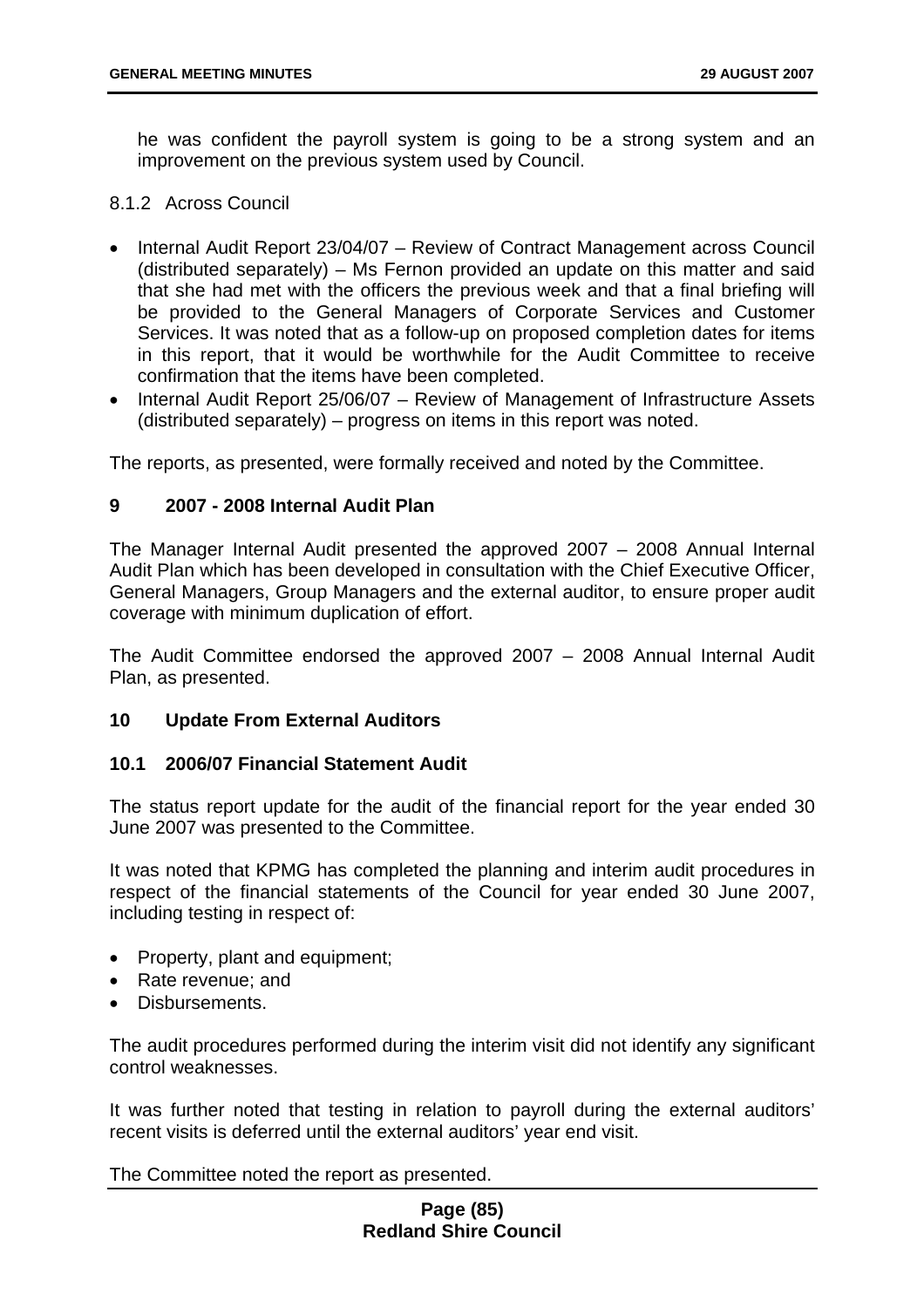## **11 Emerging Issues**

The results of the Local Government Reform Commission recommendations were noted as a potential emerging issue. It was agreed that the Audit Committee would be kept informed of any issues arising from the recommended changes.

## **12 Other Business**

# **12.1 Minor Administrative Amendment To The Internal Audit Charter Corporate POL - 3009**

The Manager Internal Audit presented proposed minor amendments to the Audit Committee Charter in relation to administrative and reporting arrangements, as follows:

Under Section 9. Reporting, the following paragraphs to be deleted:

*"A Draft report will be issued in the first instance to ensure accuracy and agreement but must be responded to by the appropriate Group Manager within 7 days of issue. Following return of the draft report from the Group.* 

*A final report will be issued to all General Managers, Chief Executive Officer, Mayor, Audit Committee and External Auditor"*

and the following wording is to be inserted in their place:

*"A draft report will be issued in the first instance to ensure accuracy and agreement, but must be responded to by the appropriate Group Manager/s within 7 days of issue. Following return of the draft report from the Group Manager/s, the draft report will be issued to the appropriate General Manager/s for approval to issue as a final report.* 

*Upon General Manager/s approval, a final report will be issued to all General Managers, Chief Executive Officer, Mayor, Audit Committee and External Auditor".*

This policy will be presented to the next Finance & Corporate Management Committee meeting for subsequent adoption by Council.

The Audit Committee noted the proposed minor administrative amendments to the Internal Audit Charter, Corporate Policy, POL-3009, in relation to reporting arrangements, as presented.

# **12.2 Proposed New Agenda Item – Risk Management**

The Chair asked that the Audit Committee consider including "risk management" as an agenda item for this Committee.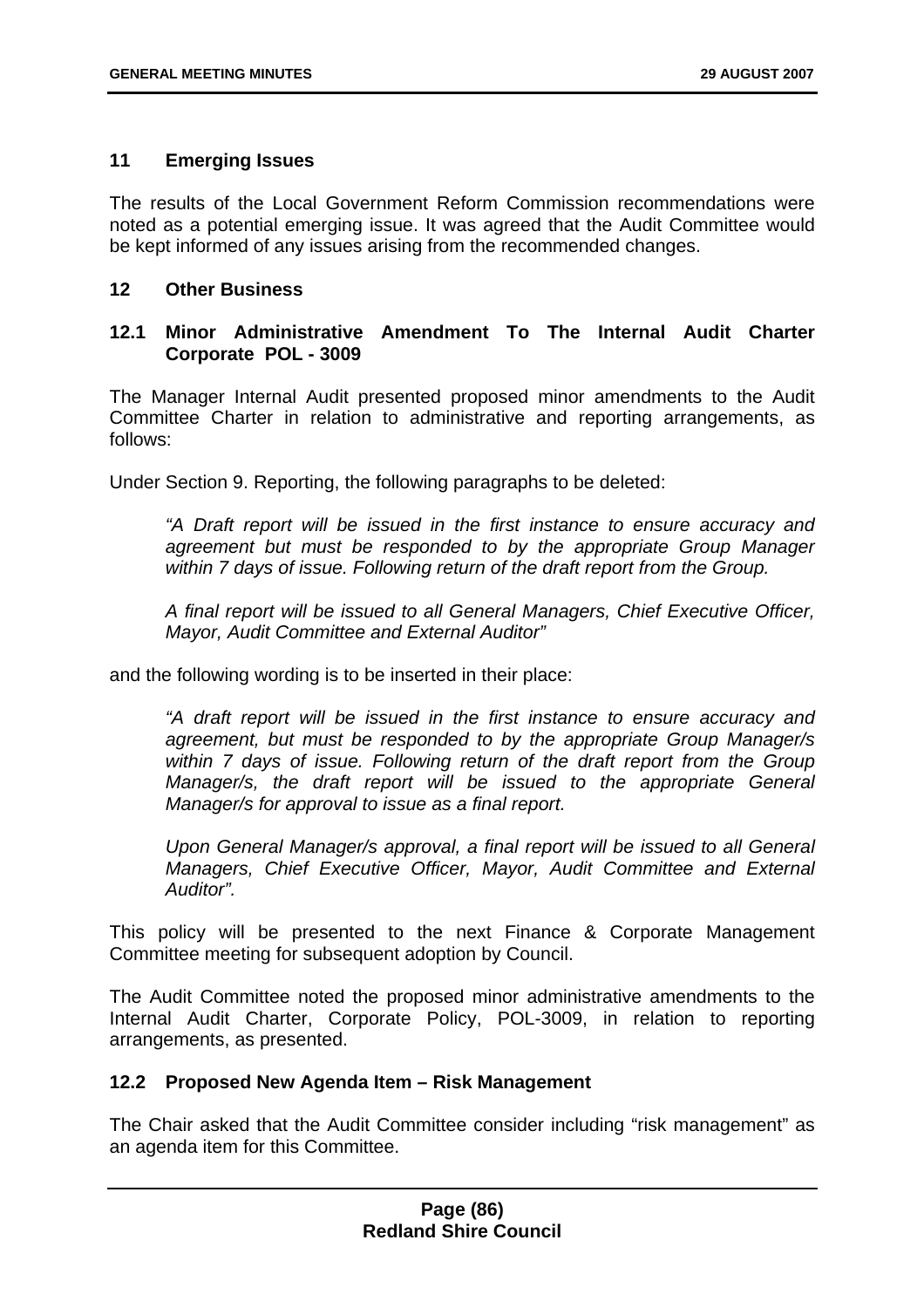After discussion, it was agreed that if audit addresses a particular risk area of significant interest to Council, that the Manager Internal Audit make specific reference to these in the audit reports to this Committee for their attention.

The Manager Internal Audit will make specific reference to identified areas of significant interest to Council in future audit reports to the Audit Committee.

### **12.3 Next Meeting**

It was noted that the next meeting of the Audit Committee is scheduled for Tuesday, 16 October 2007 and that this will be confirmed pending completion of external audits.

### **13 Meeting Closure**

There being no further business, the meeting closed at 2.43pm.

## **RELATIONSHIP TO CORPORATE PLAN**

The recommendation in this report primarily supports Council's strategic priority to support the organisation's capacity to deliver services to the community by building a skilled, motivated and continually learning workforce, ensuring our assets and finances are well managed, our corporate knowledge is captured and used to best advantage, and that we market and communicate our services effectively.

#### **FINANCIAL IMPLICATIONS**

The cost to Council for the attendance of the independent Committee Chair is \$5,000 per annum. This is provided for in the Internal Audit Group Budget.

### **CONSULTATION**

The Audit Committee minutes are presented for confirmation as a true and accurate record of proceedings at its next meeting.

#### **OPTIONS**

#### **PREFERRED**

The Council accept this report, which summarises the issues discussed at the Audit Committee meeting of 31 July 2007.

#### **ALTERNATIVE 1**

That Council accept this report and request additional information; or

#### **ALTERNATIVE 2**

That Council not accept this report and request an alternative method of reporting.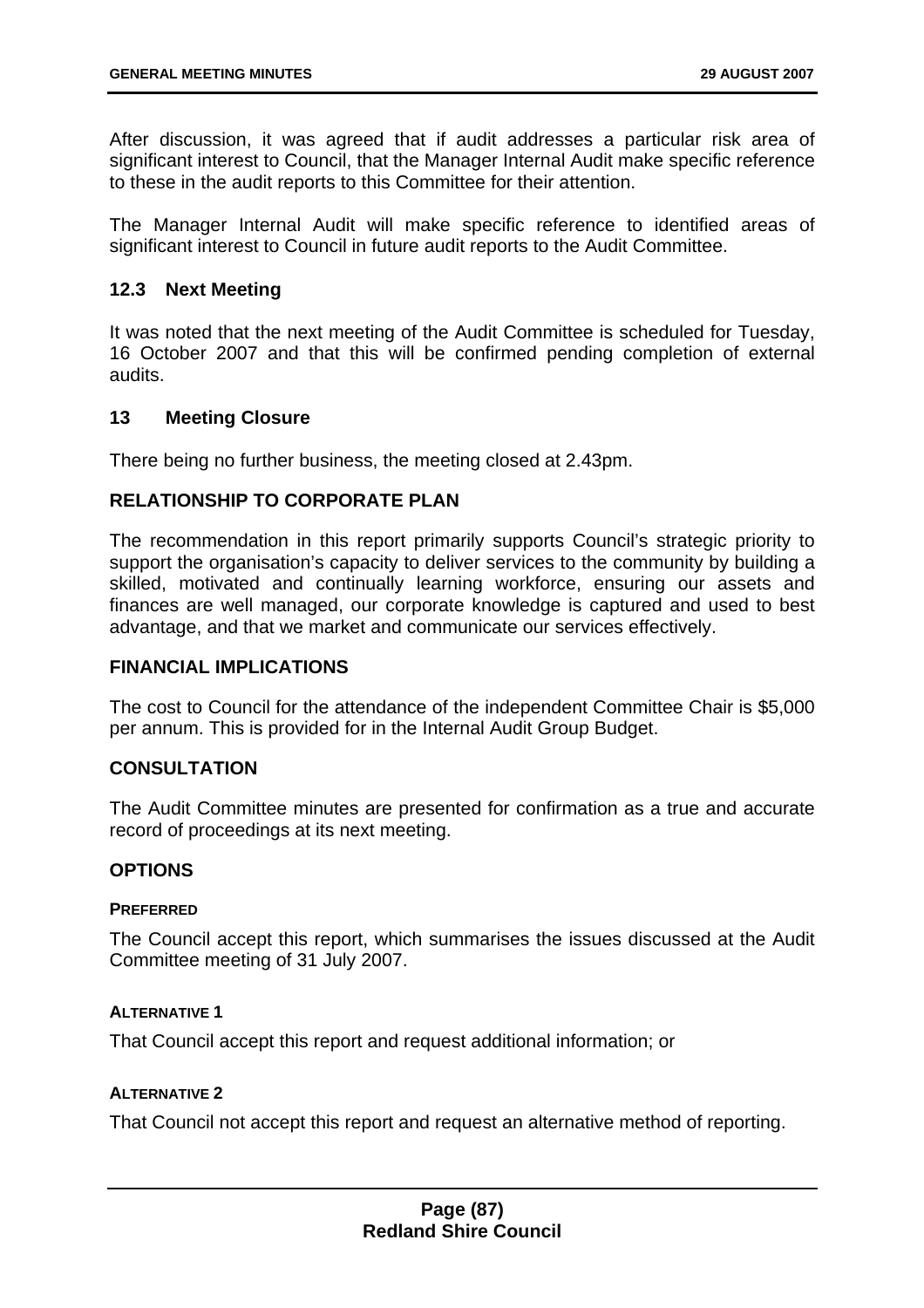## **OFFICER'S/COMMITTEE RECOMMENDATION/ COUNCIL RESOLUTION**

Moved by: Cr Williams Seconded by: Cr Dowling

**That Council resolve to accept this report, which summarises the issues discussed at the Audit Committee Meeting of 31 July 2007.**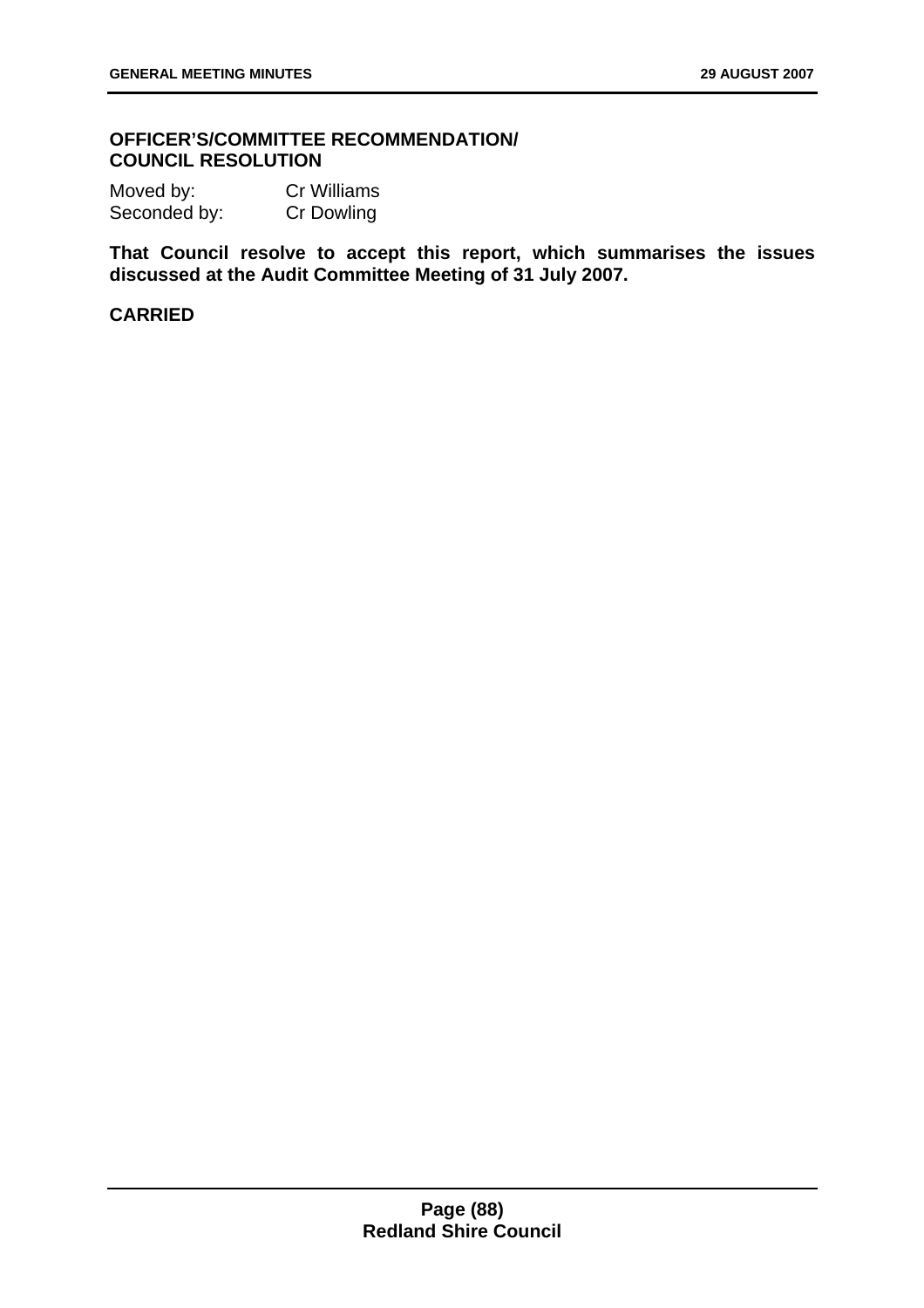## **12.2 CORPORATE SERVICES**

### **12.2.1 JULY 2007 - MONTHLY FINANCIAL REPORTS**

| <b>Dataworks Filename:</b>       | <b>FM Monthly Financial Reports to Committee</b>                 |
|----------------------------------|------------------------------------------------------------------|
| <b>Attachment:</b>               | <b>EOM Report</b>                                                |
| <b>Responsible Officer Name:</b> | <b>Kerry Phillips</b><br><b>Manager Financial Services</b>       |
| <b>Author Name:</b>              | <b>Kevin Lamb</b><br><b>Services Manager Financial Reporting</b> |

### **EXECUTIVE SUMMARY**

Section 528(1) of the *Local Government Act 1993* requires that Council's statement of accounts be presented at an ordinary monthly meeting.

The attachments to this report present the interim July 2007 financial statement of accounts to Council and provide detailed analytical commentary.

*It is important to note these statements are not final statements of account to 31 July 2007. Adjustments still have to be made for the opening balances brought forward from 30 June 2007 for the following items:* 

- *final accrual of annual and long service leave expenses*
- *revaluation of infrastructure assets*
- *final depreciation runs in asset registers*

In summary six of the Key Financial Performance Indicators exceeded targets set at the beginning of the financial year. These related to:

- level of dependence on rate revenue;
- ability to pay our bills current ratio;
- ability to repay our debt debt servicing ratio
- cash balance;
- cash balance cash capacity in months:
- longer term financial stability  $-$  debt to assets ratio

The only KPI which fell outside the comfort zone was the Operating Performance which was negative 38% compared to the target of greater than or equal to positive 15%. This result was due to the seasonal high volumes of accounts payable for goods and services accrued leading up to the 30 June 2007 year end but paid out in July. It is expected this indicator will fall back within the comfort levels within the first quarter.

The operating financial result (Earnings Before Interest, Tax and Depreciation – EBITD) is ahead of budget by \$2.3 million, with operating expenditure favourable by \$1.9 million and operating revenue favourable by \$0.4 million.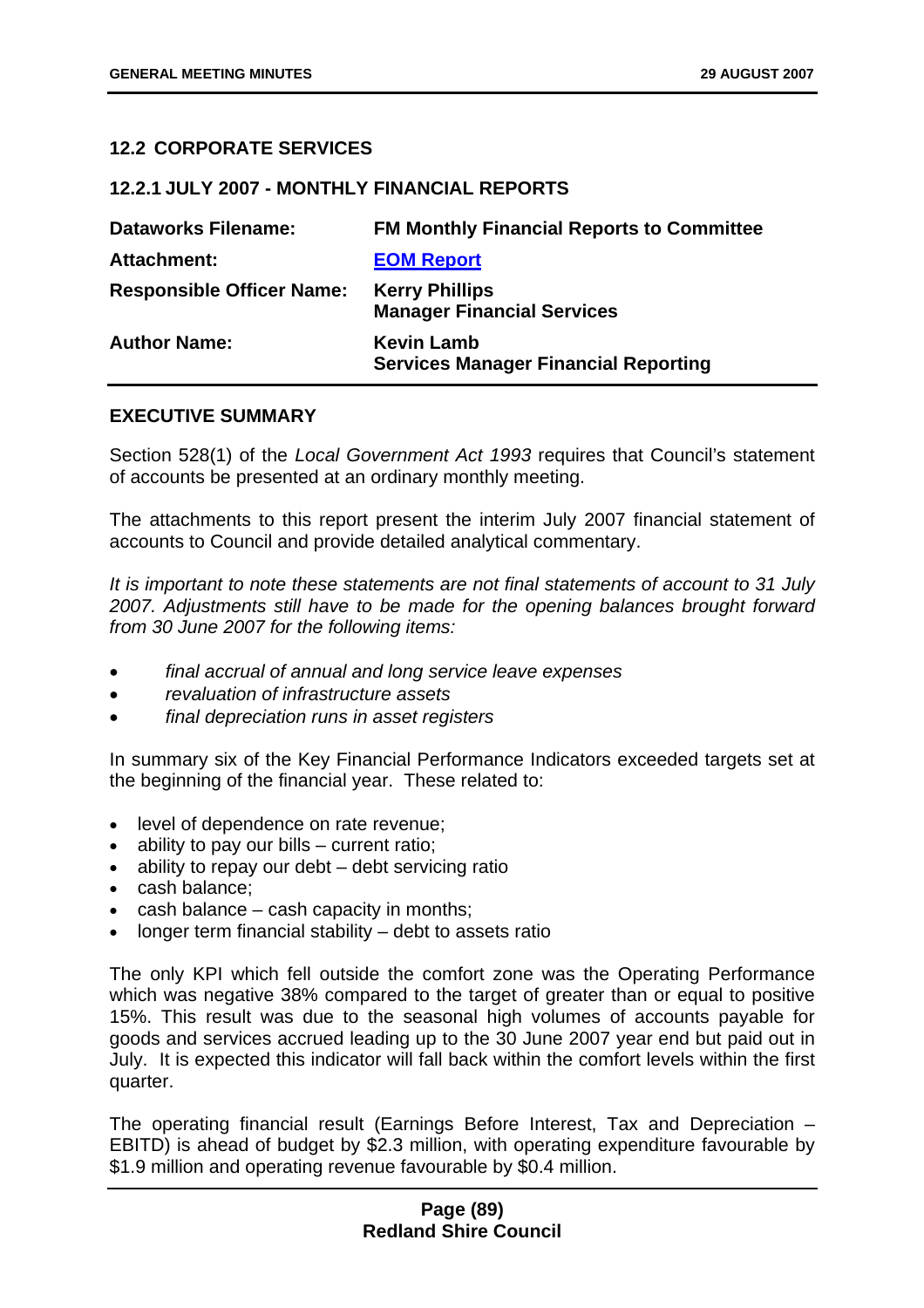Capital expenditure is \$0.6 million or 27% above the revised budget expenditure levels at the end of July.

The cash flow position for the year is ahead of forecast levels by \$4.0 million at 31 July 2007. This is principally due to:

- The opening cash balance at 1 July was \$77.08 million compared to the budgeted opening balance of \$60.81 million a favourable variance of \$16.3 million.
- Receiving \$8.8M less from operating activities than anticipated in the budget cash flow. Higher receipts were received for operating grants and subsidies \$351K, cash contributions \$19K, other revenue \$55K and interest received \$90K, offset by lower receipts for rates and utility charges \$3.9M (due principally to phasing of the budget) and fees and charges \$467K. Lower payments were made in employee costs \$547K and other expenses \$30K. Higher payments were made in materials and services \$4.2M and borrowing costs \$1.4M (due to phasing of the budget).
- Higher than anticipated net cash outflows from investing activities \$0.7M. Capital expenditure was \$0.6M higher than anticipated. Capital grants, subsidies and contributions received were \$0.3M lower than forecast. Proceeds from sale of fixed assets were \$153K higher than anticipated.
- Loan redemption payments to QTC were \$2.9M higher than anticipated. This is solely due to early repayment of debt of the first quarter's instalment in the month of July.

# **PURPOSE**

The purpose is to present the interim July 2007 report to Council and explain the content and analysis of the report. Section 528 of the *Local Government Act 1993* requires the Chief Executive Officer of a local government to present statements of its accounts to the local government.

### **BACKGROUND**

The Corporate Plan contains a strategic priority to ensure the long term financial viability of the Shire and provide public accountability in financial management. For organisational effectiveness, it is important that Council receive and understand the monthly financial statements.

### **ISSUES**

The following elements, shown in the attachments, comprise the interim End of Month Financial Reports for July 2007:

### **Corporate Financial Report Card (A)**

- Operating Revenue compared with Budget;
- General Operating Costs compared with Budget;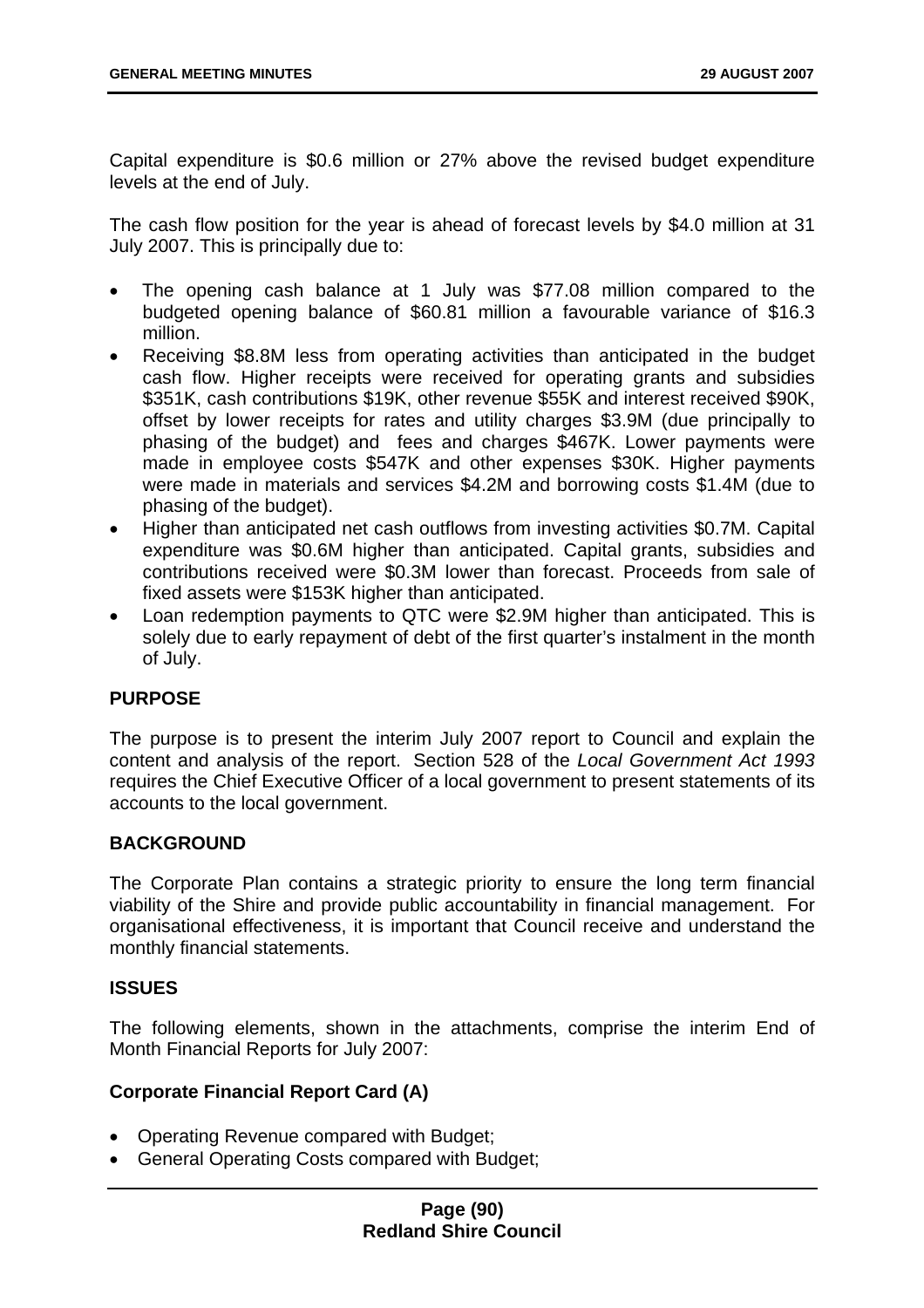- Capital Expenditure compared with Budget;
- Cash Position; and
- Employee Costs compared with Budget.

## **Report Card Analysis (B)**

Classifies variances between revised budget and actual results as being either timing or permanent variances as well as favourable or unfavourable. Timing variances are anticipated to evaporate once 30 June 2008 figures are produced. Permanent variances imply the variance will remain into the next financial year.

## **Council Financial Report 1 (C)**

Shows the percentage variance of year to date actual results compared with year to date budget by colour indicators.

## **Council Financial Report 2 (D)**

Shows year to date actual results compared with annual and year to date budgets. This report has a brief commentary on all year to date variances greater than \$20,000.

A **Balance Sheet (E)**, an **Investment Summary (F)**, a **Statement of Cash Flows (G)**, **Financial Stability Ratios report (H) and Community Benefit Fund Report (I)**  have been included to provide the complete picture of Council's finances.

# **RELATIONSHIP TO CORPORATE PLAN**

The recommendation primarily supports Council's strategic priority to support the organisation's capacity to deliver services to the community by building a skilled, motivated and continually learning workforce, ensuring our assets and finances are well managed, our corporate knowledge is captured and used to best advantage, and that we market and communicate our services effectively.

### **FINANCIAL IMPLICATIONS**

The overall financial position remains strong with EBITD of \$6.4 million (\$2.3 million ahead of budget). This result is due to total operating revenue of \$14.1 million (\$0.4 million ahead of budget) and total operating costs of \$7.7 million (favourable variance of \$1.9 million).

The capital expenditure program is \$0.6 million or 27% ahead of targeted expenditure levels at the end of July.

The investment of surplus funds for the month returned a weighted average rate of return of 6.19% that compares unfavourably to the benchmark UBS Australia Bank Bill Index of 6.36%.

These returns are reported on a monthly weighted average return. In turn Council benchmarks the funds against the UBS Australia Bank Bill Index. Interest return is reported on both an annual effective and nominal rate of return. This is the first time in recent years the Council's effective interest rate of return has not outperformed the bench mark figure. The Cash Enhanced Funds have under performed during the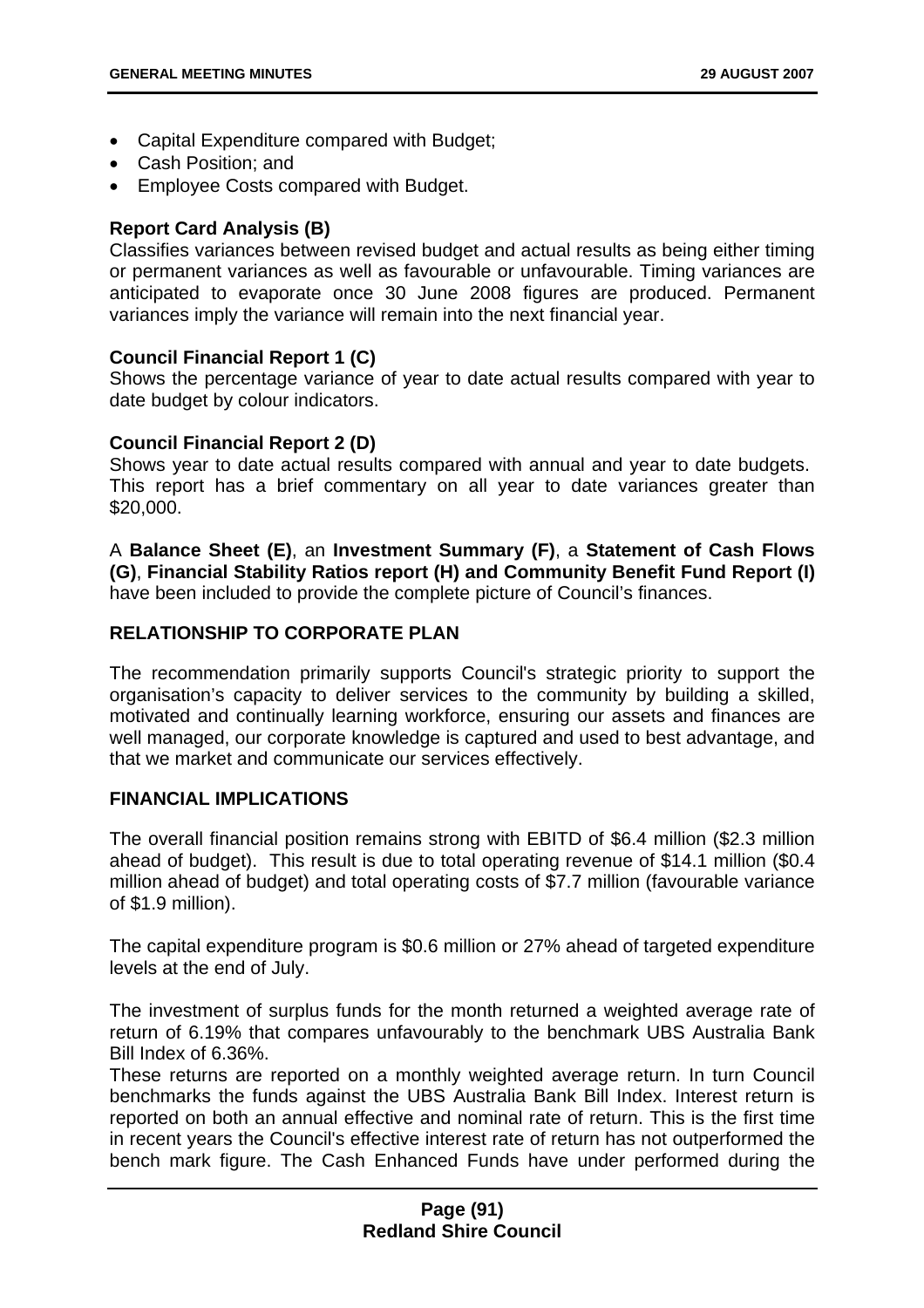month of July 2007 due to the uncertainty and volatility of world financial markets. The performance of these types of funds need to be measured over a greater time span of one month and therefore will be closely monitored during the next couple of months.

The cash balance is lower than budgeted at \$65.1 million, equivalent to 4.3 months cash capacity.

### **PLANNING SCHEME IMPLICATIONS**

The Land Use Planning Group was consulted and it is considered that the outcome of recommendations in this report will not require any amendments to the Redlands Planning Scheme.

## **CONSULTATION**

Consultation has taken place amongst the Executive Leadership Group.

### **OPTIONS**

#### **PREFERRED**

That Council note the End of Month Financial Reports for July 2007 and explanations as presented in the attachments.

#### **ALTERNATIVE**

That Council requests additional information.

## **OFFICER'S/COMMITTEE RECOMMENDATION/ COUNCIL RESOLUTION**

Moved by: Cr Williams Seconded by: Cr Dowling

**That Council resolve to note the End of Month Financial Reports for July 2007 and explanations as presented in the following attachments:** 

- **1. Corporate Financial Report Card;**
- **2. Report Card Analysis;**
- **3. First Council Financial Report;**
- **4. Second Council Financial Report;**
- **5. Balance Sheet;**
- **6. Investment Summary;**
- **7. Statement of Cash Flows;**
- **8. Financial Stability Ratios Report; and**
- **9. Community Benefit Fund Report.**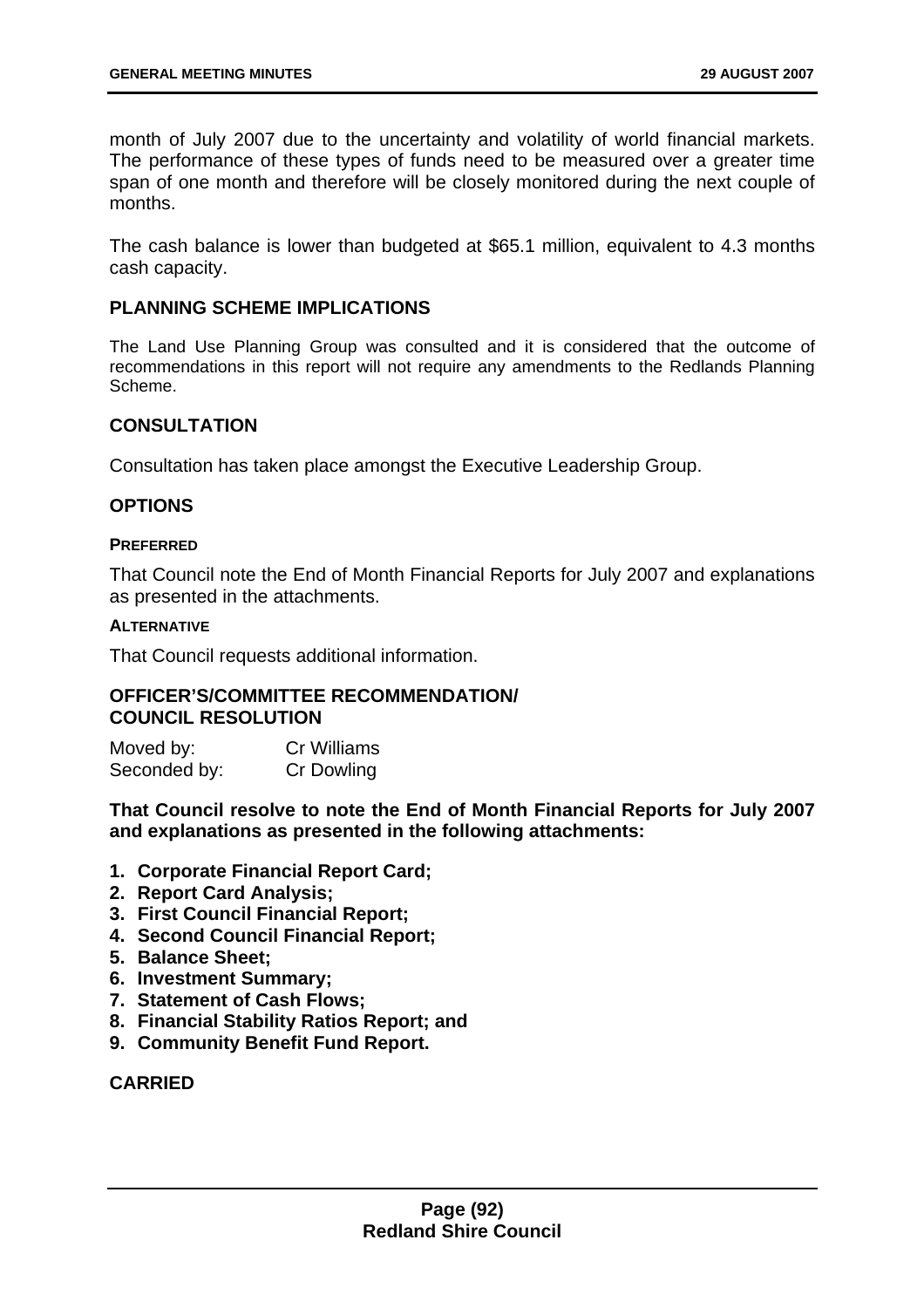# **12.2.2 CARRY OVER FUNDING FROM 2006/2007 TO 2007/2008**

| <b>Dataworks Filename:</b>       | <b>FM Financial Statements</b><br><b>FM Carry Overs</b>                                    |
|----------------------------------|--------------------------------------------------------------------------------------------|
| <b>Attachments:</b>              | <b>Carryover and additional items from 2006/2007 to</b><br>2007/2008                       |
| <b>Responsible Officer Name:</b> | <b>Kerry Phillips</b><br><b>Manager Financial Services</b>                                 |
| <b>Author Name:</b>              | <b>Gavin Holdway</b><br>Service Manager - Budget, Financial Modelling<br>and Group Support |

### **EXECUTIVE SUMMARY**

The report reviews the 30 June 2007 position with regard to over and under expenditure and the implications of proposed carry over funding requirements from 2006/07 to the adopted budget for the 2007/08 financial year.

Attached to this report are the following details:

- Revised 2007/08 Budgeted Statement of Cash Flows;
- Revised 2007/08 Budgeted Statement of Financial Position (Balance Sheet);
- 2006/2007 Proposed Carry Overs and Additional Requests (Summary and Details);
- Revised 2007/08 Operating Statement, Capital Funding and Other Items;
- Analysis of 2006/07 (Anticipated / Unaudited) Operating Statements, Capital Funding and Other Items;
- Revised Key Performance Indicators (KPI's) for 2007/08; and
- Revised 2007/08 Strategic Priority Financial Statements

It is proposed that Council resolve to adopt the revised budget for 2007/08 as presented in this report and supporting attachments.

It is proposed that Council resolve to adopt the revised budget for 2007/08 at Redland Shire Council (RSC) consolidated level. In addition to this and in accordance with Section 520 of the *Local Government Act 1993*, it is proposed that Council resolve to adopt the Redland Water & Waste financial statements that are presented in the attached financial documentation. The relevant pages are outlined within the Officer's Recommendation further in this report.

### **PURPOSE**

To ensure budget funding for items requiring carry over across financial years 2006/07 and 2007/2008.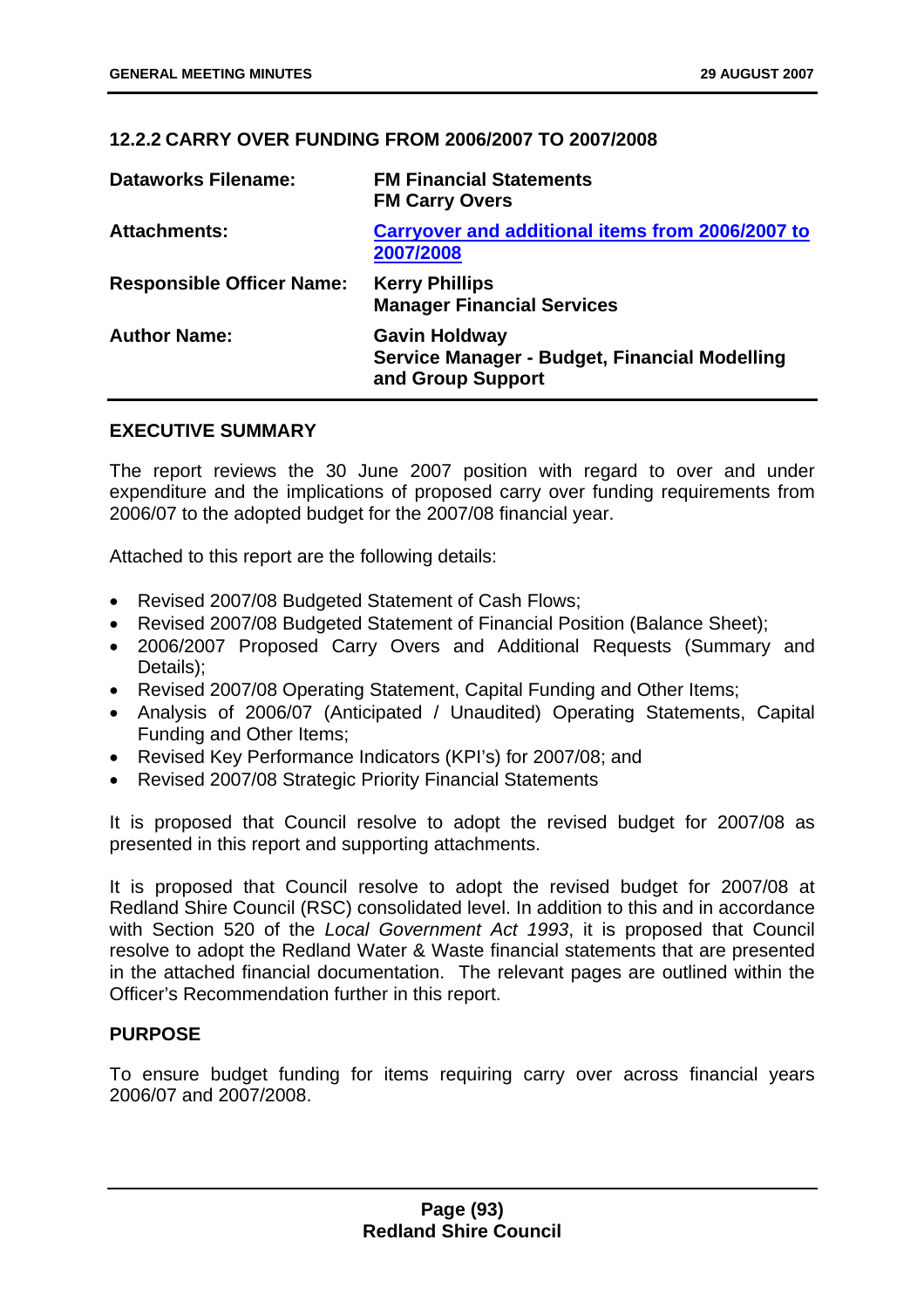# **BACKGROUND**

The report reviews the 30 June 2007 position with regard to over and under expenditure and the implications of proposed carry over funding from 2006/07 to the adopted budget for 2007/08.

### **ISSUES**

This proposed budget review identifies only 1 additional request and 154 proposed carry over submissions and a summary of these items is provided on page 3 of the attached financial information. The carryover requests are predominantly made up of capital projects that were not completed in the 2006/07 financial year, thus this review proposes that those funds be carried forward to 2007/08 in order for the relevant projects to be completed.

## **RELATIONSHIP TO CORPORATE PLAN**

The recommendation primarily supports Council's strategic priority to ensure the long-term financial viability of the Shire and provide public accountability in financial management.

## **FINANCIAL IMPLICATIONS**

The carry overs and additional requests amount to \$6.984m and this is primarily made up of \$8.143m worth of capital expenditure and \$1.376m worth of operational expenditure projects. However, offsetting this expenditure is \$1.946m worth of related capital grants and subsidy revenue, as well as an additional \$0.445m worth of proceeds expected from the sale of property, plant and equipment.

The 2006/07 closing cash balance of \$77.086m exceeded the anticipated ending balance for the 2006/07 financial year by \$16.276m. Whilst all of the key performance indicators are within their respective targets, the measure of operating performance has marginally decreased from the original budgeted position of 17% to 16.2%, and this is due to some operational expenditure requirements being carried forward to 2007/08. On a favourable note however, the measure of cash capacity in months has significantly improved due to the additional cash brought forward from 2006/07 to 2007/08.

In view of the above, the adoption of the proposed carry overs and additional items into Council's revised budget will not impact Council's ability to make payments as they fall due.

# **CONSULTATION**

All group managers in consultation with the Executive Leadership Group undertook the development of carry over requirements. Councillors reviewed the carryover requirements with the Executive Leadership Group in a workshop held on 8<sup>th</sup> August 2007.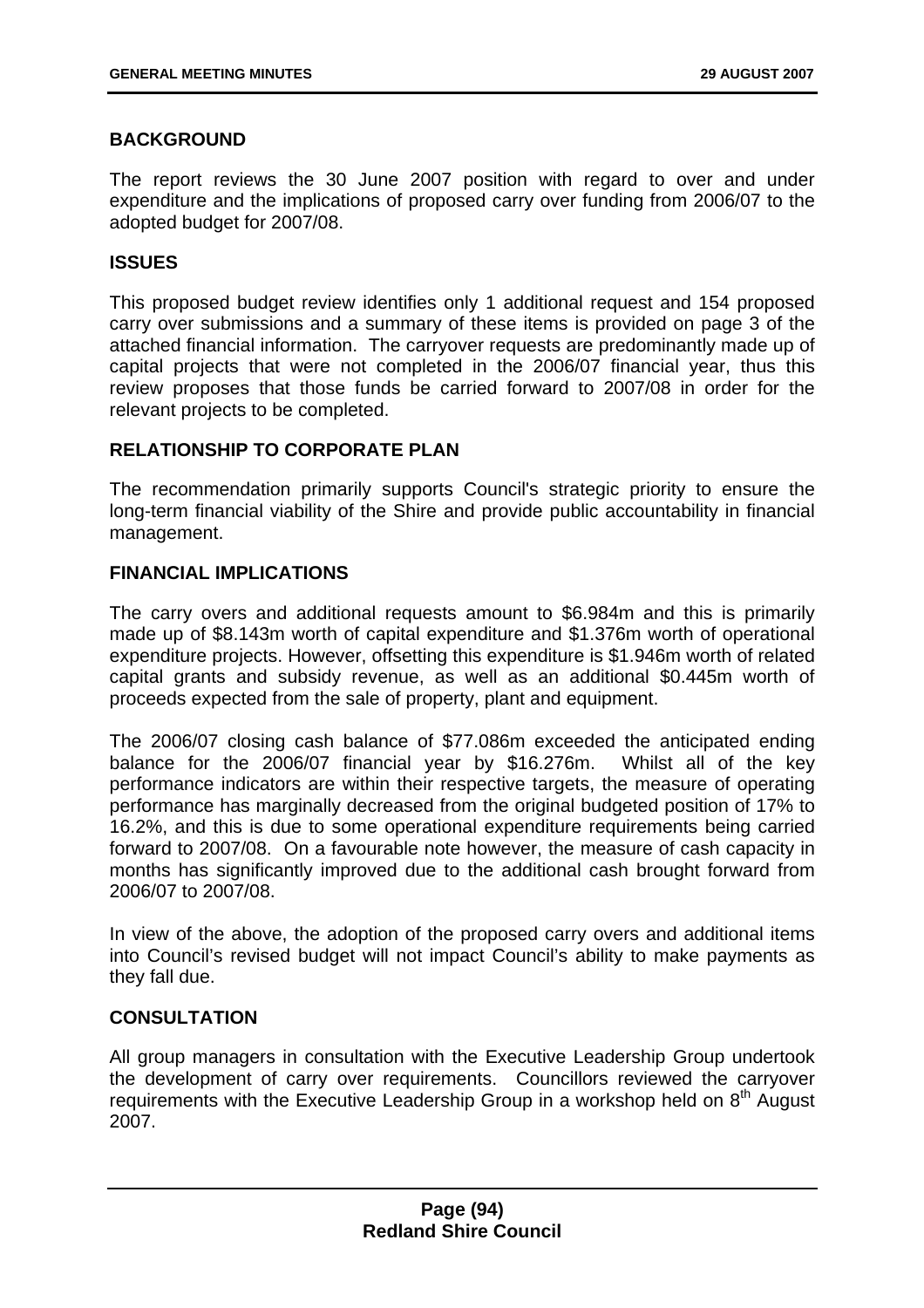# **OPTIONS**

### **PREFERRED**

- 1. That Council resolve to adopt the Revised Budget for 2007/2008 at Redland Shire Council consolidated level. This refers to adopting the following:
	- a) RSC Budgeted Statement of Cash Flows Page 1 of attachments:
	- b) RSC Budgeted Statement pf Financial Position (Balance Sheet) Page 2 of attachments;
	- c) RSC Operating and Capital Funding Statements Pages 18 and 19 of attachments; and
- 2. To meet the requirements of Section 520 of the *Local Government Act 1993*, that Council resolve to adopt the Redland Water and Waste Operating and Capital Funding Statement – Page 22 of the attached financial information.

## **ALTERNATIVE**

That Council reject the proposed budget review.

# **OFFICER'S/COMMITTEE RECOMMENDATION/ COUNCIL RESOLUTION**

| Moved by:    | Cr Williams       |
|--------------|-------------------|
| Seconded by: | <b>Cr Dowling</b> |

- **1. That Council resolve to adopt the Revised Budget for 2007/2008 at Redland Shire Council consolidated level. This refers to adopting the following:** 
	- **a) RSC Budgeted Statement of Cash Flows Page 1 of attachment:**
	- **b) RSC Budgeted Statement of Financial Position (Balance Sheet) Page 2 of attachment;**
	- **c) RSC Operating and Capital Funding Statements Pages 18 and 19 of attachment; and**
- **2. To meet the requirements of Section 520 of the** *Local Government Act 1993***, that Council resolve to adopt the Redland Water and Waste Operating and Capital Funding Statement – Page 22 of the attached financial information.**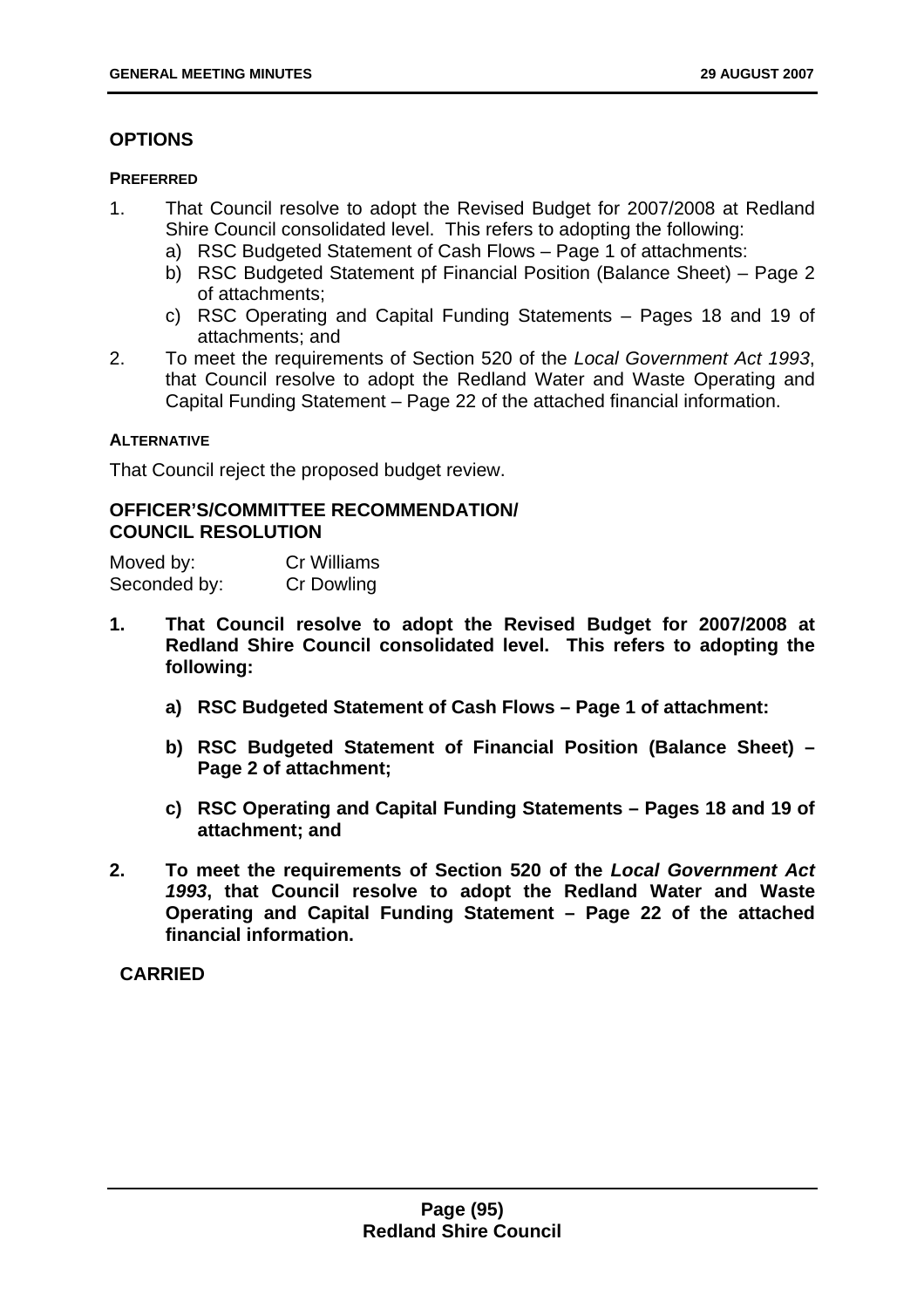# **12.2.3 CAPALABA JUNIOR RUGBY LEAGUE FOOTBALL CLUB INC - EXTENSION OF LEASE AREA**

| <b>Dataworks Filename:</b>       | P-112908                                                                           |
|----------------------------------|------------------------------------------------------------------------------------|
| <b>Attachments:</b>              | Capalaba Junior Rugby League Site Plan                                             |
| <b>Responsible Officer Name:</b> | <b>Brian Lewis</b><br><b>Manager Corporate Acquisitions Fleet &amp; Facilities</b> |
| <b>Author Name:</b>              | <b>Mery Elliott</b><br><b>Property Services Manager</b>                            |

### **EXECUTIVE SUMMARY**

The Capalaba Junior Rugby League Football Club Inc holds a lease over Council land at John Fredericks Park, Capalaba for a period of 20 years, expiring on 18 August 2021.

The Club have applied for an extension of the lease area to accommodate extensions to the Club.

## **PURPOSE**

To recommend to Committee that Council agree to the extension of the lease area.

# **BACKGROUND**

On 19 August 1991 the Club was granted a lease of  $481m^2$  of Council land at John Fredericks Park, Capalaba for the purpose of erecting a club house and associated facilities. Expansion of the Club has caused an influx of new members, and facilities need to be expanded to accommodate the increase in membership.

### **ISSUES**

Capalaba Junior Rugby League Football Club Inc is a well established sporting group within Redland Shire. On 19 August 1991 the Club was granted a lease of  $481m^2$  of Council land at John Fredericks Park, Capalaba for the purpose of erecting a club house and associated facilities. Expansion of the Club has caused an influx of new members, and facilities need to be expanded to accommodate the increase in membership.

An inspection of the premises recently by Council officers revealed that all improvements erected on the Council land are well maintained and in good working order. An extension, which has previously been approved by Council is partly outside the lease footprint. In order to rectify the anomaly, it is recommended that the lease area be amended to accommodate the part of the building that is not within the lease area.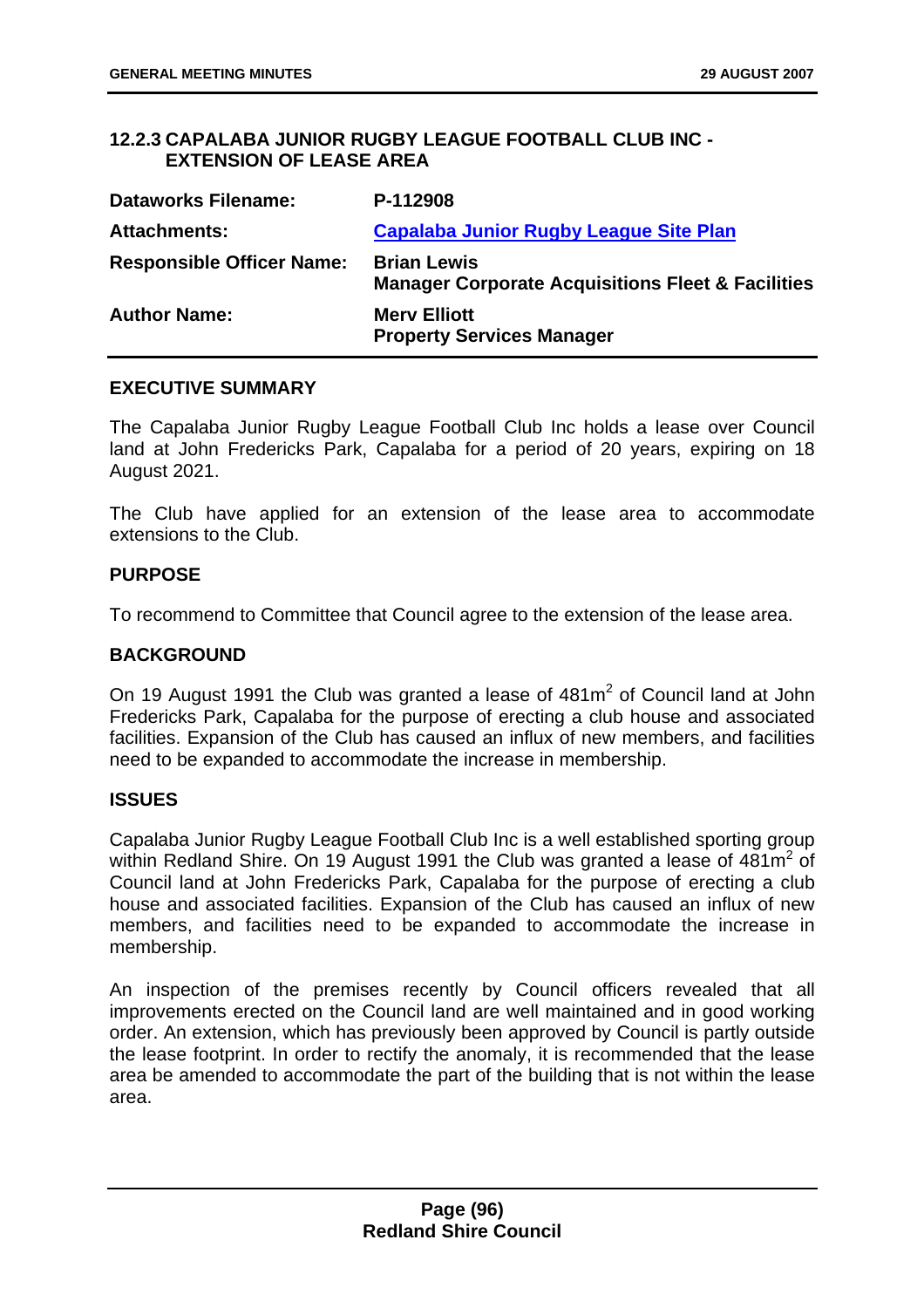### **RELATIONSHIP TO CORPORATE PLAN**

The recommendation primarily supports Council's strategic priority to build safe, strong and self reliant communities with access to community services, infrastructure and opportunities for participation in community life.

## **FINANCIAL IMPLICATIONS**

The cost of alteration to the survey plan and lease document will be met by the Club.

### **CONSULTATION**

Property Services Manager has consulted with Local Councillor.

## **OPTIONS**

### **PREFERRED**

That Council resolve as follows:

- 1. To agree to the extension of the leased area to the Capalaba Junior Rugby League Club Inc to accommodate the new extension;
- 2. Terms of lease to be identical with existing lease and in accordance with Council existing Policy CSA003; and
- 3. Mayor and Chief Executive Officer be authorised to sign and seal all relevant documentation.

#### **ALTERNATIVE**

That Council not agree to the extension of the lease area.

#### **OFFICER'S/COMMITTEE RECOMMENDATION/ COUNCIL RESOLUTION**

| Moved by:    | <b>Cr Williams</b> |
|--------------|--------------------|
| Seconded by: | Cr Dowling         |

### **That Council resolve as follows:**

- **1. To agree to the extension of the leased area to the Capalaba Junior Rugby League Club Inc to accommodate the new extension;**
- **2. Terms of lease to be identical with existing lease and in accordance with Council existing Policy CSA003; and**
- **3. That the Mayor and Chief Executive Officer be authorised to sign and seal all relevant documentation.**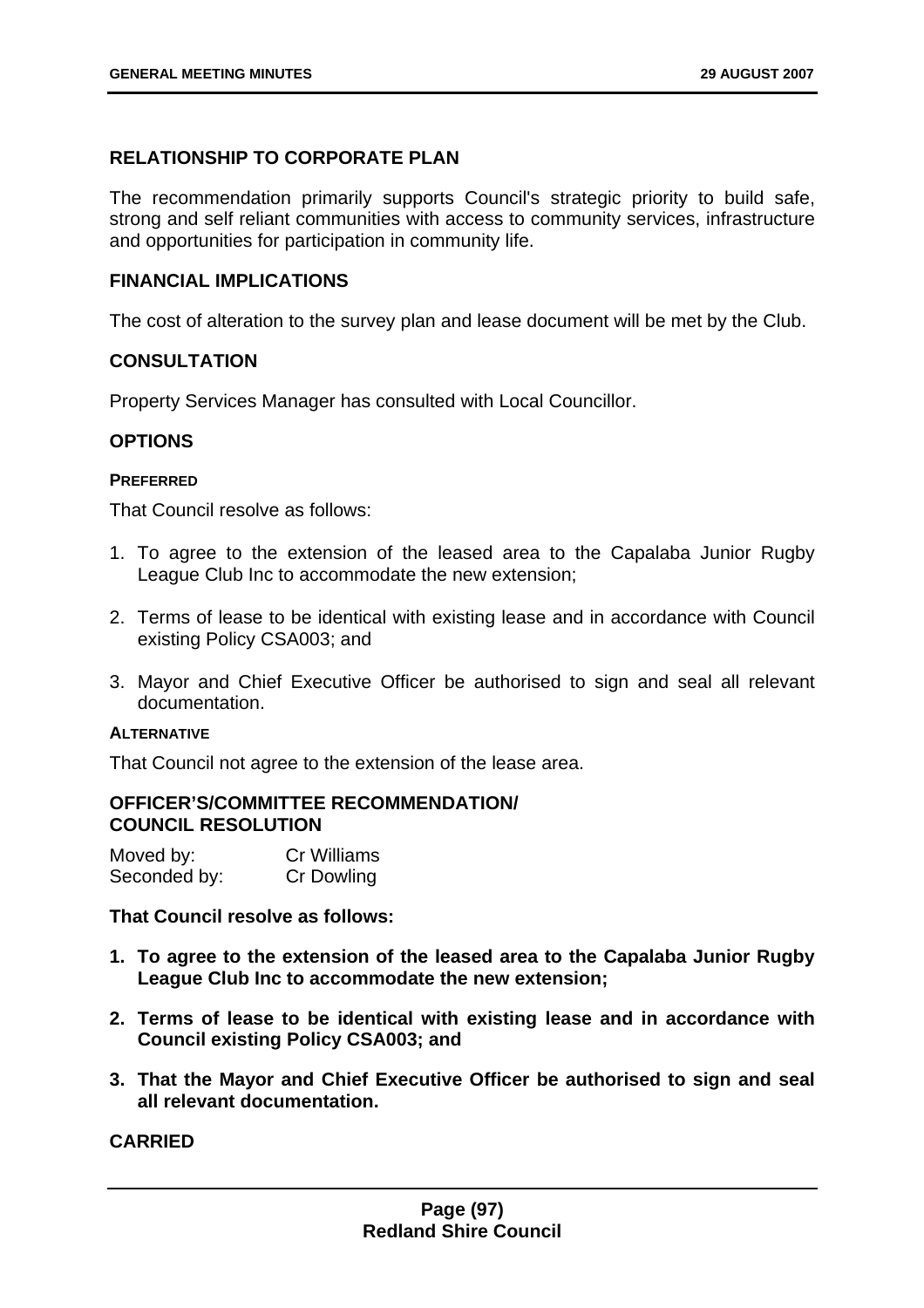## **12.3 CUSTOMER SERVICES**

### **12.3.1 COMMUNITY DEVELOPMENT GRANTS PROGRAM 2007/2008**

| <b>Dataworks Filename:</b>       | <b>G&amp;S Community Development Grants</b>                                  |
|----------------------------------|------------------------------------------------------------------------------|
| <b>Attachments:</b>              | <b>CD Grants Recommendations 2007/08</b>                                     |
| <b>Responsible Officer Name:</b> | <b>Greg Jensen</b><br><b>Group Manager Customer &amp; Community Services</b> |
| <b>Author Name:</b>              | <b>Sue Collins</b><br><b>Acting Human Services Manager</b>                   |

### **EXECUTIVE SUMMARY**

Each year Council provides funding for a Community Development Grants Program for Community Organisations. These grants provide a way for Council to resource the community to further the objectives of Council.

Applications are called for in March, closing on the last working day in April. These applications are assessed anticipating an allocation of funding within the budget process.

All the applications have been assessed and funding has been allocated in the budget for the 2007/2008 financial year.

This report seeks approval from Council to fund the successful applications for the Community Development Grants Program for the 2007/2008 financial year.

### **PURPOSE**

In accordance with Corporate Policy POL-2440 "*Community Development Grants Program*", this report seeks approval from Council to fund the successful applications for the Community Development Grants Program for the 2007/2008 financial year.

### **BACKGROUND**

Each year Council provides funding for a Community Development Grants Program for Community Organisations. These grants provide a way for Council to resource the community to further the objectives of Council.

All the applications have been assessed and funding has been allocated in the budget for the 2007/2008 financial year.

### **ISSUES**

• Applications from 51 organisations were received for the 2007/2008 financial year. This represents an increase of 6 more than the previous year.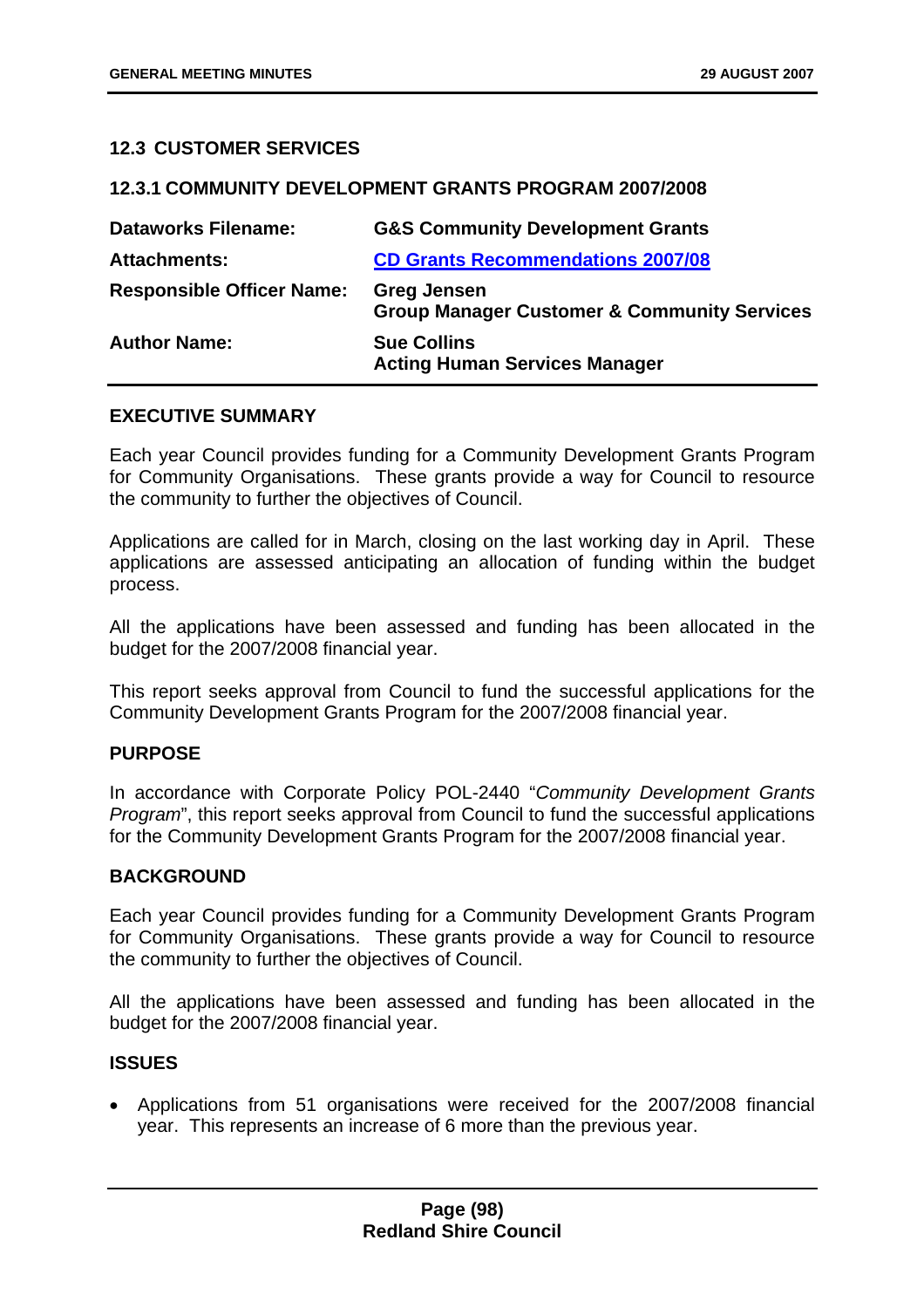- These applications were assessed in accordance with the guidelines and against the assessment criteria by officers of the Human Services Unit, Leisure and Recreation Services Unit, Cultural Development Unit and Office of Mayor and Councillors.
- Four assessment teams covering the areas of Aged Care and Disability; Sport, Recreation and the Arts; Child, Family and Youth; and Community General undertook the assessment. This strategy allowed for more expert feedback from people closely connected to the respective sectors. As a result of this process a list of successful applicants recommended for approval was determined.
- Further to this, the Acting Human Services Manager facilitated a workshop meeting with the Mayor and Councillors to look at these recommendations. As a result of this process, 35 successful applications are recommended for approval, to receive a total of \$92,681.41 (GST exclusive). The total budget allocation for distribution under this Grant Program is \$100,000.00 (GST exclusive).

## **RELATIONSHIP TO CORPORATE PLAN**

The recommendation primarily supports Council's strategic priority to build safe, strong and self reliant communities with access to community services, infrastructure and opportunities for participation in community life.

## **FINANCIAL IMPLICATIONS**

A total of 51 applications requesting a total of \$137,684.73 were assessed and of these 35 are recommended as being eligible for funding totalling \$92,681.41. The total budget allocation for distribution under this Grant Program is \$100,000.00.

### **PLANNING SCHEME IMPLICATIONS**

The Land Use Planning Group was consulted and it is considered that the outcome of recommendations in this report will not require any amendments to the Redlands Planning Scheme.

### **CONSULTATION**

The Acting Human Services Manager and Unit Staff consulted with the Group Manager, Customer and Community Services, Mayor and Councillors in order to assess the 51 applications. This is in accordance with Guideline GL-2440-00 "*Community Development Grants Program*".

### **OPTIONS**

### **PREFERRED**

That Council approve funding of \$92,681.41 (GST exclusive) for the Community Development Grants Program 2007/2008.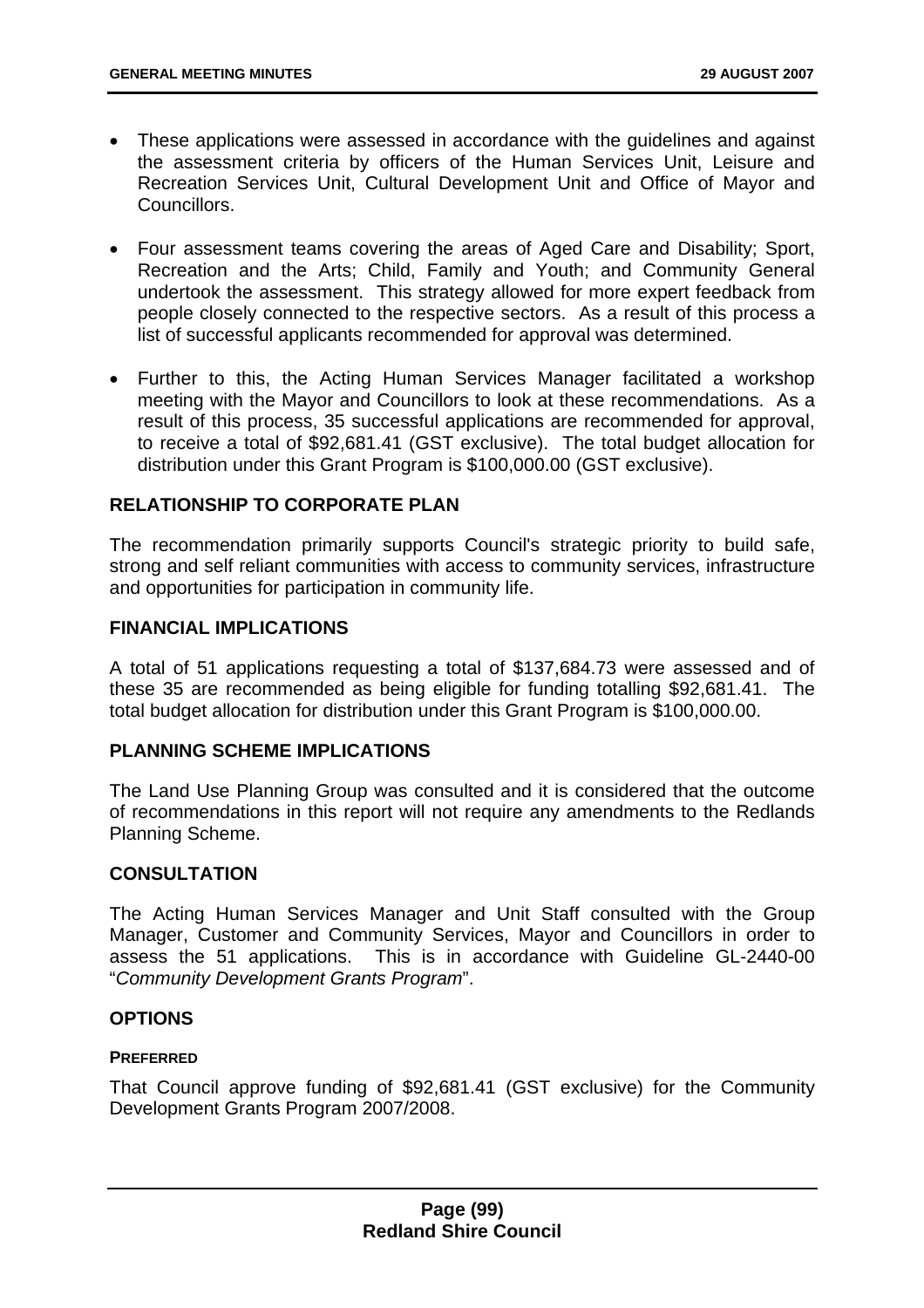#### **ALTERNATIVE**

That Council not approve funding of \$92,681.41 for the Community Development Grants Program 2007/2008 and that Grants be readvertised and reassessed.

# **OFFICER'S/COMMITTEE RECOMMENDATION/ COUNCIL RESOLUTION**

Moved by: Cr Williams Seconded by: Cr Dowling

**That Council resolve to approve funding of \$92,681.41 (GST exclusive) for the Community Development Grants Program 2007/2008.**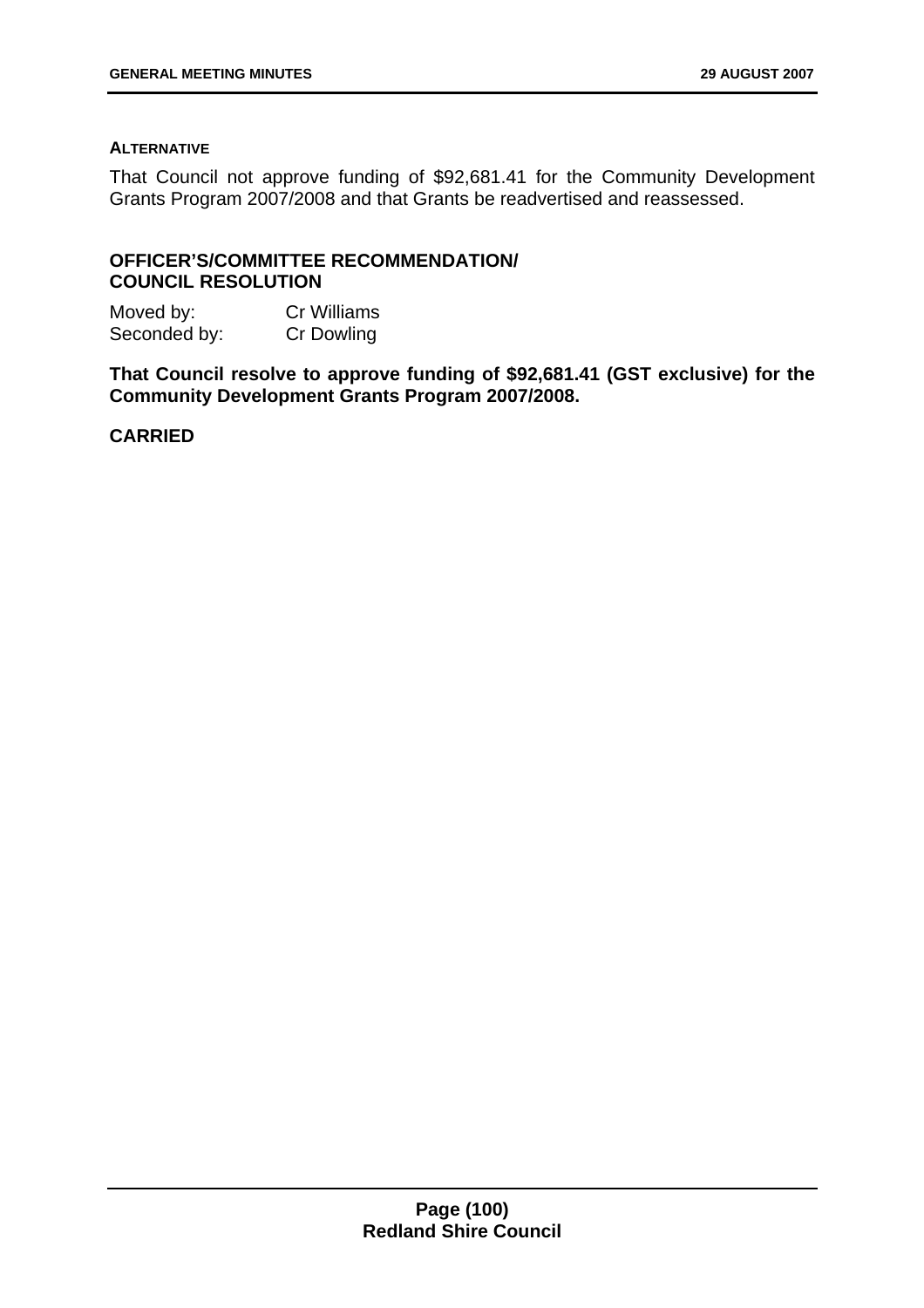## **12.3.2 SCHOOL AGE CARE VACATION CARE FEE INCREASE 2007/2008**

| <b>Dataworks Filename:</b>       | <b>G&amp;S School Age Care</b><br><b>GOV Corporate Register Fees &amp; Charges</b>   |
|----------------------------------|--------------------------------------------------------------------------------------|
| <b>Responsible Officer Name:</b> | <b>Greg Jensen</b><br><b>Group Manager Customer and Community</b><br><b>Services</b> |
| <b>Author Name:</b>              | <b>Sue Collins</b><br><b>Acting Human Services Manager</b>                           |

### **EXECUTIVE SUMMARY**

Each year School Age Care (SAC) Fees and Charges schedule is derived from benchmarking against other like services and within the guidelines of Council's recommended percentage increase. The Australian Government Family Assistant Office (FAO) also includes a percentage increase for child care benefits to assist families to obtain affordable child care. This increase was released in July 07 after the fees and charges have been set.

This year the FAO increased the families' Child Care Benefit from 3% to 13% providing parents with a further reduction in child care fees.

With the new increase of fees and charges for 07/08, the School Age Care fee calculator that provides information for families on fee costs shows that families who receive a percentage rate of 60% and higher will have a very minimal increase while some families will not have an increase in their fees. If the vacation care fees are not increased Council's SAC services will miss out on Child Care Benefit (CCB) entitlements.

This report seeks approval from Council to increase the 07/08 vacation care fees from \$33.50 to \$34.60 for the 07/08 financial year.

### **PURPOSE**

This report seeks approval from Council to increase only the Vacation Care fees from the 07/08 fee of \$33.50 to \$34.60 which includes the recommended new CCB 13% increase for 07/08. This fee is to commence from the 24 September 2007.

### **BACKGROUND**

This year the FAO increased the families' CCB from 3% to 13% providing parents with a further reduction in child care fees. This impacts negatively on the 07/08 vacation care income because the services will not be able to claim full CCB entitlements. Only Vacation care fees are implicated; the Before and After fee increase was not affected by the 13% CCB increase.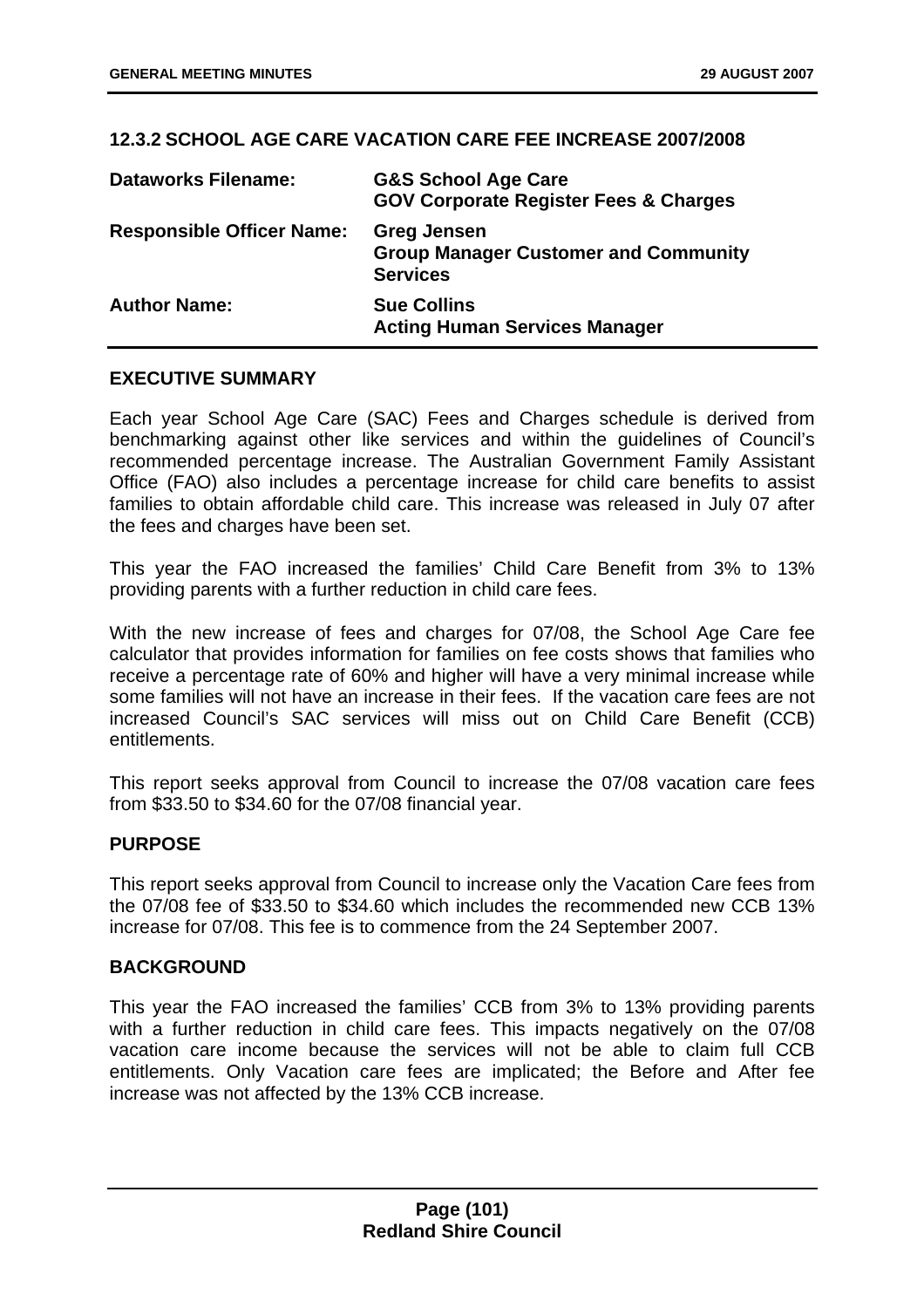# **ISSUES**

- Full CCB entitlements for SAC will be unable to be claimed from the FAO for families on 107% and 108%.
- The increase for vacation care fees from the proposed 07/08 charge of \$33.50 to \$34.60

# **RELATIONSHIP TO CORPORATE PLAN**

The recommendation primarily supports Council's strategic priority to build safe, strong and self reliant communities with access to community services, infrastructure and opportunities for participation in community life.

### **FINANCIAL IMPLICATIONS**

Full CCB entitlements can not be recouped from the FAO if fees are not increased by \$1.10.

# **PLANNING SCHEME IMPLICATIONS**

The Land Use Planning Group was consulted and it is considered that the outcome of recommendations in this report will not require any amendments to the Redlands Planning Scheme.

## **CONSULTATION**

The Acting Human Services Manager consulted with the Group Manager, Customer and Community Services in accordance with the Council's approved 07/08 Fees and Charges.

# **OPTIONS**

### **PREFERRED**

That Council approve the increase of fees for Vacation Care by \$1.10 from \$33.50 to \$34.60 for 2007/2008.

### **ALTERNATIVE**

That Council not approve the fee increase and subsequently will lose some CCB entitlements.

# **OFFICER'S/COMMITTEE RECOMMENDATION/ COUNCIL RESOLUTION**

| Moved by:    | Cr Williams |
|--------------|-------------|
| Seconded by: | Cr Dowling  |

**That Council resolve to approve the increase of fees for Vacation Care by \$1.10 from \$33.50 to \$34.60 for 2007/2008.**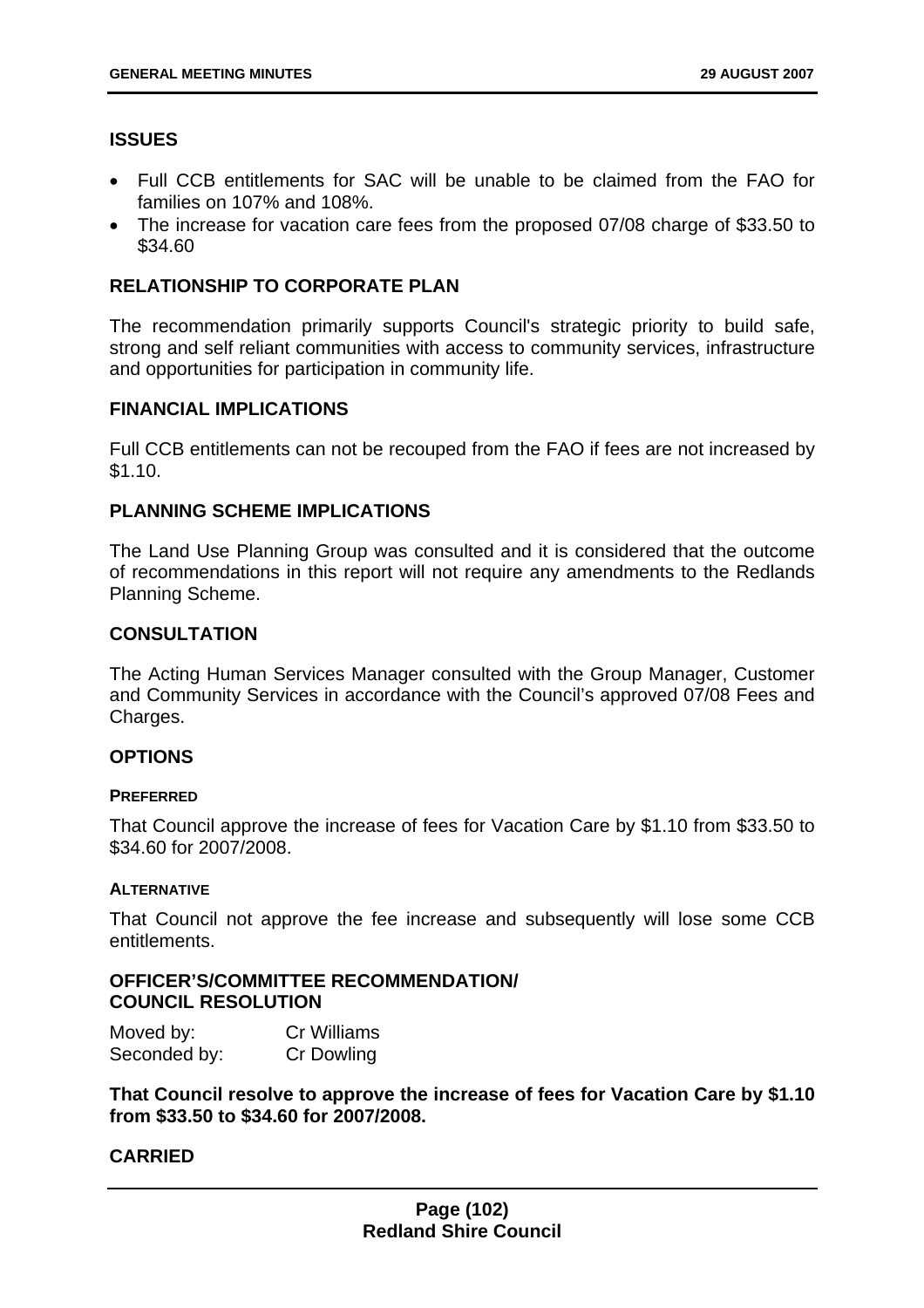## **12.4 PLANNING AND POLICY**

### **12.4.1 MONTHLY BALANCED SCORECARD REPORT FOR JULY 2007**

| <b>Dataworks Filename:</b>       | <b>Gov - Corporate Balanced Scorecard Monthly</b><br><b>Reporting to Committee</b>            |
|----------------------------------|-----------------------------------------------------------------------------------------------|
| <b>Attachment:</b>               | <b>Balanced Scorecard July 2007</b>                                                           |
| <b>Responsible Officer Name:</b> | <b>Warren Van Wyk</b><br><b>Manager Corporate Planning Performance &amp; Risk</b>             |
| <b>Author Name:</b>              | <b>Grant Bennett</b><br><b>Service Manager Corporate Planning &amp;</b><br><b>Performance</b> |

#### **EXECUTIVE SUMMARY**

The monthly Corporate Balanced Scorecard report, as attached, provides a high level overview of Council's performance in key areas of Council business.

This report provides the performance results and comments for the month of July 2007. Performance is shown in one of four ranges: Outstanding (green), above standard (yellow), satisfactory (orange) or unsatisfactory (red). The overall rating for each Perspective is determined by the relative weightings of each KPI it includes.

The overall rating for Redland Shire Council for the month of July is Outstanding.

### **PURPOSE**

To provide Council with the Corporate Balanced Scorecard report for the month of July 2007.

### **BACKGROUND**

The performance management framework for Redland Shire Council includes the requirement for reports to Council on a monthly and quarterly basis as follows:

- The monthly Corporate Balanced Scorecard (BSC) report to Council of overall organisational performance. This report comprises a concise set of high level KPI's that have been developed to reflect organisational performance against financial, customer, internal/business processes, and people and learning perspectives. This report provides Council with a monthly snapshot on how the organisation is performing in key areas of our business.
- A more detailed quarterly operational plan performance report that focuses on performance at a program level. This report comprises a summary of performance against all KPI's and more detailed comments from Managers about performance that falls above or below an acceptable range.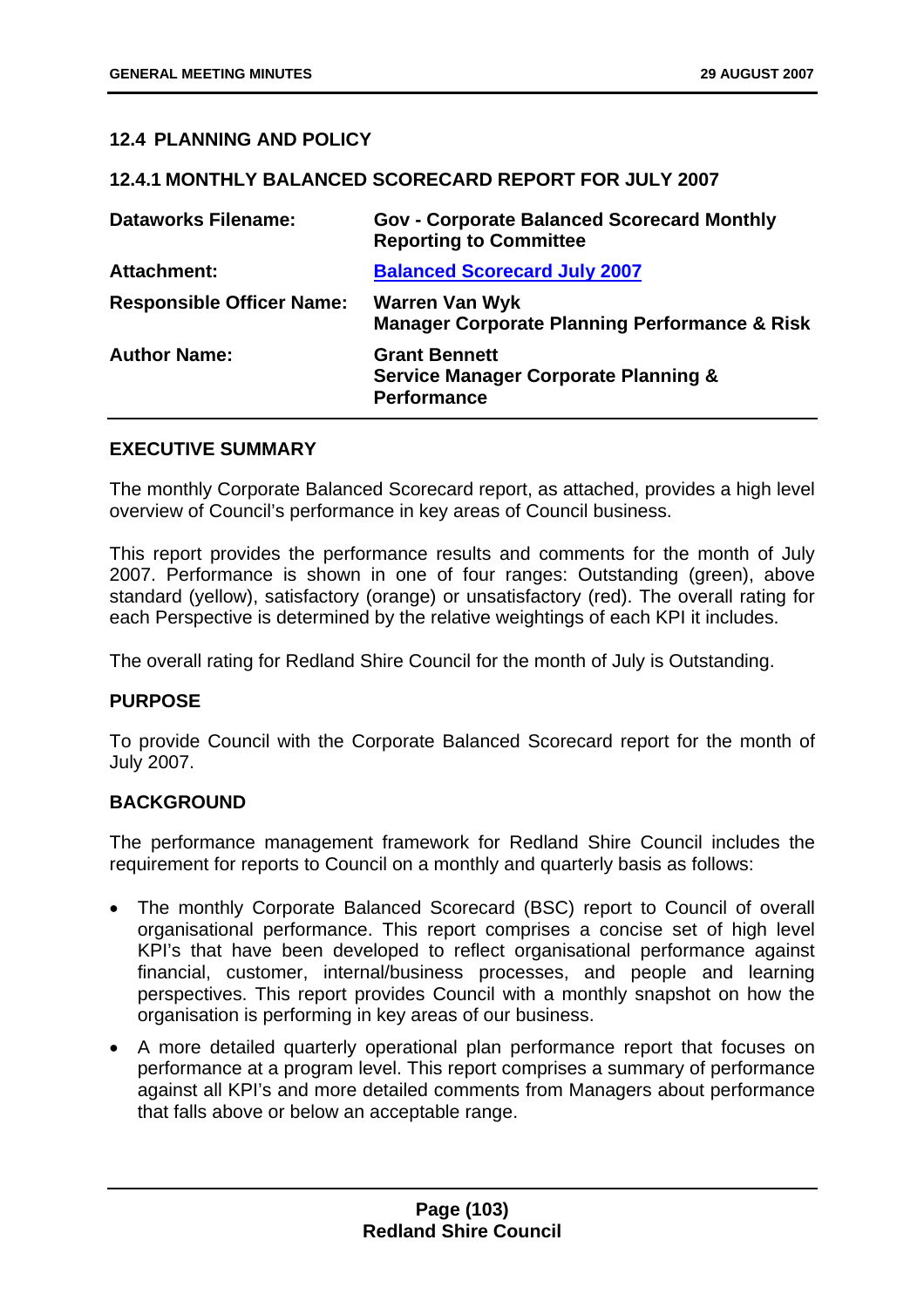# **ISSUES**

This is the first month of reporting against the 2007-08 Balanced Scorecard. KPI's remain largely unchanged from 2006-07, with the only notable alteration being to replace the "Tri-safe Audit action plan implementation" with a "Workplace Health & Safety management plan action implementation", due to a change to a new performance based Australian Standard.

Please note that for this month only, the graphs of each KPI show July results as a dark blue "dot", and as each subsequent month's results are added the dots will be joined by a line to show trends.

The following comments provide an overview of performance under each scorecard perspective and the associated key performance indicators.

## **Financial Perspective**

### July Rating: Outstanding

Proven Earnings Before Interest Tax & Depreciation (EBITD) Savings to Budget (weighting 20%) rated at the outstanding level, with a budget of \$4.096m and actual \$6.403m. Revenue exceeded budget whilst timing differences in goods and services saw expenditure below expected levels this month. Full details are provided in the monthly finance report.

Cash Levels within Targets (weighting 8%) rated in the above standard range with the result of 4.3 months being well within the target range.

The Capital Works Program Financial Performance KPI (weighting 12%) compares expenditure on finalised projects with budget. The above standard result this month shows that overall, projects completed in July were delivered with 3.6% savings compared to budget.

### **Customer Perspective**

### July Rating: Outstanding

Capital works program practical completion (weighting 15%) reports on the % of capital project milestones achieved compared to plan. A small number of project milestones were scheduled for July and all of these plus some scheduled for completion in future months were completed ahead of time, resulting in an outstanding result for this KPI.

Compliance with the Australian Drinking Water Guidelines (ADWG, weighting 2.5%): Drinking water quality fully complied (100%) with all 4 key ADWG parameters: e-coli levels, turbidity, pH levels, and manganese levels.

Compliance with our EPA Licence for Wastewater (weighting 2.5%) rated as outstanding, with no non-compliances during July.

% of development assessment, integrated commercial and land development applications processed within IPA timeframes (weighting 10%) achieved 98% of decisions made within statutory timeframes and an outstanding rating in July, continuing the excellent work by Assessment Services over the latter part of 2006-07 year.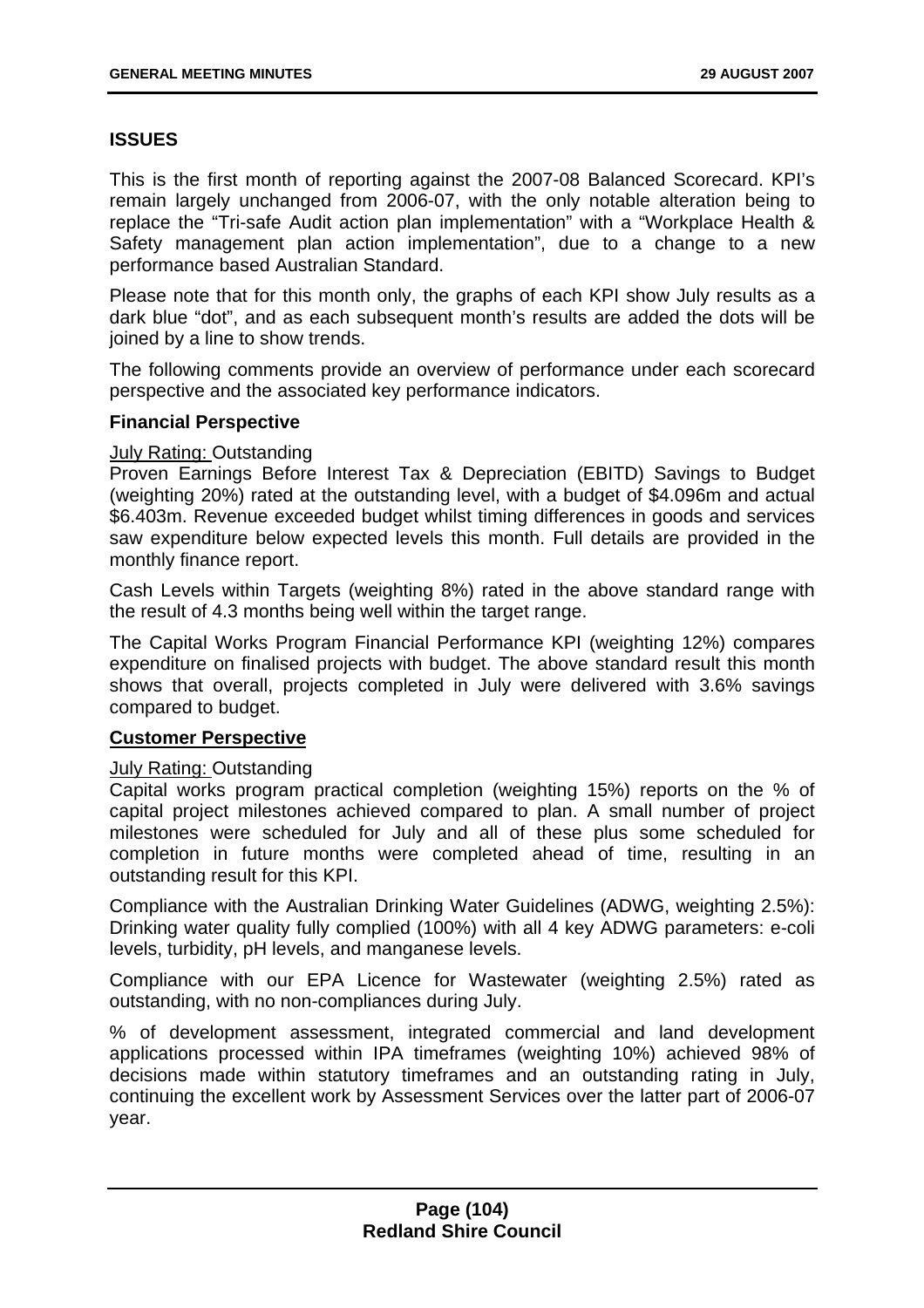## **Internal Perspective**

### July Rating: Outstanding

Asset Management Plans Actions Completed (weighting 7.5%) was above standard with 94% completed on time.

% of Internal Audit Actions completed within agreed timeframes (weighting 7.5%), continues to rate as outstanding with 100% of audit recommendations completed on schedule.

## **People & Learning Perspective**

## July Rating: Outstanding

% of funded workplace health and safety management plan actions (weighting 10%) rated at the outstanding level. With the change to the new performance based Australian Standard (AS4804/4801) a transition plan is being developed and the first stage was to complete an assessment of the requirements of the new standard, and this was completed in July as planned. It is expected that the new action plan will be finalised by the end of September 07 and implementation of approved actions will then follow.

The Lost Time Injury Frequency Rate (weighting 5%) is expressed as a rolling 12 month average and rated in the above standard range. No lost time injuries were recorded in July.

# **RELATIONSHIP TO CORPORATE PLAN**

The recommendation primarily supports Council's strategic priority to provide effective organisational leadership through strategic planning and accountable and ethical standards of practice.

# **FINANCIAL IMPLICATIONS**

No direct financial implications arise from this report. The report does contain several indicators that either reflects financial performance to date, or which will have had a direct or indirect impact on financial performance.

### **PLANNING SCHEME IMPLICATIONS**

The Land Use Planning Group was consulted and it is considered that the outcome of recommendations in this report will not require any amendments to the Redlands Planning Scheme.

# **CONSULTATION**

The data and comments in the report were provided by relevant managers and were compiled by the Corporate Planning, Performance and Risk Group.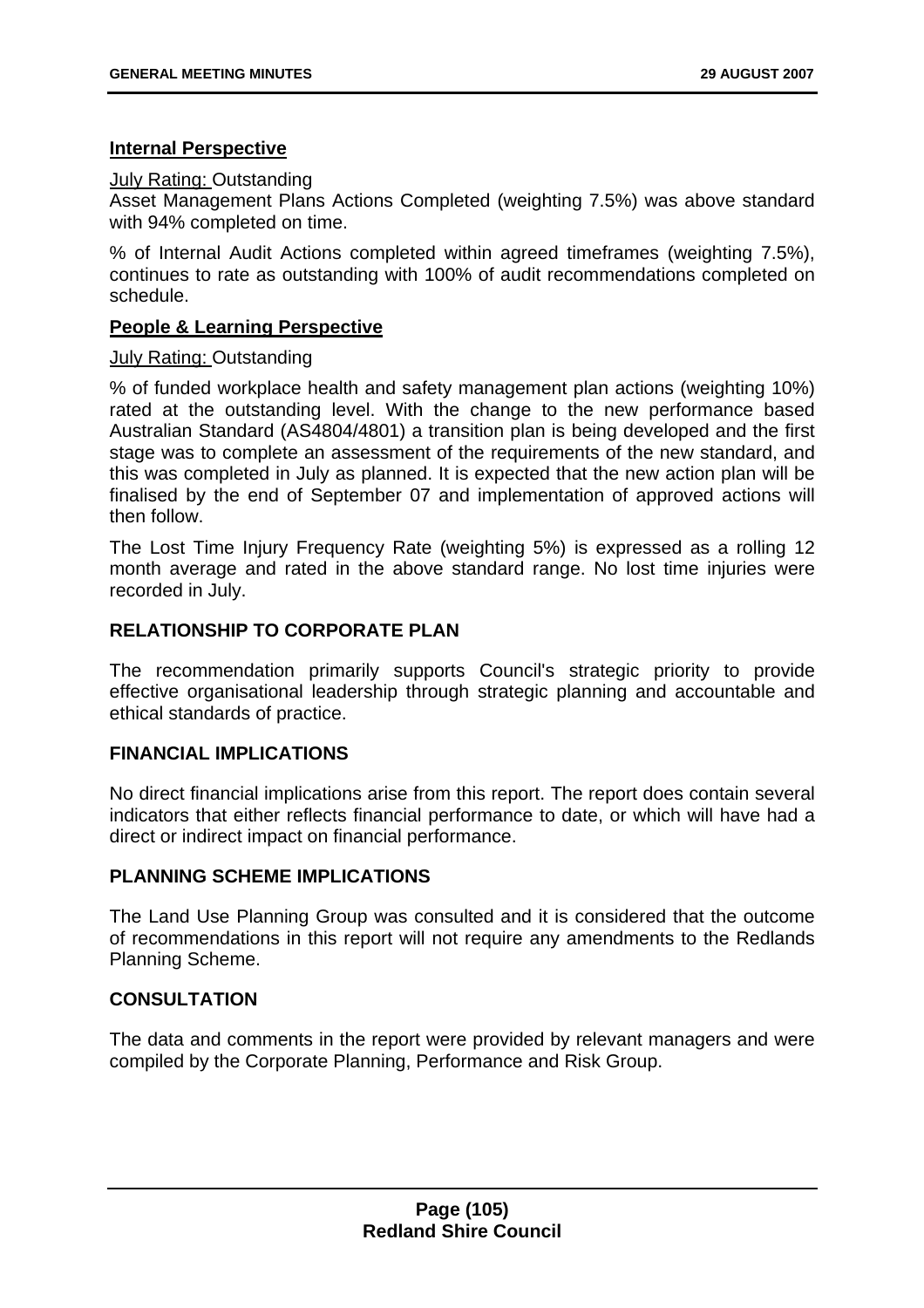## **OPTIONS**

#### **PREFERRED**

That Council resolve to note the Corporate Balanced Scorecard for the month of July 2007, as attached.

### **ALTERNATIVE**

That Council resolve to note the Corporate Balanced Scorecard for July 2007 and request additional information.

### **OFFICER'S/COMMITTEE RECOMMENDATION/ COUNCIL RESOLUTION**

Moved by: Cr Williams Seconded by: Cr Dowling

**That Council resolve to note the Corporate Balanced Scorecard for the month of July 2007, as attached.**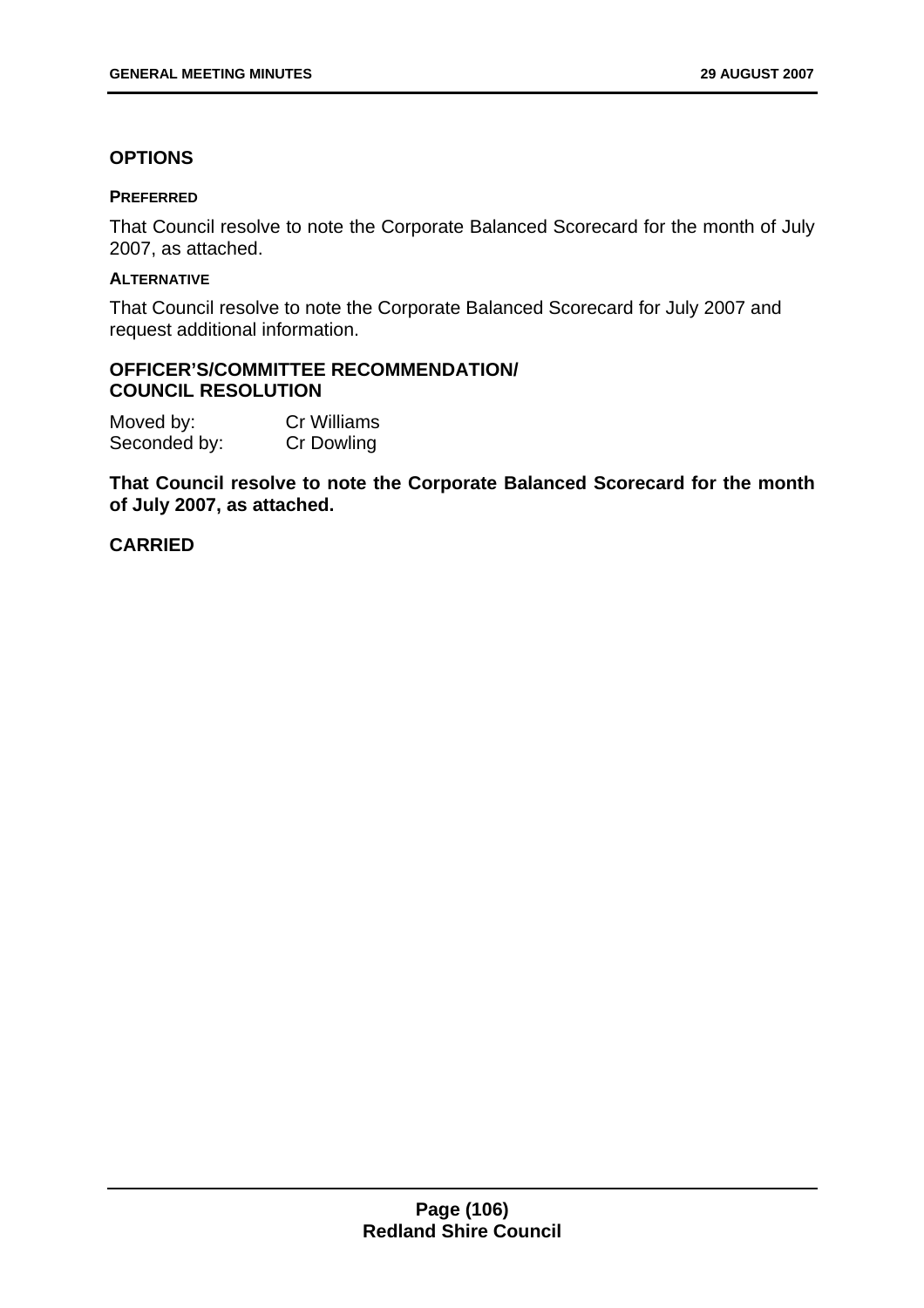## **13 DIRECT TO COUNCIL REPORTS**

### **13.1 OFFICE OF CEO**

| 13.1.1 HILLARD STATE SCHOOL - COUNCILLORS' CBF REQUEST DIVISION 7 |                                                          |  |
|-------------------------------------------------------------------|----------------------------------------------------------|--|
| <b>Dataworks Filename:</b>                                        | <b>G&amp;S Councillors' Community Benefit Fund</b>       |  |
| <b>Responsible Officer Name:</b>                                  | <b>Susan Rankin</b><br><b>Chief Executive Officer</b>    |  |
| <b>Author Name:</b>                                               | <b>Tina Robinson</b><br><b>Executive Support Officer</b> |  |

### **EXECUTIVE SUMMARY**

Council annually allocates in its budget an amount for discretionary spending by the Divisional Councillors' known as the Councillors' Community Benefit Fund (CCBF). All requests for funding individual projects with a greater expenditure than \$5,000.00 require approval form Council.

This request relates to an allocation of \$9,090.91 (GST Exclusive) from the Division 7 portion of the CCBF to assist the Hilliard State School in purchasing and installing a 4 bay garage at the school for storage of equipment.

### **PURPOSE**

The purpose of this report is to seek Council approval for the allocation of \$9,090.91 (GST Exclusive) from the Division 7 portion of the CCBF to purchase and install a 4 bay garage to be utilised by the school, community and Council After Hours School Age Care for storage of equipment.

### **BACKGROUND**

- The Hilliard State School representatives and Cr Elliot have discussed the request to fund the purchase and installation of a four bay garage for storage of equipment.
- Council's Human Services area is contributing \$1,000.00 (GST Exclusive) towards this project has received written confirmation from Hilliard State School that one bay of the garage will be utilised by the After Hours School Age Care for storage purposes.
- Total project cost is \$14,000.00 (GST Inclusive) and Hilliard State School will fund the difference.
- Cr Elliott supports this request and the allocation of \$9,090.91 (GST Exclusive) from the Division 7 portion of the CCBF.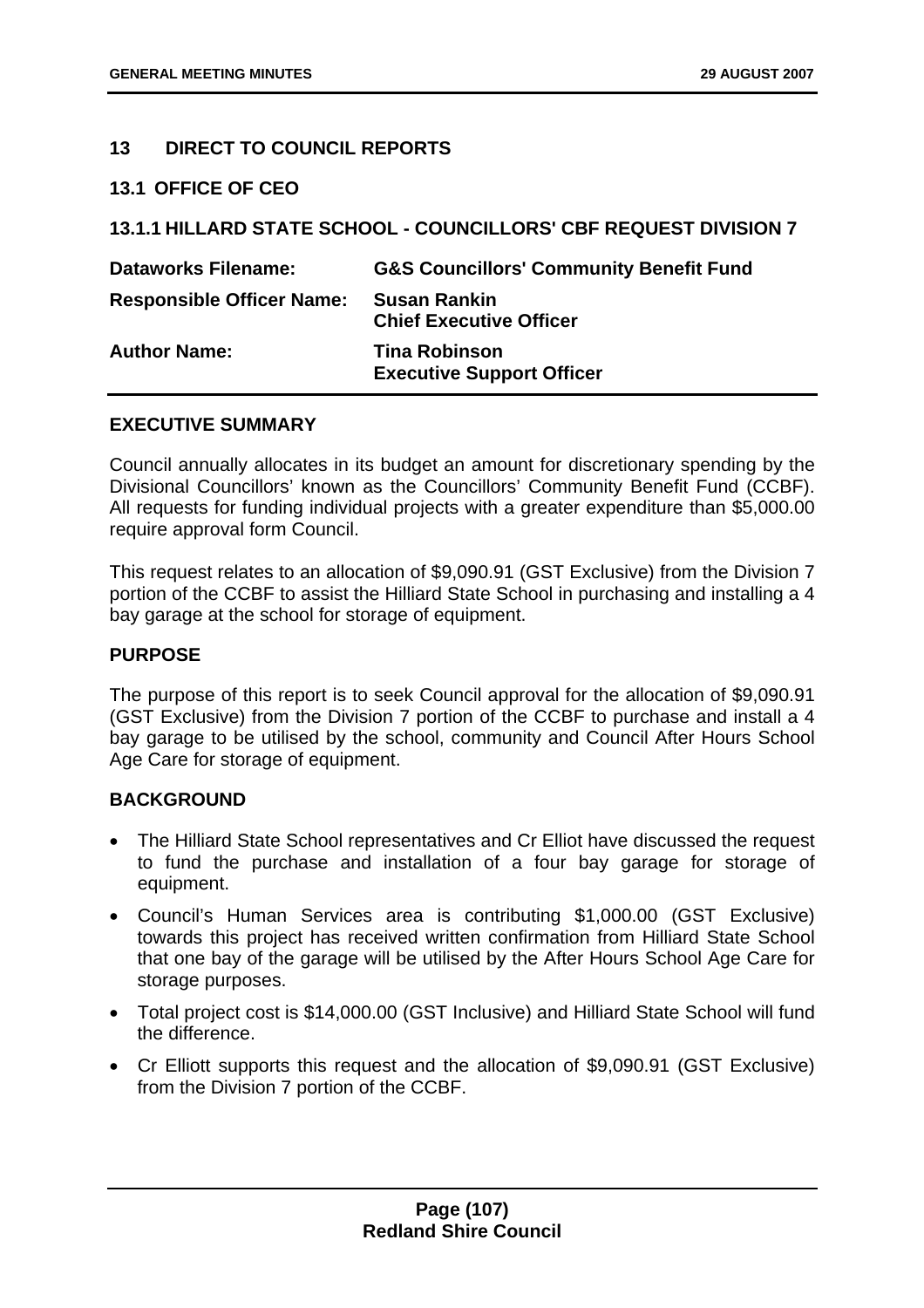### **ISSUES**

The Human Services Manager has received written agreement from the Principal of Hilliard State School that one bay of the garage will be utilised by the After Hours School Age Care for storage of equipment (owned and used by the School Age Care Service).

## **RELATIONSHIP TO CORPORATE PLAN**

The recommendation in this report primarily supports Council's strategic priority to build safe, strong and self reliant communities with access to community services, infrastructure and opportunities for participation in community life.

### **FINANCIAL IMPLICATIONS**

Councillor Elliott has sufficient funds in the Division 7 portion of the CCBF to allocate \$9,090.91 (GST Exclusive) to the Hilliard State School for the purchase and installation of a four bay garage for school, community and Council After Hours School Age Care for storage of equipment.

As per CCBF Guidelines (GL-2034) requirements, three written quotations have been received.

#### **CONSULTATION**

Councillor Elliott had earlier discussions with Hilliard State School regarding their request for assistance to purchase a four bay garage for storage purposes and supports the recently received CCBF Application.

Council's Human Services Manager has consulted with Hilliard State School regarding the contribution of \$1,000.00 (GST Exclusive) to be allocated from Council's School Age Care budget.

### **OPTIONS**

#### **PREFERRED**

That Council approve the total allocation of \$9,090.91 (GST Exclusive) from the Division 7 portion of the Councillors' Community Benefit Fund to assist Hilliard State with the purchase of a four bay garage to be utilised by the school, community and Council After Hours School Age Care for storage of equipment.

#### **ALTERNATIVE**

That Council not approve the total allocation of \$9,090.91 (GST Exclusive) from the Division 7 portion of the Councillors' Community Benefit Fund to purchase and install a four bay garage to be utilised by the school, community and Council After Hours School Age Care for storage of equipment.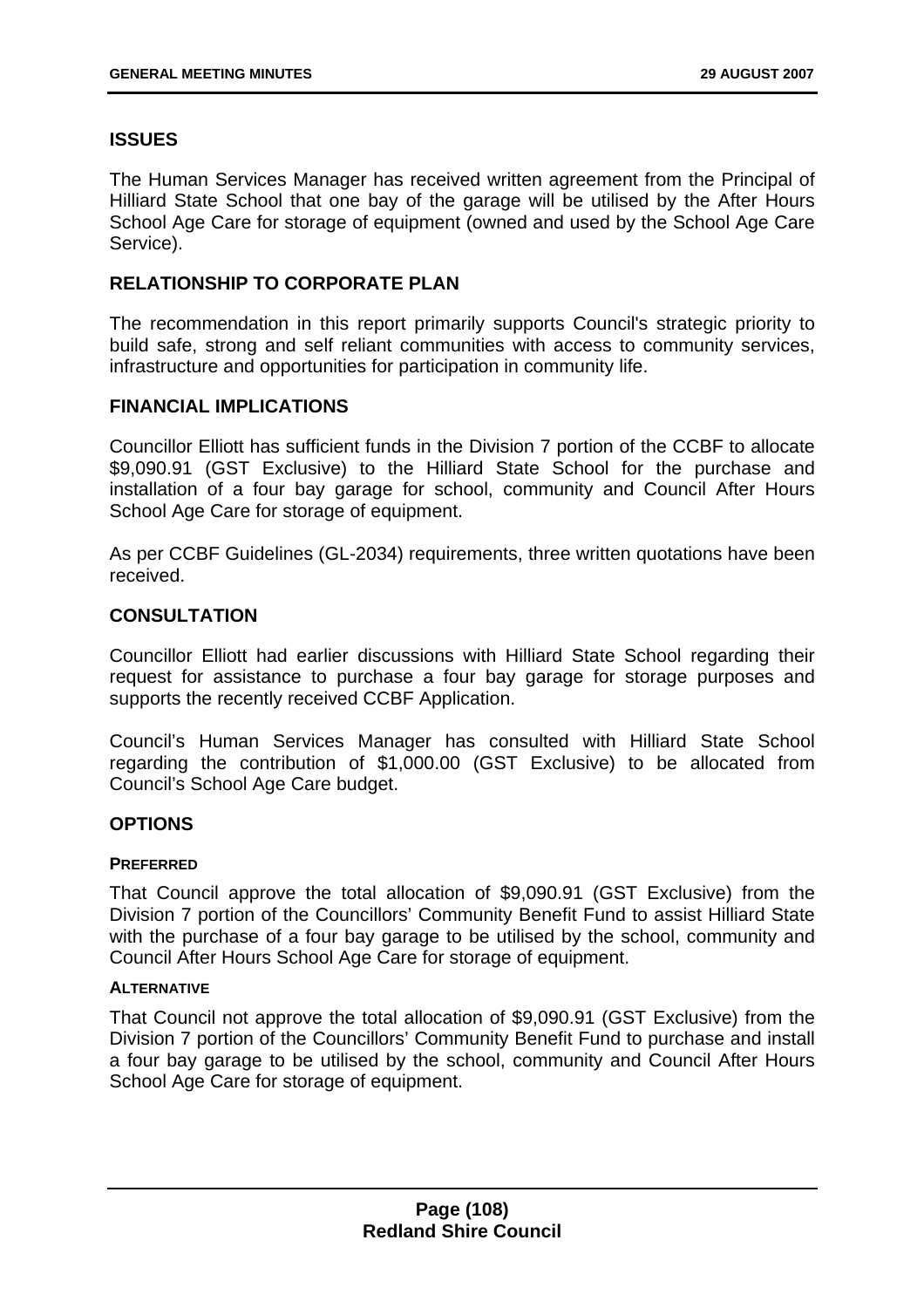# **OFFICER'S RECOMMENDATION/ COUNCIL RESOLUTION**

| Moved by:    | <b>Cr Elliott</b> |
|--------------|-------------------|
| Seconded by: | <b>Cr Barker</b>  |

**That Council resolve to approve the allocation of \$9,090.91 (GST Exclusive)**  from the Division 7 portion of the Councillors' Community Benefit Fund to **assist Hilliard State School with the purchase and installation of a four bay garage to be utilised by the school, community and Council After Hours School Age Care for storage of equipment.** 

**CARRIED**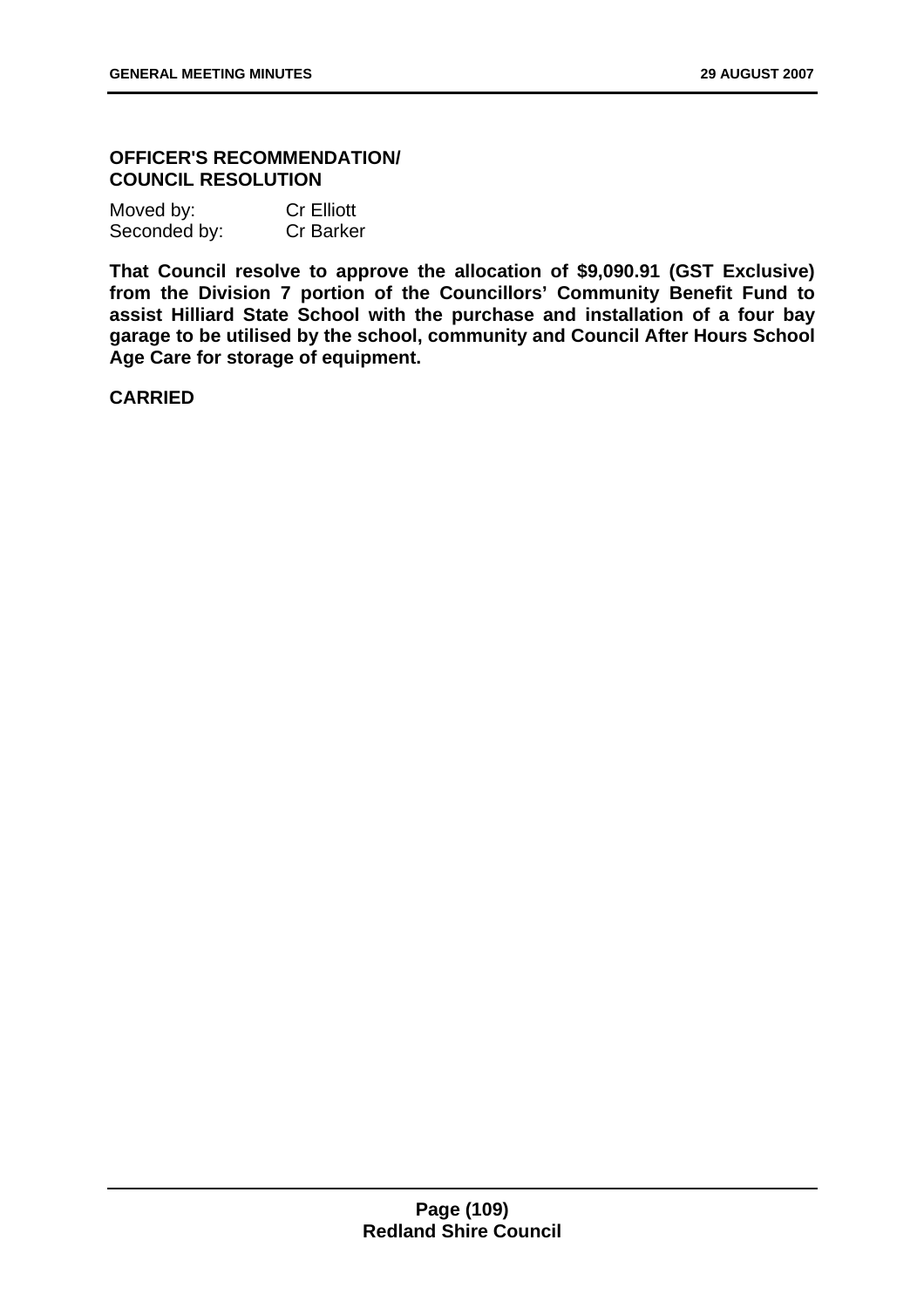# <span id="page-110-0"></span>**13.1.2 MUDDIES CRICKET & RECREATION CLUB INC - CCBF REQUEST DIVISION 8**

| <b>Dataworks Filename:</b>       | <b>G&amp;S Community Benefit Fund</b>                    |
|----------------------------------|----------------------------------------------------------|
| <b>Responsible Officer Name:</b> | <b>Susan Rankin</b><br><b>Chief Executive Officer</b>    |
| <b>Author Name:</b>              | <b>Tina Robinson</b><br><b>Executive Support Officer</b> |

## **EXECUTIVE SUMMARY**

Council annually allocates in its budget an amount for discretionary spending by the Divisional Councillors' known as the Councillors' Community Benefit Fund (CCBF). All requests for funding individual projects with a greater expenditure than \$5,000 requires approval from Council.

This funding request is for an allocation of \$6,115.00 (GST Exclusive) from the Division 8 portion of the CCBF to assist the Muddies Cricket and Recreation Club with installing a bowling run-up system at the practice cricket nets, Judy Holt Park, Birkdale.

## **PURPOSE**

The purpose of this report is to seek Council approval to allocate \$6,115.00 (GST Exclusive) from the Division 8 portion of the CCBF to assist the Muddies Cricket and Recreation Club with installing a bowling run-up system at the practice cricket nets, Judy Holt Park.

# **BACKGROUND**

- The Muddies Cricket Club is seeking funding to install a bowling run-up system at the practice cricket nets, Judy Holt Park. The bowling run-up system is a rubber compound installed at the delivery stride section of the wicket nets which aims in reducing impact on players legs.
- The Division 8 Councillor supports the allocation of \$6,115.00 (GST Exclusive) from the Division 8 portion of the CCBF.

### **ISSUES**

Environmental Management have advised that this CCBF request does not impact on the future remediation works to be undertaken at the closed landfill site located approximately twenty metres away from the Muddies Cricket Club practice wicket nets.

### **RELATIONSHIP TO CORPORATE PLAN**

The recommendation in this report primarily supports Council's strategic priority to build safe, strong and self reliant communities with access to community services, infrastructure and opportunities for participation in community life.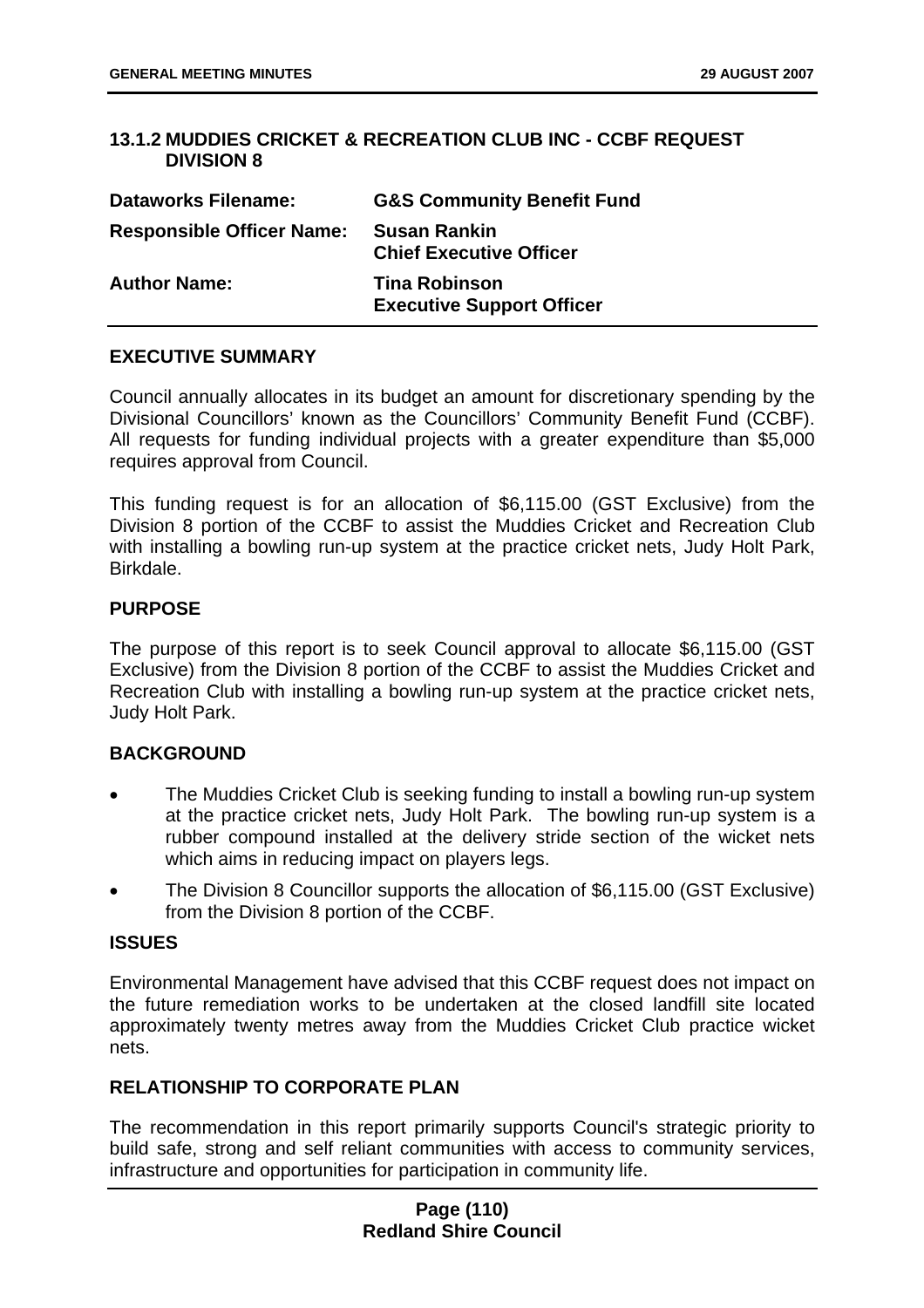# **FINANCIAL IMPLICATIONS**

Councillor Beard has sufficient funds in the Division 8 portion of the CCBF to support the request to install a bowling run-up system at the practice cricket nets, Judy Holt Park, Birkdale.

As per CCBF Guideline (GL-2034), more than the required number of two quotations has been received.

## **CONSULTATION**

The Office of CEO has consulted with Environmental Management who considered this request and advised they have no issues with this project.

Cr Alan Beard has consulted with Muddies Cricket Club representatives as to their requirements.

## **OPTIONS**

### **PREFERRED**

That Council approves the allocation of \$6,115.00 (GST Exclusive) from the Division 8 portion of the Councillors' Community Benefit Fund to install a bowling run-up system at the practice cricket wicket nets, Judy Holt Park, Birkdale.

### **ALTERNATIVE**

That Council not approve the allocation of \$6,115.00 (GST Exclusive) from the Division 8 portion of the Councillors' Community Benefit Fund to install a bowling runup system at the practice cricket wicket nets, Judy Holt Park, Birkdale.

# **OFFICER'S RECOMMENDATION/ COUNCIL RESOLUTION**

| Moved by:    | Cr Beard          |
|--------------|-------------------|
| Seconded by: | <b>Cr Dowling</b> |

**That Council resolve to approve the allocation of \$6,115.00 (GST Exclusive) from the Division 8 portion of the Councillors' Community Benefit Fund to install a bowling run-up system at the practice cricket wicket nets, Judy Holt Park, Birkdale.** 

### **CARRIED**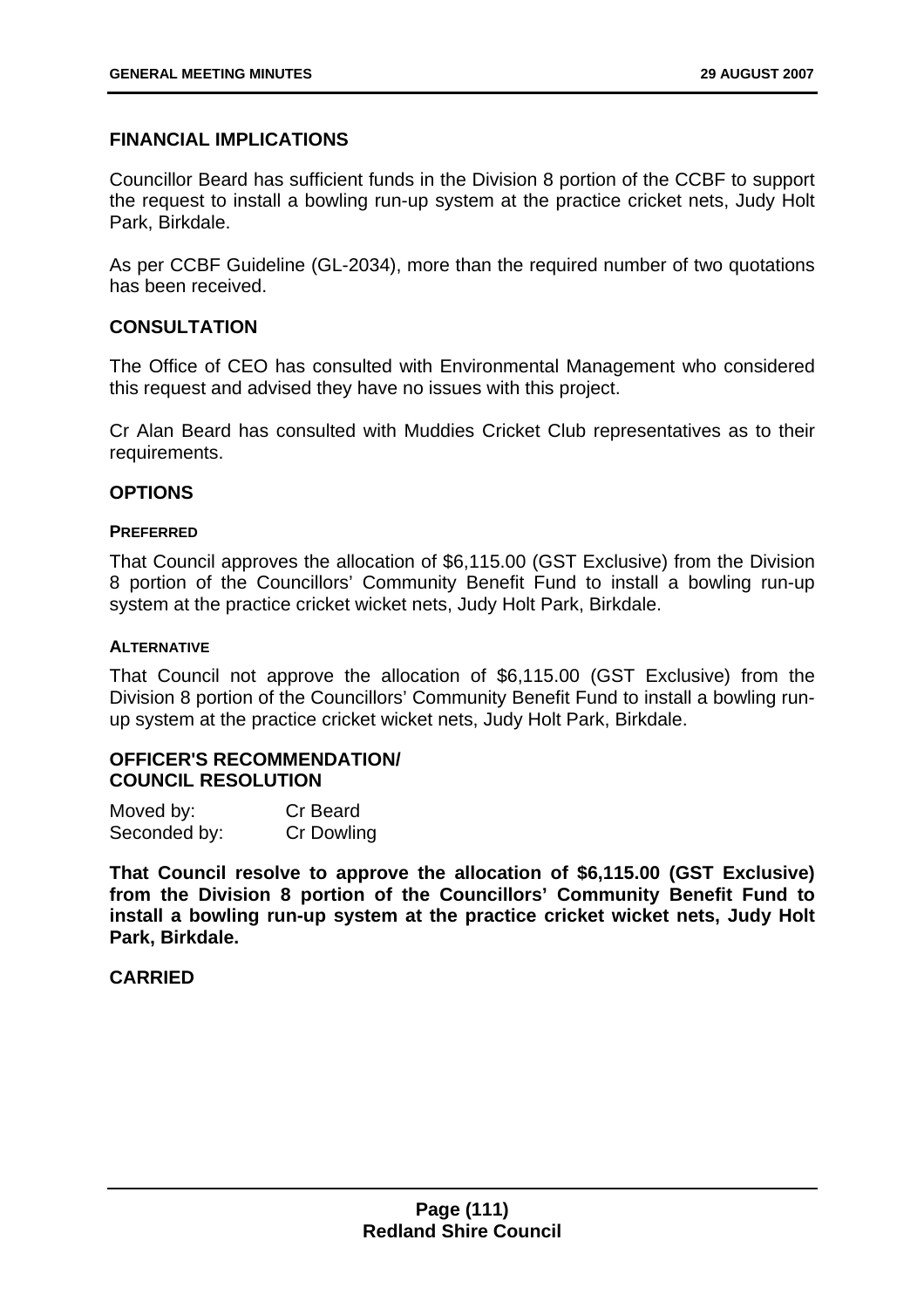# <span id="page-112-0"></span>**13.1.3 REDLEM YOUTH INCORPORATION - COUNCILLORS' COMMUNITY BENEFIT FUND REQUEST**

| <b>Dataworks Filename:</b>       | <b>G&amp;S Community Benefit Fund</b>                    |
|----------------------------------|----------------------------------------------------------|
| <b>Responsible Officer Name:</b> | <b>Susan Rankin</b><br><b>Chief Executive Officer</b>    |
| <b>Author Name:</b>              | <b>Tina Robinson</b><br><b>Executive Support Officer</b> |

# **EXECUTIVE SUMMARY**

Council annually allocates in its budget an amount for discretionary spending by the Divisional Councillors' know as the Councillors' Community Benefit Fund (CCBF). All requests for funding individual projects with a greater expenditure than \$5,000 requires approval from Council.

This funding request is to assist Redlem Youth Incorporation to purchase sound equipment. The total request is for an amount of \$6,200.00 (GST Exclusive) which is made up of the following CCBF allocations:

- Division 2 - \$1,000.00 (GST Exclusive);
- Division 3 - \$1,000.00 (GST Exclusive);
- Division 4 - \$1,000.00 (GST Exclusive);
- Division 6 - \$1,000.00 (GST Exclusive);
- Division 8 - \$1,000.00 (GST Exclusive);
- Division 9 - \$1,200.00 (GST Exclusive).

# **PURPOSE**

The purpose of this report is to seek Council approval for an allocation of \$1,000.00 (GST Exclusive) from Divisions 2, 3, 4, 6, and 8 portions of the CCBF and \$1,200.00 (GST Exclusive) from Division 9 portion of the CCBF, to assist with the purchase of sound equipment for use at the Redlem Youth Event to be held on 17 November 2007, and for future events.

# **BACKGROUND**

- The Redlem Youth Event is a positive day out for young people between the ages of 13–17 that reside within the Redland Shire. This event is designed to entertain and inspire and will encompass live music, rides, interactive activities and displays from the youth, educational and employment organisations;
- Council received correspondence in May 2007 from the Redlem Youth Event Inc requesting funding assistance for their upcoming event;
- Councillors' Ogilvie, Henry, Dowling, Bowler, Beard and Williams support this request and have sufficient funds within their portions of the CCBF;
- Council approval is required for funding of \$5,000 and over.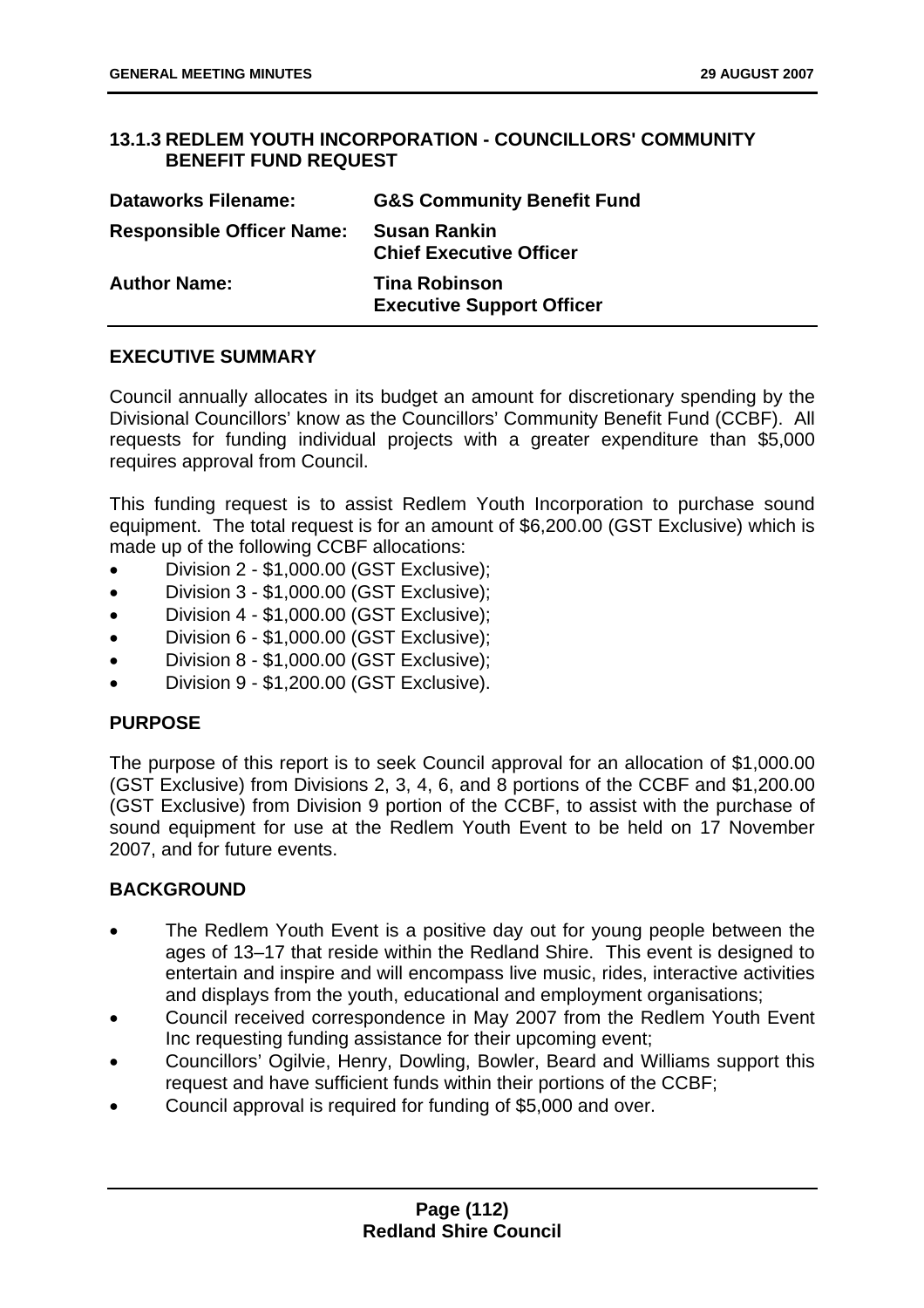### **ISSUES**

The Redlem Youth Event Incorporation has held several successful events for the Youth in the Redlands with future events already scheduled; therefore the purchase of sound equipment will be utilised for more than one event.

### **RELATIONSHIP TO CORPORATE PLAN**

The recommendation in this report primarily supports Council's strategic priority to build safe, strong and self reliant communities with access to community services, infrastructure and opportunities for participation in community life.

## **FINANCIAL IMPLICATIONS**

Councillors Ogilvie, Henry, Dowling, Bowler, Beard and Williams have sufficient funds in their respective portions of the CCBF to allocate funds to the Redlem Youth Event Inc for the purchase of a public address system.

As per CCBF Guideline (GL-2034) requirements, two written quotations have been received.

## **CONSULTATION**

Councillors Ogilvie, Henry, Dowling, Bowler, Beard and Williams have received a copy of correspondence and request made by the Redlem Youth Event Incorporation. Based on the information provided, the Councillors have given their support to this request

### **OPTIONS**

### **PREFERRED**

That Council approve the total allocation of \$6,200.00 (GST Exclusive) made up of \$1,000.00 (GST Exclusive) from Divisions 2, 3, 4, 6, 8 portions of the Councillors' Community Benefit Fund and a further \$1,200.00 (GST Exclusive) from Division 9 portion to assist the Redlem Youth Event Incorporation to purchase a sound system.

### **ALTERNATIVE**

That Council not approve the total allocation of \$6,200.00 (GST Exclusive) made up of \$1,000.00 (GST Exclusive) from Divisions 2, 3, 4, 6, 8 portions of the Councillors' Community Benefit Fund and a further \$1,200.00 (GST Exclusive) from Division 9 portion to assist the Redlem Youth Event Incorporation to purchase a sound system.

### **OFFICER'S RECOMMENDATION/ COUNCIL RESOLUTION**

| Moved by:    | <b>Cr Williams</b> |
|--------------|--------------------|
| Seconded by: | <b>Cr Bowler</b>   |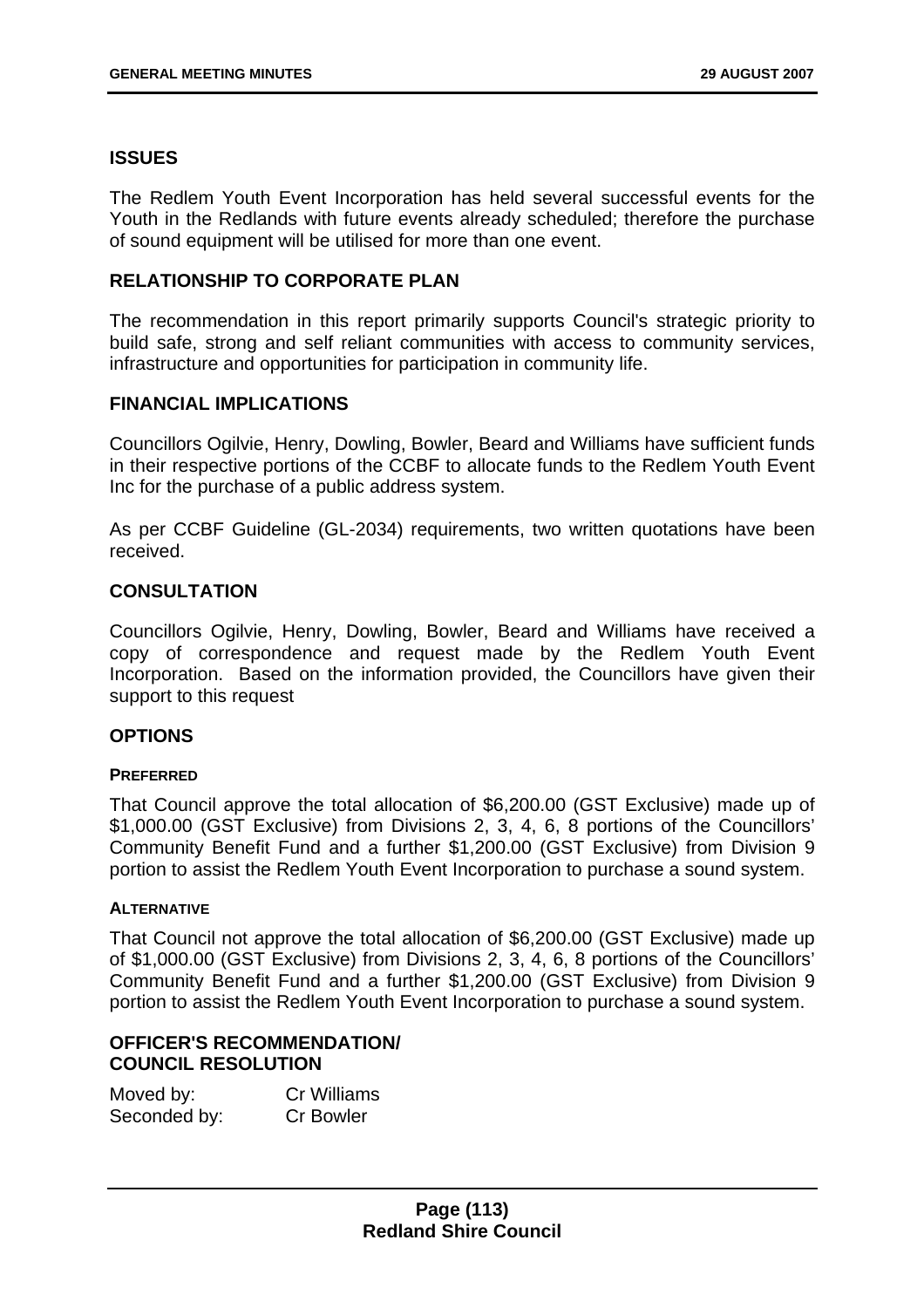**That Council resolve to approve the allocation of \$6,200.00 (GST Exclusive) made up of \$1,000.00 (GST Exclusive) from Divisions 2, 3, 4, 6, 8 of the Councillors' Community Benefit Fund and a further \$1,200.00 (GST Exclusive) from Division 9 portion to assist the Redlem Youth Event Incorporation to purchase a sound system.** 

**CARRIED**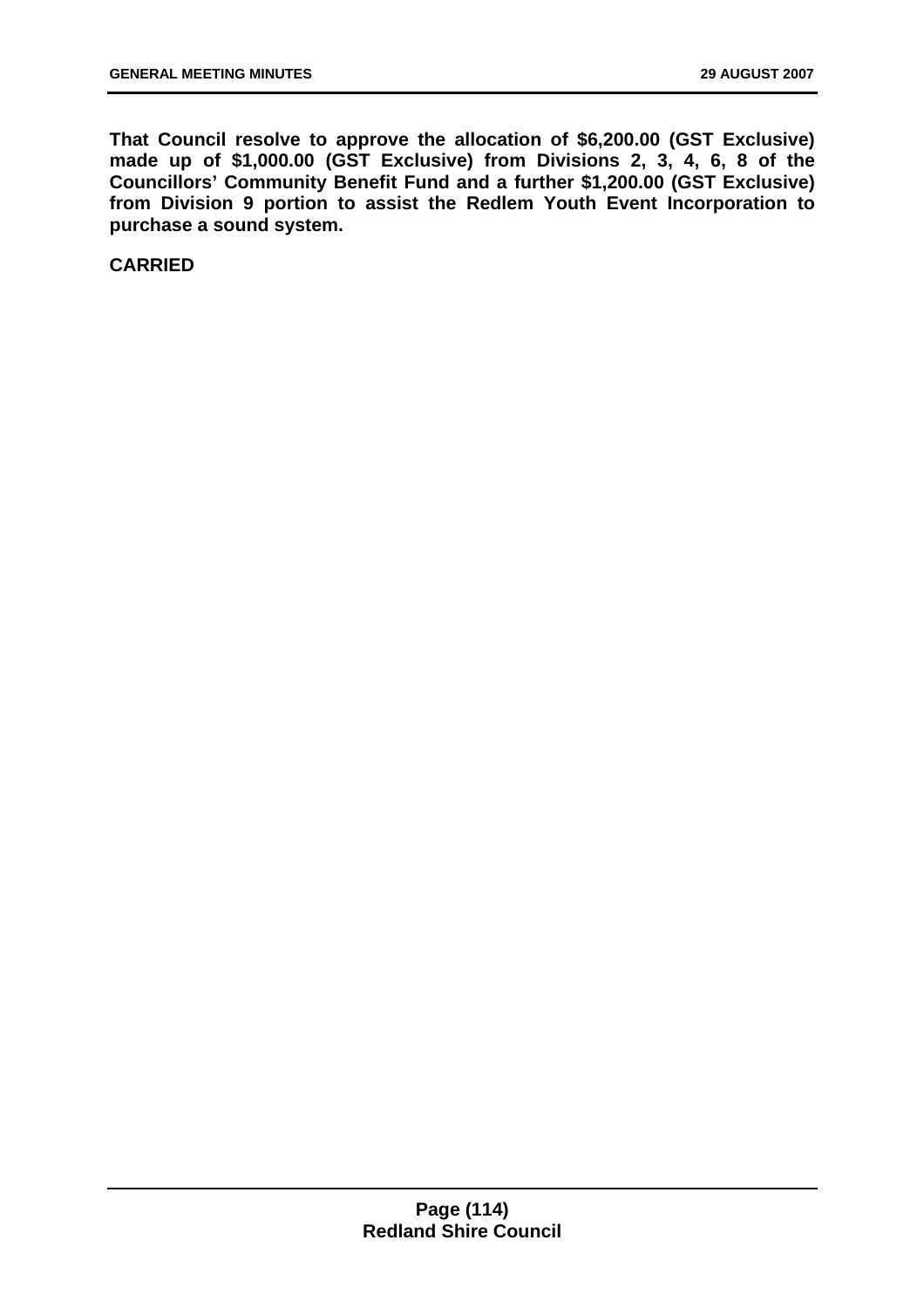## **13.1.4 LIONS CLUB OF REDLANDS - COUNCILLORS' COMMUNITY BENEFIT FUND REQUEST**

| <b>Dataworks Filename:</b>       | <b>G&amp;S Councillors' Community Benefit Fund</b>       |
|----------------------------------|----------------------------------------------------------|
| <b>Responsible Officer Name:</b> | <b>Susan Rankin</b><br><b>Chief Executive Officer</b>    |
| <b>Author Name:</b>              | <b>Tina Robinson</b><br><b>Executive Support Officer</b> |

## **EXECUTIVE SUMMARY**

Council annually allocates in its budget an amount for discretionary spending by the Divisional Councillors known as the Councillors' Community Benefit Fund (CCBF). All requests for funding individual projects with a greater expenditure than \$5,000.00 requires approval from Council.

This funding request is for a total of \$15,177.00 (GST Exclusive) to be allocated from Divisions 2, 5 and 9 portions of the CCBF to assist the Lions Club of Redlands to install a kitchen with appliances and sewer connection for the replica 'Old Gangers House' being built at Lot 1 on SP173837, Shore Street North, Cleveland.

## **PURPOSE**

The purpose of this report is to seek Council approval to assist the Lions Club of Redlands to install a kitchen with appliances and sewer connection for the community meeting/function space being built at Cleveland, the total of \$15,177.00 (GST Exclusive) allocated from Division 2, 5 and 9 portions of the CCBF as follows:

- 1. Division 2 \$10,000 (GST Exclusive);
- 2. Division 5 \$ 2,000 (GST Exclusive);
- 3. Division 9 \$ 3,177 (GST Exclusive).

# **BACKGROUND**

The Lions Club of Redlands is seeking funds to install a kitchen including appliances (\$10,000 GST Exclusive) and sewer connection (\$5,177 GST Exclusive) for the community meeting / function space being built as a replica of the 'Old Gangers House' at Shore Street North, Cleveland for use by the public and the Lions Club.

Councillors Ogilvie, Williams and Burns support this application with funds to be allocated from their portions of CCBF as follows:

- 1. Division 2 \$10,000 (GST Exclusive);
- 2. Division 5 \$ 2,000 (GST Exclusive);
- 3. Division 9 \$ 3,177 (GST Exclusive).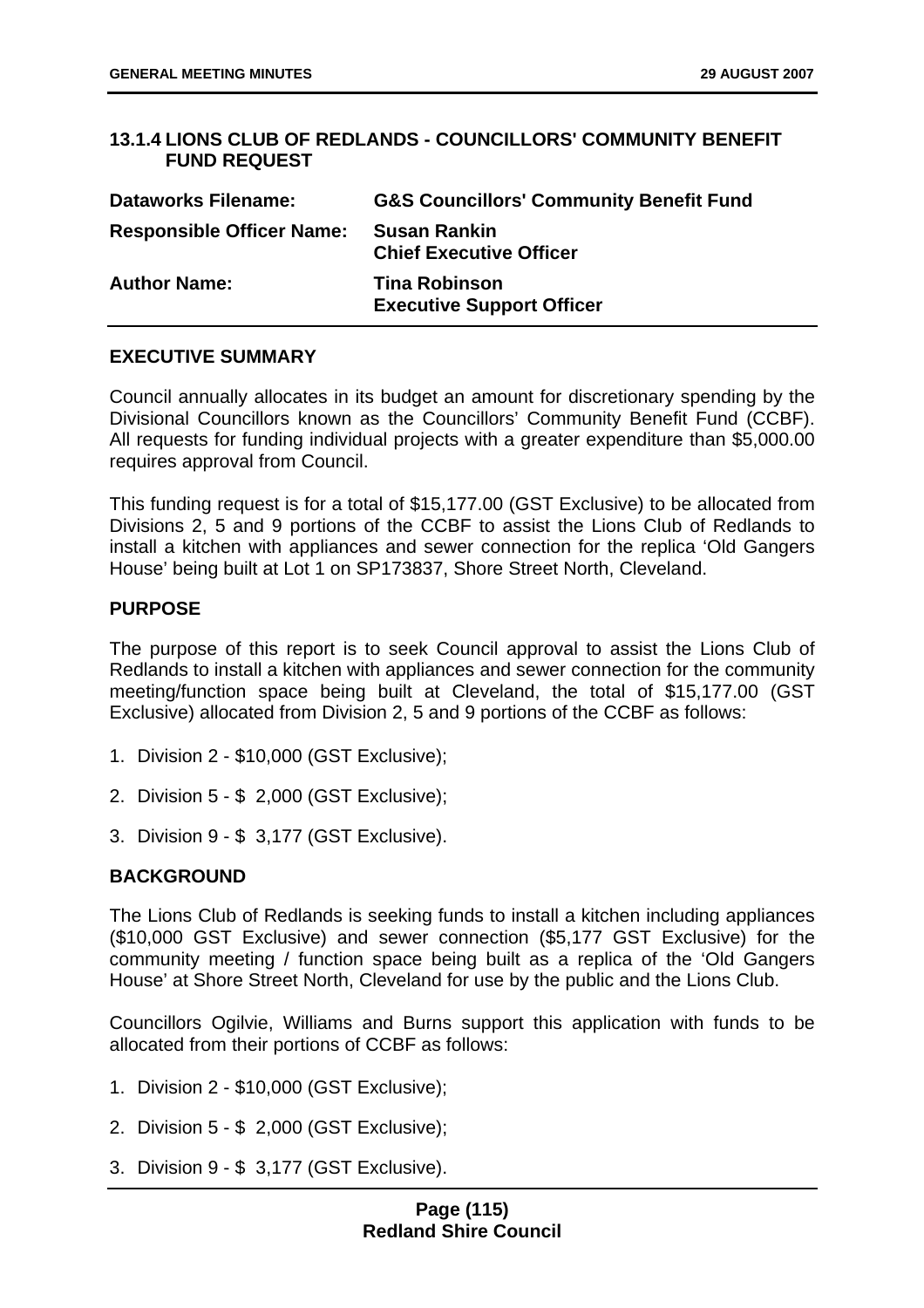# **ISSUES**

CCBF requests of \$5,000.00 and over require Council approval.

As the Lions Club of Redlands is not registered for GST, no GST is charged.

# **RELATIONSHIP TO CORPORATE PLAN**

The recommendation in this report primarily supports Council's strategic priority to build safe, strong and self reliant communities with access to community services, infrastructure and opportunities for participation in community life.

## **FINANCIAL IMPLICATIONS**

Councillors Ogilvie, Williams and Burns have sufficient funds in their CCBF to support the Lions Club of Redlands funding request.

The Lions Club has provided the appropriate quotations as per CCBF Guideline (GL-2034).

# **CONSULTATION**

This funding request has been discussed with the Mayor and Councillors concerned.

Further Cr Craig Ogilvie has consulted with representatives of the Lions Club of Redlands regarding the requirements for the kitchen fit-out.

# **OPTIONS**

### **PREFERRED**

That Council approves the total allocation of \$15,177.00 (GST Exclusive), being \$10,000 from Division 2, \$2,000 from Division 5; and \$3,177 from Division 9 portions of the CCBF, to assist with the installation of a kitchen with appliances and sewer connection for the community meeting/function place being built at Lot 1 on SP173837, Shore Street North, Cleveland.

### **ALTERNATIVE**

That Council not approve the allocation of \$15,177.00 (GST Exclusive), being \$10,000 from Division 2, \$2,000 from Division 5 and \$3,177 from Division 9 portions of the CCBF, to assist with the installation of a kitchen with appliances and sewer connection for the community meeting/function place being built at Lot 1 on SP173837, Shore Street North, Cleveland.

# **OFFICER'S RECOMMENDATION/ COUNCIL RESOLUTION**

| Moved by:    | Cr Ogilvie |
|--------------|------------|
| Seconded by: | Cr Burns   |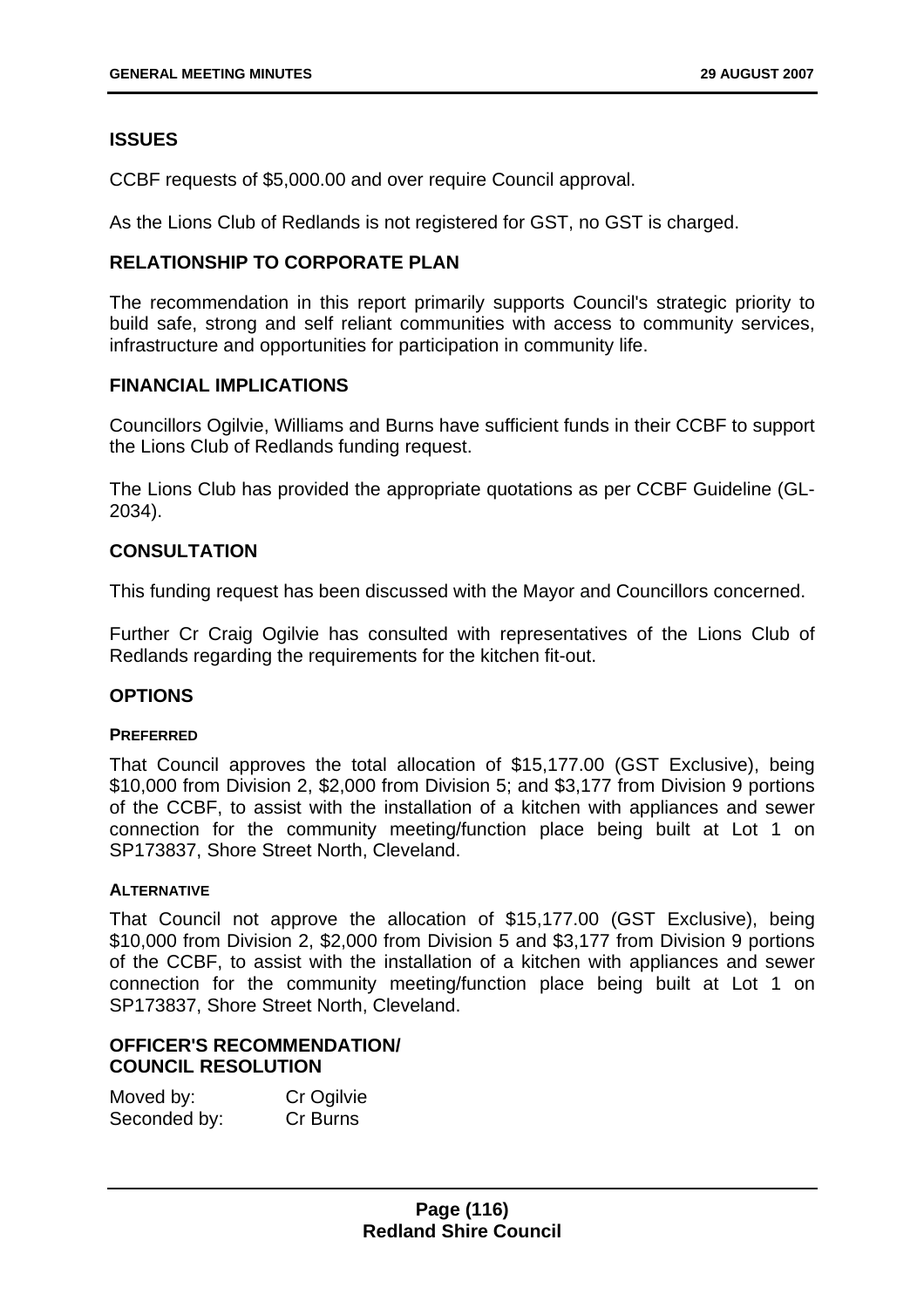<span id="page-117-0"></span>**That Council resolve to approve the total allocation of \$15,177.00 (GST Exclusive), being \$10,000 from Division 2, \$2,000 from Division 5 and \$3,177 from Division 9 portions of the CCBF, to assist the Lions Club of Redlands with the installation of a kitchen with appliances and sewer connection for the community meeting/function place being built at Lot 1 on SP173837, Shore Street North, Cleveland.** 

## **CARRIED**

A division was called for.

Crs Williams, Beard, Elliott, Bowler, Burns, Dowling, Ogilvie, Barker and Seccombe voted in the affirmative.

Cr Henry voted in the negative.

Cr Murray was absent from the meeting.

The Mayor declared the motion as **CARRIED**.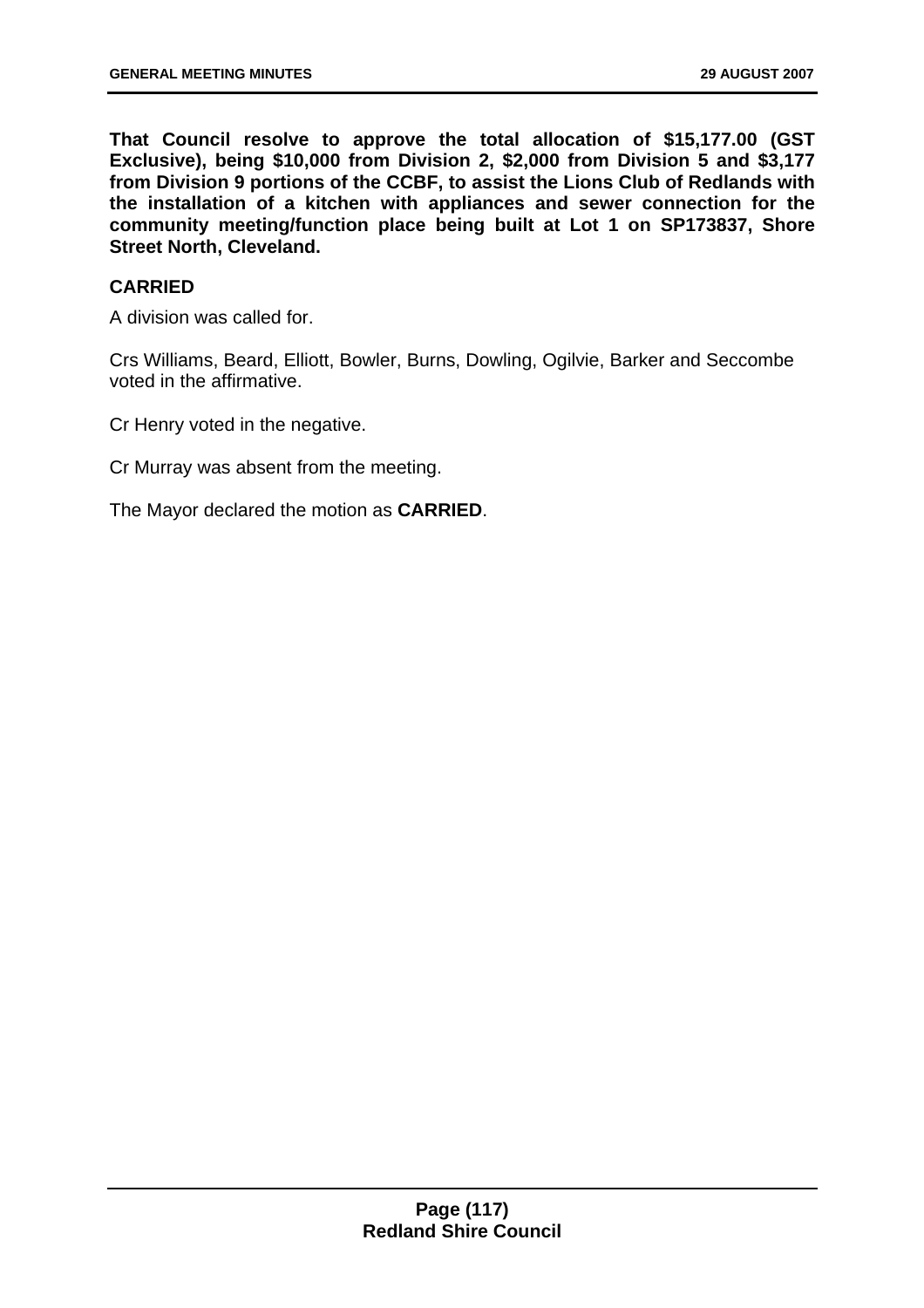## **13.2 REPORT FROM CUSTOMER SERVICES**

#### **13.2.1 DOMESTIC OUTBUILDING AT 30 AVALON ROAD, SHELDON**

| <b>Dataworks Filename:</b>       | <b>BW000511</b>                                                      |
|----------------------------------|----------------------------------------------------------------------|
| <b>Attachments:</b>              | <b>Locality Map</b>                                                  |
| <b>Responsible Officer Name:</b> | <b>Bruce Appleton</b><br><b>Manager Development Coordination</b>     |
| <b>Author Name:</b>              | <b>Brett Dibden</b><br><b>Planning Officer Integrated Commercial</b> |

### **EXECUTIVE SUMMARY**

| <b>Application Type</b>                         | <b>Code Assessment</b>                                                                                                                                                                                                          |
|-------------------------------------------------|---------------------------------------------------------------------------------------------------------------------------------------------------------------------------------------------------------------------------------|
| <b>Proposed Use</b>                             | Domestic Outbuilding - Shed                                                                                                                                                                                                     |
| <b>Property Description</b>                     | Lot 21 RP 86225 Vol 13187019                                                                                                                                                                                                    |
| Location                                        | 30 Avalon Road Sheldon QLD 4157                                                                                                                                                                                                 |
| <b>Land Area</b>                                | 28 037.1m <sup>2</sup>                                                                                                                                                                                                          |
| Planning<br><b>Redlands</b><br>Scheme<br>Zoning | <b>Environmental Protection</b>                                                                                                                                                                                                 |
| Zoning Sub-Area                                 | Not Applicable                                                                                                                                                                                                                  |
| Designated<br>Community<br>Infrastructure       | Not Applicable                                                                                                                                                                                                                  |
| Overlays                                        | <b>Bushfire Hazard Overlay</b><br><b>Habitat Protection Overlay</b><br>Habitat Protection - State Koala Policy<br>Road and Rail Noise Overlay<br><b>Water Supply Catchment Overlay</b><br><b>Waterways and Wetlands Overlay</b> |
| No. of Public Submissions                       | Not Applicable                                                                                                                                                                                                                  |
| Applicant                                       | Mr M P Boundy, Ms L Boundy                                                                                                                                                                                                      |
| <b>Land Owner</b>                               | Mr M P Boundy, Ms L Boundy                                                                                                                                                                                                      |
| Date of Receipt                                 | 10/05/2007                                                                                                                                                                                                                      |
| <b>Start Decision Stage</b>                     | 14/08/2007                                                                                                                                                                                                                      |
| <b>Statutory Decision Date</b>                  | 11/09/2007                                                                                                                                                                                                                      |
| <b>Application Coordinator</b>                  | <b>Brett Dibden</b>                                                                                                                                                                                                             |
| Manager                                         | <b>Phil Parkes</b>                                                                                                                                                                                                              |
| <b>Application Type</b>                         | <b>Code Assessment</b>                                                                                                                                                                                                          |

This application is a Building Works assessed against the RPS (Code Assessment) for land at the above described location.

Council has received an application seeking a Development Permit for Building Works assessed against the RPS (Code Assessment) for a Domestic Outbuilding on an Environmental Protection allotment. This application has been assessed against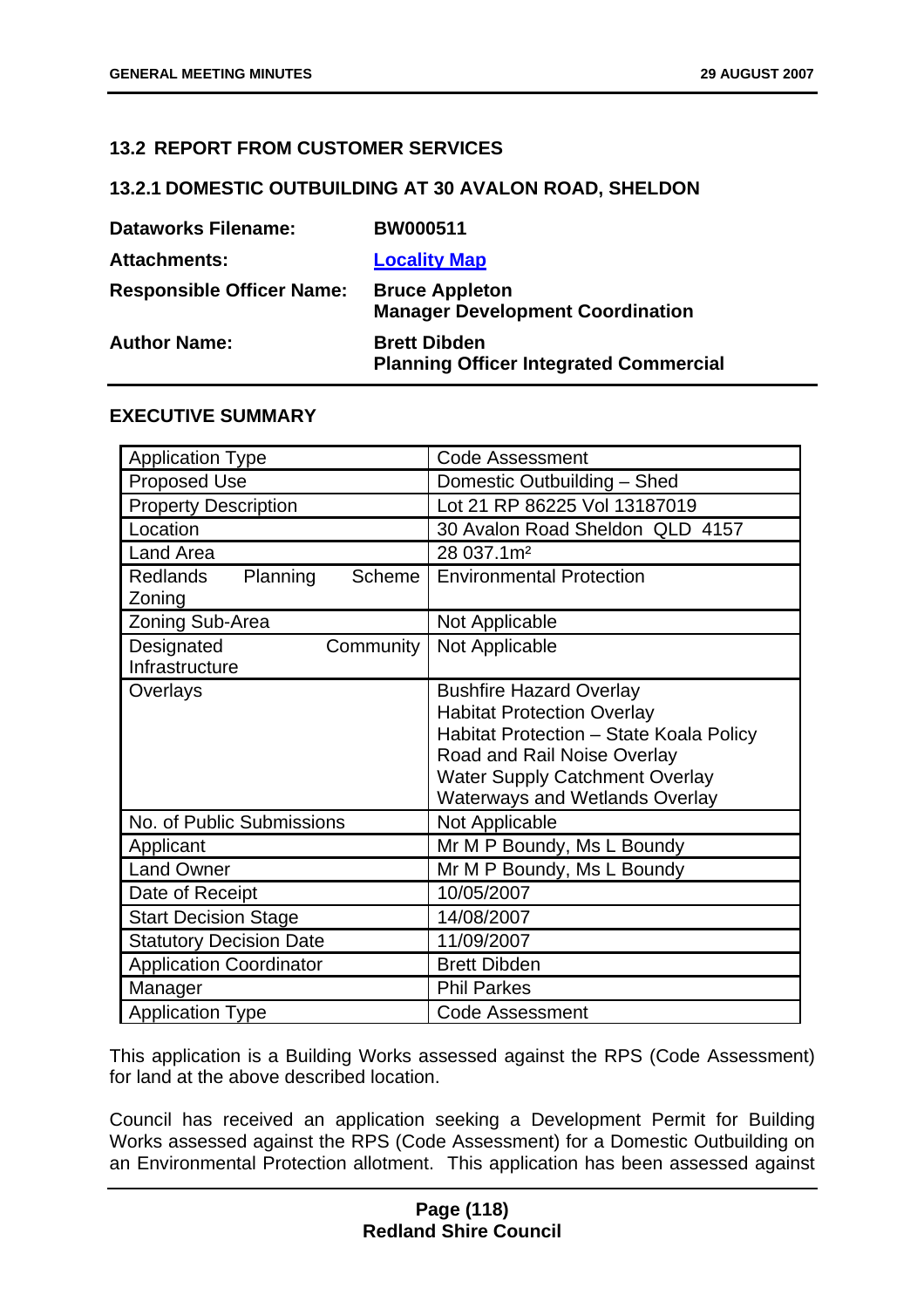the Redlands Planning Scheme and is considered to be in compliance with this document. It is therefore recommended that the application be granted a **Development Permit**, subject to conditions.

## **PURPOSE**

This application is referred to the:

• Assessment Manager for approval under delegation as per General Meeting Minutes dated 15th May 2002.

# **BACKGROUND**

The Integrated Commercial Team has consulted with the various assessment teams and the Councillor for Division 6, Councillor Toni Bowler:

• **Divisional Councillor's comments** 

Cr Bowler has raised concerns with this application and has called it in for comment, to be addressed at the General Meeting of Council, 29th August, 2007.

## • **Environmental Assessment Team**

The Environmental Assessment Team had a range of concerns relating to the zoning and both Bushfire and Habitat Protection Overlays. While these concerns were not addressed to the satisfaction of Environmental Assessment Team during the assessment process, a negotiated outcome was reached during a site visit (25th July 2007) that would allow the application to proceed to the Decision Stage for approval with conditions including planting of native species.

# • **Pollution Prevention Team**  Pollution Prevention has no concerns regarding this development.

# **ISSUES**

# **1. DEVELOPMENT PROPOSAL AND SITE DESCRIPTION**

### **1.1 Proposal**

The proposal is for the construction of a domestic outbuilding with a maximum height of 4.017 metres above natural ground level, on an allotment with an area of 28 037m2 on land described as Lot 21 on RP 86225. The total floor area of the proposed outbuilding will be 137.2m². The proposed outbuilding is to be steel framed, slab on ground, and clad and roofed with lightweight materials. The proposed domestic outbuilding is to be located in front of the dwelling and 13 metres from the front property boundary, and three metres the southern side boundary. Four roller doors and an entrance door are proposed on the north side, with no windows or openings proposed on the other sides. Approval has not been sought by the adjoining landowner to site the shed within the prescribed setbacks listed under Table 2 of the Domestic Outbuilding Code. The applicant proposes to demolish an existing domestic outbuilding with a GFA of approximately 30m² behind the dwelling, adjacent to the north side boundary, prior to construction of the proposed domestic outbuilding.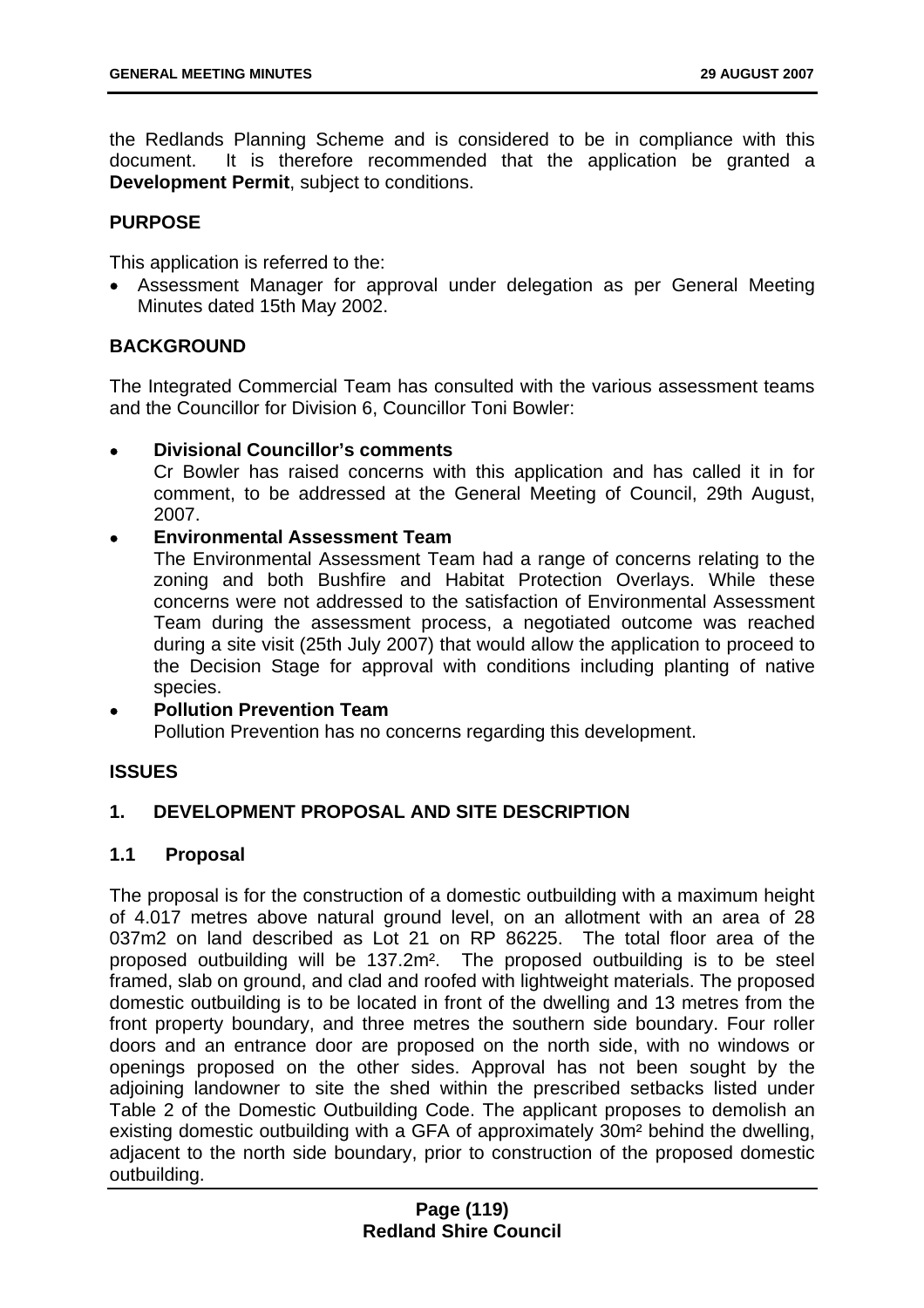### **1.2 Site**

### **Location**

The site is located on Avalon Road, and has a western orientation.

### **Topography**

The site to be developed is relatively flat at approximately 49 metres AHD. The property slopes to the east to a dam from the development site.

### **Environmental Values**

The property contains significant habitat with reduced understorey. It is part of the State Koala Conservation Area and subject to Local Law No. 6 – Protection of Vegetation. The original location of the proposed shed included two large bloodwood trees. The negotiated location will not impact these trees. A number of wattles and one small gum of approximately 100mm at 1.2m height would be lost by the construction of the shed. This would be offset by the removal of a number of exotic species between the front boundary and the proposed shed location and the planting of a variety of local native species including koala food trees.

## **Existing land use**

There is currently an existing dwelling on the allotment.

### **1.3 Surrounding Area**

Adjacent and nearby allotments are zoned Environmental Protection, Conservation and Park Residential. Most have been developed with dwelling houses.

# **1.4 Amenity and Character**

### **Amenity**

The proposed domestic outbuilding is compatible with surrounding structures and uses. Low set design and sympathetic colours should limit the impact of locating the structure 3 metres from the south side property boundary. The conditioned planting will screen the shed from Avalon Road.

### **Access**

Two (2) wheel drive vehicular access is available to this site from Avalon Road.

# **2. APPLICATION ASSESSMENT**

## **PLANNING**

### **2.1 Integrated Planning Act 1997 (IPA)**

This application has been made in accordance with Chapter 3 (Integrated Development Assessment System, IDAS) of the Integrated Planning Act 1997 and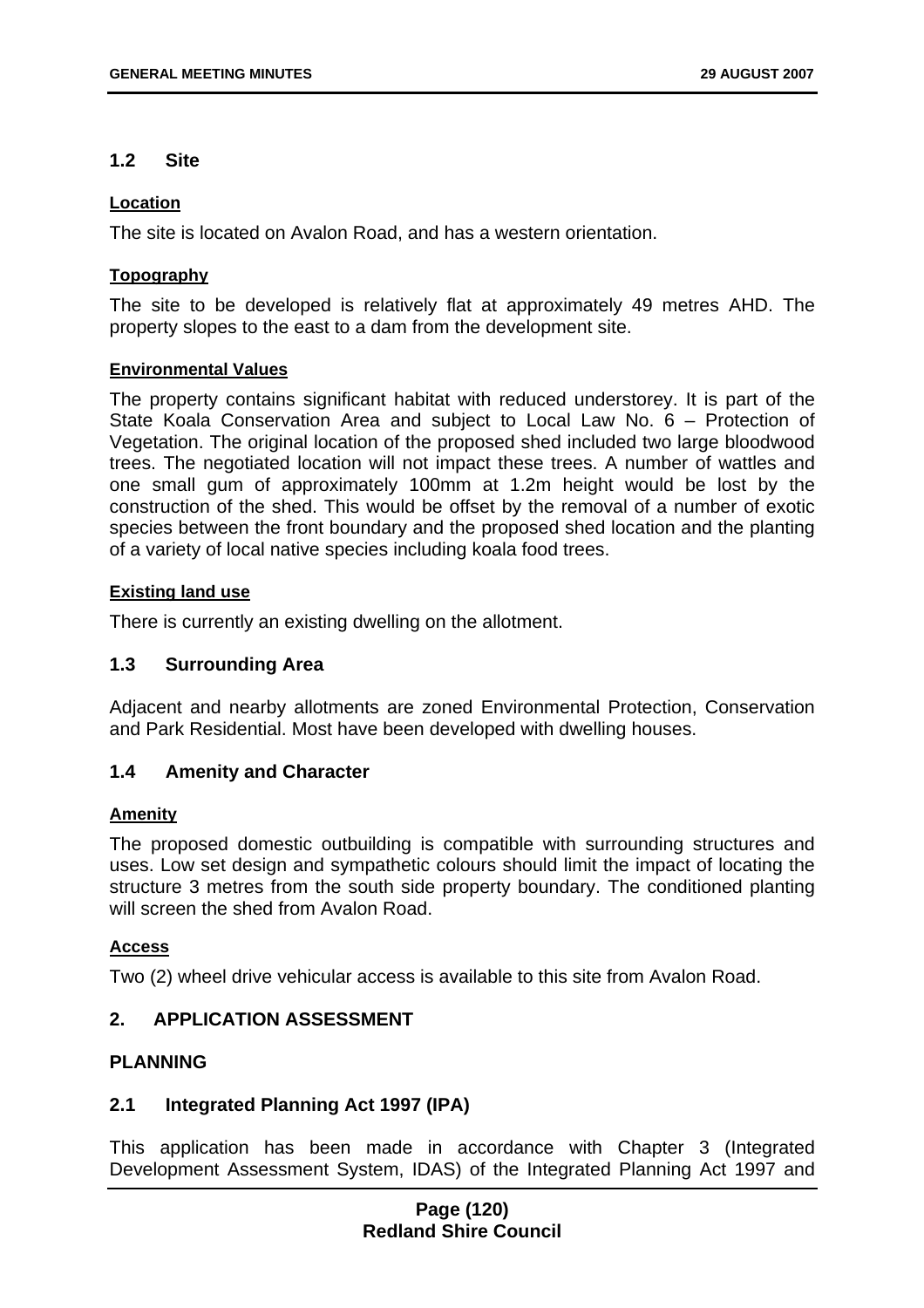constitutes an application for code assessment for Building Works under the Redlands Planning Scheme.

## **2.2 SEQ Regional Plan 2005 – 2056**

The subject land is located within the Regional Landscape and Rural Production Area in the SEQ Regional Plan 2005-2026.

The Regional Landscape and Rural Production Area identifies lands that have regional landscape, rural production or other non-urban values and protects these areas from encroachment by inappropriate development, particularly urban or rural residential development. The Regional Landscape and Rural Production Area maintains existing land use rights. This ensures the continuation of significant activities, including agricultural production, access to natural resources, water storage, tourism, outdoor recreation and nature conservation.

## **2.3 State Planning Policies**

The property has been identified as being in the Koala Conservation Area as defined in the nature Conservation (Koala) Conservation Plan 2006. One juvenile koala food tree will be impacted by the construction of the shed. This will be offset by the conditioned planting between the shed and the front property boundary.

# **2.4 Redlands Planning Scheme**

### **Zone Code**

The subject lot is zoned Environmental Protection. Domestic outbuildings are a consistent form of development in this zone. The proposed domestic outbuilding is subject to Council approval, requiring a Building Works application assessed against the RPS - Code Assessment application.

An assessment of the development proposal against the specific outcomes of the code has been carried out. The proposed development complies with the overall outcomes of the Environmental Protection Code.

The following areas of non-compliance with the Probable Solutions of the Environmental Protection Code include:

| <b>Specific Outcomes</b>                                                                                                                  | <b>Probable Solutions</b>                                                                                                                                                                                                                                                                                 | <b>Officer's Comment</b>                                                                                                                                                                                                                                                                                                      |
|-------------------------------------------------------------------------------------------------------------------------------------------|-----------------------------------------------------------------------------------------------------------------------------------------------------------------------------------------------------------------------------------------------------------------------------------------------------------|-------------------------------------------------------------------------------------------------------------------------------------------------------------------------------------------------------------------------------------------------------------------------------------------------------------------------------|
| S <sub>3.3</sub><br>(1) Setbacks contribute to the<br>maintenance and protection<br>of environmental values and<br>the landscape setting. | P <sub>3.3</sub><br>(1) Buildings and other structures<br>are<br>setback -<br>(a) for a lot or premises less<br>than 2 hectares - a<br>minimum of 10 metres from<br>all boundaries; or<br>(b) for a lot or premises greater<br>than 2 hectares -<br>(i) a minimum of 20 metres<br>from all boundaries; or | Setback 13m from front boundary,<br>which will be screened by planted<br>landscaping; setback from side<br>boundary is 3m; setback from rear<br>boundary is approx 350m. Low set<br>design and sympathetic colours<br>should limit the impact of locating<br>the structure 3 metres from the<br>south side property boundary. |

## **Page (121) Redland Shire Council**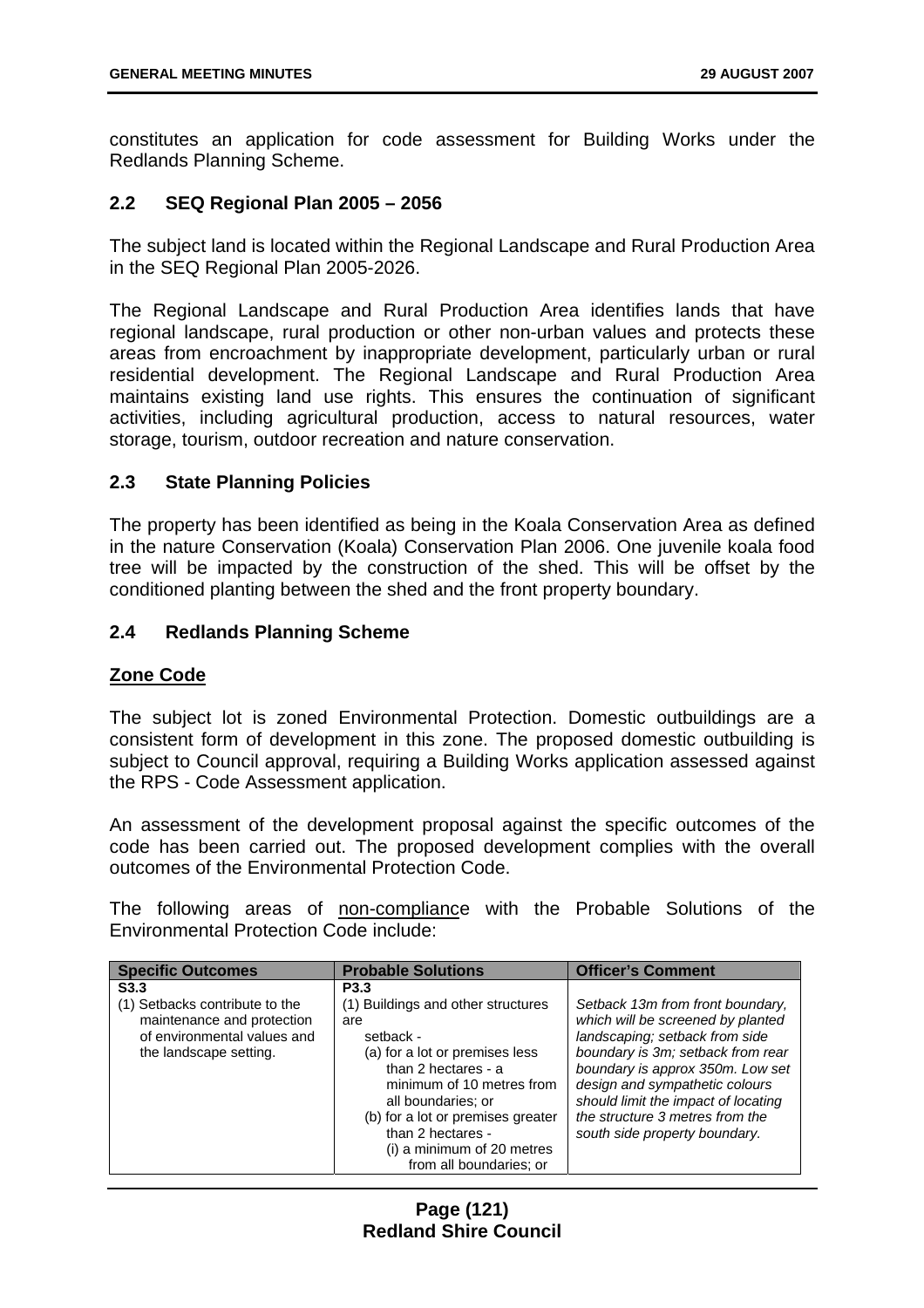| <b>Specific Outcomes</b> | <b>Probable Solutions</b>      | <b>Officer's Comment</b> |
|--------------------------|--------------------------------|--------------------------|
|                          | (ii) a minimum of 10 metres    |                          |
|                          | from all boundaries if         |                          |
|                          | screened by planted            |                          |
|                          | landscaping; or                |                          |
|                          | (c) where within a development |                          |
|                          | envelope, the envelope is      |                          |
|                          | located to achieve             |                          |
|                          | $P3.3(1)(a)$ or $(b)(i)$ as    |                          |
|                          | appropriate.                   |                          |
|                          |                                |                          |

### **Other Development Code**

The proposal for an outbuilding has triggered the following other development code:

• *Domestic Outbuilding Code* 

An assessment of the development proposal against the specific outcomes of the code has been completed. The proposed development complies with the overall outcomes of the Domestic Outbuilding Code.

The following areas of non-compliance with the Probable Solutions of the Domestic Outbuilding Code include:

| <b>Specific Outcomes</b>                                                                                                                                                                                       | <b>Probable Solutions</b>                                                                                                                                                                                                     | <b>Officer's Comment</b>                                                                                                                                                                                                                           |
|----------------------------------------------------------------------------------------------------------------------------------------------------------------------------------------------------------------|-------------------------------------------------------------------------------------------------------------------------------------------------------------------------------------------------------------------------------|----------------------------------------------------------------------------------------------------------------------------------------------------------------------------------------------------------------------------------------------------|
| S <sub>1.3</sub><br>(2) The size and height of the<br>domestic outbuilding -<br>(a) is proportionate to the size<br>of the lot and to existing<br>buildings on the lot;<br>(b) complements the<br>streetscape; | P <sub>1.3</sub><br>(b) where more than one<br>domestic outbuilding will be<br>on the lot - the combined<br>gross floor area of all<br>domestic outbuildings does<br>not exceed the gross floor<br>area specified in Table 1: | (b) Combined GFA is approx<br>167 $m^2$ , max allowed 150 $m^2$ ;<br>however existing domestic<br>outbuilding to be removed, which<br>will reduce GFA to 137m <sup>2</sup> - ok                                                                    |
|                                                                                                                                                                                                                | (3) The domestic outbuilding is<br>sited to comply with Table $2 -$<br>Minimum Setbacks for<br>Domestic Outbuildings for the<br>relevant zone;                                                                                | (3)<br>Proposed shed is 3m off the side<br>boundary and 13m from the front:<br>see zone code. Low set design and<br>sympathetic colours should limit the<br>impact of locating the structure 3<br>metres from the south side property<br>boundary. |

[•](#page-7-0) [Excavation and Fill Code.](#page-7-0) 

[The proposed development complies with the acceptable solutions of the section](#page-8-0)  [7.6.4 of this code. Requirements of this code will form a condition of approval.](#page-8-0) 

# **[Overlay Codes](#page-8-0)**

[The subject lot is affected by the following overlays:](#page-10-0) 

• [Bushfire Hazard Overlay](#page-19-0) 

[The entire site is identified within medium category of bushfire hazard, due to the](#page-26-0)  [established vegetation on the subject site and surrounding properties. The proposed](#page-26-0)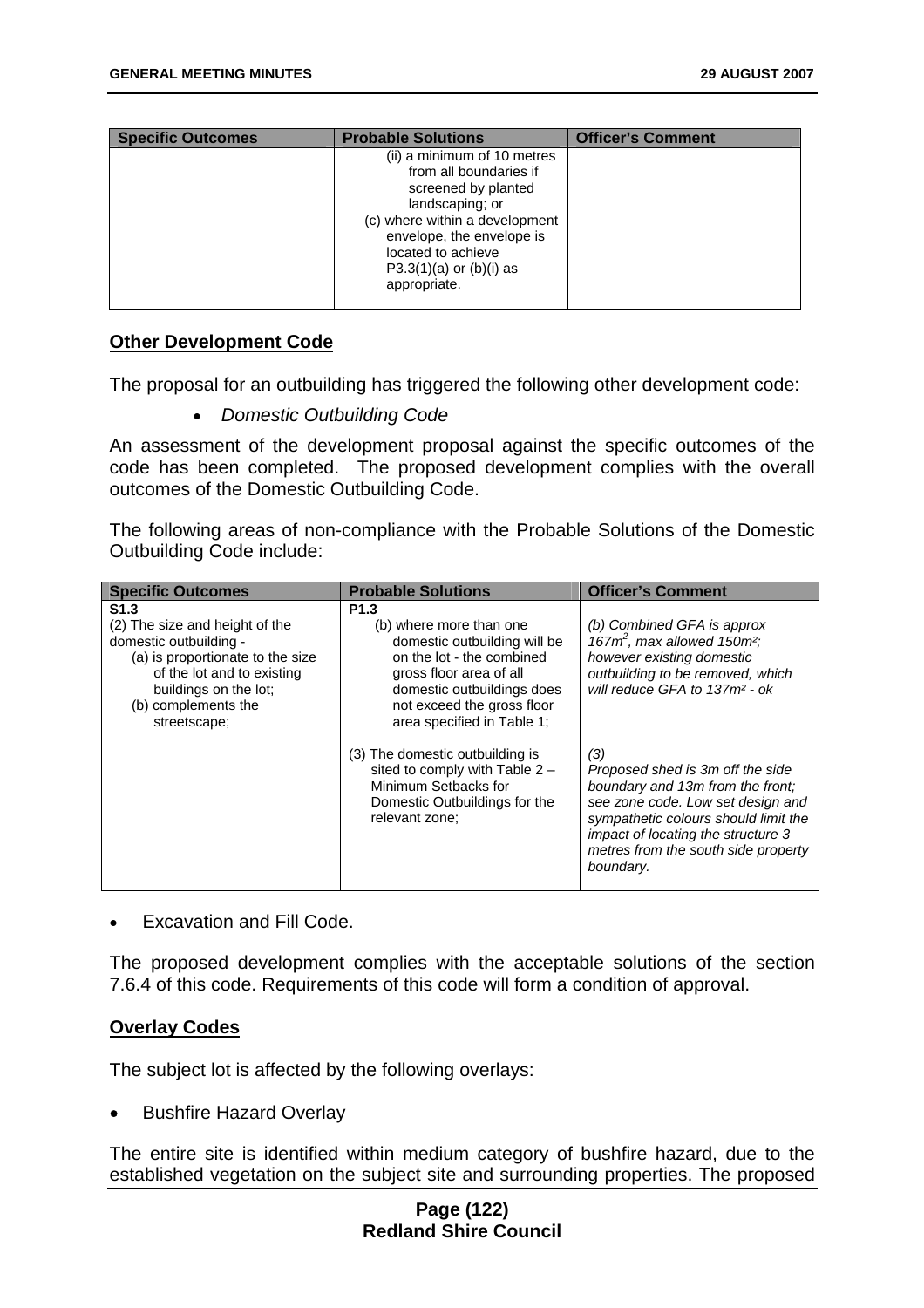[development will not increase the number of people or property on the site, and is a](#page-26-0)  [closed steel structure. The proposal complies with the overall outcomes of the code.](#page-26-0) 

• [Habitat Protection Overlay](#page-34-0) 

[The subject site is identified within Bushland Habitat Area. Domestic outbuildings are](#page-49-0)  [a permitted form of development within this zone, subject to Council approval. An](#page-49-0)  [assessment of the proposed development has been completed. The proposal](#page-49-0)  [complies with overall outcomes of the code.](#page-49-0) 

• [Habitat Protection – State Koala Policy](#page-57-0) 

[The subject site is identified within Koala Conservation Area. Domestic outbuildings](#page-67-0)  [are a permitted form of development within this zone, subject to Council approval. An](#page-67-0)  [assessment of the proposed development has been completed and the proposal](#page-67-0)  [complies with overall outcomes of the code.](#page-67-0) 

• [Road and Rail Noise Overlay](#page-74-0) 

[The proposed development is exempt from this overlay code.](#page-76-0) 

• [Water Supply Catchment Overlay](#page-80-0) 

[The proposed development complies with the acceptable solutions of the section](#page-84-0)  [5.11.8 of this overlay code.](#page-84-0) 

• [Waterways and Wetlands Overlay](#page-87-0) 

[The proposed development complies with the acceptable solutions of the section](#page-95-0)  [5.12.8 of this overlay code.](#page-95-0) 

### **[General Codes](#page-103-0)**

[The proposal for a Domestic Outbuilding has triggered the following general codes:](#page-106-0) 

• *[Development Near Underground Infrastructure Code](#page-110-0)* 

[The proposed development complies with the acceptable solutions of the section](#page-112-0)  [8.5.4 of this general code.](#page-112-0) 

• *[Erosion Prevention and Sediment Control Code](#page-112-0)* 

[The proposed development complies with the acceptable solutions of the](#page-117-0)  [section 8.6.4 of this general code. Requirements of this code will form a](#page-117-0)  [condition of approval.](#page-117-0) 

• *[Excavation and Filling Code](#page-117-0)* 

[The proposed development complies with the acceptable solutions of the](#page-117-0)  [section 7.6.5 of this general code.](#page-117-0)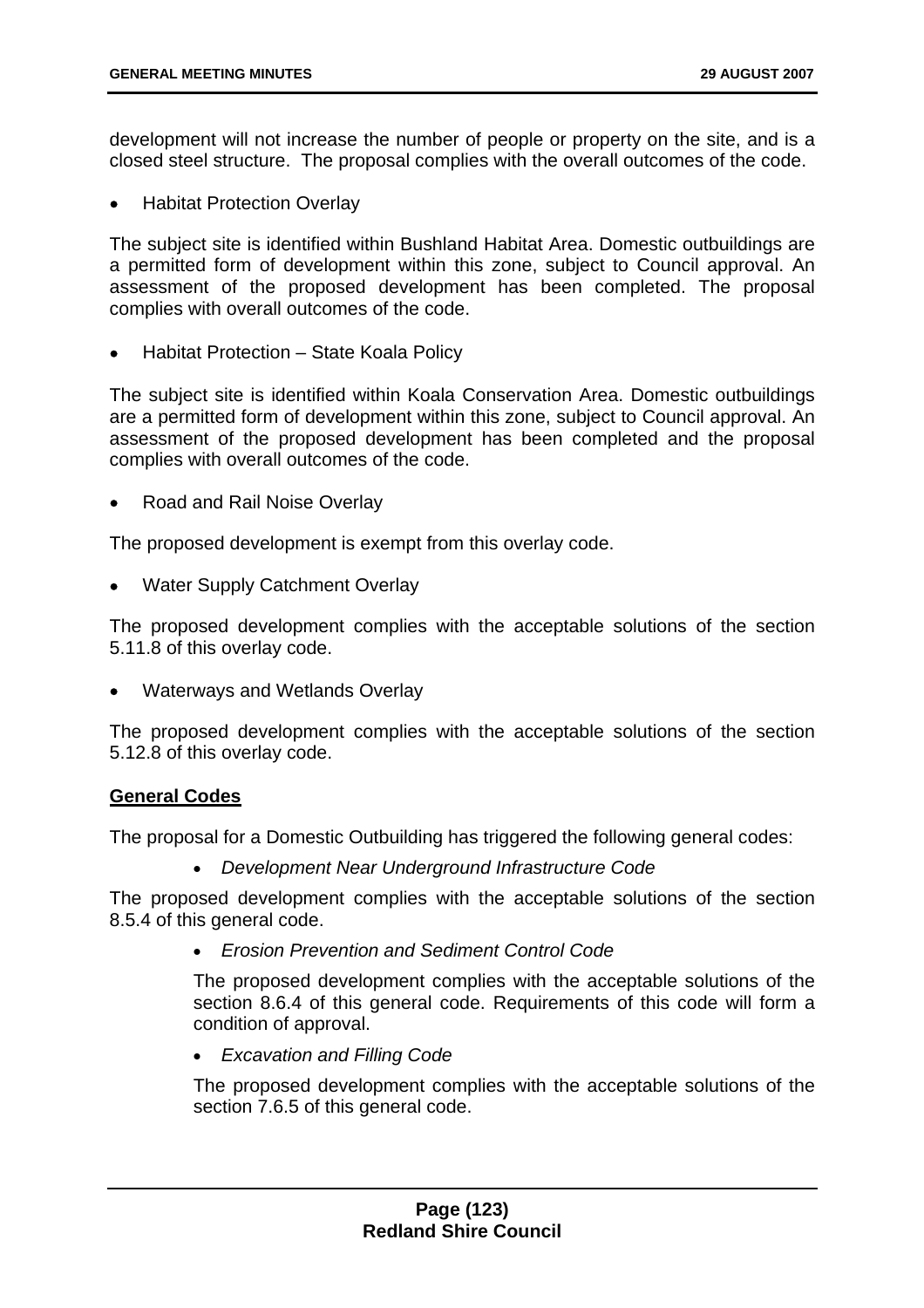# **[3. CONCLUSION](#page-126-0)**

[The proposed Domestic Outbuilding has been assessed against the requirements of](#page-129-0)  [the Redlands Planning Scheme. The location identified on the subject site for the](#page-129-0)  [proposal is considered compatible with the surrounding character and consistent with](#page-129-0)  [future intents for this area. It is therefore recommended that the proposal be granted](#page-129-0)  [a Development Permit, subject to conditions by Council.](#page-129-0) 

# **RELATIONSHIP TO CORPORATE PLAN**

The recommendation primarily supports Council's strategic priority to preserve a balance with urban, rural, bushland, village, coastal and island character of the Redlands by managing growth.

## **PLANNING SCHEME IMPLICATIONS**

The Land Use Planning Group was consulted and it is considered that the outcome of recommendations in this report will not require any amendments to the Redlands Planning Scheme.

# **OFFICER'S RECOMMENDATION**

**That Council resolve as follows:** 

**A. DEVELOPMENT PERMIT** 

**That the application for Building Works assessed against the Redlands Planning Scheme for the purpose of a domestic outbuilding on a Environmental Protection allotment on land known as 30 Avalon Road, Sheldon, Qld, 4157 described as Lot 21 on RP 86225 be granted a Development Permit subject to conditions.** 

- **B. CONDITIONS FOR DEVELOPMENT PERMIT**
- **1. Approved Plans and Documents**

**The approved plans and/or documents for this development approval are listed in the following table:** 

| <b>Plan / Document</b><br><b>No</b> | Plan /<br><b>Document</b><br><b>Name</b>                 | <b>Prepared by:</b>           | Date Received by<br><b>Council</b> |
|-------------------------------------|----------------------------------------------------------|-------------------------------|------------------------------------|
| Sheet 1 of 3                        | <b>Site Plan</b>                                         | <b>Applicant</b>              | 14 <sup>th</sup> August, 2007      |
| Sheet 2 of 3                        | Floor Plan<br>and<br><b>Elevations (front</b><br>& rear) | <b>Shed</b><br>Qld<br>markets | 14 <sup>th</sup> August, 2007      |
| Sheet 3 of 3                        | <b>Side Elevations</b>                                   | Qld<br><b>Shed</b><br>markets | 14 <sup>th</sup> August, 2007      |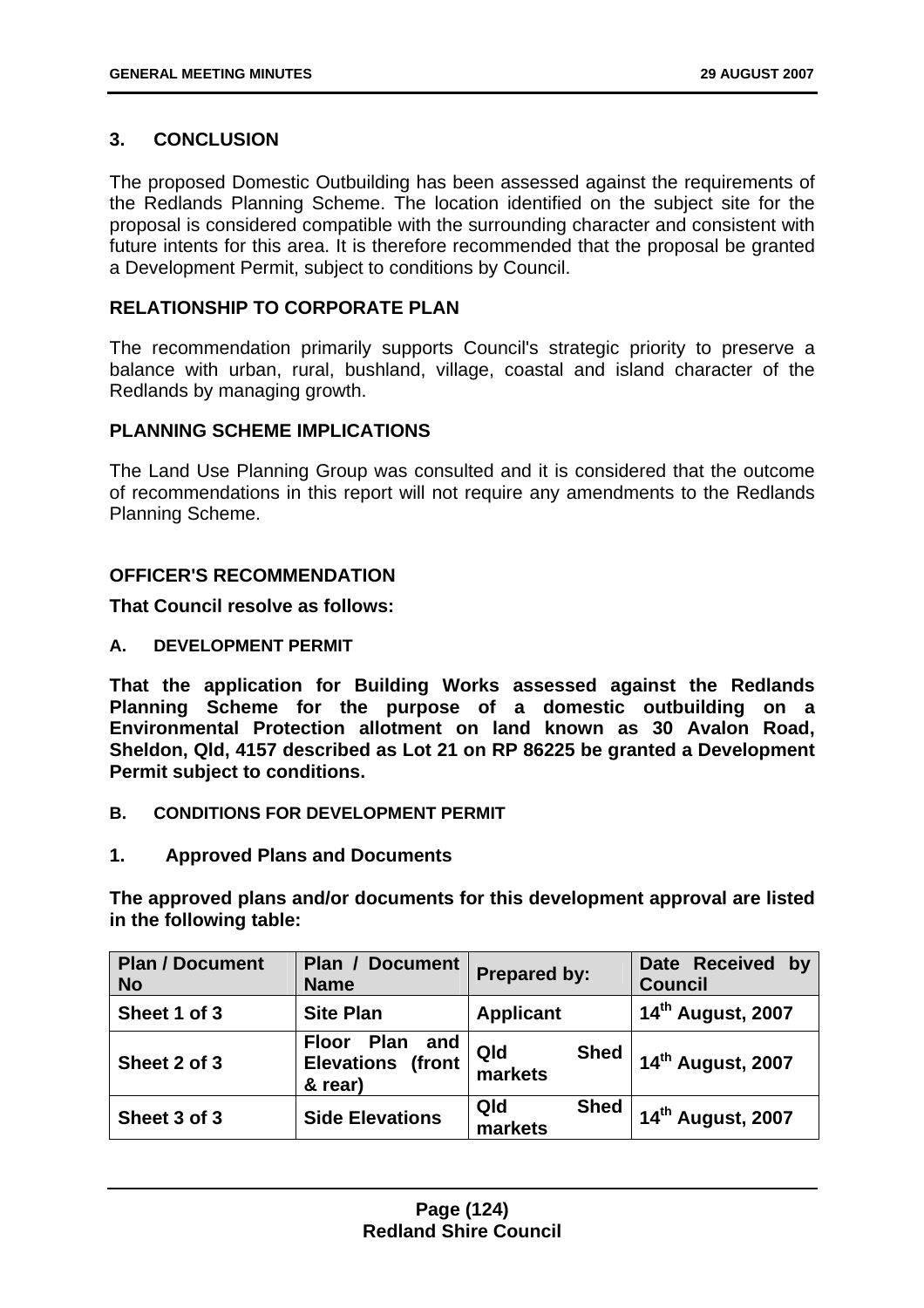### **Building Works Against the Planning Scheme Conditions**

### **2. Design**

**The development shall be carried out generally in accordance with the details set out in the application and the approved drawings and documents unless otherwise required by a condition of this approval or agreed to in writing by the Council or a delegated officer.** 

**Building design is to incorporate architectural elements that minimise any adverse overshadowing, glare or reflection on adjoining properties and integrate with landscape planting and features.** 

**Building design is to promote an attractive streetscape and exhibit a high degree of interest through the use of colour, angles and materials.** 

**Glare and reflection from the sun is to be minimised through painting of the zincalume metal used for the garage. This painting is to be maintained whilst the domestic outbuilding is on the site.** 

**3. General** 

**All relevant Council Local Laws, Planning Scheme Provisions and Policies together with all conditions of approval shall be complied with and to the full and complete satisfaction of the Council.** 

**All reasonable precautions shall be taken to ensure that the proposed used does not interfere with the amenity of the neighbourhood by reason of noise, vibration, smell, dust and wastewater.** 

**The Council or other appropriate authority shall be paid the cost of any alterations necessary to public utility mains, services or installations involved in the construction of any works required pursuant to any condition of approval or works carried out in connection with the proposed development. Such costs shall be paid prior to the commencement of a Building Works for the proposed development.** 

**Species used for future landscaping of the allotment are to be selected from the native species listed in the Redlands Planning Scheme Part 9, Schedule 10 – 'Vegetation Species List' and Schedule 9 – 'Street Trees', where within the road reserve.** 

**4. Environmental Protection Zone Code** 

**Uses and other development maintain, enhance and protect environmental values by -** 

- **(a) re-vegetating remaining degraded and cleared areas;**
- **(b) retaining as many native plants as possible; and**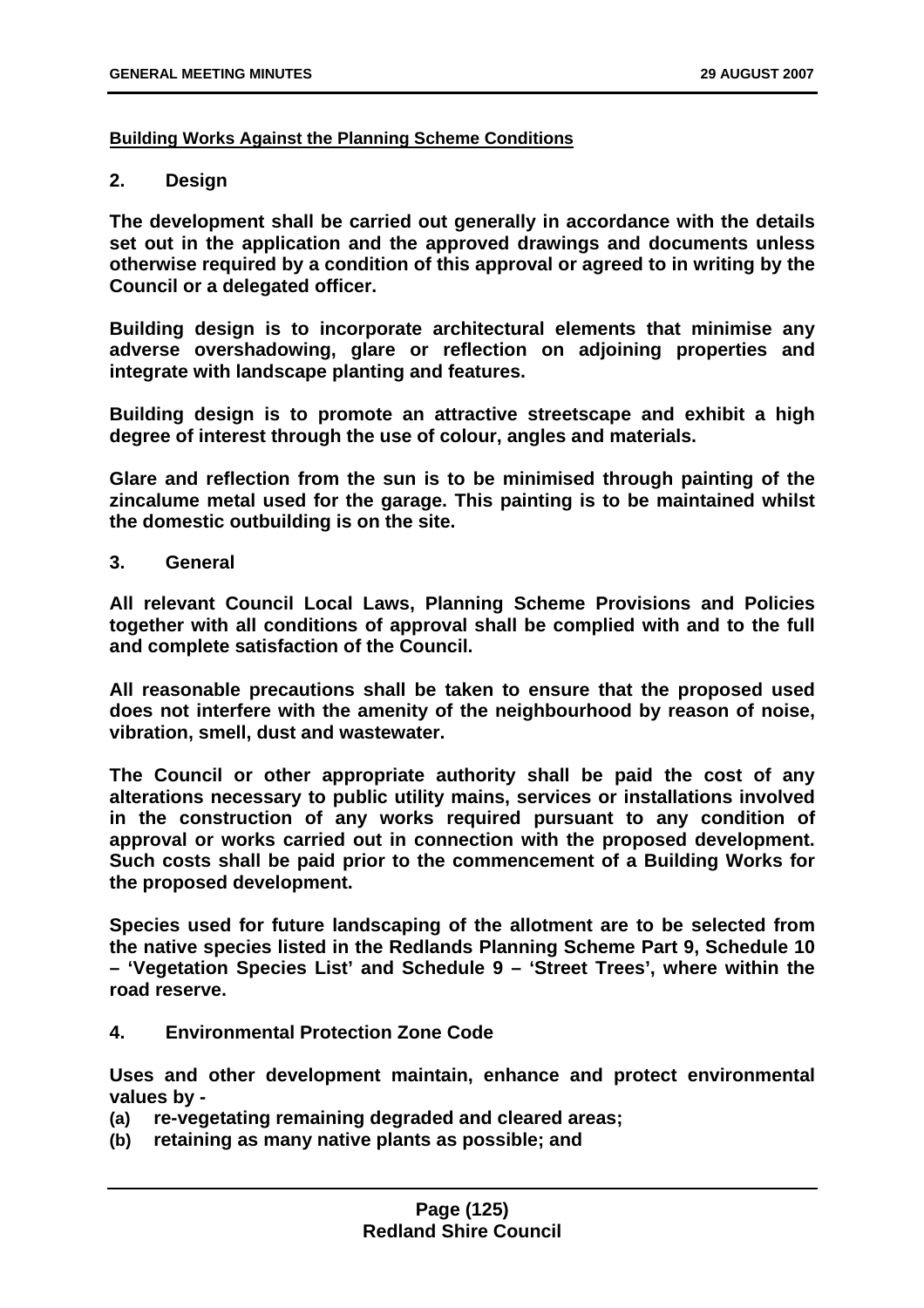<span id="page-126-0"></span>**(c) preventing the introduction of non-native plants or animals into the premises.** 

**Species used for landscaping are selected from the native plant species listed in –** 

- **(a) Schedule 9 Street Trees where within the road reserve of the Redlands Planning Scheme;**
- **(b) Schedule 10 Vegetation Species List of the Redlands Planning Scheme.**

**Landscaping is included as a component of the stormwater management system.** 

**Access ways and other unplanted, landscaped areas maximise stormwater infiltration through the use of permeable surfaces.** 

**Fencing does not inhibit the movement of native animals –** 

- **(a) within the lot or premises;**
- **(b) to external areas.**

**The vertical illumination resulting from direct, reflected or other incidental light emanating from the site does not exceed 8 lux when measured at any point 1.5 metres outside the boundary at or above ground level.** 

**Glare and reflection from the sun are minimised through material and glazing choice.** 

**The use or other development does not generate noise, measured as the LA max, adj. T parameter, at the boundary of the lot or premises, greater than –** 

**(a) 5dB(A) above the background noise level between 7am to 10pm; or** 

**(b) 3dB(A) above the background noise level between 10pm to 7am.** 

**Air quality impacts are eliminated or mitigated to a level that is compatible with an environmental setting and with adjoining residential development by not emitting vibration, odour, fumes, smoke, vapour, steam, soot, ash, dust, grit, oil, radio or electrical interferences beyond an approved development envelope, where one exists, or the property boundary, whichever is the lesser.** 

**5. Stormwater from Roofed and Paved Areas** 

**Stormwater management for roof and surface drainage is to avoid the risk of flooding and have the capacity to control roof and surface run-off and any excess flows from the land or upstream land to prevent stormwater flows from entering buildings.** 

**Stormwater drainage design is to ensure that stormwater run-off leaving a lot or premises complies with the water quality objectives in Part 9, Schedule 11 (Water Quality Objectives) of the Redlands Planning Scheme.**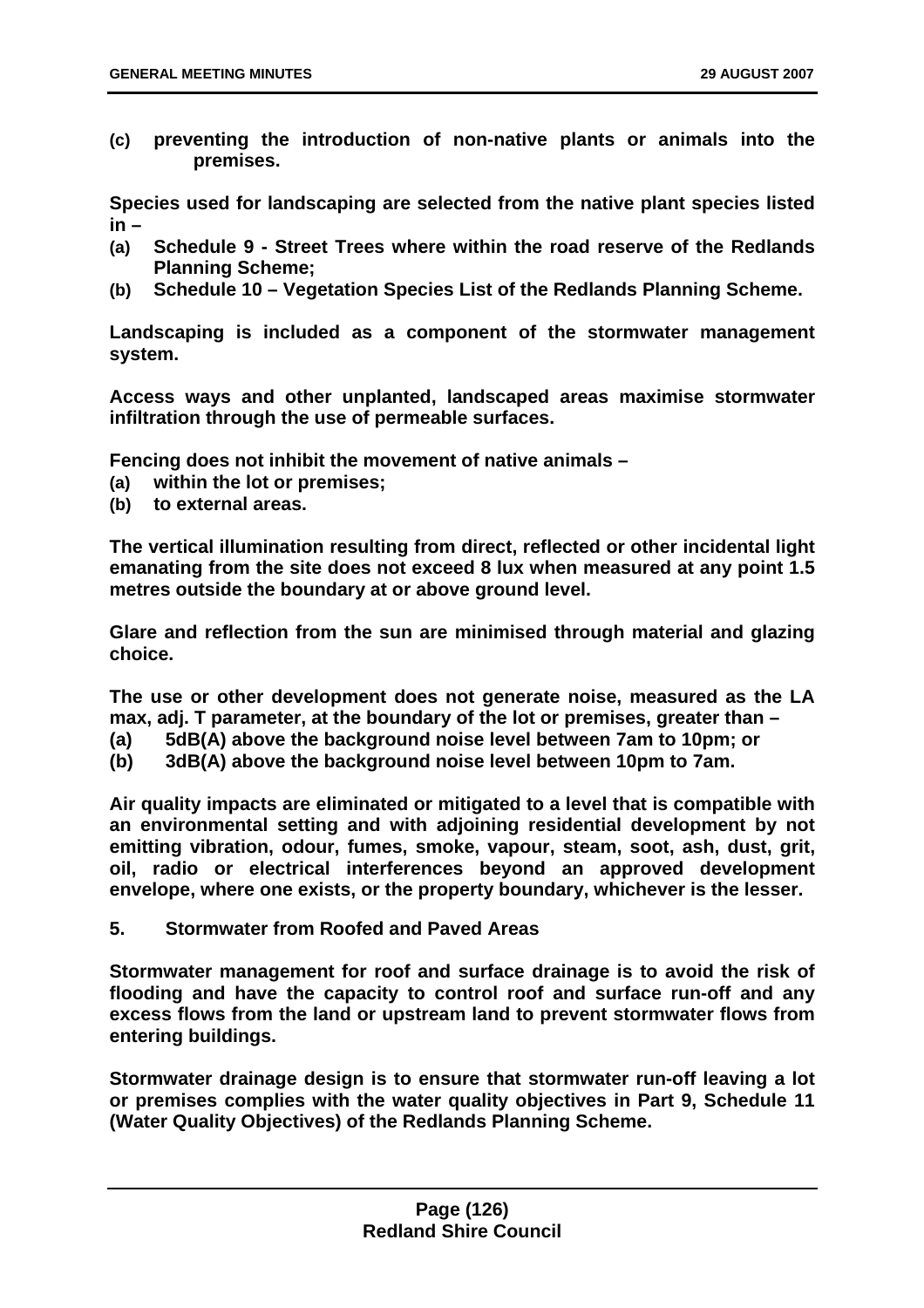**Stormwater drainage from roofed and paved areas shall be discharged to an approved drainage system within adjoining road reserve(s) or as otherwise required or agreed in writing by the Manager Assessment Services.** 

**Construction of drainage shall be to Council standards.** 

**Temporary drainage shall be provided during the building construction phase such that discharge from all constructed roofs and paved areas is disposed of to an approved street drainage system and not onto the construction site. This temporary system shall be maintained for the duration of building works.** 

**6. Stormwater Nuisance and Legal Right of Stormwater Discharge** 

**Overland flow paths and underground drainage shall be designed so as not to directly or indirectly cause nuisance to a downstream or adjoining property. Stormwater from external catchments shall be accepted at ground level and discharged through the subject site to a legal point of discharge.** 

**7. Sediment and Erosion Management** 

**Prior to and during the construction and maintenance phases of this development, the applicant shall be responsible for the installation and maintenance of erosion and sediment management facilities.** 

**Development is to comply with the Acceptable Solutions listed in the Redlands Planning Scheme, Part 8 - General Codes, Division 6 - Erosion Prevention and Sediment Control, Section 8.6.4.** 

**8. Development Near Underground Infrastructure** 

**Building foundations shall be designed such that no building loads are imposed on the sewer trench. Uses and other development are not to interfere with or adversely affect the function of existing or proposed underground utility infrastructure. Uses and other development are not permitted within a dedicated underground utility infrastructure easement.** 

**Development is to comply with the Acceptable Solutions listed in the Redlands Planning Scheme, Part 8 - General Codes, Division 5 - Development Near Underground Infrastructure, Section 8.5.4.** 

**9. Earthworks** 

**Development is to comply with the Acceptable Solutions listed in the Redlands Planning Scheme Part 7 - Other Development Codes, Division 6 - Excavation and Fill, Section 7.6.4.** 

**Excavation and fill is to prevent land or water contamination and the harbourage of vermin by ensuring:**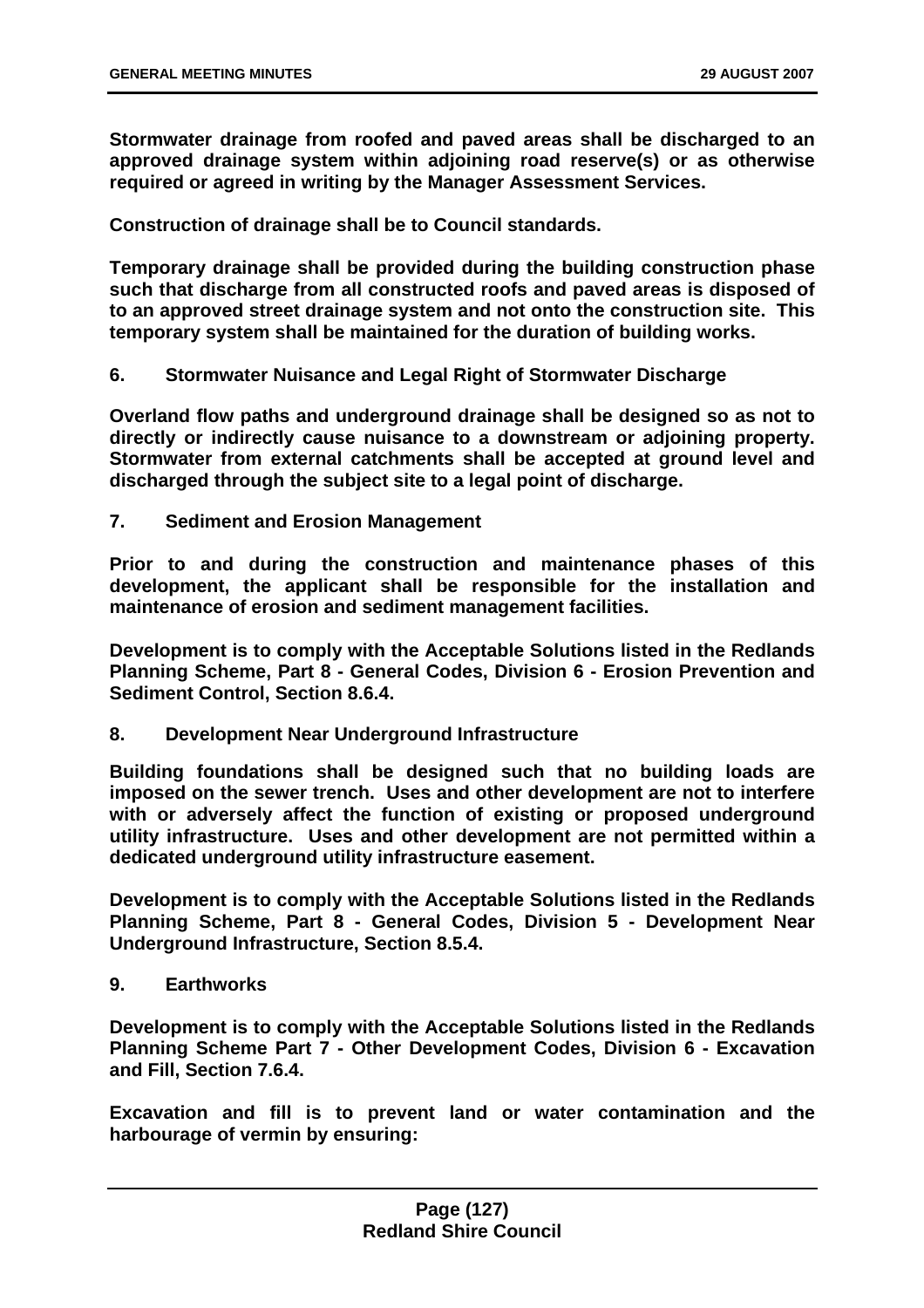- **The controlled use of clean, dry, solid, inert building material as per section 4 of Australian Standard 3798:1996 -** *Guidelines on earthworks for commercial and residential developments***; and**
- **Where the site contains contaminated material, the removal of contaminated material is disposed to an approved landfill under the conditions of a disposal permit issued under the** *Environmental Protection Act 1994***.**

**Excavation and fill works are to minimise environmental nuisance by:** 

**Ensuring areas of disturbance on site, including accessways, are watered to limit dust associated with construction and vehicle movements; and** 

**Ensuring public roads are kept free of dust and any spoil from trucks.** 

#### **10. Lighting**

**Where outdoor lighting is required the applicant must locate, design and install lighting which minimises the potential for light spillage to cause nuisance to neighbours.** 

#### **11. Environmental**

**Location and construction of the shed must be in an area which will not result in the loss or deterioration of significant native vegetation including the two large gum trees to the west of the proposed location.** 

**Dead wooding of the existing gum trees adjacent to the shed must be undertaken with the objective of minimising potential impacts on the shed and maintaining the trees in a viable healthy condition while ensuring any habit hollows are maintained.** 

**Rehabilitation of the area between the shed, the access driveway and the front boundary must be undertaken by the removal of all weed species detailed in Part 9 - Schedules, Schedule 12 - Weed Species List and planting of local native species as detailed in the Part 9 - Schedules, Schedule 10 - Vegetation Species List Part 4 - Grey Gum and Spotted Gum - Open Forest – Mainland. The rehabilitation planting must include at least three koala food trees.** 

### **12. Building Conditions**

**Construction to be completed within two (2) years of this Decision Notice date.** 

**Building not to be occupied or the use commenced until a Final Plumbing and Drainage Compliance Certificate is issued. (***Plumbing and Drainage Act 2002* **Section 116).** 

**The building not to be occupied or the use commenced, until Final Building Inspection (Completion inspection) has been approved.**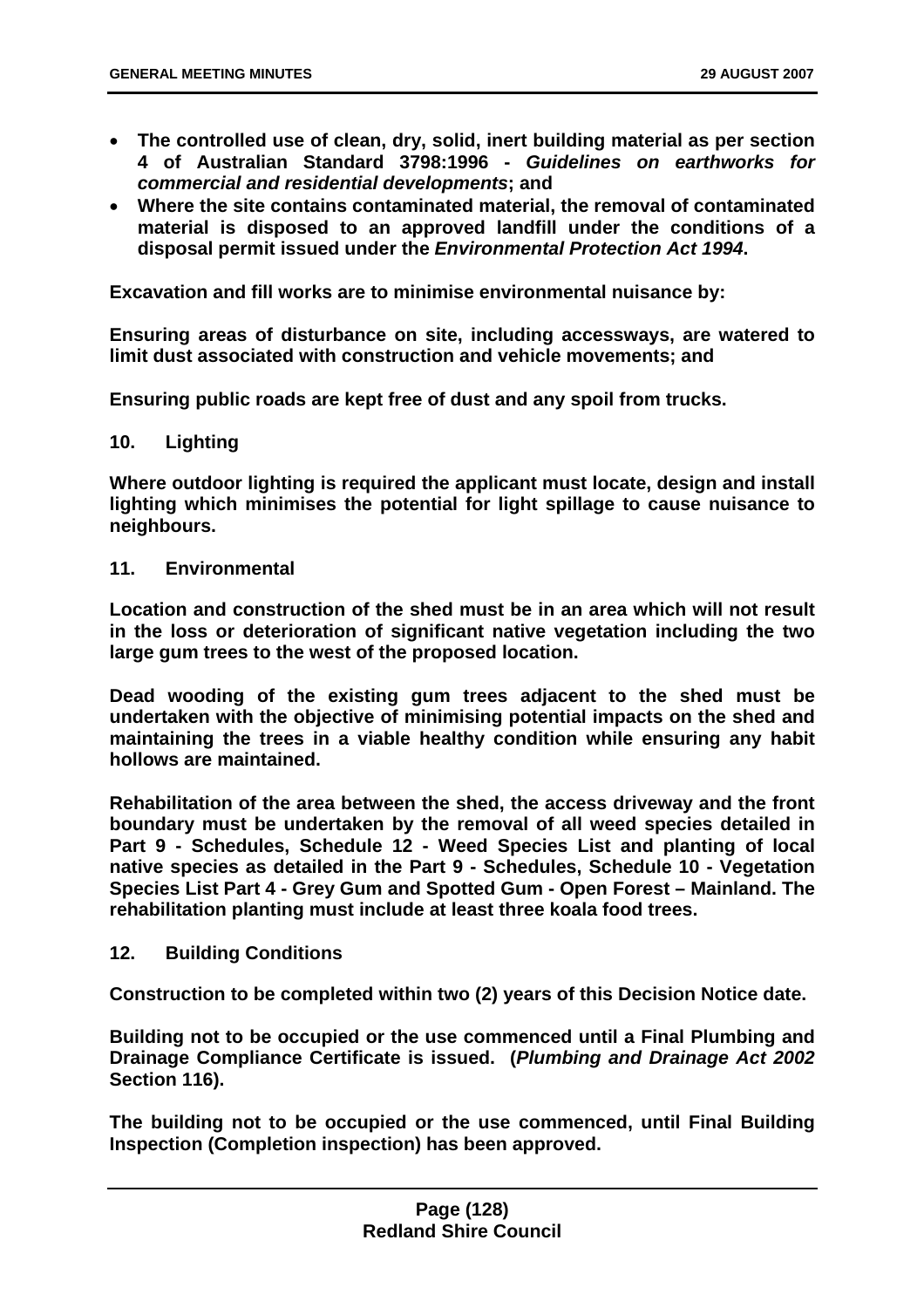<span id="page-129-0"></span>**A copy of the approved plans is to be kept on site at all times during construction.** 

**Survey pegs are to be in place at the time of inspections.** 

**Termite Protection for the structure to comply with BCA. 3.1.3 & AS3660.1, 2000 "Termite management – Part 1 : New building work"** 

**Any alteration to natural ground level shall not interfere with the natural flow of surface water and shall not direct or concentrate surface water onto adjoining properties.** 

**Stormwater from roofs and paved areas to be collected internally and piped to either underground stormwater drainage system or to street kerb and channel. BCA. Part 3.1.2.5 refers; other systems will require separate applications.** 

**If retaining walls in excess of one (1) metre in height are required and do not form part of this approval, then a separate Development Permit, with an Engineers Design Certificate supporting the application is necessary.** 

**Battered banks to be stabilised to prevent soil erosion, a 1:4 slope is ideal, or alternatively embankments shall comply with the BCA Part 3.1.1** 

**Inspections are required in accordance with Schedule 8 of the Standard Building Regulation; inspection will be carried out within 48 hours after the giving of the notice for inspection. Notice to be given to Domestic Certification Team for inspections at the following stage/s:** 

- • **Final Inspection within 2 years of this Decision Notice date.**
- **C. ADVICE**

**Fire Ants** 

**Certain areas within Redland Shire have been identified as having an infestation of the Red Imported Fire Ant (RIFA). The movement of extracted or waste soil, retaining soil, turf, pot plants, plant material, baled hay/straw or mulch/green waste/fuel into, within and out of the Shire from a property inside a restricted area is subject to approval of the Department of Primary Industries(DPI) - RIFA Movement Controls. Further information can be obtained from the DPI Call Centre 13 25 23 or on their web site www.dpi.qld.gov.au/fireants.** 

**Approval remains with the property** 

**The approval of this development remains with the property, and equally, the responsibility for compliance with the conditions of approval remains with the owner of the property, unless this obligation has been passed to a third party.**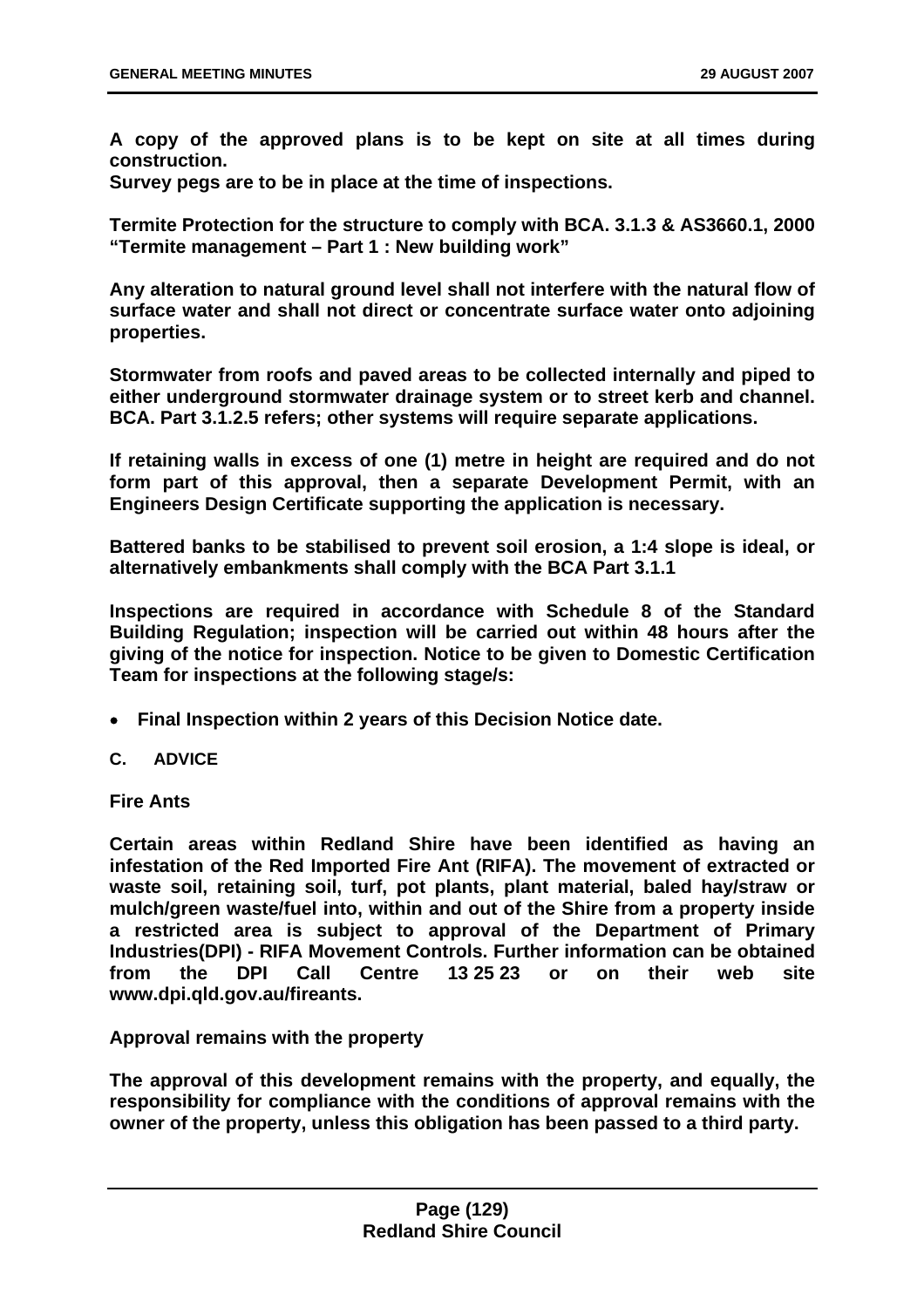### **Amenity**

**The vertical illumination resulting from direct, reflected or other incidental light emanating from the site does not exceed 8 lux when measured at any point 1.5 metres outside the boundary at or above ground level.** 

**The use or other development does not generate noise, measured as the LA max, adj. T parameter, at the boundary of the lot or premises, greater than –** 

- **(a) 5dB(A) above the background noise level between 7am to 10pm; or**
- **(b) 3dB(A) above the background noise level between 10pm to 7am.**

**Air quality impacts are eliminated or mitigated to a level that is compatible with a residential environment by not emitting vibration, odour, fumes, smoke, vapour, steam, soot, ash, dust, grit, oil, radio or electrical interference beyond the premises.** 

### **PROPOSED MOTION**

| Moved by:    | <b>Cr Bowler</b>  |
|--------------|-------------------|
| Seconded by: | <b>Cr Elliott</b> |

The Officers recommendation not be supported and the item be refused on the following grounds:

- 1. The application is in conflict with the Planning Scheme S3.3 Setback must contribute to the maintenance and protection of environmental values and landscape setting;
- 2. The application is in conflict with P3.3. a minimum of 20 metre setback from all boundaries for buildings and structures on lots greater than 2 hectares;
- 3. The application is in conflict with S1.3 (b) complements the streetscape;
- 4. The application is in conflict with the S.4.2 Uses and other developments protect scenic values associated with the landscape including bushland backdrops when viewed from nearby or at a distance.
- 5. The application is in conflict with our Planning Scheme S3.5 1. Building design incorporates architectural elements that
	- d) *minimise any adverse overshadowing and reflecting impacts, in this case a shed of 4 metres, proposed to be built 3 metres from side boundary considering the neighbouring home is only 5 metres from the boundary.*

On being put to the vote the motion was LOST.

A division was called for.

Crs Elliott, Bowler, Henry and Ogilvie voted in the affirmative.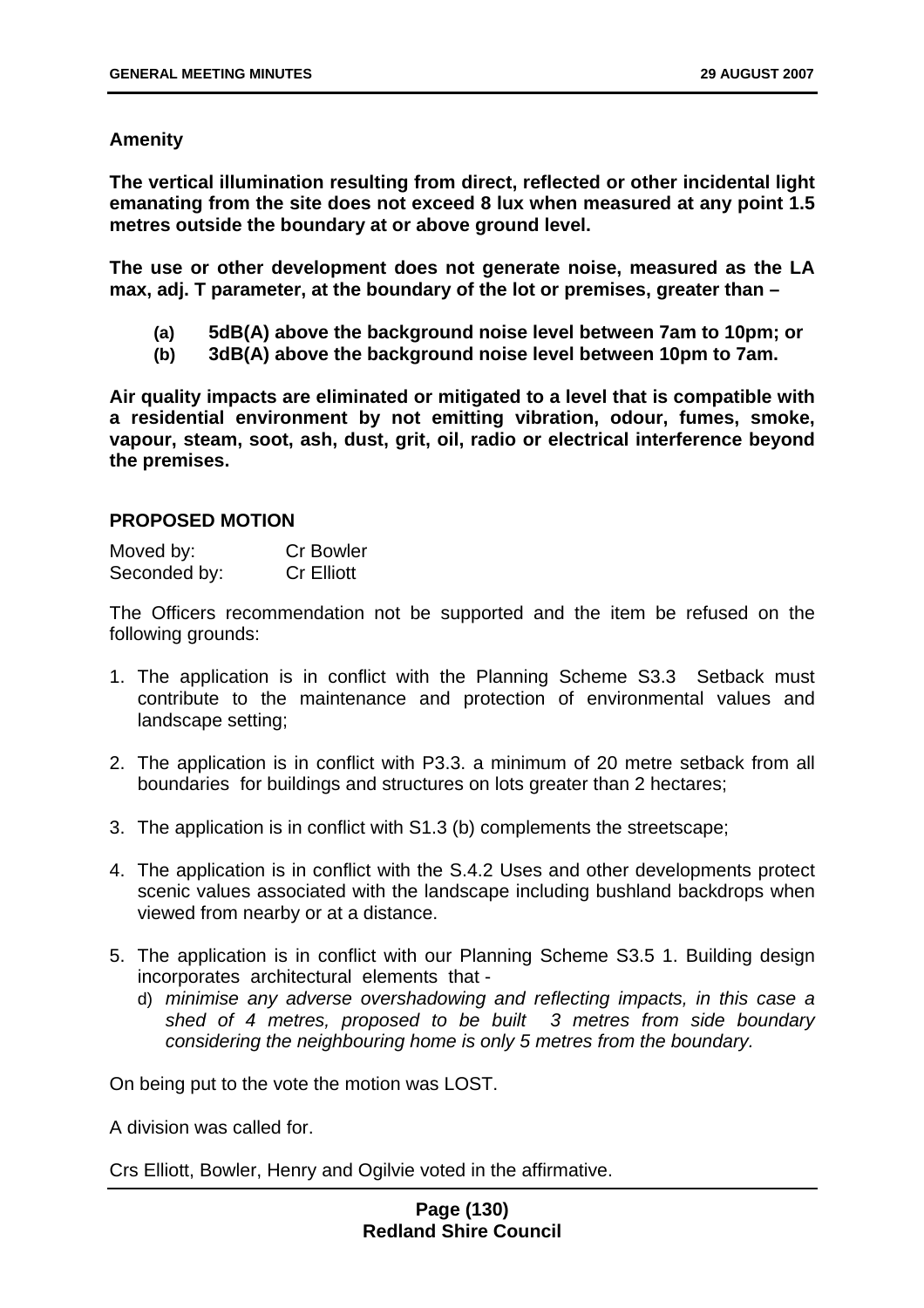Crs Williams, Beard, Burns, Dowling, Barker and Seccombe voted in the negative.

Cr Murray was absent from the meeting.

The motion was declared by the Mayor as LOST.

# **COUNCIL RESOLUTION**

Moved by: Cr Dowling Seconded by: Cr Barker

**That the Officer's Recommendation be adopted.** 

# **CARRIED**

A division was called for.

Crs Williams, Beard, Burns, Dowling, Barker and Seccombe voted in the affirmative.

Crs Elliott, Bowler, Henry and Ogilvie voted in the negative.

Cr Murray was absent from the meeting.

The motion was declared by the Mayor as **CARRIED**.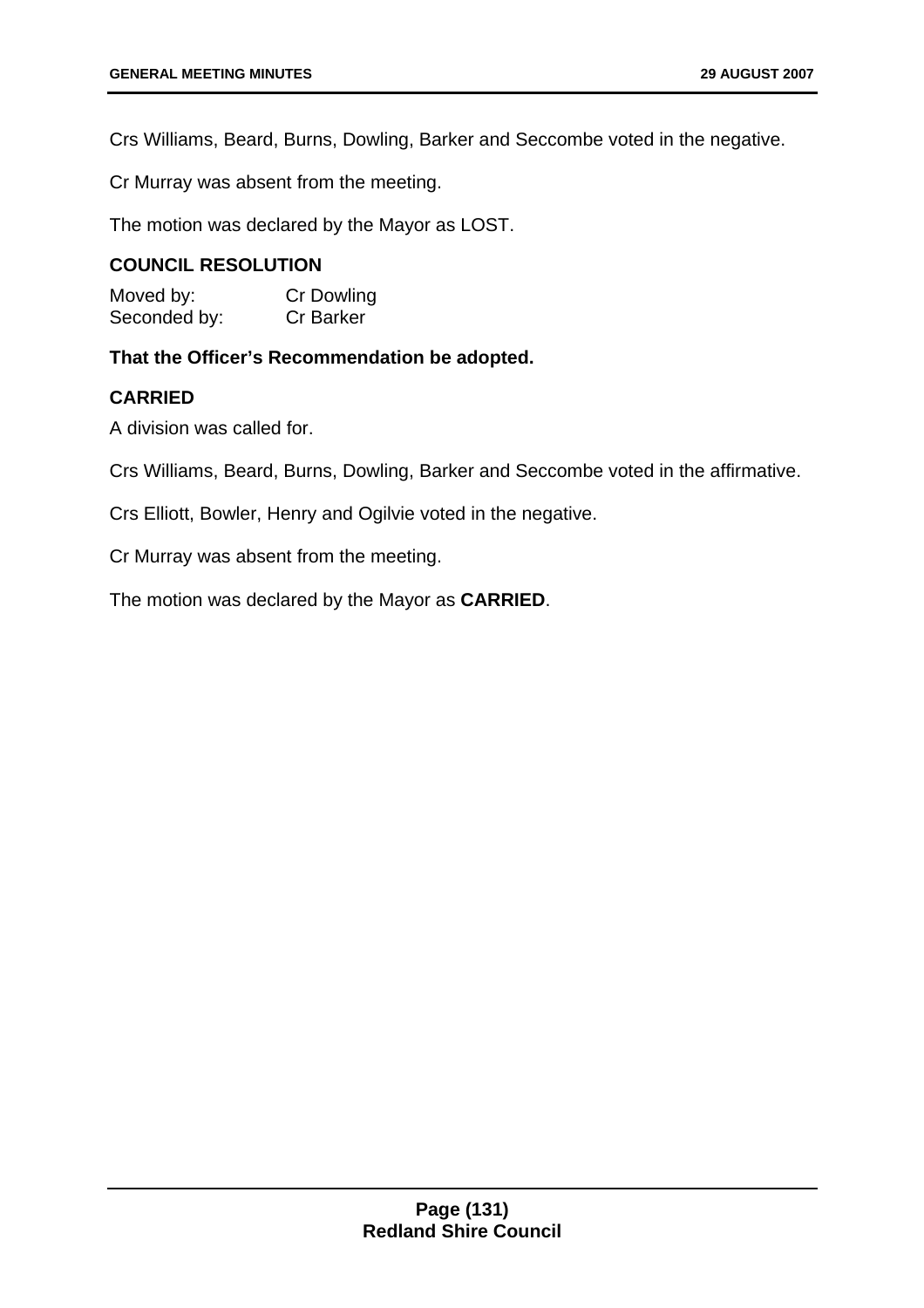## **13.3 REPORT FROM PLANNING & POLICY**

#### **13.3.1 ADOPTION OF PRIORITY INFRASTRUCTURE PLAN FOR FIRST STATE INTEREST REVIEW**

| <b>Dataworks Filename:</b>       | <b>LUP Projects - Priority Infrastructure Plan</b><br>LUP Studies - Infrastructure Charges Plan |
|----------------------------------|-------------------------------------------------------------------------------------------------|
| <b>Attachment:</b>               | <b>Annexure A - Priority Infrastructure Plan</b><br><b>Annexure B - Attachments 1-7</b>         |
| <b>Responsible Officer Name:</b> | <b>Greg Underwood</b><br><b>General Manager, Planning and Policy</b>                            |
| <b>Author Name:</b>              | <b>Wayne Dawson</b><br><b>Manager, Land Use Planning Group</b>                                  |

### **EXECUTIVE SUMMARY**

The *Integrated Planning Act, 1997* (IPA) requires Council to amend the Redlands Planning Scheme by preparing and adopting a Priority Infrastructure Plan (PIP). The PIP will ensure the coordination and integration of land use planning with the planning, provision and funding of the infrastructure required to service the Shire's development to 2021.

The deadline for the adoption of PIPs is 30 June 2008. Regulated Infrastructure Charges (RICS) may be imposed on Councils who do not have a PIP in place by this date.

The IPA requires Council to formally submit the proposed PIP and accompanying Infrastructure Charges Schedule to the State government and Minister for Local Government and Planning, Sport and Recreation for consideration of state interests under the Act.

The development of the Redlands Priority Infrastructure Plan has now reached the stage where on adoption it is ready for submission for a first State interest review and it is recommended that the Council resolve to propose an amendment to the Redlands Planning Scheme to include a new Part 10 – Priority Infrastructure Plan.

### **PURPOSE**

To resolve to propose the Redlands Priority Infrastructure Plan for submission to the Minister for the first State interest review in accordance with the provisions of the *Integrated Planning Act, 1997*.

### **BACKGROUND**

Infrastructure planning is fundamental to, and an integral component of land use planning. By considering the timing and cost of infrastructure, the planning process can maintain cost efficiencies in providing infrastructure such as roads, water, sewerage, parks and other facilities to the community as a whole. The State, which is

### **Page (132) Redland Shire Council**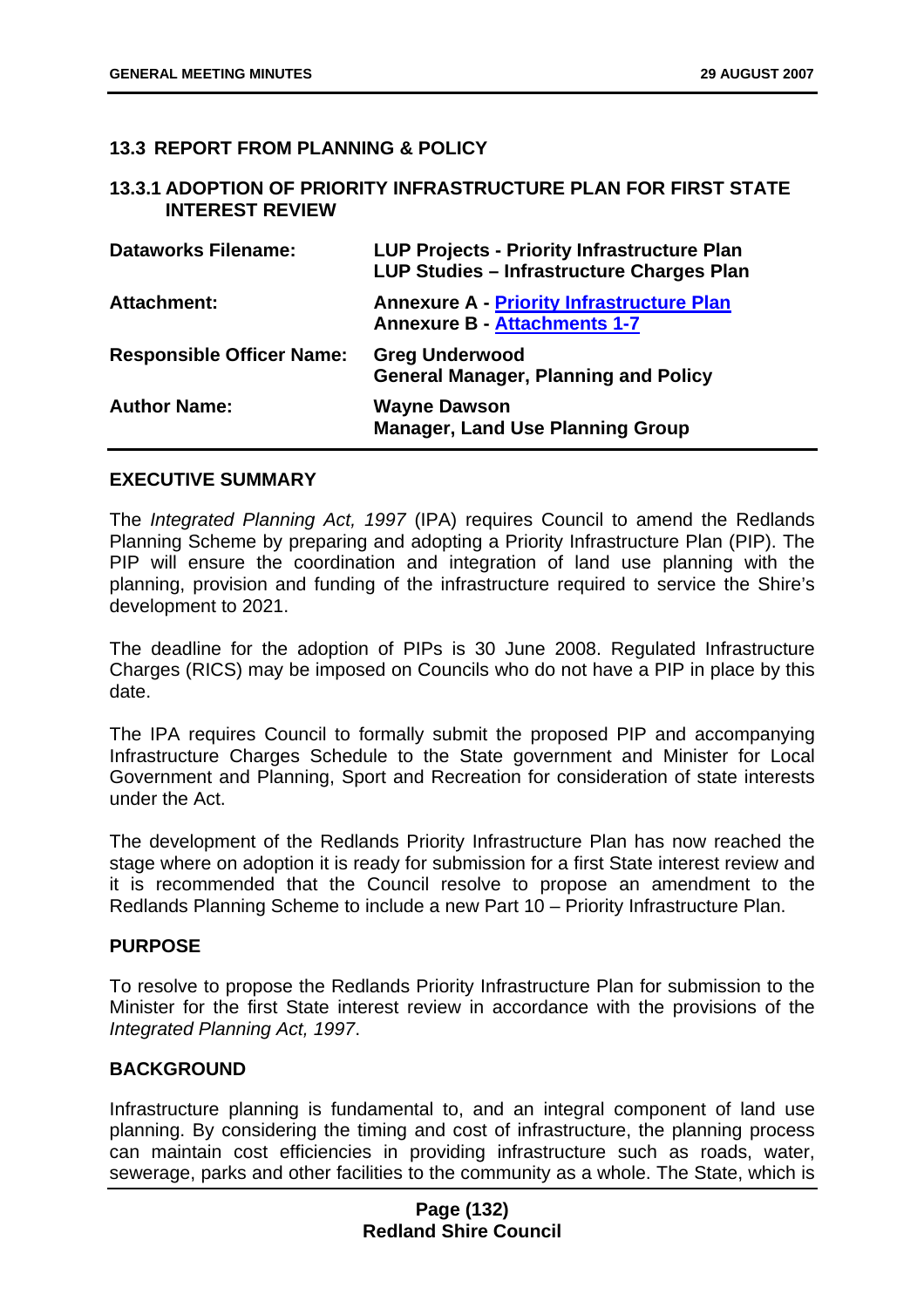a major provider of urban infrastructure such as roads, schools, hospitals and emergency services, can similarly ensure its resources are applied effectively and efficiently.

The *Integrated Planning Act, 1997* makes provision for PIPs to achieve this integration of infrastructure and land use planning. It also makes provision for Infrastructure Charges Schedules (ICS) to fund the infrastructure required to service future urban growth identified in the PIP.

Infrastructure items planned for are prescribed under the Act and are:

- water cycle infrastructure (water, sewerage and stormwater)
- transport (roads, cycleway, some components of public transport infrastructure)
- recreation and sport parks; and
- land for community facilities

Being statutory instruments, PIPs are made under the procedures prescribed under the Act for the making and amendment of Planning Schemes. State signoff on the Priority Infrastructure Area (PIA) and Assumptions Report under section 8A of Schedule 1 of was obtained in March 2007. The Assumptions Report has since been updated with work completed for the LGMS.

The Redlands Priority Infrastructure Plan will comprise Part 10 of the Redlands Planning Scheme and is structured around 10 divisions.

Division 1: Introduction

Division 2: Planning Assumptions

Division 3: Desired Standards of Service

Division 4: Plans for Trunk Infrastructure

Division 5: Infrastructure Charges Preliminary

Division 6: Transport Infrastructure Charges Schedule

Division 7: Water Supply Infrastructure Charges Schedule

Division 8: Sewerage Infrastructure Charges Schedule

Division 9: Stormwater Infrastructure Charges Schedule

Division 10: Community Land Infrastructure Charges Schedule

# **ISSUES**

As part of the PIP preparation process, the Council as an interim measure adopted a Planning Scheme Policy for Infrastructure Charges Contributions for Transport on 28 February 2007. Subsequently, a Planning Scheme Policy – Infrastructure Charges Contributions Cycleway – Mainland was adopted on 27 June 2007 with a similar policy for Stormwater Infrastructure currently on public display.

The Minister for Local Government and Planning, Sport and Recreation has extended the deadline for Councils to amend their Planning Schemes to include PIPs to 30 June 2008. After this date all Planning Scheme Policies for Infrastructure Charges Contributions will lapse and if a Local Government does not have a PIP in place, Regulated Infrastructure Charges (RICS) may be imposed.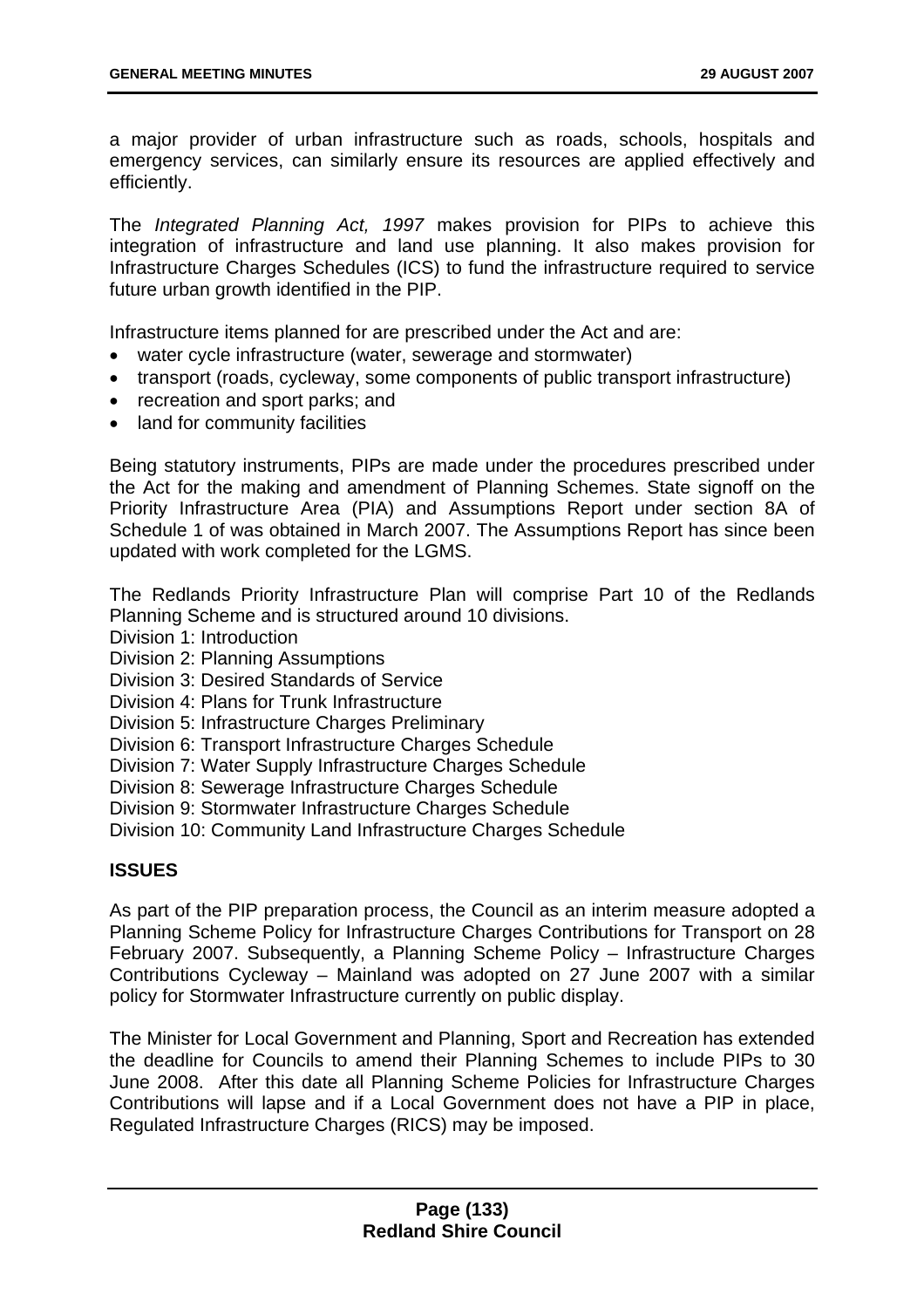These charges are expected to be less than those generally charged under the Planning Scheme Policies and could result in under-recovery of infrastructure costs by Local Governments.

The process for amending a Planning Scheme to include a PIP is prescribed under Schedule 1 of the IPA. To meet the June 2008 deadline, the timeframe for the first state interest review of the Redlands Priority Infrastructure Plan Redland should not take longer than 8-10 weeks. Council officers will maintain direct liaison with the Department over this period to ensure every effort is made to achieve this timeframe.

The draft Redlands Priority Infrastructure Plan has now reached the stage of development where it can be submitted for the first State interest review.

# **RELATIONSHIP TO CORPORATE PLAN**

The recommendation primarily supports Council's strategic priority to provide and maintain water, waste services, roads, drainage and support the provision of transport and waterways infrastructure.

### **FINANCIAL IMPLICATIONS**

The Redlands Priority Infrastructure Plan needs to be adopted before the 30 June 2008 deadline to avoid the imposition of Regulated Infrastructure Charges.

# **PLANNING SCHEME IMPLICATIONS**

It is considered that the outcome of recommendations in this report will result in the amendment of the Redlands Planning Scheme to include a Priority Infrastructure Plan.

# **CONSULTATION**

In preparing the report, consultation was undertaken with:

- State agencies
- GHD Consultants
- General Manager Planning and Policy
- Development Assessment Officers
- The Technical Reference Group for the PIP. This group comprises the Managers Land Use Planning, Infrastructure Planning, Environmental Management and Community and Social Planning as well as Senior Advisors B. Torpy, L. Brown, A. Wright, N. Vitharana and P. Parajuli.

A series of workshops were convened with Councillors during the process of preparing this draft PIP and associated Infrastructure Charges Schedules.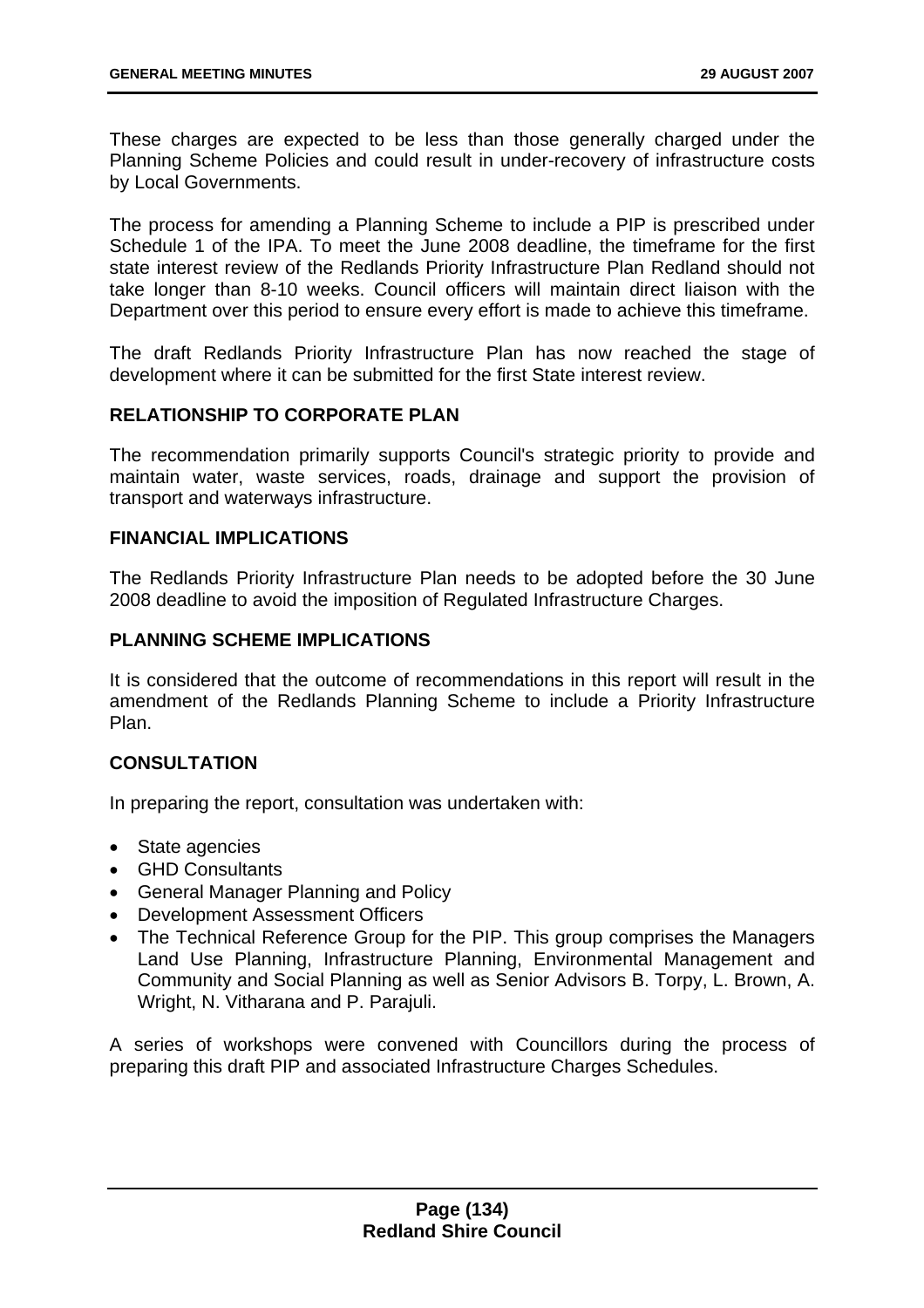## **OPTIONS**

#### **PREFERRED**

That the Council resolves to:

- 1. Propose an amendment to the Redlands Planning Scheme by including the draft Redlands Priority Infrastructure Plan as set out in Annexure A as a new Chapter 10; and
- 2. Forward the draft Redlands Priority Infrastructure Plan to the Minister, Local Government Planning, Sport & Recreation for first State interest review in accordance with the provisions of Schedule 1 of the *Integrated Planning Act 1997.*

### **ALTERNATIVE**

That the Council resolves to:

- 1. Propose an amendment to the Redlands Planning Scheme by including the draft Redlands Priority Infrastructure Plan as set out in Annexure A except where amended by Council resolution, as a new Chapter 10.
- 2. Forward the draft Redlands Priority Infrastructure Plan to the Minister, Local Government Planning, Sport & Recreation for first State interest review in accordance with the provisions of Schedule 1 of the *Integrated Planning Act 1997.*

# **OFFICER'S RECOMMENDATION/ COUNCIL RESOLUTION**

| Moved by:    | <b>Cr Elliott</b> |
|--------------|-------------------|
| Seconded by: | Cr Beard          |

### **That the Council resolves to:**

- **1. Propose an amendment to the Redlands Planning Scheme by including the draft Redlands Priority Infrastructure Plan as set out in Annexure A as a new Chapter 10; and**
- **2. Forward the draft Redlands Priority Infrastructure Plan to the Minister, Local Government Planning, Sport & Recreation for first State interest review in accordance with the provisions of Schedule 1 of the** *Integrated Planning Act 1997.*

## **CARRIED**